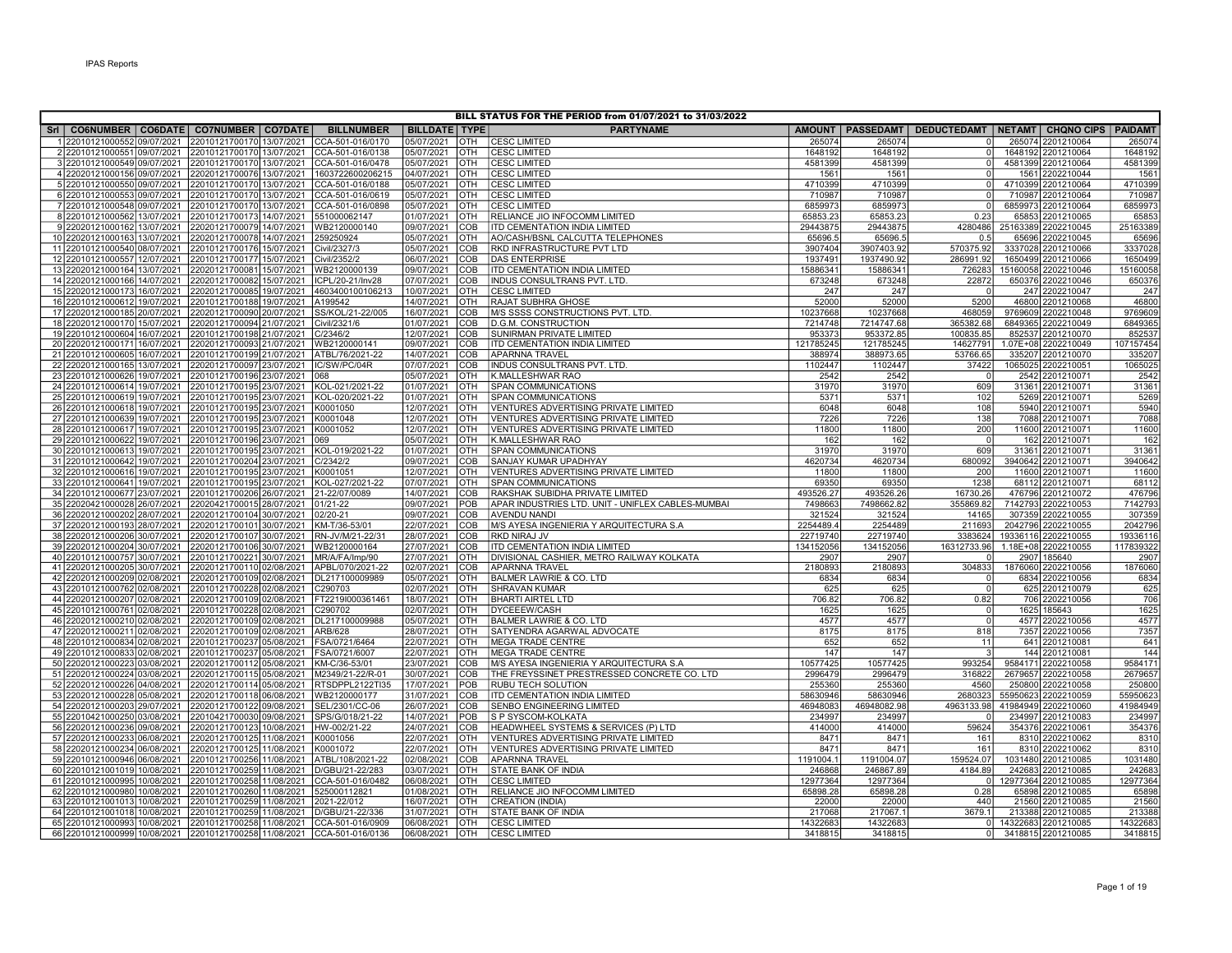| BILL STATUS FOR THE PERIOD from 01/07/2021 to 31/03/2022                                                           |  |  |                             |                          |                   |                                                                    |               |               |                      |                                                         |               |
|--------------------------------------------------------------------------------------------------------------------|--|--|-----------------------------|--------------------------|-------------------|--------------------------------------------------------------------|---------------|---------------|----------------------|---------------------------------------------------------|---------------|
| SrI   CO6NUMBER   CO6DATE   CO7NUMBER   CO7DATE                                                                    |  |  | <b>BILLNUMBER</b>           | <b>BILLDATE TYPE</b>     |                   | <b>PARTYNAME</b>                                                   | <b>AMOUNT</b> |               |                      | PASSEDAMT   DEDUCTEDAMT   NETAMT   CHQNO CIPS   PAIDAMT |               |
| 67 22010121001003 10/08/2021 22010121700258 11/08/2021                                                             |  |  | CCA-501-016/0625            | 06/08/2021               | OTH               | <b>CESC LIMITED</b>                                                | 812147        | 812147        | $\Omega$             | 812147 2201210085                                       | 812147        |
| 68 22010121001000 10/08/2021 22010121700258 11/08/2021                                                             |  |  | CCA-501-016/0167            | 06/08/2021               | OTH               | <b>CESC LIMITED</b>                                                | 285873        | 285873        | $\overline{0}$       | 285873 2201210085                                       | 285873        |
| 69 22010121000997 10/08/2021 22010121700258 11/08/2021                                                             |  |  | CCA-501-016/0186            | 06/08/2021               | <b>OTH</b>        | <b>CESC LIMITED</b>                                                | 12015997      | 12015997      | $\overline{0}$       | 12015997 2201210085                                     | 12015997      |
| 70 22020121000244 11/08/2021 22020121700125 11/08/2021                                                             |  |  | K0001074                    | 31/07/2021               | OTH               | VENTURES ADVERTISING PRIVATE LIMITED                               | 11265         | 11265         | 215                  | 11050 2202210062                                        | 1105          |
| 71 22010121000897 06/08/2021 22010121700262 12/08/2021                                                             |  |  | K0001054                    | 22/07/2021               | OTH               | VENTURES ADVERTISING PRIVATE LIMITED                               | 8162          | 8161          | 155                  | 8006 2201210086                                         | 8006          |
| 72 22010121000899 06/08/2021 22010121700262 12/08/2021                                                             |  |  | KOL-054/2021-22             | 19/07/2021               | <b>OTH</b>        | <b>SPAN COMMUNICATIONS</b>                                         | 160000        | 160000        | 2712                 | 157288 2201210086                                       | 157288        |
| 73 22010121000896 06/08/2021 22010121700262 12/08/2021                                                             |  |  | K0001073                    | 22/07/2021               | <b>OTH</b>        | VENTURES ADVERTISING PRIVATE LIMITED                               | 8980          | 8980          | 171                  | 8809 2201210086                                         | 8809          |
| 74 22010121001016 10/08/2021 22010121700262 12/08/2021                                                             |  |  | KOL-055/2021-22             | 19/07/2021               | OTH               | SPAN COMMUNICATIONS                                                | 10353         | 10353         | 197                  | 10156 2201210086                                        | 10156         |
| 75 22010121001021 11/08/2021 22010121700262 12/08/2021                                                             |  |  | K0001081                    | 03/08/2021               | OTH               | VENTURES ADVERTISING PRIVATE LIMITED                               | 9960          | 9960          | 190                  | 9770 2201210086                                         | 9770          |
| 76 22020121000238 10/08/2021 22020121700129 13/08/2021                                                             |  |  | SS/KOL/21-22/007            | 02/08/2021               | COB               | M/S SSSS CONSTRUCTIONS PVT. LTD.                                   | 1545618       | 1545618       | 80326                | 1465292 2202210064                                      | 1465292       |
| 77 22020121000251 11/08/2021 22020121700128 13/08/2021                                                             |  |  | WB217100002784              | 16/07/2021               | OTH               | BALMER LAWRIE & CO. LTD                                            | 6849          | 6849          | $\overline{0}$       | 6849 2202210064                                         | 6849          |
| 78 22020121000252 11/08/2021 22020121700128 13/08/2021                                                             |  |  | WB217100002785              | 16/07/2021               | OTH               | <b>BALMER LAWRIE &amp; CO. LTD</b>                                 | 6315          | 6315          | $\Omega$             | 6315 2202210064                                         | 631           |
| 79 22010121001025 11/08/2021 22010121700265 13/08/2021                                                             |  |  | AD/064/S/21-22              | 13/07/2021               | OTH               | <b>ADUNIQUE 76</b>                                                 | 148149        | 148149        | 2511                 | 145638 2201210087                                       | 145638        |
| 80 22010121001026 11/08/2021 22010121700265 13/08/2021                                                             |  |  | AD/065/S/21-22              | 13/07/2021               | <b>OTH</b>        | ADUNIQUE 76                                                        | 143211        | 143211        | 2427                 | 140784 2201210087                                       | 140784        |
| 81 22020121000249 11/08/2021 22020121700128 13/08/2021                                                             |  |  | 282-287                     | 04/08/2021               | OTH               | PURBASHA GOSWAMI                                                   | 11520         | 11520         | 1152                 | 10368 2202210064                                        | 10368         |
| 82 22010121001054 13/08/2021 22010121700266 13/08/2021                                                             |  |  | 21-22/08/0096               | 01/08/2021               | COB               | RAKSHAK SUBIDHA PRIVATE LIMITED                                    | 507627.01     | 507626.92     | 17207.92             | 490419 2201210087                                       | 490419        |
| 83 22020121000253 13/08/2021 22020121700130 13/08/2021                                                             |  |  | RN-JV/M/21-22/32            | 11/08/2021               | <b>COB</b>        | <b>RKD NIRAJ JV</b>                                                | 11000288      | 11000288      | 1629618              | 9370670 2202210064                                      | 9370670       |
| 84 22010121000950 10/08/2021 22010121700271 18/08/2021                                                             |  |  | RRSSPL/2021/580             | 19/07/2021               | COB               | ROYAL RANGER SECURITY SERVICES PRIVATE LIMITED                     | 132819        | 132818.6      | 2657.6               | 130161 2201210088                                       | 13016         |
| 85 22020121000259 16/08/2021 22020121700131 18/08/2021                                                             |  |  | C/2320-2020/S/4A            | 09/08/2021               | COB               | <b>SHAGUN ENTERPRISES</b>                                          | 243772        | 243772        | 33715                | 210057 2202210066                                       | 210057        |
| 86 22020121000258 16/08/2021 22020121700131 18/08/2021                                                             |  |  | C/2320-2020/SH/4            | 09/08/2021               | COB               | <b>SHAGUN ENTERPRISES</b>                                          | 979065        | 979065        | 141561               | 837504 2202210066                                       | 837504        |
| 87 22010121001117 17/08/2021 22010121700274 18/08/2021                                                             |  |  | A-199546                    | 02/08/2021               | MED               | DIVISIONAL CASHIER, METRO RAILWAY KOLKATA                          | 1625          | 1625          | <sup>0</sup>         | 1625 185651                                             | 162           |
| 88 22010121001115 17/08/2021 22010121700274 18/08/2021                                                             |  |  | A-199544                    | 02/08/2021               | <b>MED</b>        | DIVISIONAL CASHIER, METRO RAILWAY KOLKATA                          | 5000          | 5000          | $\Omega$             | 5000 185651                                             | 5000          |
| 89 22010121001116 17/08/2021 22010121700274 18/08/2021                                                             |  |  | A-199545                    | 02/08/2021               | MED               | DIVISIONAL CASHIER. METRO RAILWAY KOLKATA                          | 1625          | 1625          | ΩI                   | 1625 185651                                             | 1625          |
| 90 22020121000261 17/08/2021 22020121700135 19/08/2021                                                             |  |  | HEW/905/21-22/01            | 23/07/2021               | COB               | M/S. HIND ELECTRIC WORKS-BOKARO                                    | 1233605       | 1233605       | 118074               | 1115531 2202210067                                      | 111553        |
| 91 22020121000264 18/08/2021 22020121700133 19/08/2021                                                             |  |  | SCC/C/2281/10               | 13/08/2021               | COB               | SUPER CONSTRUCTION COMPANY                                         | 1456036       | 1456036       | 66612                | 1389424 2202210067                                      | 1389424       |
| 92 22020121000265 19/08/2021 22020121700134 19/08/2021                                                             |  |  | C/2338/2                    | 22/07/2021               | COB               | <b>APARNNA TRAVEL</b>                                              | 689498        | 689498        | 92374                | 597124 2202210067                                       | 597124        |
| 93 22010121001167 19/08/2021 22010121700292 24/08/2021                                                             |  |  | ATBL/119/2021-22            | 12/08/2021               | COB               | <b>APARNNA TRAVEL</b>                                              | 433905        | 433904.96     | 59970.96             | 373934 2201210091                                       | 373934        |
| 94 22020121000271 23/08/2021 22020121700136 24/08/2021                                                             |  |  | 4501614102007216            | 04/08/2021               | <b>OTH</b>        | <b>CESC LIMITED</b>                                                | 451           | 451           | $\Omega$             | 451 2202210070                                          | 451           |
| 95 22020121000270 23/08/2021 22020121700136 24/08/2021                                                             |  |  | 1603722600207218            | 05/08/2021               | OTH               | <b>CESC LIMITED</b>                                                | 926           | 926           | $\Omega$             | 926 2202210070                                          | 926           |
| 96 22020121000267 19/08/2021 22020121700138 25/08/2021                                                             |  |  | KOL-128/2021-22             | 12/08/2021               | <b>OTH</b>        | <b>SPAN COMMUNICATIONS</b>                                         | 16193         | 16193         | 308                  | 15885 2202210071                                        | 15885         |
| 97 22020121000274 23/08/2021 22020121700137 25/08/2021                                                             |  |  | 260127365                   | 05/08/2021               | <b>OTH</b>        | AO/CASH/BSNL CALCUTTA TELEPHONES                                   | 65007         | 65006.2       | 0.2                  | 65006 2202210071                                        | 65006         |
| 98 22020121000277 25/08/2021 22020121700138 25/08/2021                                                             |  |  | KOL-140/2021-22             | 18/08/2021               | <b>OTH</b>        | <b>SPAN COMMUNICATIONS</b>                                         | 9811          | 9811          | 187                  | 9624 2202210071                                         | 9624          |
| 99 22020121000276 25/08/2021 22020121700138 25/08/2021                                                             |  |  | KOL-141/2021-22             | 18/08/2021               | <b>OTH</b>        | <b>SPAN COMMUNICATIONS</b>                                         | 8168          | 8167.96       | 156.96               | 8011 2202210071                                         | 801           |
| 100 22010421000261 17/08/2021 22010421700033 26/08/2021                                                            |  |  | MB/21-22/AUG/01             | 02/08/2021               | POB               | M B TECHNOLOGIES-KOLKATA                                           | 34610         | 34597.6       | 0.6                  | 34597 2201210093                                        | 34597         |
| 101 22020121000275 25/08/2021 22020121700139 26/08/2021                                                            |  |  | NIC/2258-2021/13            | 19/08/2021               | COB               | <b>NEW INDIA CONSTRUCTION</b>                                      | 1970738       | 1970738       | 199384               | 1771354 2202210072                                      | 1771354       |
| 102 22020321000077 17/08/2021 22020321700037 27/08/2021                                                            |  |  | BBC/21-22/583               | 19/07/2021               | POB               | BLACK BURN AND COMPANY PRIV ATE LIMITED-KOLKATA                    | 100189        | 100187.9      | 85.9                 | 100102 2202210073                                       | 100102        |
| 103 22010121001151 19/08/2021 22010121700294 27/08/2021 71                                                         |  |  |                             | 02/08/2021               | OTH               | MD. SHAUKAT ALI                                                    | 1437          | 1437          | $\Omega$             | 1437 2201210095                                         | 1437          |
| 104 22010121001150 19/08/2021 22010121700294 27/08/2021 76                                                         |  |  |                             | 01/07/2021               | OTH               | MD. SHAUKAT ALI                                                    | 380           | 380           | $\overline{0}$       | 380 2201210095                                          | 380           |
| 105 22010121001152 19/08/2021 22010121700294 27/08/2021 142                                                        |  |  |                             | 02/08/2021               | OTH               | MD. SHAUKAT ALI                                                    | 2281          | 2281          | $\overline{0}$       | 2281 2201210095                                         | 2281          |
| 106 22010121001236 23/08/2021 22010121700298 27/08/2021                                                            |  |  | BM2219I001661391            | 27/07/2021               | OTH               | <b>BHARTI AIRTEL LTD</b>                                           | 16946.81      | 16946.81      | 0.81                 | 16946 2201210095                                        | 16946         |
| 107 22010121001247 24/08/2021 22010121700301 27/08/2021                                                            |  |  | AC/046721/22                | 19/07/2021               | AMC               | <b>AIRCON COMMUNICATIONS</b>                                       | 2421          | 2421          | 41                   | 2380 2201210095                                         | 2380          |
| 108 22010121001248 24/08/2021 22010121700301 27/08/2021                                                            |  |  | AC/0468/21/22               | 19/07/2021               | <b>AMC</b>        | AIRCON COMMUNICATIONS                                              | 2421          | 2421          | 41                   | 2380 2201210095                                         | 2380          |
| 109 22020421000039 25/08/2021 22020421700026 27/08/2021                                                            |  |  | 3600066906                  | 19/07/2021               | <b>POB</b>        | HARTING INDIA PVT LTD-CHENNAI                                      | 728448        | 728448        | 12964                | 715484 2202210073                                       | 715484        |
| 110 22010121001276 26/08/2021 22010121700308 27/08/2021                                                            |  |  | EMI/001/2021-22             | 02/07/2021               | COB               | THE ELECTRO -MECH INDUSTRIES                                       | 2212388       | 2212387.91    | 372163.91            | 1840224 2201210095                                      | 1840224       |
| 111 22010121001260 25/08/2021 22010121700313 30/08/2021                                                            |  |  | KOL-181/2021-22             | 20/08/2021               | OTH               | <b>SPAN COMMUNICATIONS</b>                                         | 160000        | 160000        | 2712                 | 157288 2201210096                                       | 157288        |
| 112 22010421000268 26/08/2021 22010421700034 30/08/2021                                                            |  |  | 002                         | 04/08/2021               | POB               | PRECISION TOOLS AND INSTRUMENTS CO.-MUMBAI                         | 6974          | 6973.8        | 0.8                  | 6973 2201210096                                         | 697           |
| 113 22010421000267 26/08/2021 22010421700034 30/08/2021                                                            |  |  | NMS/012/21-22               | 05/08/2021               | POB               | NARAYAN MARKETING AND SERVICES-KOLKATA                             | 11647         | 11646.6       | 0.6                  | 11646 2201210096                                        | 11646         |
| 114 22010421000270 26/08/2021 22010421700034 30/08/2021                                                            |  |  | 05/UE/21-22                 | 21/08/2021               | POB               | UJJWALA ENTERPRISE-KOLKATA                                         | 36226         | 36226         | $\Omega$             | 36226 2201210096                                        | 36226         |
| 115 22020121000296 27/08/2021 22020121700143 30/08/2021                                                            |  |  | KOL-129/2021-22             | 13/08/2021               | OTH               | <b>SPAN COMMUNICATIONS</b>                                         | 3983          | 39834.9       | 759.9                | 39075 2202210074                                        | 3907          |
| 116 22020121000294 26/08/2021 22020121700145 02/09/2021                                                            |  |  | ATBL/125/2021-22            | 19/08/2021               | COB               | <b>APARNNA TRAVEL</b>                                              | 1555490       | 1555490       | 207600               | 1347890 2202210076                                      | 1347890       |
| 117 22020121000306 01/09/2021 22020121700147 03/09/2021                                                            |  |  | ATBL00872021-22             | 26/07/2021               | COB               | <b>APARNNA TRAVEL</b>                                              | 376600        | 376598.99     | 14397.99             | 362201 2202210077                                       | 36220         |
| 118 22020121000308 02/09/2021 22020121700148 03/09/2021                                                            |  |  | KKSS/20-21/109              | 13/08/2021               | COB               | M/S. SHINRYO SUVIDHA ENGINEERS INDIA PVT. LTD.                     | 498284        | 498283.98     | 67623.98             | 430660 2202210077                                       | 430660        |
| 119 22020421000044 03/09/2021 22020421700027 03/09/2021                                                            |  |  | 2121500505/506              | 19/07/2021               | POB               | VINDHYA TELELINKS LIMITED-REWA                                     | 1300411       | 1300410.51    | 23143.51             | 1277267 2202210077                                      | 1277267       |
|                                                                                                                    |  |  |                             | 05/07/2021               | COB               | <b>M/S ACC LOGISTICS</b>                                           | 107507.57     |               |                      |                                                         |               |
| 120 22010121001378 03/09/2021 22010121700321 03/09/2021<br>121 22010121001336 02/09/2021 22010121700327 06/09/2021 |  |  | ACCL/K/200/21-22            | 27/08/2021               |                   |                                                                    | 4239          | 107507.56     | 17918.56             | 89589 2201210101                                        | 89589<br>4158 |
| 122 22010121001357 02/09/2021 22010121700326 06/09/2021                                                            |  |  | K0001093<br>143             | 02/09/2021               | <b>OTH</b><br>OTH | VENTURES ADVERTISING PRIVATE LIMITED<br>MD. SHAUKAT ALI            | 2570          | 4239<br>2570  | 81<br>$\overline{0}$ | 4158 2201210102<br>2570 2201210102                      | 2570          |
|                                                                                                                    |  |  | K0001090                    | 27/08/2021               | OTH               | VENTURES ADVERTISING PRIVATE LIMITED                               | 11710         | 11710         | 223                  |                                                         | 11487         |
| 123 22010121001338 02/09/2021 22010121700327 06/09/2021                                                            |  |  |                             |                          |                   |                                                                    | 1760          |               | $\overline{0}$       | 11487 2201210102                                        |               |
| 124 22010121001358 02/09/2021 22010121700326 06/09/2021                                                            |  |  | 72                          | 02/09/2021               | <b>OTH</b>        | MD. SHAUKAT ALI                                                    | 7159          | 1760          | 136.88               | 1760 2201210102<br>7022 2201210102                      | 1760<br>7022  |
| 125 22010121001337 02/09/2021 22010121700327 06/09/2021                                                            |  |  | K0001092                    | 27/08/2021               | loth              | VENTURES ADVERTISING PRIVATE LIMITED                               |               | 7158.88       |                      |                                                         |               |
| 126 22020121000311 02/09/2021 22020121700149 06/09/2021<br>127 22020121000310 02/09/2021 22020121700149 06/09/2021 |  |  | KOL-180/2021-22<br>K0001086 | 19/08/2021<br>27/08/2021 | OTH<br>OTH        | <b>SPAN COMMUNICATIONS</b><br>VENTURES ADVERTISING PRIVATE LIMITED | 11000<br>9444 | 11000<br>9444 | 210<br>180           | 10790 2202210078<br>9264 2202210078                     | 10790<br>9264 |
|                                                                                                                    |  |  |                             |                          |                   |                                                                    |               |               |                      |                                                         |               |
| 128 22010121001335 02/09/2021 22010121700327 06/09/2021                                                            |  |  | KOL-187/2021-22             | 31/08/2021               | OTH               | <b>SPAN COMMUNICATIONS</b>                                         | 6041          | 6041          | 115                  | 5926 2201210102                                         | 5926          |
| 129 22010121001334 02/09/2021 22010121700327 06/09/2021                                                            |  |  | KOL-186/2021-22             | 31/08/2021               | OTH               | <b>SPAN COMMUNICATIONS</b>                                         | 11317         | 11316.88      | 216.88               | 11100 2201210102                                        | 11100         |
| 130 22020121000314 03/09/2021 22020121700151 06/09/2021                                                            |  |  | 0801403601907215            | 20/08/2021               | <b>OTH</b>        | <b>CESC LIMITED</b>                                                | 62814         | 62814         | $\Omega$             | 62814 2202210078                                        | 62814         |
| 131 22010121001391 03/09/2021 22010121700330 06/09/2021                                                            |  |  | FSA/0821/6455               | 31/08/2021               | OTH               | <b>IMEGA TRADE CENTRE</b>                                          | 432           | 432           | 8                    | 424 2201210102                                          | 424           |
| 132 22010121001390 03/09/2021 22010121700330 06/09/2021 FSA/0821/6007                                              |  |  |                             | 31/08/2021               |                   | OTH   MEGA TRADE CENTRE                                            | 105           | 105           | $\overline{2}$       | 103 2201210102                                          | 103           |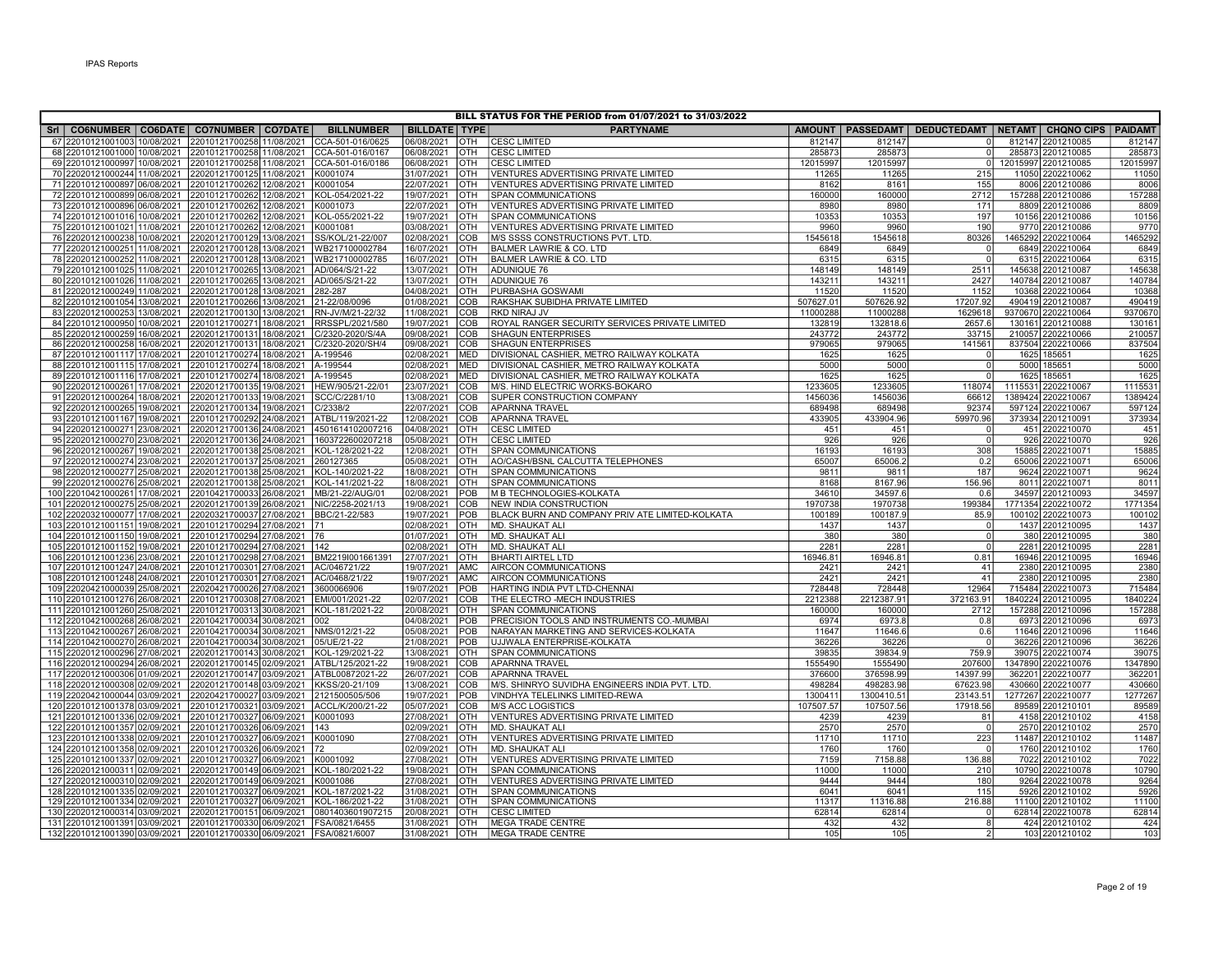|                                                                        |                                                        |                                     |                          |                          | BILL STATUS FOR THE PERIOD from 01/07/2021 to 31/03/2022  |                     |                     |                                                                  |                                          |                   |                   |
|------------------------------------------------------------------------|--------------------------------------------------------|-------------------------------------|--------------------------|--------------------------|-----------------------------------------------------------|---------------------|---------------------|------------------------------------------------------------------|------------------------------------------|-------------------|-------------------|
| Sri   CO6NUMBER   CO6DATE   CO7NUMBER   CO7DATE                        |                                                        | <b>BILLNUMBER</b>                   | <b>BILLDATE TYPE</b>     |                          | <b>PARTYNAME</b>                                          |                     |                     | AMOUNT   PASSEDAMT   DEDUCTEDAMT   NETAMT   CHQNO CIPS   PAIDAMT |                                          |                   |                   |
| 133 22010121001397 06/09/2021                                          | 22010121700330 06/09/2021                              | DTB/GBU/2122/285                    | 03/07/2021               | OTH                      | STATE BANK OF INDIA                                       | 318647.49           | 318647.49           | 254401.49                                                        |                                          | 64246 2201210102  | 64246             |
| 134 22010121001396 03/09/2021 22010121700334 07/09/2021                |                                                        | C/2328/2                            | 02/09/2021               | COB                      | <b>SHAW ENTERPRISE</b>                                    | 429302              | 429301.82           | 21440.82                                                         | 407861 2201210103                        |                   | 40786             |
| 135 22020121000320 08/09/2021                                          | 22020121700152 08/09/2021                              | 4501614102008219                    | 02/09/2021               | OTH                      | <b>CESC LIMITED</b>                                       | 203                 | 203                 |                                                                  |                                          | 203 2202210079    | 203               |
| 136 22020121000319 08/09/2021                                          | 2202012170015208/09/2021                               | 1603722600208211                    | 02/09/2021               | Іотн                     | <b>CESC LIMITED</b>                                       | 983                 | 983                 |                                                                  |                                          | 983 2202210079    | 983               |
| 137 22010121001359 03/09/2021                                          | 22010121700337 09/09/2021                              | NMW-45-2021-22                      | 10/08/2021               | <b>COB</b>               | NANDY MOTOR WORKS                                         | 598591              | 598590.87           | 22803.87                                                         | 575787 2201210105                        |                   | 575787            |
| 138 22020321000095<br>06/09/2021                                       | 22020321700045 09/09/2021                              | ESS/MR/002/21-22                    | 18/08/2021               | POB                      | ELECTRO SYSTEM AND SERVICES-NORTH 24 PARGANAS             | 24144               | 24143.98            | 0.98                                                             |                                          | 24143 2202210080  | 24143             |
| 139 22020321000097 06/09/2021                                          | 22020321700046 09/09/2021                              | ESS/MR/001/21-22                    | 18/08/2021               | POB                      | ELECTRO SYSTEM AND SERVICES-NORTH 24 PARGANAS             | 66552               | 66552               |                                                                  |                                          | 66552 2202210080  | 66552             |
| 140 22020321000098 07/09/2021                                          | 22020321700047 09/09/2021                              | 71-RI-21100870                      | 26/07/2021               | POB                      | MERSEN INDIA PRIVATE LIMITED-BANGALORE                    | 1059328             | 1059328             | 18853                                                            | 1040475 2202210080                       |                   | 104047            |
| 141 22020121000317 07/09/2021                                          | 22020121700154 10/09/2021                              | 288                                 | 19/08/2021               | OTH                      | SATYENDRA AGARWAL ADVOCATE                                | 12975               | 12975               | 1298                                                             |                                          | 11677 2202210081  | 11677             |
| 142 22010121001450 08/09/2021 22010121700339 10/09/2021                |                                                        | CCA-501-016/0480                    | 06/09/2021               | <b>OTH</b>               | <b>CESC LIMITED</b>                                       | 17695966            | 17695966            | $\Omega$                                                         | 17695966 2201210106                      |                   | 17695966          |
| 143 22010121001451 08/09/2021                                          | 22010121700339 10/09/2021                              | CCA-501-016/0185                    | 06/09/2021               | OTH                      | <b>CESC LIMITED</b>                                       | 16359562            | 16359562            | $\Omega$                                                         | 16359562 2201210106                      |                   | 1635956           |
| 144 22010121001449 08/09/2021                                          | 22010121700339 10/09/2021                              | CCA/501/016/0914                    | 06/09/2021               | <b>OTH</b>               | <b>CESC LIMITED</b>                                       | 19609149            | 19609149            | $\Omega$                                                         | 19609149 2201210106                      |                   | 1960914           |
| 145 22010121001454 08/09/2021                                          | 22010121700339 10/09/2021                              | CCA-501-016/0626                    | 06/09/2021               | <b>OTH</b>               | <b>CESC LIMITED</b>                                       | 851689              | 851689              | $\overline{0}$<br>$\Omega$                                       | 851689 2201210106                        |                   | 851689            |
| 146 22010121001453 08/09/2021<br>147 22010121001452 08/09/2021         | 22010121700339 10/09/2021                              | CCA-501-016/0166                    | 06/09/2021<br>06/09/2021 | <b>OTH</b><br><b>OTH</b> | <b>CESC LIMITED</b><br><b>CESC LIMITED</b>                | 285629<br>4597184   | 285629<br>4597184   | $\Omega$                                                         | 285629 2201210106<br>4597184 2201210106  |                   | 285629<br>4597184 |
| 148 22020121000322 09/09/2021                                          | 22010121700339 10/09/2021<br>22020121700157 13/09/2021 | CCA-501-016/0135<br>DL217100052590  | 31/08/2021               | <b>OTH</b>               | <b>BALMER LAWRIE &amp; CO. LTD</b>                        | 7329                | 7329                | $\overline{0}$                                                   |                                          | 7329 2202210082   |                   |
| 149 22020121000323<br>09/09/2021                                       | 22020121700157 13/09/2021                              | DL217100055292                      | 03/09/2021               | OTH                      | <b>BALMER LAWRIE &amp; CO. LTD</b>                        | 8056                | 8056                | $\Omega$                                                         |                                          | 8056 2202210082   | 7329<br>8056      |
| 150 22020121000324 09/09/2021                                          | 22020121700157 13/09/2021                              | DL217100055526                      | 03/09/2021               | <b>OTH</b>               | <b>BALMER LAWRIE &amp; CO. LTD</b>                        | 6375                | 6375                | $\Omega$                                                         |                                          | 6375 2202210082   | 637               |
| 151 22010121001464 09/09/2021                                          | 22010121700343 13/09/2021                              | 8038111001                          | 15/07/2021               | <b>COB</b>               | THYSSENKRUPP ELEVATOR (INDIA) PVT. LTD                    | 3470790             | 3470789.99          | 397535.99                                                        | 3073254 2201210107                       |                   | 307325            |
| 152 22020121000327 10/09/2021                                          | 22020121700155 13/09/2021                              | K0001082                            | 27/08/2021               | Іотн                     | VENTURES ADVERTISING PRIVATE LIMITED                      | 12027               | 12026               | 229                                                              |                                          | 11797 2202210082  | 11797             |
| 153 22020121000328 10/09/2021                                          | 22020121700155 13/09/2021                              | K0001087                            | 27/08/2021               | <b>OTH</b>               | VENTURES ADVERTISING PRIVATE LIMITED                      | 7773                | 7773                | 148                                                              |                                          | 7625 2202210082   | 762               |
| 154 22010421000282 10/09/2021                                          | 22010421700037 15/09/2021                              | G/MR/002/2021                       | 26/08/2021               | <b>POB</b>               | GUARD INDIA CO-NORTH TWENTY FOUR PARGANAS                 | 267756              | 267756              | 4539                                                             |                                          | 263217 2201210109 | 26321             |
| 155 22010121001499 14/09/2021                                          | 22010121700346 15/09/2021                              | KOL-218/2021-22                     | 08/09/2021               | <b>OTH</b>               | SPAN COMMUNICATIONS                                       | 3814                | 3814                | 73                                                               |                                          | 3741 2201210109   | 3741              |
| 156 22010121001498 14/09/2021                                          | 22010121700346 15/09/2021                              | KOL-223/2021-22                     | 11/09/2021               | <b>OTH</b>               | <b>SPAN COMMUNICATIONS</b>                                | 6699                | 6699                | 128                                                              |                                          | 6571 2201210109   | 657               |
| 157 22010121001496 14/09/2021                                          | 22010121700349 15/09/2021                              | FT2219l000470976                    | 18/08/2021               | <b>OTH</b>               | <b>BHARTI AIRTEL LTD</b>                                  | 706.82              | 706.82              | 0.82                                                             |                                          | 706 2201210109    | 706               |
| 158 22020121000330 14/09/2021                                          | 22020121700158 15/09/2021                              | DEL/2021/07/522                     | 30/07/2021               | <b>OTH</b>               | PAMM ADVERTISING & MARKETING                              | 12601               | 12601               | 240                                                              |                                          | 12361 2202210084  | 1236              |
| 159 22010121001476 13/09/2021                                          | 22010121700355 16/09/2021                              | ATBL/138/2021-22                    | 02/09/2021               | <b>COB</b>               | APARNNA TRAVEL                                            | 1259430             | 1259429.34          | 168686.34                                                        | 1090743 2201210110                       |                   | 1090743           |
| 160 22010121001488 14/09/2021                                          | 22010121700356 16/09/2021                              | AE/17/2021-22                       | 09/08/2021               | <b>COB</b>               | AMIN ELECTRIC & ELECTRONIC INDUSTRIES                     | 150000              | 149999.99           | 32149.99                                                         | 117850 2201210110                        |                   | 11785             |
| 161 22020121000337 14/09/2021                                          | 22020121700162 17/09/2021                              | 289-294                             | 02/09/2021               | <b>OTH</b>               | <b>BANI BRATA GUPTA</b>                                   | 11520               | 11520               | 1152                                                             |                                          | 10368 2202210086  | 10368             |
| 162 22010121001527 16/09/2021                                          | 22010121700357 17/09/2021                              | 553000079250                        | 01/09/2021               | <b>OTH</b>               | RELIANCE JIO INFOCOMM LIMITED                             | 65898.28            | 65898.28            | 0.28                                                             |                                          | 65898 2201210111  | 65898             |
| 163 22020121000340 16/09/2021                                          | 22020121700162 17/09/2021                              | 260995822                           | 05/09/2021               | OTH                      | AO/CASH/BSNL CALCUTTA TELEPHONES                          | 65873               | 65872.32            | 0.32                                                             |                                          | 65872 2202210086  | 65872             |
| 164 22020121000342 17/09/2021                                          | 22020121700163 17/09/2021                              | C103947                             | 13/09/2021               | OTH                      | <b>APPELLATE AUTHORITY CASH</b>                           | 3750                | 3750                |                                                                  | 3750 187771                              |                   | 3750              |
| 165 22010121001503 14/09/2021                                          | 22010121700360 22/09/2021                              | 21-22/09/0119                       | 01/09/2021               | COB                      | RAKSHAK SUBIDHA PRIVATE LIMITED                           | 499569.4            | 499569.4            | 16935.4                                                          | 482634 2201210113                        |                   | 482634            |
| 166 22020121000338 15/09/2021                                          | 22020121700164 22/09/2021                              | HEW/905/21-22/87                    | 06/09/2021               | COB                      | M/S. HIND ELECTRIC WORKS-BOKARO                           | 1100650             | 1100650             | 105349                                                           |                                          | 995301 2202210089 | 995301            |
| 167 22020121000339 15/09/2021<br>168 22020321000103 16/09/2021         | 22020121700164 22/09/2021<br>22020321700048 22/09/2021 | C/2320-2020/S/5A<br>08/MR/473/21-22 | 10/09/2021<br>09/07/2021 | <b>COB</b><br><b>POB</b> | <b>SHAGUN ENTERPRISES</b><br>MAHAMAYA SPRING CO-KOLKATA   | 471284<br>149341    | 471284<br>149340.8  | 65132<br>0.8                                                     | 406152 2202210089                        | 149340 2202210089 | 406152<br>14934   |
| 169 22010121001539 21/09/2021 22010121700365 22/09/2021 DTB/GBU/22/428 |                                                        |                                     | 06/09/2021               | Іотн                     | <b>STATE BANK OF INDIA</b>                                | 246303              | 246302.58           | 4175.58                                                          | 242127 2201210113                        |                   | 242127            |
| 170 22020121000344 20/09/2021                                          | 22020121700170 23/09/2021                              | K0001089                            | 31/08/2021               | OTH                      | VENTURES ADVERTISING PRIVATE LIMITED                      | 7546                | 7546                | 144                                                              |                                          | 7402 2202210090   | 7402              |
| 171 22020121000347 21/09/2021                                          | 22020121700168 23/09/2021                              | C/2321/7                            | 17/08/2021               | COB                      | <b>D.G.M. CONSTRUCTION</b>                                | 7728344             | 7728344             | 353347                                                           | 7374997 2202210090                       |                   | 7374997           |
| 172 22010121001556 22/09/2021                                          | 22010121700369 23/09/2021                              | KOL-226/2021-22                     | 17/09/2021               | <b>OTH</b>               | <b>SPAN COMMUNICATIONS</b>                                | 160000              | 160000              | 2712                                                             | 157288 2201210114                        |                   | 157288            |
| 173 22010121001558 22/09/2021                                          | 22010121700370 23/09/2021                              | 2021000000000053                    | 14/09/2021               | OTH                      | CENTRE FOR RAILWAY INFORMATION SYSTEMS                    | 944000              | 944000              | 32000                                                            | 912000 2201210115                        |                   | 912000            |
| 174 22020121000357 23/09/2021                                          | 22020121700167 23/09/2021                              | RN-JV/M/21-22/33                    | 21/09/2021               | COB                      | RKD NIRAJ JV                                              | 31600131            | 31600131            | 4682144                                                          | 26917987 2202210090                      |                   | 26917987          |
| 175 22020121000356 22/09/2021                                          | 22020121700172 24/09/2021                              | C/2320/2020/5                       | 14/09/2021               | COB                      | <b>SHAGUN ENTERPRISES</b>                                 | 2343751.3           | 2343751             | 326827                                                           | 2016924 2202210091                       |                   | 2016924           |
| 176 22010121001566 23/09/2021                                          | 22010121700371 24/09/2021                              | BM2219I002091322                    | 27/08/2021               | <b>OTH</b>               | <b>BHARTI AIRTEL LTD</b>                                  | 37002.85            | 37002.8             | 0.8                                                              |                                          | 37002 2201210116  | 37002             |
| 177 22020121000358 23/09/2021                                          | 22020121700169 24/09/2021                              | AR/MR/21-22/7                       | 02/09/2021               | COB                      | A R RURAL ELECTRICALS                                     | 1685308             | 1685308             | 754213                                                           | 931095 2202210091                        |                   | 93109             |
| 178 22020121000360 24/09/2021                                          | 22020121700173 24/09/2021                              | M2349/21-22/R-02                    | 23/09/2021               | COB                      | THE FREYSSINET PRESTRESSED CONCRETE CO. LTD               | 7112459             | 7112459             | 751941                                                           | 6360518 2202210091                       |                   | 6360518           |
| 179 22020121000364 27/09/2021                                          | 22020121700174 27/09/2021                              | 4603400100108219                    | 11/09/2021               | <b>OTH</b>               | <b>CESC LIMITED</b>                                       | 236                 | 236                 |                                                                  |                                          | 236 2202210092    | 236               |
| 180 22020121000363 27/09/2021                                          | 22020121700174 27/09/2021                              | 0801403601908218                    | 19/09/2021               | <b>OTH</b>               | <b>CESC LIMITED</b>                                       | 29801               | 29801               | $\cap$                                                           |                                          | 29801 2202210092  | 29801             |
| 181 22010121001597 27/09/2021                                          | 22010121700378 27/09/2021                              | A 199558                            | 10/09/2021               | OTH                      | RAJAT SUBHRA GHOSE                                        | 104000              | 104000              | 10400                                                            |                                          | 93600 2201210117  | 93600             |
| 182 22020121000366<br>27/09/2021                                       | 22020121700176 28/09/2021                              | 07/21-22                            | 05/08/2021               | POB                      | BURHANI ENTERPRISES-KOLKATA                               | 299554              | 299553.68           | 5465.68                                                          | 294088 2202210093                        |                   | 294088            |
| 183 22010121001598 27/09/2021<br>184 22020121000365 27/09/2021         | 22010121700382 28/09/2021                              | C/2352/3<br>SEL/2301/CC-07          | 23/09/2021<br>25/09/2021 | COB<br><b>COB</b>        | <b>DAS ENTERPRISE</b><br><b>SENBO ENGINEERING LIMITED</b> | 1000000<br>43651500 | 1000000<br>43651500 | 153922<br>4614639                                                | 846078 2201210120<br>39036861 2202210093 |                   | 846078<br>3903686 |
| 185 22020121000367 28/09/2021                                          | 22020121700175 28/09/2021<br>22020121700178 29/09/2021 | WB2120000232                        | 27/09/2021               | <b>COB</b>               | ITD CEMENTATION INDIA LIMITED                             | 47243921            | 47243921            | 2390343                                                          | 44853578 2202210094                      |                   | 4485357           |
| 186 22020121000374 28/09/2021                                          | 22020121700179 30/09/2021                              | ATBL/124/2021-22                    | 18/08/2021               | COB                      | <b>APARNNA TRAVEL</b>                                     | 651086              | 651085.97           | 24853.97                                                         | 626232 2202210095                        |                   | 62623             |
| 187 22010121001632 28/09/2021                                          | 22010121700386 01/10/2021                              | <b>B</b> 309                        | 31/07/2021               | MED                      | <b>EMAMI FRANK ROSS LTD</b>                               | 7749.79             | 7749.66             | 138.66                                                           |                                          | 7611 2201210125   | 761               |
| 188 22010121001630 28/09/2021                                          | 22010121700386 01/10/2021                              | <b>B307</b>                         | 31/07/2021               | <b>MED</b>               | <b>EMAMI FRANK ROSS LTD</b>                               | 13170.49            | 13170.49            | 235.49                                                           |                                          | 12935 2201210125  | 12935             |
| 189 22010121001631 28/09/2021                                          | 22010121700386 01/10/2021                              | <b>B308</b>                         | 31/07/2021               | MED                      | <b>EMAMI FRANK ROSS LTD</b>                               | 10091.07            | 10091.06            | 180.06                                                           |                                          | 9911 2201210125   | 9911              |
| 190 22010121001626 28/09/2021                                          | 22010121700386 01/10/2021                              | <b>B303</b>                         | 31/07/2021               | <b>MED</b>               | <b>EMAMI FRANK ROSS LTD</b>                               | 2878.43             | 2878.43             | 51.43                                                            |                                          | 2827 2201210125   | 2827              |
| 191 22010121001627 28/09/2021                                          | 22010121700386 01/10/2021                              | <b>B</b> 304                        | 31/07/2021               | MED                      | <b>EMAMI FRANK ROSS LTD</b>                               | 5569.46             | 5569.45             | 99.45                                                            |                                          | 5470 2201210125   | 5470              |
| 192 22010121001625 28/09/2021                                          | 22010121700386 01/10/2021                              | <b>B302</b>                         | 31/07/2021               | MED                      | <b>EMAMI FRANK ROSS LTD</b>                               | 4513.08             | 4513.08             | 81.08                                                            |                                          | 4432 2201210125   | 4432              |
| 193 22010121001629 28/09/2021                                          | 22010121700386 01/10/2021                              | <b>B306</b>                         | 31/07/2021               | MED                      | <b>EMAMI FRANK ROSS LTD</b>                               | 5558.23             | 5558.22             | 99.22                                                            |                                          | 5459 2201210125   | 5459              |
| 194 22010121001628 28/09/2021                                          | 22010121700386 01/10/2021                              | <b>B305</b>                         | 31/07/2021               | MED                      | <b>EMAMI FRANK ROSS LTD</b>                               | 4796.77             | 4796.77             | 86.77                                                            |                                          | 4710 2201210125   | 4710              |
| 195 22020121000376 28/09/2021                                          | 2202012170018301/10/2021                               | WB2120000233                        | 27/09/2021               | COB                      | <b>ITD CEMENTATION INDIA LIMITED</b>                      | 167249983           | 167249982.9         | 21213078.92                                                      | 1.46E+08 2202210096                      |                   | 146036904         |
| 196 22010121001633 28/09/2021  22010121700386 01/10/2021               |                                                        | <b>B310</b>                         | 31/07/2021               | MED                      | <b>EMAMI FRANK ROSS LTD</b>                               | 14549.37            | 14549.37            | 260.37                                                           |                                          | 14289 2201210125  | 14289             |
| 197 22010121001638 29/09/2021 22010121700388 01/10/2021                |                                                        | <b>B294</b>                         | 31/07/2021               | MED                      | <b>EMAMI FRANK ROSS LTD</b>                               | 2805.21             | 2805.21             | 50.21                                                            |                                          | 2755 2201210125   | 2755              |
| 198 22010121001636 29/09/2021 22010121700388 01/10/2021                |                                                        | <b>B292</b>                         | 31/07/2021               | <b>MED</b>               | <b>EMAMI FRANK ROSS LTD</b>                               | 4941.79             | 4941.79             | 88.79                                                            |                                          | 4853 2201210125   | 4853              |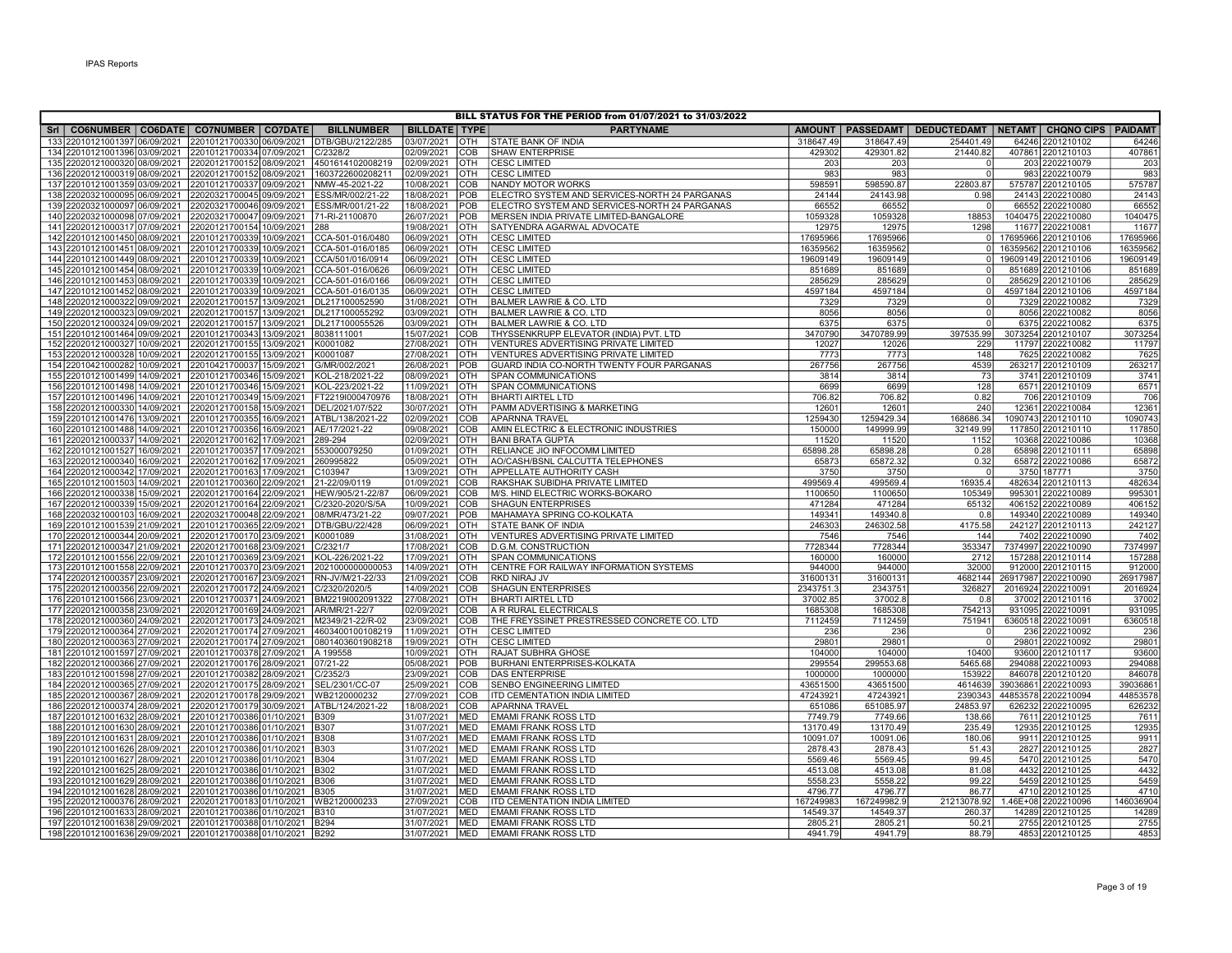| BILL STATUS FOR THE PERIOD from 01/07/2021 to 31/03/2022                 |                                                                                       |                   |                          |                          |                                                                |                     |                         |                     |                                                                  |                   |  |  |
|--------------------------------------------------------------------------|---------------------------------------------------------------------------------------|-------------------|--------------------------|--------------------------|----------------------------------------------------------------|---------------------|-------------------------|---------------------|------------------------------------------------------------------|-------------------|--|--|
| Sri   CO6NUMBER   CO6DATE   CO7NUMBER   CO7DATE                          |                                                                                       | <b>BILLNUMBER</b> | <b>BILLDATE   TYPE  </b> |                          | <b>PARTYNAME</b>                                               |                     |                         |                     | AMOUNT   PASSEDAMT   DEDUCTEDAMT   NETAMT   CHQNO CIPS   PAIDAMT |                   |  |  |
| 199 22010121001641 29/09/2021                                            | 2201012170038801/10/2021 B297                                                         |                   | 31/07/2021               | <b>MED</b>               | <b>EMAMI FRANK ROSS LTD</b>                                    | 18709.39            | 18709.39                | 334.39              | 18375 2201210125                                                 | 18375             |  |  |
| 200 22010121001637 29/09/2021                                            | 22010121700388 01/10/2021 B293                                                        |                   | 31/07/2021               | <b>MED</b>               | <b>EMAMI FRANK ROSS LTD</b>                                    | 12897.1             | 12897                   | 230                 | 12667 2201210125                                                 | 12667             |  |  |
| 201 22010121001643 29/09/2021                                            | 22010121700388 01/10/2021 B299                                                        |                   | 31/07/2021               | <b>MED</b>               | <b>EMAMI FRANK ROSS LTD</b>                                    | 9401.49             | 9401.49                 | 168.49              | 9233 2201210125                                                  | 9233              |  |  |
| 202 22010121001639 29/09/2021                                            | 22010121700388 01/10/2021 B295                                                        |                   | 31/07/2021               | <b>MED</b>               | <b>EMAMI FRANK ROSS LTD</b>                                    | 9043.39             | 9043.26                 | 161.26              | 8882 2201210125                                                  | 8882              |  |  |
| 203 22020121000378 29/09/2021                                            | 22020121700180 01/10/2021 KM-C/36-53/02                                               |                   | 24/09/2021               | <b>COB</b>               | M/S AYESA INGENIERIA Y ARQUITECTURA S.A                        | 4732354             | 4732354                 | 444411              | 4287943 2202210096                                               | 4287943           |  |  |
| 204 22010121001640 29/09/2021                                            | 22010121700388 01/10/2021                                                             | <b>B296</b>       | 31/07/2021               | <b>MED</b>               | <b>EMAMI FRANK ROSS LTD</b>                                    | 1388.77             | 1388.38                 | 25.38               | 1363 2201210125                                                  | 1363              |  |  |
| 205 22010121001642 29/09/2021                                            | 22010121700388 01/10/2021 B298                                                        |                   | 31/07/2021               | MED                      | <b>EMAMI FRANK ROSS LTD</b>                                    | 7555.73             | 7555.73                 | 135.73              | 7420 2201210125                                                  | 7420              |  |  |
| 206 22010121001644 29/09/2021                                            | 22010121700388 01/10/2021 B300                                                        |                   | 31/07/2021               | <b>MED</b>               | <b>EMAMI FRANK ROSS LTD</b>                                    | 6593.08             | 6593.08                 | 118.08              | 6475 2201210125                                                  | 6475              |  |  |
| 207 22010121001645 29/09/2021                                            | 22010121700388 01/10/2021 B301                                                        |                   | 31/07/2021               | <b>MED</b>               | <b>EMAMI FRANK ROSS LTD</b>                                    | 12311.87            | 12311.86                | 220.86              | 12091 2201210125                                                 | 12091             |  |  |
| 208 22020121000379 30/09/2021                                            | 2202012170018101/10/2021 KM-T/36-53/02                                                |                   | 02/09/2021               | COB                      | M/S AYESA INGENIERIA Y ARQUITECTURA S.A                        | 4508979             | 4508979                 | 423387              | 4085592 2202210096                                               | 4085592           |  |  |
| 209 22010121001670 01/10/2021                                            | 22010121700391 01/10/2021 DEL/2021/08/0695                                            |                   | 28/08/2021               | <b>OTH</b>               | PAMM ADVERTISING & MARKETING                                   | 7649                | 7649                    | 146                 | 7503 2201210125                                                  | 7503              |  |  |
| 210 22020121000372 28/09/2021                                            | 22020121700185 04/10/2021 295                                                         |                   | 06/09/2021               | OTH                      | <b>DEBASISH CHATTOPADHYAY</b>                                  | 6390                | 6390                    | 639                 | 5751 2202210097                                                  | 5751              |  |  |
| 211 22020121000371 28/09/2021                                            | 22020121700185 04/10/2021 302-306                                                     |                   | 13/09/2021               | <b>OTH</b><br><b>OTH</b> | <b>APARNA BANERJEE</b>                                         | 81540<br>23000      | 81540<br>23000          | 8154                | 73386 2202210097                                                 | 73386             |  |  |
| 212 22020121000373 28/09/2021<br>213 22020121000370 28/09/2021           | 22020121700185 04/10/2021 307<br>22020121700185 04/10/2021 296-301                    |                   | 15/09/2021<br>08/09/2021 | <b>OTH</b>               | ANIRBAN DATTA<br>SANJAY GANGOPADHYAY RLY ADVOCATE              | 49860               | 49860                   | 2300<br>4986        | 20700 2202210097<br>44874 2202210097                             | 20700<br>44874    |  |  |
| 214 22020121000380 01/10/2021                                            | 22020121700182 04/10/2021 KOL-283/2021-22                                             |                   | 24/09/2021               | OTH                      | <b>SPAN COMMUNICATIONS</b>                                     | 9611                | 9611                    | 183                 | 9428 2202210097                                                  | 9428              |  |  |
| 215 22020121000377 29/09/2021                                            | 22020121700186 05/10/2021 ATBL/149/2021-22                                            |                   | 21/09/2021               | COB                      | <b>APARNNA TRAVEL</b>                                          | 849923              | 849923                  | 32429               | 817494 2202210098                                                | 817494            |  |  |
| 216 22010121001659 30/09/2021                                            | 22010121700399 05/10/2021 ATBL/150/2020-21                                            |                   | 21/09/2021               | COB                      | <b>APARNNA TRAVEL</b>                                          | 554622              | 554622                  | 74314               | 480308 2201210129                                                | 480308            |  |  |
| 217 22010121001662 30/09/2021                                            | 22010121700400 05/10/2021 284/MET/21-22                                               |                   | 18/08/2021               | OTH                      | NIHAR ENTERPRISE                                               | 454271              | 454270.9                | 17305.9             | 436965 2201210129                                                | 436965            |  |  |
| 218 22010121001663 30/09/2021                                            | 22010121700404 05/10/2021 EMI/004/2020-21                                             |                   | 23/08/2021               | COB                      | THE ELECTRO -MECH INDUSTRIES                                   | 1220378             | 1220377.99              | 216480.99           | 1003897 2201210129                                               | 100389            |  |  |
| 219 22010121001675 01/10/2021                                            | 22010121700406 05/10/2021                                                             | Civil/2342/3      | 29/09/2021               | COB                      | <b>SANJAY KUMAR UPADHYAY</b>                                   | 2978618.            | 2978618.09              | 143188.09           | 2835430 2201210129                                               | 2835430           |  |  |
| 220 22010121001676 01/10/2021                                            | 22010121700407 05/10/2021                                                             | C/2328/3          | 01/10/2021               | COB                      | <b>SHAW ENTERPRISE</b>                                         | 1193139.1           | 1193139.04              | 54595.04            | 1138544 2201210129                                               | 1138544           |  |  |
| 221 22010121001674 01/10/2021                                            | 22010121700405 05/10/2021 C/2352/4                                                    |                   | 30/09/2021               | COB                      | <b>DAS ENTERPRISE</b>                                          | 900000              | 899999.86               | 131193.86           | 768806 2201210129                                                | 768806            |  |  |
| 222 22020121000385 04/10/2021                                            | 22020121700187 05/10/2021 DL217100065048                                              |                   | 13/09/2021               | IOTH                     | <b>BALMER LAWRIE &amp; CO. LTD</b>                             | 26732               | 26732                   | $\overline{0}$      | 26732 2202210098                                                 | 26732             |  |  |
| 223 22020121000383 04/10/2021                                            | 22020121700187 05/10/2021 DL017100065049                                              |                   | 13/09/2021               | <b>OTH</b>               | <b>BALMER LAWRIE &amp; CO. LTD</b>                             | 27278               | 27278                   | $\mathbf{0}$        | 27278 2202210098                                                 | 27278             |  |  |
| 224 22010121001705 05/10/2021                                            | 22010121700409 05/10/2021 K0001107                                                    |                   | 30/09/2021               | OTH                      | VENTURES ADVERTISING PRIVATE LIMITED                           | 14614               | 14614                   | 278                 | 14336 2201210129                                                 | 14336             |  |  |
| 225 22020121000381 04/10/2021                                            | 22020121700189 06/10/2021 UEC/21-22/04                                                |                   | 26/08/2021               | COB                      | UMA ELECTRICALS                                                | 159536              | 159536                  | 18658               | 140878 2202210099                                                | 140878            |  |  |
| 226 22020121000388 05/10/2021                                            | 22020121700188 06/10/2021                                                             | K0001112          | 30/09/2021               | <b>OTH</b>               | VENTURES ADVERTISING PRIVATE LIMITED                           | 7680                | 7680                    | 146                 | 7534 2202210099                                                  | 7534              |  |  |
| 227 22010121001649 30/09/2021                                            | 22010121700411 07/10/2021 C/2307/6                                                    |                   | 28/09/2021               | COB                      | AMITABH CHAUDHURY SECURITY AGENCY                              | 674200              | 674199.73               | 22904.73            | 651295 2201210131                                                | 651295            |  |  |
| 228 22020321000108 01/10/2021                                            | 22020321700052 07/10/2021 1115156993/94/95                                            |                   | 16/07/2021               | POB                      | EXIDE INDUSTRIES LIMITED.-KOLKATA                              | 5476838             | 5476835.84              | 89854.84            | 5386981 2202210100                                               | 5386981           |  |  |
| 229 22020121000389 05/10/2021                                            | 22020121700192 07/10/2021                                                             | SCC/C/2281/11     | 28/09/2021               | COB                      | SUPER CONSTRUCTION COMPANY                                     | 1953740             | 1953740                 | 89365               | 1864375 2202210100                                               | 1864375           |  |  |
| 230 22010121001704 05/10/2021                                            | 22010121700417 07/10/2021                                                             | C/2329/3          | 29/09/2021               | COB                      | <b>GROUTECH ENGINEERS PVT.LTD</b>                              | 1665233             | 1665232.95              | 242700.95           | 1422532 2201210131                                               | 142253            |  |  |
| 231 22020121000390 05/10/2021                                            | 22020121700191 07/10/2021                                                             | IC/MRKSUB/PC/05R  | 27/09/2021               | COB                      | INDUS CONSULTRANS PVT. LTD.                                    | 358497              | 358497                  | 12204               | 346293 2202210100                                                | 346293            |  |  |
| 232 22020321000109 06/10/2021                                            | 22020321700053 07/10/2021 M-2122073                                                   |                   | 15/09/2021               | POB                      | ELASTOMECH-KOLKATA                                             | 89253               | 89252.8                 | 1594.8              | 87658 2202210100                                                 | 87658             |  |  |
| 233 22020321000111 06/10/2021                                            | 22020321700053 07/10/2021 2122003012                                                  |                   | 30/09/2021               | POB                      | KNORR-BREMSE INDIA PVT. LTD.-PALWAL                            | 408247              | 408246.96               | 7265.96             | 400981 2202210100                                                | 400981            |  |  |
| 234 22020321000114 06/10/2021<br>235 22010121001713 06/10/2021           | 22020321700053 07/10/2021                                                             | 2122002911        | 30/09/2021               | POB<br>COB               | KNORR BREMSE INDIA PVT LTD-PALWAL                              | 199596<br>1088488.8 | 199595.82<br>1088488.83 | 169.82<br>158659.83 | 199426 2202210100                                                | 199426<br>929829  |  |  |
| 236 22010121001731 06/10/2021                                            | 22010121700428 07/10/2021 C/2327/2020/4<br>22010121700422 07/10/2021 HT22191000002471 |                   | 01/10/2021<br>18/09/2021 | <b>OTH</b>               | RKD INFRASTRUCTURE PVT LTD<br><b>BHARTI AIRTEL LTD</b>         | 706.82              | 706.82                  | 0.82                | 929829 2201210131<br>706 2201210131                              | 706               |  |  |
| 237 22010121001724 06/10/2021                                            | 22010121700419 07/10/2021                                                             | DEL/2021/08/0923  | 29/09/2021               | OTH                      | PAMM ADVERTISING & MARKETING                                   | 7098                | 7098                    | 135                 | 6963 2201210131                                                  | 6963              |  |  |
| 238 22020321000113 06/10/2021                                            | 22020321700053 07/10/2021 2122002912                                                  |                   | 30/09/2021               | POB                      | KNORR-BREMSE INDIA PVT. LTD.-PALWAL                            | 318027              | 318026.52               | 5660.52             | 312366 2202210100                                                | 312366            |  |  |
| 239 22010121001714 06/10/2021                                            | 22010121700429 07/10/2021 C/2346/3                                                    |                   | 27/09/2021               | COB                      | SUNIRMAN PRIVATE LIMITED                                       | 1669342.1           | 1669342.1               | 176524.1            | 1492818 2201210131                                               | 1492818           |  |  |
| 240 22010121001712 06/10/2021                                            | 22010121700427 07/10/2021 Civil/2347/4                                                |                   | 20/07/2021               | COB                      | SPA CONSTRUCTION-KOLKATA                                       | 1574018             | 1574017.76              | 229407.76           | 1344610 2201210131                                               | 134461            |  |  |
| 241 22010121001726 06/10/2021                                            | 22010121700426 07/10/2021 RCB2063                                                     |                   | 25/08/2021               | <b>MED</b>               | <b>RELIEF CENTER</b>                                           | 634670.4            | 634670                  | 12467               | 622203 2201210131                                                | 622203            |  |  |
| 242 22010121001723 06/10/2021                                            | 22010121700419 07/10/2021 DEL/2021/08/0696                                            |                   | 28/08/2021               | <b>OTH</b>               | PAMM ADVERTISING & MARKETING                                   | 8107                | 8107                    | 154                 | 7953 2201210131                                                  | 7953              |  |  |
| 243 22020321000112 06/10/2021                                            | 22020321700053 07/10/2021 2122002924                                                  |                   | 30/09/2021               | POB                      | KNORR-BREMSE INDIA PVT. LTD.-PALWAL                            | 743117              | 743116.8                | 13225.8             | 729891 2202210100                                                | 729891            |  |  |
| 244 22020321000110 06/10/2021                                            | 22020321700053 07/10/2021 2122000392                                                  |                   | 16/08/2021               | POB                      | KNORR-BREMSE INDIA PVT. LTD.-PALWAL                            | 113592              | 113591.52               | 96.52               | 113495 2202210100                                                | 113495            |  |  |
| 245 22010121001745 07/10/2021                                            | 22010121700426 07/10/2021 K0001136                                                    |                   | 27/09/2021               | <b>OTH</b>               | VENTURES ADVERTISING PRIVATE LIMITED                           | 3629                | 3628.82                 | 65.82               | 3563 2201210131                                                  | 3563              |  |  |
| 246 22010121001741 07/10/2021                                            | 22010121700425 07/10/2021 21-22/10/0140                                               |                   | 01/10/2021               | COB                      | RAKSHAK SUBIDHA PRIVATE LIMITED                                | 483454.26           | 483454.26               | 16389.26            | 467065 2201210131                                                | 467065            |  |  |
| 247 22010121001733 06/10/2021                                            | 22010121700430 08/10/2021 C/2332/3                                                    |                   | 26/07/2021               | <b>COB</b>               | DASCON                                                         | 3391000             | 3390999.99              | 494167.99           | 2896832 2201210133                                               | 2896832           |  |  |
| 248 22020121000401 07/10/2021                                            | 22020121700193 08/10/2021                                                             | 4501614102009212  | 30/09/2021               | OTH                      | <b>CESC LIMITED</b>                                            | 200                 | 200                     |                     | 200 2202210101                                                   | 200               |  |  |
| 249 22020121000405 07/10/2021                                            | 22020121700199 08/10/2021                                                             | C/2321/8          | 05/10/2021               | COB                      | <b>D.G.M. CONSTRUCTION</b>                                     | 5404729             | 5404729                 | 247125              | 5157604 2202210102                                               | 5157604           |  |  |
| 250 22020121000404 07/10/2021                                            | 22020121700198 08/10/2021 ATBL/146/2021-22                                            |                   | 15/09/2021               | <b>COB</b>               | <b>APARNNA TRAVEL</b>                                          | 391798              | 391798                  | 14976               | 376822 2202210102                                                | 376822            |  |  |
| 251 22020121000408 07/10/2021                                            | 22020121700199 08/10/2021                                                             | SEL/2157/CC-34    | 07/10/2021               | COB                      | <b>SENBO ENGINEERING LIMITED</b>                               | 45633981            | 45633981                | 37173422            | 8460559 2202210102                                               | 8460559           |  |  |
| 252 22020121000400 07/10/2021                                            | 22020121700193 08/10/2021                                                             | 1603722600209214  | 02/10/2021               | <b>OTH</b>               | <b>CESC LIMITED</b>                                            | 1004                | 1004                    |                     | 1004 2202210101                                                  | 1004              |  |  |
| 253 22020121000399 07/10/2021                                            | 22020121700195 08/10/2021 NIC/2258-2021/14                                            |                   | 01/10/2021               | COB                      | NEW INDIA CONSTRUCTION                                         | 636079              | 636079                  | 29129               | 606950 2202210101                                                | 606950            |  |  |
| 254 22020121000407 07/10/2021                                            | 22020121700196 08/10/2021 RN-JV/M/21-22/34                                            |                   | 07/10/2021<br>13/09/2021 | COB<br>COB               | RKD NIRAJ JV                                                   | 26700656<br>809224  | 26700656                | 3839511<br>60411.97 | 22861145 2202210101<br>748812 2201210134                         | 22861145<br>74881 |  |  |
| 255 22010121001719 06/10/2021<br>256 22010121001716 06/10/2021           | 22010121700436 11/10/2021 WB01042100717-18<br>22010121700435 11/10/2021 C/2345/3      |                   | 01/07/2021               | COB                      | <b>M/S JOHNSON LIFTS PVT LTD</b><br><b>D.G.M. CONSTRUCTION</b> | 2500000             | 809223.97<br>2500000    | 364336              | 2135664 2201210134                                               | 2135664           |  |  |
| 257 22010421000301 06/10/2021                                            | 22010421700042 11/10/2021 BI/21-22/0409                                               |                   | 14/07/2021               | POB                      | BAJRANG PHARMACEUTICALS-KOLKATA                                | 17010               | 17010                   | 15                  | 16995 2201210134                                                 | 16995             |  |  |
| 258 22010121001734 07/10/2021                                            | 22010121700424 11/10/2021 CCA-501-016/0920                                            |                   | 05/10/2021               | OTH                      | <b>CESC LIMITED</b>                                            | 21974770            | 21974770                | $\Omega$            | 21974770 2201210134                                              | 21974770          |  |  |
| 259 22010121001737 07/10/2021                                            | 22010121700424 11/10/2021                                                             | CCA-501-016/0137  | 05/10/2021               | <b>OTH</b>               | <b>CESC LIMITED</b>                                            | 4476669             | 4476669                 | $\Omega$            | 4476669 2201210134                                               | 4476669           |  |  |
| 260 22010121001738 07/10/2021                                            | 22010121700424 11/10/2021                                                             | CCA-501-016/0169  | 05/10/2021               | <b>OTH</b>               | <b>CESC LIMITED</b>                                            | 267438              | 267438                  | $\Omega$            | 267438 2201210134                                                | 267438            |  |  |
| 261 22020121000403 07/10/2021                                            | 22020121700197111/10/2021                                                             | 308               | 23/09/2021               | <b>OTH</b>               | PATHIK BANDHU BANERJEE                                         | 60                  | 60                      | 6                   | 54 2202210103                                                    | 54                |  |  |
| 262 22010121001736 07/10/2021 22010121700424 11/10/2021 CCA-501-016/0189 |                                                                                       |                   | 05/10/2021               | OTH                      | <b>CESC LIMITED</b>                                            | 17400462            | 17400462                | $\circ$             | 17400462 2201210134                                              | 17400462          |  |  |
| 263 22020121000402 07/10/2021 22020121700197 11/10/2021 309-313          |                                                                                       |                   | 29/09/2021               | <b>OTH</b>               | <b>DINABANDHU GAYEN</b>                                        | 40680               | 40680                   | 4068                | 36612 2202210103                                                 | 3661              |  |  |
| 264 22010121001735 07/10/2021 22010121700424 11/10/2021 CCA-501-016/0486 |                                                                                       |                   | 05/10/2021               | <b>OTH</b>               | <b>CESC LIMITED</b>                                            | 20085962            | 20085962                |                     | 0 20085962 2201210134                                            | 20085962          |  |  |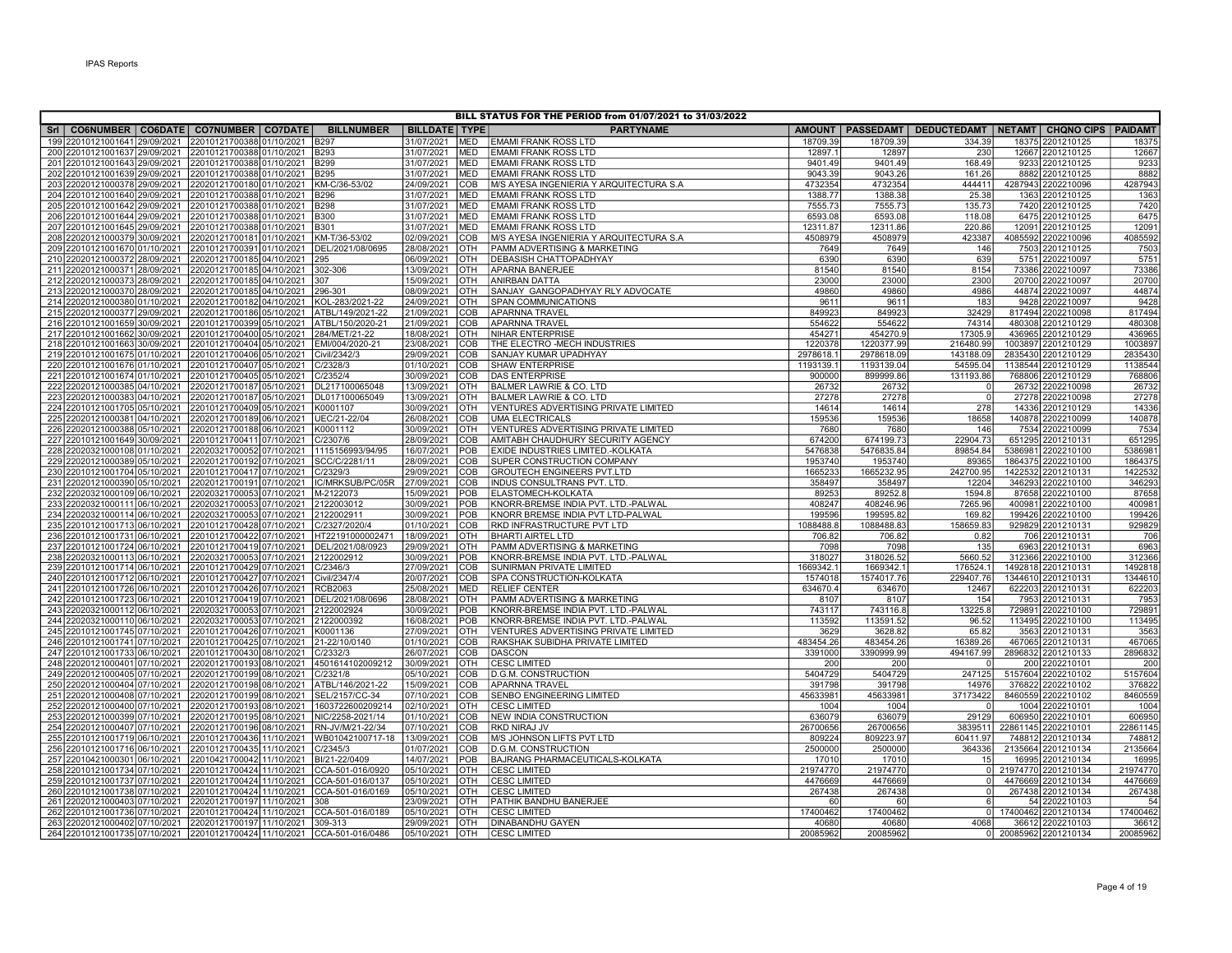|     |                                                                                                                    |                           |                                    |                          |                          | BILL STATUS FOR THE PERIOD from 01/07/2021 to 31/03/2022           |                   |                  |                    |                                                                  |                   |
|-----|--------------------------------------------------------------------------------------------------------------------|---------------------------|------------------------------------|--------------------------|--------------------------|--------------------------------------------------------------------|-------------------|------------------|--------------------|------------------------------------------------------------------|-------------------|
| Srl | CO6NUMBER   CO6DATE   CO7NUMBER   CO7DATE                                                                          |                           | <b>BILLNUMBER</b>                  | <b>BILLDATE TYPE</b>     |                          | <b>PARTYNAME</b>                                                   |                   |                  |                    | AMOUNT   PASSEDAMT   DEDUCTEDAMT   NETAMT   CHQNO CIPS   PAIDAMT |                   |
|     | 265 22010121001739 07/10/2021                                                                                      | 22010121700424 11/10/2021 | CCA-501-016/0631                   | 05/10/2021               | <b>OTH</b>               | <b>CESC LIMITED</b>                                                | 80901             | 809018           |                    | 809018 2201210134                                                | 80901             |
|     | 266 22010121001760 08/10/2021 22010121700433 11/10/2021                                                            |                           | BM2219l002568495                   | 27/09/2021               | <b>OTH</b>               | <b>BHARTI AIRTEL LTD</b>                                           | 20961.14          | 20961.14         | 0.14               | 20961 2201210134                                                 | 2096              |
|     | 267 22010121001761 08/10/2021 22010121700438 11/10/2021                                                            |                           | ELD/AS/2122/17                     | 27/07/2021               | <b>COB</b>               | ELDYNE ELECTRO SYSTEMS PVT LTD                                     | 2500000           | 2499999.92       | 334796.92          | 2165203 2201210134                                               | 2165203           |
|     | 268 22010121001759 08/10/2021 22010121700433 11/10/2021                                                            |                           | 525000117098                       | 01/10/2021               | <b>IOTH</b>              | RELIANCE JIO INFOCOMM LIMITED                                      | 66019.7           | 66019.7          | 0.7                | 66019 2201210134                                                 | 66019             |
|     | 269 22010121001762 09/10/2021 22010121700440 11/10/2021                                                            |                           | SI-087                             | 16/09/2021               | COB                      | EFFTRONICS SYSTEMS PVT.LTD                                         | 234654            | 234653.51        | 8305.51            | 226348 2201210135                                                | 226348            |
|     | 270 22010121001765 11/10/2021 22010121700437 11/10/2021                                                            |                           | pdrco/163/21-22                    | 07/08/2021               | COB                      | P.D.RUNGTA & CO.                                                   | 25370             | 25370            | 860                | 24510 2201210134                                                 | 2451              |
|     | 271 22020121000375 28/09/2021                                                                                      | 22020121700201 19/10/2021 | C/2257/11                          | 20/09/2021               | COB                      | M/S DYNASOURE CONCRETE TREATMENT PVT. LTD.                         | 1950000           | 1950000          | 89194              | 1860806 2202210104                                               | 186080            |
|     | 272 22020421000057 07/10/2021 22020421700038 19/10/2021                                                            |                           | 21220088                           | 13/08/2021               | <b>POB</b>               | V-TECH POWER HYDRAULICS-NAVIMUMBAI                                 | 1056100           | 1056100          | 17900              | 1038200 2202210104                                               | 1038200           |
|     | 273 22020121000382 04/10/2021 22020121700202 21/10/2021                                                            |                           | 8280044306-9                       | 06/09/2021               | COB                      | KONE ELEVATOR INDIA PRIVATE LIMITED                                | 15255112          | 15255112         | 2620581            | 12634531 2202210105                                              | 1263453           |
|     | 274 22010421000318 18/10/2021 22010421700043 22/10/2021                                                            |                           | RR452122                           | 02/09/2021               | POB                      | R R ELECTRONICS-KOLKATA                                            | 328000            | 328000           | 5560               | 322440 2201210139                                                | 322440            |
|     | 275 22020121000410 19/10/2021                                                                                      | 22020121700204 22/10/2021 | MYTH/050/21-22                     | 12/08/2021               | <b>COB</b>               | <b>MYTHCON</b>                                                     | 334614            | 334614           | 14740              | 319874 2202210106                                                | 319874            |
|     | 276 22020121000415 22/10/2021                                                                                      | 22020121700205 22/10/2021 | 261905583                          | 05/10/2021               | <b>OTH</b>               | AO/CASH/BSNL CALCUTTA TELEPHONES                                   | 65915             | 65914.8          | 0.8                | 65914 2202210106                                                 | 65914             |
|     | 277 22010121001768 21/10/2021 22010121700444 25/10/2021                                                            |                           | C/2351/2                           | 29/09/2021               | <b>COB</b>               | SUNIRMAN PRIVATE LIMITED                                           | 4035894.8         | 4035894.24       | 443503.24          | 3592391 2201210140                                               | 359239            |
|     | 278 22010121001788 25/10/2021 22010121700455 29/10/2021                                                            |                           | ATBL/133/21-22                     | 01/09/2021<br>20/08/2021 | <b>COB</b>               | <b>APARNNA TRAVEL</b><br>ELIS TECHNO SYSTEMS INDIA PRIVATE LIMITED | 423471<br>6306864 | 423470.78        | 58530.78<br>592204 | 364940 2201210146<br>5714660 2202210109                          | 364940<br>5714660 |
|     | 279 22020121000423 28/10/2021 22020121700208 29/10/2021<br>280 22020121000429 29/10/2021 22020121700209 29/10/2021 |                           | ELIS/21-22/005<br>0801403601909211 | 23/10/2021               | <b>COB</b><br>Іотн       | <b>CESC LIMITED</b>                                                |                   | 6306864<br>30805 |                    | 30805 2202210109                                                 |                   |
|     | 281 22010121001790 25/10/2021                                                                                      | 22010121700457 01/11/2021 | ACCL/M/007/21-22                   | 05/07/2021               | <b>COB</b>               | <b>M/S ACC LOGISTICS</b>                                           | 30805<br>86100    | 86100            | 14350              | 71750 2201210148                                                 | 3080<br>71750     |
|     | 282 22020321000116 25/10/2021 22020321700057 01/11/2021                                                            |                           | DE/01                              | 09/08/2021               | POB                      | <b>DEY ENGINEERING-KOLKATA</b>                                     | 202608            | 202608           | $\Omega$           | 202608 2202210110                                                | 202608            |
|     | 283 22020121000420 26/10/2021 22020121700210 01/11/2021                                                            |                           | DL217100085871                     | 28/09/2021               | <b>IOTH</b>              | <b>BALMER LAWRIE &amp; CO. LTD</b>                                 | 10475             | 10475            | $\Omega$           | 10475 2202210110                                                 | 10475             |
|     | 284 22020321000120 26/10/2021 22020321700056 01/11/2021                                                            |                           | BE21-22/070                        | 23/09/2021               | POB                      | <b>BALAJI ENTERPRISES-BHOPAL</b>                                   | 1008000           | 1008000          | 18900              | 989100 2202210110                                                | 989100            |
|     | 285 22020121000421 26/10/2021                                                                                      | 22020121700210 01/11/2021 | DL217100085873                     | 28/09/2021               | Іотн                     | <b>BALMER LAWRIE &amp; CO. LTD</b>                                 | 8055              | 8055             |                    | 8055 2202210110                                                  | 8055              |
|     | 286 22020321000123 27/10/2021                                                                                      | 22020321700057 01/11/2021 | 21-22/01198                        | 02/09/2021               | POB                      | CGPPI-ADHESIVE PRODUCTS LTD-KUNDAIM                                | 32528             | 32527.88         | 28.88              | 32499 2202210110                                                 | 32499             |
|     | 287 22020121000422 28/10/2021                                                                                      | 22020121700210 01/11/2021 | ARB/631                            | 22/10/2021               | OTH                      | <b>DEBASISH CHATTOPADHYAY</b>                                      | 21225             | 21225            | 2123               | 19102 2202210110                                                 | 19102             |
|     | 288 22020321000126 28/10/2021 22020321700056 01/11/2021                                                            |                           | BE21-22/041                        | 03/08/2021               | <b>POB</b>               | BALAJI ENTERPRISES-BHOPAL                                          | 157450            | 157449.6         | 141.6              | 157308 2202210110                                                | 157308            |
|     | 289 22010121001836 29/10/2021 22010121700460 01/11/2021                                                            |                           | DTB/GBU/2021-22/                   | 18/08/2021               | <b>OTH</b>               | STATE BANK OF INDIA                                                | 97008             | 97007.8          | 1644.8             | 95363 2201210148                                                 | 95363             |
|     | 290 22020121000436 01/11/2021 22020121700211 01/11/2021                                                            |                           | KOL-MANL-1024                      | 06/10/2021               | <b>OTH</b>               | <b>XEROX INDIA LIMITED</b>                                         | 15340             | 15340            | 260                | 15080 2202210110                                                 | 15080             |
|     | 291 22010121001850 01/11/2021 22010121700461 01/11/2021                                                            |                           | 144                                | 02/10/2021               | <b>IOTH</b>              | <b>IMD. SHAUKAT ALI</b>                                            | 2542              | 2542             | $\Omega$           | 2542 2201210148                                                  | 2542              |
|     | 292 22010121001849 01/11/2021                                                                                      | 22010121700461 01/11/2021 | 173                                | 02/10/2021               | <b>OTH</b>               | MD. SHAUKAT AL                                                     | 1550              | 1550             | $\Omega$           | 1550 2201210148                                                  | 1550              |
|     | 293 22020121000435 01/11/2021 22020121700211 01/11/2021                                                            |                           | KOL-MANL-1023                      | 06/10/2021               | <b>OTH</b>               | <b>XEROX INDIA LIMITED</b>                                         | 15340             | 15340            | 260                | 15080 2202210110                                                 | 15080             |
|     | 294 22010121001777 22/10/2021 22010121700458 02/11/2021                                                            |                           | C/N-7/20-21                        | 27/09/2021               | <b>COB</b>               | <b>GOEL AND ASSOCIATES</b>                                         | 256000            | 255999.82        | 61138.82           | 194861 2201210149                                                | 19486             |
|     | 295 22020321000124 27/10/2021 22020321700058 02/11/2021                                                            |                           | BL/GL/METRO/1                      | 07/07/2021               | POB                      | BALMER LAWRIE AND CO. LTD.-KOLKATA                                 | 732589            | 732554.96        | 13037.96           | 719517 2202210111                                                | 719511            |
|     | 296 22020421000060 28/10/2021 22020421700041 02/11/2021                                                            |                           | 1115156997                         | 20/07/2021               | <b>POB</b>               | <b>EXIDE INDUSTRIES LIMITED.-KOLKATA</b>                           | 9780032           | 9780032          | 160454             | 9619578 2202210111                                               | 9619578           |
|     | 297 22020121000419 25/10/2021                                                                                      | 22020121700212 03/11/2021 | ATBL/172/2021-22                   | 08/10/2021               | COB                      | <b>APARNNA TRAVEL</b>                                              | 517101            | 517100.99        | 35907.99           | 481193 2202210112                                                | 481193            |
|     | 298 22010421000326 28/10/2021 22010421700044 03/11/2021                                                            |                           | MS/21-22/01032                     | 06/07/2021               | POB                      | MEDISURG-KOLKATA                                                   | 1820              | 1819.44          | 2.44               | 1817 2201210151                                                  | 1817              |
|     | 299 22010421000327 28/10/2021 22010421700044 03/11/2021                                                            |                           | MS/21-22/01135                     | 14/07/2021               | <b>POB</b>               | MEDISURG-KOLKATA                                                   | 271120            | 271119.76        | 5083.76            | 266036 2201210151                                                | 266036            |
|     | 300 22010421000325 28/10/2021 22010421700044 03/11/2021<br>301 22020121000433 29/10/2021                           | 22020121700213 03/11/2021 | MS/21-22/01031<br>DPPL/M-TSS/TI154 | 06/07/2021<br>01/10/2021 | <b>POB</b><br>COB        | MEDISURG-KOLKATA<br>M/S. DYNAMIC PROJECTS PVT.LTD                  | 23576<br>50688    | 23576<br>50688   | 21<br>22552        | 23555 2201210151<br>28136 2202210112                             | 23555<br>28136    |
|     | 302 22010121001816 27/10/2021                                                                                      | 22010121700466 05/11/2021 | SEW/2021-22/06                     | 15/08/2021               | <b>COB</b>               | SARADA ELECTRIC ENGINEERING WORKS                                  | 277253            | 277252.8         | 16447.8            | 260805 2201210154                                                | 26080             |
|     | 303 22010121001806 27/10/2021                                                                                      | 22010121700470 05/11/2021 | ETAKOL-21-22-009                   | 15/09/2021               | <b>COB</b>               | <b>ETA ENGINEERING PRIVATE LIMITED</b>                             | 492060            | 492060           | 151176             | 340884 2201210154                                                | 340884            |
|     | 304 22020121000434 01/11/2021 22020121700214 05/11/2021                                                            |                           | C/2320-2020/SH/6                   | 27/10/2021               | <b>COB</b>               | <b>SHAGUN ENTERPRISES</b>                                          | 1203131           | 1203131          | 166197             | 1036934 2202210113                                               | 1036934           |
|     | 305 22020321000128 03/11/2021                                                                                      | 22020321700059 05/11/2021 | P/G060/21-22                       | 07/09/2021               | POB                      | PHOENIX RUBBER WORKS-HOWRAH                                        | 98112             | 98112            | 88                 | 98024 2202210113                                                 | 98024             |
|     | 306 22020321000129 03/11/2021                                                                                      | 22020321700059 05/11/2021 | 2122003754                         | 01/10/2021               | POB                      | KNORR BREMSE INDIA PVT LTD-PALWAL                                  | 2057767           | 2057766.6        | 36621.6            | 2021145 2202210113                                               | 202114            |
|     | 307 22010121001858 05/11/2021 22010121700471 05/11/2021                                                            |                           | pdrco/187/21-22                    | 25/08/2021               | <b>COB</b>               | <b>P.D.RUNGTA &amp; CO.</b>                                        | 25370             | 25370            | 860                | 24510 2201210154                                                 | 24510             |
|     | 308 22010121001828 28/10/2021 22010121700473 08/11/2021                                                            |                           | 20210759                           | 19/07/2021               | COB                      | <b>AUTOMETERS ALLIANCE LTD</b>                                     | 2360000           | 2360000          | 80000              | 2280000 2201210155                                               | 2280000           |
|     | 309 22010421000332 03/11/2021 22010421700045 08/11/2021                                                            |                           | PS/0152/19-20                      | 30/09/2021               | POB                      | E. H. TAHER AND CO.-KOLKATA                                        | 190402            | 190402           |                    | 190402 2201210155                                                | 190402            |
|     | 310 22020121000432 29/10/2021 22020121700218 09/11/2021                                                            |                           | ATBL/180/2021-22                   | 18/10/2021               | <b>ICOB</b>              | <b>APARNNA TRAVEL</b>                                              | 779242            | 779242           | 29736              | 749506 2202210115                                                | 749506            |
|     | 311 22010121001902 09/11/2021 22010121700480 09/11/2021                                                            |                           | GEM/SC/21-22/434                   | 23/08/2021               | <b>MED</b>               | GREENTECH ENVIRON MANAGEMENT PVT LTD                               | 8260              | 8260             | 991                | 7269 2201210157                                                  | 7269              |
|     | 312 22010121001901 09/11/2021 22010121700480 09/11/2021                                                            |                           | <b>GEM/SC/2080</b>                 | 01/08/2021               | <b>MED</b>               | GREENTECH ENVIRON MANAGEMENT PVT LTD                               | 13020             | 13020            | 1562               | 11458 2201210157                                                 | 11458             |
|     | 313 22010121001903 09/11/2021                                                                                      | 22010121700480 09/11/2021 | <b>GEM/SC/2232</b>                 | 01/09/2021               | <b>MED</b>               | GREENTECH ENVIRON MANAGEMENT PVT LTD                               | 13020             | 13020            | 1562               | 11458 2201210157                                                 | 11458             |
|     | 314 22020121000449 09/11/2021                                                                                      | 22020121700219 09/11/2021 | KOL-FSM-V-47494                    | 29/10/2021               | Іотн                     | <b>XEROX INDIA LIMITED</b>                                         | 9920              | 9919.08          | 168.08             | 9751 2202210115                                                  | 975               |
|     | 315 22010121001895 09/11/2021 22010121700482 11/11/2021                                                            |                           | K0001141                           | 30/09/2021               | <b>IOTH</b>              | VENTURES ADVERTISING PRIVATE LIMITED                               | 6109              | 6108.8           | 116.8              | 5992 2201210158                                                  | 5992              |
|     | 316 22020121000450 09/11/2021 22020121700221 11/11/2021                                                            |                           | K0001138                           | 30/09/2021               | <b>OTH</b>               | VENTURES ADVERTISING PRIVATE LIMITED                               | 11217             | 11217            | 214                | 11003 2202210116                                                 | 11003             |
|     | 317 22010121001897 09/11/2021 22010121700483 11/11/2021                                                            |                           | KOL-333/2021-22                    | 18/10/2021               | <b>OTH</b>               | SPAN COMMUNICATIONS                                                | 160000            | 160000           | 2712               | 157288 2201210158                                                | 157288            |
|     | 318 22020121000454 09/11/2021                                                                                      | 22020121700222 11/11/2021 | 317-322                            | 21/10/2021               | Іотн                     | <b>AMITAVA DAS</b>                                                 | 39580             | 39580            | 3958               | 35622 2202210116                                                 | 35622             |
|     | 319 22020121000455 09/11/2021                                                                                      | 22020121700222 11/11/2021 | A135736<br>CCA-501-016/0637        | 25/10/2021<br>03/11/2021 | <b>OTH</b>               | <b>DEBASISH CHATTOPADHYAY</b><br><b>CESC LIMITED</b>               | 4000<br>817436    | 4000<br>817436   | 400<br>$\circ$     | 3600 2202210116<br>817436 2201210158                             | 3600<br>817436    |
|     | 320 22010121001910 09/11/2021 22010121700479 11/11/2021<br>321 22010121001908 09/11/2021 22010121700479 11/11/2021 |                           | CCA-501-016/0139                   | 03/11/2021               | <b>OTH</b><br><b>OTH</b> | <b>CESC LIMITED</b>                                                | 4342763           | 4342763          | $\overline{0}$     | 4342763 2201210158                                               | 4342763           |
|     | 322 22020121000451 09/11/2021                                                                                      | 22020121700221 11/11/2021 | K0001137                           | 27/09/2021               | <b>IOTH</b>              | VENTURES ADVERTISING PRIVATE LIMITED                               | 8442              | 8442             | 161                | 8281 2202210116                                                  | 828               |
|     | 323 22010121001909 09/11/2021                                                                                      | 22010121700479 11/11/2021 | CCA-501-016/0171                   | 03/11/2021               | <b>IOTH</b>              | <b>CESC LIMITED</b>                                                | 278689            | 278689           | $\Omega$           | 278689 2201210158                                                | 278689            |
|     | 324 22010121001896 09/11/2021                                                                                      | 22010121700482 11/11/2021 | K0001114                           | 30/09/2021               | OTH                      | VENTURES ADVERTISING PRIVATE LIMITED                               | 5678              | 5678             | 108                | 5570 2201210158                                                  | 5570              |
|     | 325 22020121000453 09/11/2021 22020121700222 11/11/2021                                                            |                           | 316                                | 18/10/2021               | <b>OTH</b>               | <b>SUBHANKAR CHAKRABORTY</b>                                       | 2230              | 2230             | 223                | 2007 2202210116                                                  | 2007              |
|     | 326 22010121001893 09/11/2021 22010121700482 11/11/2021                                                            |                           | 145                                | 01/11/2021               | Іотн                     | MD. SHAUKAT ALI                                                    | 2330              | 2330             | $\mathsf{C}$       | 2330 2201210158                                                  | 2330              |
|     | 327 22010121001907 09/11/2021 22010121700479 11/11/2021                                                            |                           | CCA-501-016/0191                   | 03/11/2021               | <b>OTH</b>               | <b>CESC LIMITED</b>                                                | 17341700          | 17341700         | - 0 I              | 17341700 2201210158                                              | 17341700          |
|     | 328 22010121001894 09/11/2021 22010121700482 11/11/2021                                                            |                           | K0001150                           | 11/10/2021               | <b>OTH</b>               | VENTURES ADVERTISING PRIVATE LIMITED                               | 17293             | 17292.8          | 308.8              | 16984 2201210158                                                 | 16984             |
|     | 329 22010121001892 09/11/2021 22010121700482 11/11/2021 74                                                         |                           |                                    | 01/11/2021               | <b>OTH</b>               | MD. SHAUKAT ALI                                                    | 1519              | 1519             | $\Omega$           | 1519 2201210158                                                  | 1519              |
|     | 330 22010121001906 09/11/2021 22010121700479 11/11/2021 CCA-501-016/0492                                           |                           |                                    | 03/11/2021 OTH           |                          | <b>CESC LIMITED</b>                                                | 20464182          | 20464182         |                    | 0 20464182 2201210158                                            | 20464182          |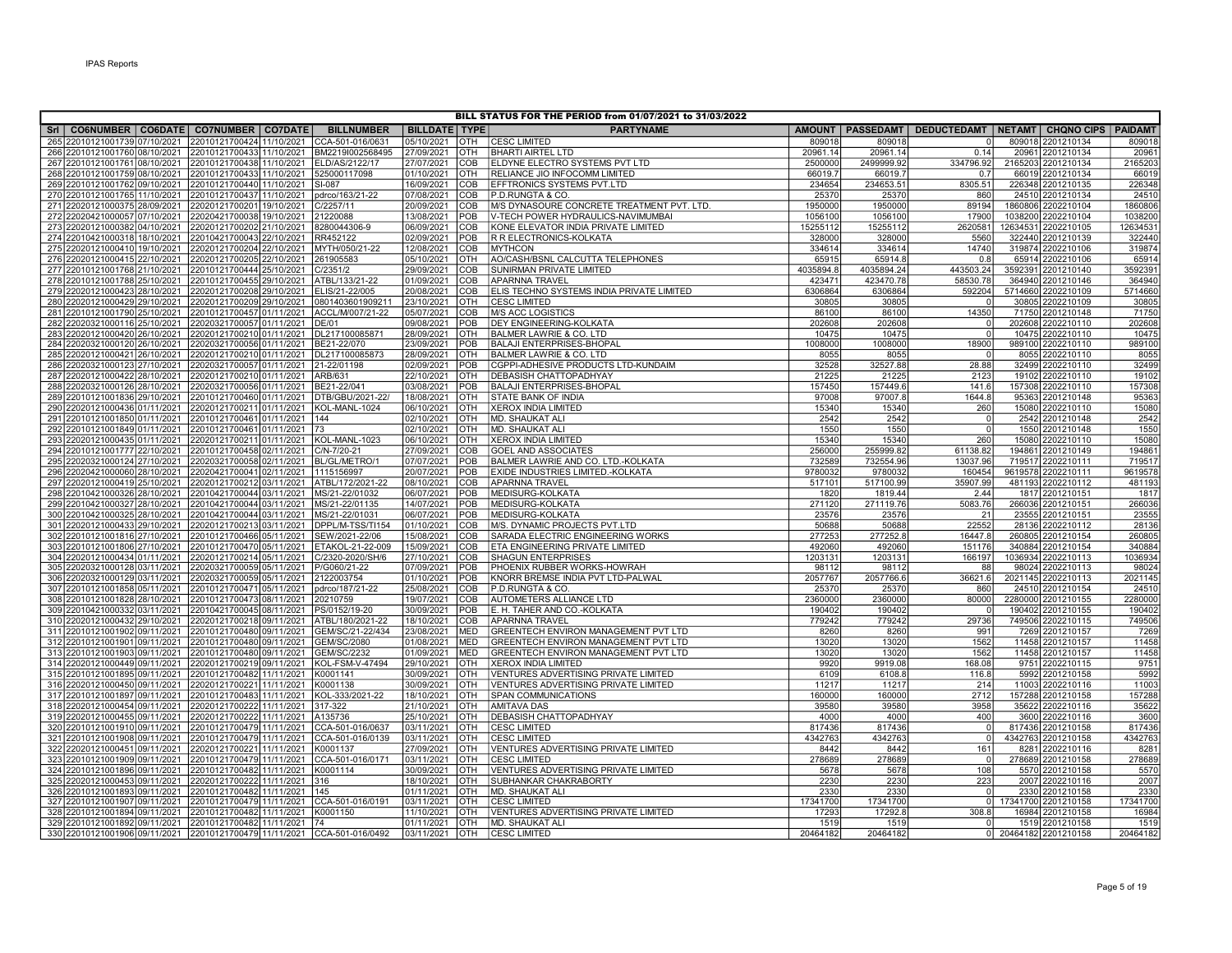| BILL STATUS FOR THE PERIOD from 01/07/2021 to 31/03/2022 |                               |  |                                                                                                                    |  |                                    |                          |            |                                                                    |                    |                   |                                                                  |        |                                       |                 |
|----------------------------------------------------------|-------------------------------|--|--------------------------------------------------------------------------------------------------------------------|--|------------------------------------|--------------------------|------------|--------------------------------------------------------------------|--------------------|-------------------|------------------------------------------------------------------|--------|---------------------------------------|-----------------|
|                                                          |                               |  | Sri   CO6NUMBER   CO6DATE   CO7NUMBER   CO7DATE                                                                    |  | <b>BILLNUMBER</b>                  | <b>BILLDATE TYPE</b>     |            | <b>PARTYNAME</b>                                                   |                    |                   | AMOUNT   PASSEDAMT   DEDUCTEDAMT   NETAMT   CHQNO CIPS   PAIDAMT |        |                                       |                 |
|                                                          |                               |  | 331 22010121001904 09/11/2021 22010121700479 11/11/2021                                                            |  | CCA-501-016/0929                   | 03/11/2021               | <b>OTH</b> | <b>CESC LIMITED</b>                                                | 22985530           | 22985530          |                                                                  |        | 0 22985530 2201210158                 | 22985530        |
|                                                          |                               |  | 332 22010121001919 11/11/2021 22010121700484 12/11/2021                                                            |  | 527000104089                       | 01/11/2021               | OTH        | RELIANCE JIO INFOCOMM LIMITED                                      | 66015.1            | 66015.1           | 0.1                                                              |        | 66015 2201210160                      | 6601            |
|                                                          |                               |  | 333 22010121001920 11/11/2021 22010121700484 12/11/2021                                                            |  | BM2219l002978610                   | 27/10/2021               | OTH        | <b>BHARTI AIRTEL LTD</b>                                           | 15164.93           | 15164.93          | 0.93                                                             |        | 15164 2201210160                      | 15164           |
|                                                          |                               |  | 334 22010121001918 11/11/2021 22010121700484 12/11/2021                                                            |  | 314-315                            | 18/10/2021               | OTH        | SRI SUBHANKAR CHAKRABORTY RAILWAY ADVOCATE                         | 7660               | 7660              | 766                                                              |        | 6894 2201210160                       | 6894            |
|                                                          |                               |  | 335 22010121001917 11/11/2021 22010121700484 12/11/2021                                                            |  | 323                                | 25/10/2021               | OTH        | <b>MALAY KUMAR DAS</b>                                             | 36800              | 36800             | 3680                                                             |        | 33120 2201210160                      | 33120           |
|                                                          |                               |  | 336 22020121000467 11/11/2021 22020121700224 12/11/2021                                                            |  | HBLTMS/21-22/001                   | 03/11/2021               | COB        | HBL POWER SYSTEMS LTD                                              | 6057324            | 6057324           | 640795                                                           |        | 5416529 2202210117                    | 5416529         |
|                                                          |                               |  | 337 22020121000468 12/11/2021 22020121700226 15/11/2021                                                            |  | C/2320-2020/S/6A                   | 03/11/2021               | COB        | SHAGUN ENTERPRISES                                                 | 232152             | 232152            | 32109                                                            |        | 200043 2202210118                     | 200043          |
|                                                          |                               |  | 338 22020121000469 15/11/2021 22020121700227 15/11/2021                                                            |  | 262772922                          | 05/11/2021               | OTH        | AO/CASH/BSNL CALCUTTA TELEPHONES                                   | 66710.48           | 66710.48          | 0.48                                                             |        | 66710 2202210118                      | 66710           |
|                                                          |                               |  | 339 22010421000343 11/11/2021 22010421700048 16/11/2021                                                            |  | 372116101403                       | 05/07/2021               | POB        | HBL POWER SYSTEMS LTD-HYDERABAD                                    | 702847             | 702847            | 11531                                                            |        | 691316 2201210162                     | 691316          |
|                                                          |                               |  | 340 22010121001940 16/11/2021 22010121700489 16/11/2021                                                            |  | HT2219l000011438                   | 19/10/2021               | OTH        | <b>BHARTI AIRTEL LTD</b>                                           | 706.82             | 706.82            | 0.82                                                             |        | 706 2201210162                        | 706             |
|                                                          |                               |  | 341 22020121000472 16/11/2021 22020121700228 16/11/2021                                                            |  | 1603722600210211                   | 04/11/2021               | OTH        | <b>CESC LIMITED</b>                                                | 1038               | 1038              | $\overline{0}$                                                   |        | 1038 2202210119                       | 1038            |
|                                                          |                               |  | 342 22020121000482 18/11/2021 22020121700231 18/11/2021                                                            |  | DL2171007848                       | 25/10/2021               | OTH        | BALMER LAWRIE & CO. LTD                                            | 7726               | 7726              | $\circ$                                                          |        | 7726 2202210121                       | 7726            |
|                                                          |                               |  | 343 22020121000481 18/11/2021 22020121700231 18/11/2021                                                            |  | DL217100117847                     | 25/10/2021               | OTH        | BALMER LAWRIE & CO. LTD                                            | 8260               | 8260              | 0                                                                |        | 8260 2202210121                       | 8260            |
|                                                          |                               |  | 344 22020321000133 16/11/2021 22020321700066 22/11/2021 BE21-22/043                                                |  |                                    | 06/08/2021               | POB        | <b>BALAJI ENTERPRISES-BHOPAL</b>                                   | 24192              | 24192             | 22                                                               |        | 24170 2202210122                      | 24170           |
|                                                          |                               |  | 345 22020321000135 17/11/2021 22020321700067 22/11/2021                                                            |  | SB/21-22/06                        | 02/11/2021               | POB        | SOMNATH BHATTACHARJEE-KOLKATA                                      | 990720             | 990720            | 16254                                                            |        | 974466 2202210122                     | 974466          |
|                                                          |                               |  | 346 22020121000488 22/11/2021 22020121700232 22/11/2021                                                            |  | 325                                | 09/11/2021               | OTH        | SURENDER KUMAR GUPTA                                               | 9000               | 9000              | 900                                                              |        | 8100 2202210122                       | 8100            |
|                                                          |                               |  | 347 22020121000489 22/11/2021 22020121700232 22/11/2021                                                            |  | 324                                | 09/11/2021               | OTH        | PATHIK BANDHU BANERJEE                                             | 5360               | 5360              | 536                                                              |        | 4824 2202210122                       | 4824            |
|                                                          | 348 22020121000486 22/11/2021 |  | 22020121700232 22/11/2021                                                                                          |  | 326                                | 09/11/2021               | OTH        | K M NATARAJ LD ADDL SOL GEN OF INDIA                               | 15000              | 15000             | 1500                                                             |        | 13500 2202210122                      | 13500<br>308823 |
|                                                          |                               |  | 349 22020321000134 17/11/2021 22020321700065 23/11/2021                                                            |  | SFI/21-22/129<br>KOL-400/2021-22   | 10/08/2021<br>16/11/2021 | POB<br>OTH | SANTI FIBRE INDUSTRIES INDIA-KOLKATA<br><b>SPAN COMMUNICATIONS</b> | 314726<br>11711    | 314725.84         | 5902.84<br>223                                                   |        | 308823 2202210123<br>11488 2201210166 |                 |
|                                                          |                               |  | 350 22010121001969 22/11/2021 22010121700499 23/11/2021                                                            |  |                                    |                          | OTH        |                                                                    | 9193               | 11711             | 175                                                              |        | 9018 2202210123                       | 11488           |
|                                                          |                               |  | 351 22020121000485 22/11/2021 22020121700233 23/11/2021<br>352 22020121000484 22/11/2021 22020121700233 23/11/2021 |  | KOL-388/2021-22<br>KOL-387/2021-22 | 10/11/2021<br>10/11/2021 | OTH        | SPAN COMMUNICATIONS<br><b>SPAN COMMUNICATIONS</b>                  | 6145               | 9193<br>6144.6    | 117.6                                                            |        | 6027 2202210123                       | 9018<br>6027    |
|                                                          |                               |  | 353 22010121001964 22/11/2021 22010121700498 23/11/2021                                                            |  | RCB2061                            | 22/09/2021               | <b>MED</b> | <b>RELIEF CENTER</b>                                               | 674434.6           | 674434.6          | 13320.6                                                          |        | 661114 2201210166                     | 661114          |
|                                                          |                               |  | 354 22010121001965 22/11/2021 22010121700498 23/11/2021                                                            |  | KOL-403/2021-22                    | 16/11/2021               | OTH        | SPAN COMMUNICATIONS                                                | 160000             | 160000            | 2712                                                             |        | 157288 2201210166                     | 157288          |
|                                                          |                               |  | 355 22020121000483 22/11/2021 22020121700234 23/11/2021                                                            |  | 4501614102010219                   | 04/11/2021               | OTH        | <b>CESC LIMITED</b>                                                | 200                | 200               | $\overline{0}$                                                   |        | 200 2202210123                        | 200             |
|                                                          |                               |  | 356 22020121000487 22/11/2021 22020121700233 23/11/2021                                                            |  | KOL-402/2021-22                    | 16/11/2021               | OTH        | SPAN COMMUNICATIONS                                                | 13220              | 13220             | 252                                                              |        | 12968 2202210123                      | 12968           |
|                                                          |                               |  | 357 22010121001968 22/11/2021 22010121700499 23/11/2021                                                            |  | KOL-389/2021-22                    | 10/11/2021               | <b>OTH</b> | SPAN COMMUNICATIONS                                                | 6027               | 6027              | 115                                                              |        | 5912 2201210166                       | 5912            |
|                                                          |                               |  | 358 22010121001967 22/11/2021 22010121700498 23/11/2021                                                            |  | N.E./2021/41                       | 12/11/2021               | OTH        | CENTRAL CALCUTTA SCIENCE & CULTURE ORGANISATION FOR YOUTH          | 50000              | 50000             | $\overline{0}$                                                   |        | 50000 2201210166                      | 50000           |
|                                                          | 359 22020121000506 23/11/2021 |  | 22020121700236 23/11/2021                                                                                          |  | RN-JV/M/21-22/35                   | 22/11/2021               | COB        | RKD NIRAJ JV                                                       | 25485557           | 25485557          |                                                                  |        | 3828596 21656961 2202210123           | 2165696         |
|                                                          |                               |  | 360 22020121000508 24/11/2021 22020121700240 24/11/2021                                                            |  | Super/2255/CC-4                    | 17/11/2021               | <b>COB</b> | SUPER CONSTRUCTION COMPANY                                         | 3124291            | 3124291           | 142875                                                           |        | 2981416 2202210124                    | 2981416         |
|                                                          |                               |  | 361 22010121001934 15/11/2021 22010121700504 25/11/2021                                                            |  | KL/MN/0211/21-22                   | 01/11/2021               | COB        | <b>ESCON ELEVATORS PVT LTD</b>                                     | 170166             | 170166            | 35930                                                            | 134236 | 2201210168                            | 134236          |
|                                                          |                               |  | 362 22020121000480 17/11/2021 22020121700238 25/11/2021                                                            |  | DPPL/MN/TI-147                     | 08/11/2021               | COB        | M/S. DYNAMIC PROJECTS PVT.LTD                                      | 91359              | 91359             | 4062                                                             |        | 87297 2202210125                      | 87297           |
|                                                          |                               |  | 363 22010121001962 18/11/2021 22010121700503 25/11/2021                                                            |  | ATBL/182/2021-22                   | 21/10/2021               | COB        | <b>APARNNA TRAVEL</b>                                              | 384241             | 384240.68         | 53113.68                                                         |        | 331127 2201210168                     | 331127          |
|                                                          |                               |  | 364 22020121000490 22/11/2021 22020121700238 25/11/2021                                                            |  | SIC/MR/2021-22/4                   | 30/09/2021               | COB        | SHREEJEE INFRASTRUCTURE CO                                         | 1176741            | 1176741           | 42078                                                            |        | 1134663 2202210125                    | 1134663         |
|                                                          |                               |  | 365 22020421000064 22/11/2021 22020421700044 25/11/2021                                                            |  | MH1127108188                       | 30/08/2021               | POB        | SIEMENS LTD-NAVI MUMBAI                                            | 2333067            | 2330736           | 41480                                                            |        | 2289256 2202210125                    | 2289256         |
|                                                          |                               |  | 366 22020121000513 25/11/2021 22020121700243 29/11/2021                                                            |  | K0001159                           | 31/10/2021               | OTH        | VENTURES ADVERTISING PRIVATE LIMITED                               | 276821             | 276821            | 10546                                                            |        | 266275 2202210126                     | 26627           |
|                                                          |                               |  | 367 22020121000514 26/11/2021 22020121700244 29/11/2021                                                            |  | 12/21-22                           | 11/10/2021               | POB        | BURHANI ENTERPRISES-KOLKATA                                        | 140420             | 140420            | 119                                                              |        | 140301 2202210126                     | 14030           |
|                                                          |                               |  | 368 22020321000127 28/10/2021 22020321700069 30/11/2021                                                            |  | 206/21-22                          | 23/08/2021               | POB        | BUSILINK ASSOCIATES PRIVATE LIMITED-KOLKATA                        | 250514             | 250514            | 4246                                                             |        | 246268 2202210127                     | 246268          |
|                                                          |                               |  | 369 22010421000345 16/11/2021 22010421700053 30/11/2021                                                            |  | NGWSGST60                          | 04/10/2021               | POB        | NEW GENERATION WATER SOLUTION-BHARATPUR                            | 20093              | 20092.14          | 85.14                                                            |        | 20007 2201210172                      | 20007           |
|                                                          |                               |  | 370 22020321000136 18/11/2021 22020321700069 30/11/2021                                                            |  | 205/21-22                          | 23/08/2021               | POB        | BUSILINK ASSOCIATES PRIVATE LIMITED-KOLKATA                        | 886416             | 886416            | 15024                                                            |        | 871392 2202210127                     | 871392          |
|                                                          |                               |  | 371 22020321000139 29/11/2021 22020321700068 30/11/2021                                                            |  | ESS/MR/003/21-22                   | 29/11/2021               | POB        | ELECTRO SYSTEM AND SERVICES-NORTH 24 PARGANAS                      | 167316             | 167315.98         | 0.98                                                             |        | 167315 2202210127                     | 167315          |
|                                                          |                               |  | 372 22010121002011 29/11/2021 22010121700509 30/11/2021                                                            |  | KOL-401/2021-22                    | 16/11/2021               | OTH        | <b>SPAN COMMUNICATIONS</b>                                         | 4332               | 4332              | 83                                                               |        | 4249 2201210172                       | 4249            |
|                                                          |                               |  | 373 22020121000518 29/11/2021 22020121700246 30/11/2021                                                            |  | HT22191000020005                   | 19/11/2021               | OTH        | <b>BHARTI AIRTEL LTD</b>                                           | 706.82             | 706.82            | 0.82                                                             |        | 706 2202210127                        | 706             |
|                                                          |                               |  | 374 22010121002012 29/11/2021 22010121700509 30/11/2021                                                            |  | KOL-440/2021-22                    | 23/11/2021               | OTH        | SPAN COMMUNICATIONS                                                | 4197               | 4197              | 80                                                               |        | 4117 2201210172                       | 4117            |
|                                                          |                               |  | 375 22010421000365 29/11/2021 22010421700053 30/11/2021                                                            |  | NGWSGST72                          | 25/10/2021               | POB        | NEW GENERATION WATER SOLUTION-BHARATPUR                            | 32837              | 32836.71          | 4174.71                                                          |        | 28662 2201210172                      | 28662           |
|                                                          |                               |  | 376 22010421000367 30/11/2021 22010421700053 30/11/2021                                                            |  | UEW/01/21-22                       | 10/08/2021               | POB        | USHA ENGINEERING WORKS-HOWRAH                                      | 46232              | 46232             | $\overline{0}$                                                   |        | 46232 2201210172                      | 46232           |
|                                                          |                               |  | 377 22010421000366 30/11/2021 22010421700053 30/11/2021                                                            |  | BSH/21-22/05547<br>C/2251/AS/PV    | 13/07/2021<br>20/09/2021 | POB<br>COB | BHARAT SCIENTIFIC HOUSE-KOLKATA                                    | 27878<br>600677.69 | 27877.5<br>600638 | 0.5<br>27510                                                     |        | 27877 2201210172<br>573128 2202210129 | 27877<br>573128 |
|                                                          |                               |  | 378 22020121000471 15/11/2021 22020121700230 01/12/2021<br>379 22020121000479 17/11/2021 22020121700230 01/12/2021 |  | C/2280/AS/PV                       | 14/09/2021               | COB        | M/s Artco Suppliers                                                | 144580.96          | 144218            | 6644                                                             |        | 137574 2202210129                     | 137574          |
|                                                          |                               |  | 380 22010121002014 29/11/2021 22010121700511 01/12/2021                                                            |  | RCB1391                            | 13/07/2021               | <b>MED</b> | M/s Artco Suppliers<br><b>RELIEF CENTER</b>                        | 31360              | 31360             | 7084                                                             |        | 24276 2201210174                      | 24276           |
|                                                          |                               |  | 381 22020321000140 30/11/2021 22020321700070 02/12/2021                                                            |  | GHI/11/21-22                       | 10/08/2021               | POB        | <b>G H INDUSTRIES-KOLKATA</b>                                      | 33235              | 33234.88          | 0.88                                                             |        | 33234 2202210130                      | 33234           |
|                                                          |                               |  | 382 22020421000071 01/12/2021 22020421700045 02/12/2021                                                            |  | 2021-22/79                         | 31/08/2021               | POB        | MONDAL INSULATION-NADIA                                            | 733665             | 733665            | 12435                                                            |        | 721230 2202210130                     | 721230          |
|                                                          |                               |  | 383 22010121002039 02/12/2021 22010121700518 02/12/2021                                                            |  | KOL-443/2021-22                    | 01/12/2021               | OTH        | <b>SPAN COMMUNICATIONS</b>                                         | 23512              | 23512             | 448                                                              |        | 23064 2201210176                      | 23064           |
|                                                          |                               |  | 384 22020121000534 02/12/2021 22020121700251 02/12/2021                                                            |  | ATBL/173                           | 08/10/2021               | COB        | <b>APARNNA TRAVEL</b>                                              | 542700             | 542700            | 18448                                                            |        | 524252 2202210130                     | 524252          |
|                                                          |                               |  | 385 22010121002038 02/12/2021 22010121700518 02/12/2021                                                            |  | K0001166                           | 30/11/2021               | <b>OTH</b> | VENTURES ADVERTISING PRIVATE LIMITED                               | 6600               | 6600              | 126                                                              |        | 6474 2201210176                       | 6474            |
|                                                          |                               |  | 386 22020421000070 01/12/2021 22020421700046 03/12/2021                                                            |  | AV/072/2021/22                     | 03/08/2021               | POB        | ANUVIDYUT PRIVATE LIMITED - ROORKEE                                | 46492              | 46492             | 46                                                               |        | 46446 2202210131                      | 46446           |
|                                                          | 387 22010121002035 02/12/2021 |  | 22010121700521 07/12/2021                                                                                          |  | DTB/GBU/2021/364                   | 18/08/2021               | COB        | STATE BANK OF INDIA                                                | 38160              | 38158.84          | 646.84                                                           |        | 37512 2201210180                      | 37512           |
|                                                          |                               |  | 388 22010121002036 02/12/2021 22010121700521 07/12/2021                                                            |  | DTB/GBU/2021/365                   | 18/08/2021               | COB        | STATE BANK OF INDIA                                                | 118512             | 118512            | 2009                                                             |        | 116503 2201210180                     | 116503          |
|                                                          | 389 22020121000542 07/12/2021 |  | 22020121700254107/12/2021                                                                                          |  | 0801403601910218                   | 23/11/2021               | OTH        | <b>CESC LIMITED</b>                                                | 19447              | 19447             | $\overline{0}$                                                   |        | 19447 2202210132                      | 19447           |
|                                                          |                               |  | 390 22020121000540 07/12/2021 22020121700253 07/12/2021                                                            |  | DL217100139296                     | 10/11/2021               | OTH        | BALMER LAWRIE & CO. LTD                                            | 8799               | 8799              | $\Omega$                                                         |        | 8799 2202210132                       | 8799            |
|                                                          |                               |  | 391 22020321000137 26/11/2021 22020321700073 08/12/2021                                                            |  | 31/21-22                           | 27/09/2021               | POB        | P AND C ENTERPRISES-HOOGHLY                                        | 46025              | 46024.72          | 0.72                                                             |        | 46024 2202210133                      | 46024           |
|                                                          |                               |  | 392 22010421000371 06/12/2021 22010421700054 08/12/2021                                                            |  | <b>REB2417</b>                     | 13/07/2021               | POB        | ROY ENTERPRISE-HOWRAH                                              | 1607               | 1606.64           | 1.64                                                             |        | 1605 2201210181                       | 1605            |
|                                                          |                               |  | 393 22010121002061 06/12/2021 22010121700525 08/12/2021                                                            |  | VIMO/21-22/060                     | 14/08/2021               | <b>MED</b> | <b>VIMO TR ENTERPRISE</b>                                          | 1300               | 1299.9            | 0.9                                                              |        | 1299 2201210181                       | 1299            |
|                                                          |                               |  | 394 22010421000375 06/12/2021 22010421700054 08/12/2021                                                            |  | <b>REB2425</b>                     | 13/07/2021               | POB        | <b>ROY ENTERPRISE-HOWRAH</b>                                       | 106445             | 106444.8          | 101.8                                                            | 106343 | 2201210181                            | 106343          |
|                                                          |                               |  | 395 22010421000372 06/12/2021 22010421700054 08/12/2021                                                            |  | <b>REB2421</b>                     | 13/07/2021               | <b>POB</b> | ROY ENTERPRISE-HOWRAH                                              | 3472               | 3472              |                                                                  |        | 3469 2201210181                       | 3469            |
|                                                          |                               |  | 396 22010121002058 06/12/2021 22010121700525 08/12/2021 REB2419                                                    |  |                                    | 13/07/2021               | <b>MED</b> | <b>ROY ENTERPRISE</b>                                              | 27776              | 27776             | 1513                                                             |        | 26263 2201210181                      | 26263           |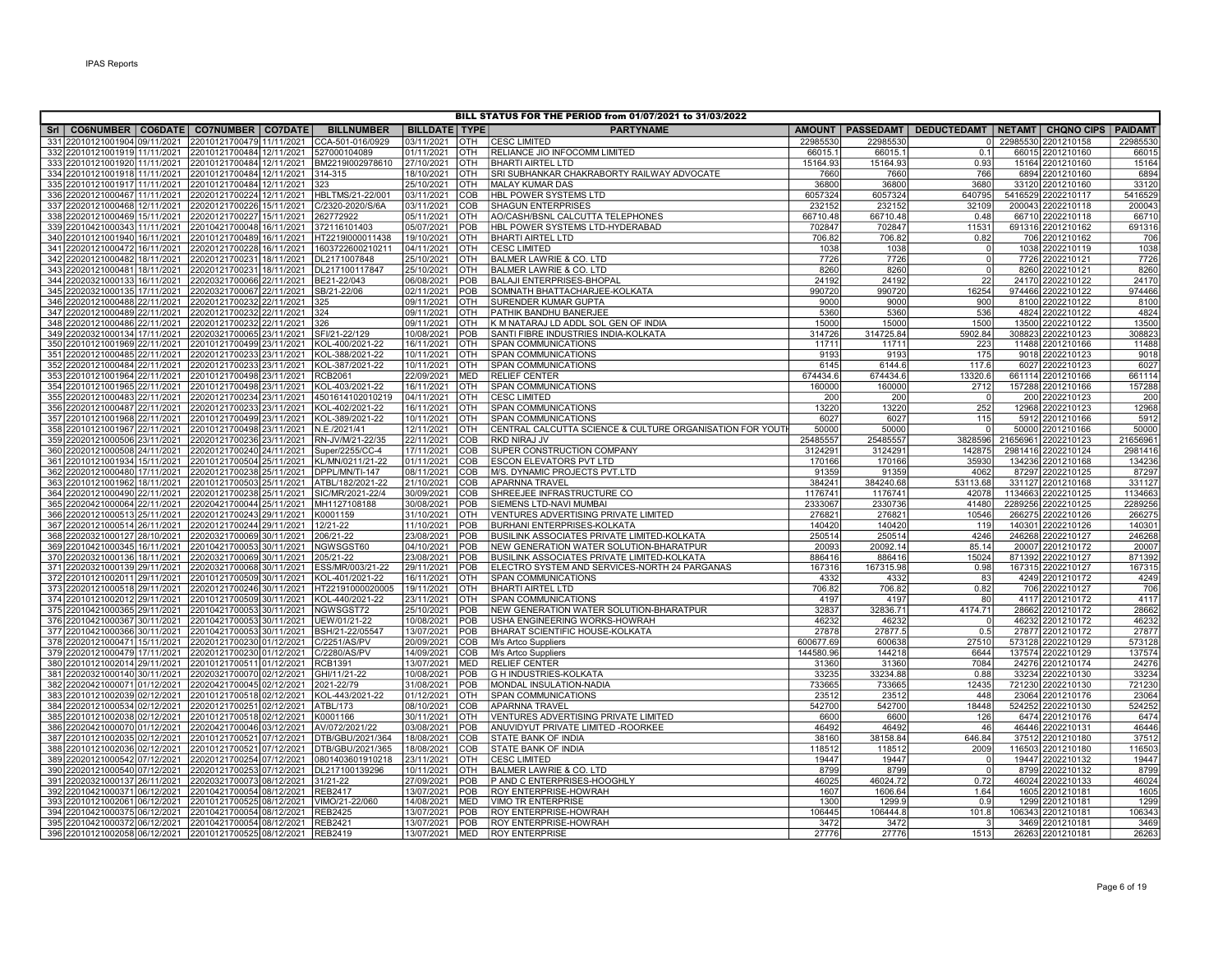|                                                                          |                                                                       |                                  |                          |            | BILL STATUS FOR THE PERIOD from 01/07/2021 to 31/03/2022                     |                  |                  |                                                                  |                                        |                  |
|--------------------------------------------------------------------------|-----------------------------------------------------------------------|----------------------------------|--------------------------|------------|------------------------------------------------------------------------------|------------------|------------------|------------------------------------------------------------------|----------------------------------------|------------------|
| Sri   CO6NUMBER   CO6DATE   CO7NUMBER   CO7DATE                          |                                                                       | <b>BILLNUMBER</b>                | <b>BILLDATE TYPE</b>     |            | <b>PARTYNAME</b>                                                             |                  |                  | AMOUNT   PASSEDAMT   DEDUCTEDAMT   NETAMT   CHQNO CIPS   PAIDAMT |                                        |                  |
| 397 22010121002059 06/12/2021                                            | 22010121700525 08/12/2021                                             | <b>REB2426</b>                   | 13/07/2021               | <b>MED</b> | <b>ROY ENTERPRISE</b>                                                        | 13440            | 13440            | 1212                                                             | 12228 2201210181                       | 12228            |
| 398 22010121002060 06/12/2021 22010121700525 08/12/2021 REB2420          |                                                                       |                                  | 13/07/2021               | <b>MED</b> | <b>ROY ENTERPRISE</b>                                                        | 5880             | 5880             | 346                                                              | 5534 2201210181                        | 5534             |
| 399 22010421000370 06/12/2021 22010421700054 08/12/2021 REB2418          |                                                                       |                                  | 13/07/2021               | POB        | <b>ROY ENTERPRISE-HOWRAH</b>                                                 | 20104            | 20101.94         | 17.94                                                            | 20084 2201210181                       | 20084            |
| 400 22010421000374 06/12/2021                                            | 22010421700054 08/12/2021                                             | <b>REB2422</b>                   | 13/07/2021               | POB        | ROY ENTERPRISE-HOWRAH                                                        | 4839             | 4833.92          | 4.92                                                             | 4829 2201210181                        | 4829             |
| 401 22010421000373 06/12/2021                                            | 22010421700054 08/12/2021                                             | <b>REB2427</b>                   | 13/07/2021               | POB        | ROY ENTERPRISE-HOWRAH                                                        | 27001            | 26999.08         | 24.08                                                            | 26975 2201210181                       | 26975            |
| 402 22020121000537 06/12/2021                                            | 22020121700255 08/12/2021                                             | SS/KOL/21-22/015                 | 03/12/2021               | COB        | M/S SSSS CONSTRUCTIONS PVT. LTD.                                             | 8004420          | 8004420          | 846234                                                           | 7158186 2202210133                     | 7158186          |
| 403 22010421000376 06/12/2021                                            | 22010421700054 08/12/2021                                             | 10                               | 16/07/2021               | POB        | INDUSTRIAL INSTRUMENTS AND CONTROLS-KANPUR                                   | 38374            | 38372.9          | 0.9                                                              | 38372 2201210181                       | 38372            |
| 404 22010121002068 07/12/2021                                            | 22010121700528 08/12/2021 C/2329/4                                    |                                  | 16/11/2021               | COB        | <b>GROUTECH ENGINEERS PVT.LTD</b>                                            | 756731           | 756730.74        | 110317.74                                                        | 646413 2201210181                      | 64641            |
| 405 22020121000543 07/12/2021                                            | 22020121700256 09/12/2021 WB2120000315                                |                                  | 03/12/2021               | COB        | <b>ITD CEMENTATION INDIA LIMITED</b>                                         | 12920823         | 12920823         | 590716                                                           | 12330107 2202210134                    | 12330107         |
| 406 22020121000545 08/12/2021                                            | 22020121700257 09/12/2021 ATBI/216/12thon                             |                                  | 24/11/2021               | COB        | <b>APARNNA TRAVEL</b>                                                        | 885248           | 885248           | 33774                                                            | 851474 2202210134                      | 851474           |
| 407 22020121000536 06/12/2021                                            | 22020121700258 10/12/2021 8280045966-969                              |                                  | 28/10/2021               | COB        | KONE ELEVATOR INDIA PRIVATE LIMITED                                          | 3655507          | 3655506.46       | 192951.46                                                        | 3462555 2202210135                     | 346255           |
| 408 22020121000544 08/12/2021                                            | 22020121700260 10/12/2021 WB2120000316                                |                                  | 03/12/2021               | COB        | ITD CEMENTATION INDIA LIMITED                                                | 175567707        | 175567706.9      | 22397586.94                                                      | 1.53E+08 2202210135                    | 15317012         |
| 409 22010421000378 08/12/2021<br>410 22010421000377 08/12/2021           | 22010421700055 10/12/2021 23<br>22010421700055 10/12/2021 BP210510195 |                                  | 15/07/2021<br>30/09/2021 | POB<br>POB | WATER LIFE TECHNOLOGYS-VISAKHAPATNAM<br><b>BHEL-BHOPAL</b>                   | 30528<br>2016384 | 30528<br>2016384 | 222144                                                           | 30528 2201210183<br>1794240 2201210183 | 30528<br>1794240 |
| 411 22010421000379 08/12/2021                                            | 22010421700055 10/12/2021 ASC2122141                                  |                                  | 22/09/2021               | POB        | ASSOCIATED STERLING CORPORATION-KOLKATTA                                     | 204990           | 204989.6         | 0.6                                                              | 204989 2201210183                      | 20498            |
| 412 22020121000547 09/12/2021                                            | 22020121700259 10/12/2021                                             | 327-331                          | 25/11/2021               | OTH        | <b>SUBRATA DAS</b>                                                           | 39580            | 39580            | 3958                                                             | 35622 2202210135                       | 35622            |
| 413 22010121002088 10/12/2021                                            | 22010121700533 10/12/2021 146                                         |                                  | 01/12/2021               | OTH        | MD. SHAUKAT AL                                                               | 2513             | 2513             |                                                                  | 2513 2201210183                        | 251              |
| 414 22010121002092 10/12/2021                                            | 22010121700532 10/12/2021                                             | CCA-501-016/0169                 | 04/12/2021               | OTH        | <b>CESC LIMITED</b>                                                          | 184836           | 184836           | $\Omega$                                                         | 184836 2201210183                      | 184836           |
| 415 22010121002094 10/12/2021                                            | 22010121700533 10/12/2021                                             | GST/00072                        | 31/07/2021               | <b>MED</b> | <b>FASTCARE PHARMA</b>                                                       | 2240             | 2240             | 10                                                               | 2230 2201210183                        | 2230             |
| 416 22010121002093 10/12/2021                                            | 22010121700532 10/12/2021                                             | CCA-501-016/0634                 | 04/12/2021               | OTH        | <b>CESC LIMITED</b>                                                          | 620093           | 620093           | $\Omega$                                                         | 620093 2201210183                      | 620093           |
| 417 22010121002087 10/12/2021                                            | 22010121700532 10/12/2021                                             | CCA-501-016/0490                 | 04/12/2021               | OTH        | <b>CESC LIMITED</b>                                                          | 16142612         | 16142612         | $\circ$                                                          | 16142612 2201210183                    | 1614261          |
| 418 22010121002091 10/12/2021                                            | 22010121700532 10/12/2021 CCA-501-016/0137                            |                                  | 04/12/2021               | OTH        | <b>CESC LIMITED</b>                                                          | 3423345          | 3423345          | $\Omega$                                                         | 3423345 2201210183                     | 342334           |
| 419 22010121002086 10/12/2021                                            | 22010121700532 10/12/2021                                             | CCA-501-016/0924                 | 04/12/2021               | OTH        | <b>CESC LIMITED</b>                                                          | 17986022         | 17986022         | $\Omega$                                                         | 17986022 2201210183                    | 1798602          |
| 420 22010121002090 10/12/2021                                            | 22010121700532 10/12/2021 CCA-501-016/0189                            |                                  | 04/12/2021               | OTH        | <b>CESC LIMITED</b>                                                          | 15368797         | 15368797         | $\Omega$                                                         | 15368797 2201210183                    | 15368797         |
| 421 22010121002089 10/12/2021                                            | 22010121700533 10/12/2021 75                                          |                                  | 01/12/2021               | OTH        | <b>MD. SHAUKAT ALI</b>                                                       | 1755             | 1755             | $\Omega$                                                         | 1755 2201210183                        | 175              |
| 422 22020121000546 09/12/2021                                            | 22020121700261 14/12/2021 C/2320-2020/SH/7                            |                                  | 06/12/2021               | COB        | SHAGUN ENTERPRISES                                                           | 1108738          | 1108738          | 153162                                                           | 955576 2202210136                      | 955576           |
| 423 22010121002104 13/12/2021                                            | 22010121700539 14/12/2021                                             | BM2219I003400466                 | 27/11/2021               | OTH        | <b>BHARTI AIRTEL LTD</b>                                                     | 25530.47         | 25530.47         | 0.47                                                             | 25530 2201210185                       | 25530            |
| 424 22010121002103 13/12/2021                                            | 22010121700539 14/12/2021 523000119897                                |                                  | 01/12/2021               | OTH        | RELIANCE JIO INFOCOMM LIMITED                                                | 66015.1          | 66015.1          | 0.1                                                              | 66015 2201210185                       | 6601             |
| 425 22020121000552 14/12/2021                                            | 22020121700263 14/12/2021                                             | K0001149                         | 31/10/2021               | OTH        | VENTURES ADVERTISING PRIVATE LIMITED                                         | 11606            | 11605            | 221                                                              | 11384 2202210136                       | 11384            |
| 426 22020121000551 14/12/2021                                            | 22020121700263 14/12/2021                                             | K0001148                         | 31/10/2021               | OTH        | VENTURES ADVERTISING PRIVATE LIMITED                                         | 12480            | 12480            | 238                                                              | 12242 2202210136                       | 12242            |
| 427 22010121002117 14/12/2021                                            | 22010121700540 14/12/2021                                             | K0001154                         | 31/10/2021               | OTH        | VENTURES ADVERTISING PRIVATE LIMITED                                         | 7032             | 7031.8           | 134.8                                                            | 6897 2201210185                        | 689              |
| 428 22010121002119 14/12/2021                                            | 22010121700540 14/12/2021 K0001168                                    |                                  | 30/11/2021               | OTH        | VENTURES ADVERTISING PRIVATE LIMITED                                         | 7554             | 7554             | 144                                                              | 7410 2201210185                        | 7410             |
| 429 22010121002116 14/12/2021                                            | 22010121700540 14/12/2021                                             |                                  | 01/12/2021               | OTH        | KISHORE KALLOL                                                               | 1000             | 1000<br>6748     | $\Omega$<br>129                                                  | 1000 2201210185                        | 1000             |
| 430 22020121000553 14/12/2021<br>431 22010121002118 14/12/2021           | 22020121700263 14/12/2021<br>22010121700540 14/12/2021 K0001167       | K0001151                         | 31/10/2021<br>30/11/2021 | OTH<br>OTH | VENTURES ADVERTISING PRIVATE LIMITED<br>VENTURES ADVERTISING PRIVATE LIMITED | 6748<br>6187     | 6186             | 118                                                              | 6619 2202210136<br>6068 2201210185     | 6619<br>6068     |
| 432 22020121000560 14/12/2021                                            | 22020121700265 15/12/2021 SS/KOL/21-22/013                            |                                  | 24/09/2021               | COB        | M/S SSSS CONSTRUCTIONS PVT. LTD.                                             | 8847772          | 8847772          | 404520                                                           | 8443252 2202210137                     | 8443252          |
| 433 22020121000562 15/12/2021                                            | 22020121700267 15/12/2021                                             | RN-JV/M/21-22/36                 | 14/12/2021               | COB        | RKD NIRAJ JV                                                                 | 22313657         | 22313657         | 3251244                                                          | 19062413 2202210137                    | 1906241          |
| 434 22020121000561 15/12/2021                                            | 22020121700267 15/12/2021                                             | SS/KOL/21-22/016                 | 10/12/2021               | COB        | M/S SSSS CONSTRUCTIONS PVT. LTD.                                             | 6111354          | 6111354          | 279428                                                           | 5831926 2202210137                     | 5831926          |
| 435 22020321000138 26/11/2021                                            | 22020321700075 16/12/2021 WBSO/ILS/MR/PLEX                            |                                  | 25/10/2021               | POB        | INDIAN OIL CORPORATION LIMITED-KOLKATA                                       | 139165           | 139164.4         | 118.4                                                            | 139046 2202210138                      | 139046           |
| 436 22020121000550 14/12/2021                                            | 22020121700268 16/12/2021                                             | C/2320-2020/S/7A                 | 10/12/2021               | COB        | SHAGUN ENTERPRISES                                                           | 168085           | 168085           | 23264                                                            | 144821 2202210138                      | 14482            |
| 437 22020121000563 15/12/2021                                            | 22020121700269 16/12/2021                                             | DL217100150761                   | 17/11/2021               | OTH        | BALMER LAWRIE & CO. LTD                                                      | 10810            | 10810            |                                                                  | 10810 2202210138                       | 1081             |
| 438 22020121000566 15/12/2021                                            | 22020121700269 16/12/2021                                             | DL217100155079                   | 18/11/2021               | OTH        | BALMER LAWRIE & CO. LTD                                                      | 6419             | 6419             | $\Omega$                                                         | 6419 2202210138                        | 6419             |
| 439 22020121000572 15/12/2021                                            | 22020121700269 16/12/2021 DL217100161707                              |                                  | 23/11/2021               | <b>OTH</b> | BALMER LAWRIE & CO. LTD                                                      | 7329             | 7329             | $\Omega$                                                         | 7329 2202210138                        | 7329             |
| 440 22020121000565 15/12/2021                                            | 22020121700269 16/12/2021 DL217100155077                              |                                  | 18/11/2021               | OTH        | BALMER LAWRIE & CO. LTD                                                      | 14265            | 14265            | $\Omega$                                                         | 14265 2202210138                       | 14265            |
| 441 22020121000567 15/12/2021                                            | 22020121700269 16/12/2021                                             | DL217100161446                   | 23/11/2021               | OTH        | BALMER LAWRIE & CO. LTD                                                      | 7329             | 7329             | $\Omega$                                                         | 7329 2202210138                        | 7329             |
| 442 22020121000574 15/12/2021                                            | 22020121700269 16/12/2021 DL217100166846                              |                                  | 26/11/2021               | OTH        | <b>BALMER LAWRIE &amp; CO. LTD</b>                                           | 9950             | 9950             | $\Omega$                                                         | 9950 2202210138                        | 9950             |
| 443 22020121000570 15/12/2021                                            | 22020121700269 16/12/2021 DL211999059180                              |                                  | 30/11/2021               | OTH        | <b>BALMER LAWRIE &amp; CO. LTD</b>                                           | 3000             | 2999.84          | 0.84                                                             | 2999 2202210138                        | 2999             |
| 444 22020121000568 15/12/2021                                            | 22020121700269 16/12/2021                                             | DL217100161489                   | 23/11/2021               | OTH        | BALMER LAWRIE & CO. LTD                                                      | 7597             | 7597             | - 0                                                              | 7597 2202210138                        | 7597             |
| 445 22020121000564 15/12/2021                                            | 22020121700269 16/12/2021 DL217100151088                              |                                  | 17/11/2021               | OTH        | BALMER LAWRIE & CO. LTD                                                      | 7450             | 7450             | $\Omega$                                                         | 7450 2202210138                        | 7450             |
| 446 22020121000571 15/12/2021                                            | 22020121700269 16/12/2021<br>22020121700269 16/12/2021                | DL217100166840                   | 26/11/2021<br>02/12/2021 | OTH<br>OTH | BALMER LAWRIE & CO. LTD<br>BALMER LAWRIE & CO. LTD                           | 9406<br>3000     | 9406<br>2999.84  | $\Omega$<br>0.84                                                 | 9406 2202210138<br>2999 2202210138     | 9406<br>2999     |
| 447 22020121000573 15/12/2021<br>448 22020121000569 15/12/2021           | 22020121700269 16/12/2021                                             | DL211999059803<br>DL217100161567 | 23/11/2021               | OTH        | <b>BALMER LAWRIE &amp; CO. LTD</b>                                           | 46430            | 46430            |                                                                  | 46430 2202210138                       | 46430            |
| 449 22010121002112 13/12/2021                                            | 22010121700546 17/12/2021                                             | TCMR07                           | 08/09/2021               | OTH        | <b>TULIP CORPORATION</b>                                                     | 202767           | 202766.65        | 6874.65                                                          | 195892 2201210188                      | 195892           |
| 450 22020421000076 15/12/2021                                            | 22020421700049 17/12/2021                                             | NMS/022/21-22                    | 22/10/2021               | POB        | NARAYAN MARKETING AND SERVICES-KOLKATA                                       | 323733           | 323733           | 5487                                                             | 318246 2202210139                      | 318246           |
| 451 22010121002121 15/12/2021                                            | 22010121700544 17/12/2021                                             | MFYSI/789                        | 30/10/2021               | <b>MED</b> | BENGAL CHEMICALS PHARMACEUTICALS LTD                                         | 10566            | 10566            |                                                                  | 10566 2201210188                       | 10566            |
| 452 22010121002126 15/12/2021                                            | 22010121700544 17/12/2021                                             | RE/18-19/B1227                   | 03/11/2021               | <b>MED</b> | <b>ROY ENTERPRISE</b>                                                        | 6993             | 6993             | $\overline{7}$                                                   | 6986 2201210188                        | 6986             |
| 453 22010121002129 15/12/2021                                            | 22010121700547 17/12/2021                                             | EMI/005/2021-22                  | 24/11/2021               | COB        | THE ELECTRO -MECH INDUSTRIES                                                 | 1811500          | 1811499.82       | 268058.82                                                        | 1543441 2201210188                     | 154344           |
| 454 22010121002141 16/12/2021                                            | 22010121700544 17/12/2021                                             | K0001202                         | 14/12/2021               | OTH        | VENTURES ADVERTISING PRIVATE LIMITED                                         | 13826            | 13826            | 263                                                              | 13563 2201210188                       | 13563            |
| 455 22010121002135 16/12/2021                                            | 22010121700545 17/12/2021                                             | 333-334                          | 07/12/2021               | OTH        | DHISWARI NAG                                                                 | 5350             | 5350             | 535                                                              | 4815 2201210188                        | 4815             |
| 456 22020321000151 16/12/2021                                            | 22020321700076 17/12/2021                                             | VEPL/21-22/0784                  | 17/09/2021               | POB        | VARUN ELECTRODES PVT LTD-PANIPAT                                             | 10119            | 10118.5          | 9.5                                                              | 10109 2202210139                       | 10109            |
| 457 22010121002134 16/12/2021                                            | 22010121700545 17/12/2021                                             | 332                              | 07/12/2021               | <b>OTH</b> | DIANA GHOSH DASTIDAR ADVOCATE.                                               | 13925            | 13925            | 1393                                                             | 12532 2201210188                       | 12532            |
| 458 22020121000584 17/12/2021                                            | 22020121700276 17/12/2021                                             | SIC/MR/05                        | 18/10/2021               | COB        | SHREEJEE INFRASTRUCTURE CO                                                   | 2513373          | 2513373          | 198438                                                           | 2314935 2202210139                     | 231493           |
| 459 22020121000585<br>20/12/2021                                         | 22020121700277 20/12/2021 4603400100111212                            |                                  | 14/12/2021               | OTH        | <b>CESC LIMITED</b>                                                          | 626              | 626              |                                                                  | 626 2202210140                         | 626              |
| 460 22010121002158 20/12/2021                                            | 22010121700549 20/12/2021 2021-22/048                                 |                                  | 22/11/2021               | OTH        | <b>CREATION (INDIA)</b>                                                      | 22000            | 22000            | 440                                                              | 21560 2201210189                       | 21560            |
| 461 22010121002124 15/12/2021 22010121700550 21/12/2021 ATBL/226/2021-22 |                                                                       |                                  | 03/12/2021               | COB        | <b>APARNNA TRAVEL</b>                                                        | 1112269          | 1112269          | 148983                                                           | 963286 2201210190                      | 963286           |
| 462 22010421000392 16/12/2021 22010421700057 21/12/2021 MS/21-22/0103    |                                                                       |                                  | 06/07/2021               | POB        | MEDISURG-KOLKATA                                                             | 5208             | 5208             |                                                                  | 5203 2201210190                        | 5203             |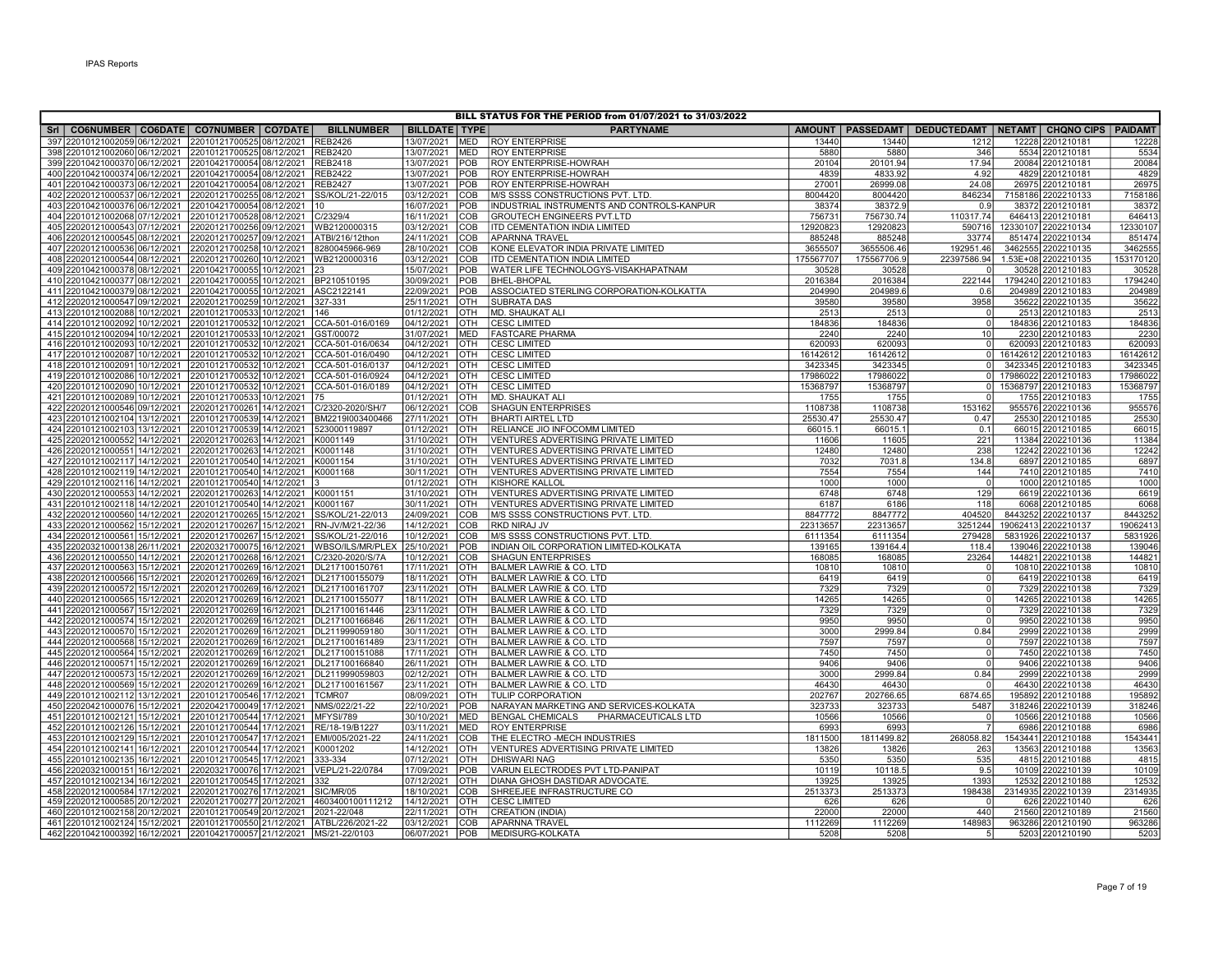| BILL STATUS FOR THE PERIOD from 01/07/2021 to 31/03/2022                 |  |                                          |                |                                            |                          |            |                                                   |           |             |                                                                  |  |                     |          |
|--------------------------------------------------------------------------|--|------------------------------------------|----------------|--------------------------------------------|--------------------------|------------|---------------------------------------------------|-----------|-------------|------------------------------------------------------------------|--|---------------------|----------|
| SrI   CO6NUMBER   CO6DATE   CO7NUMBER   CO7DATE                          |  |                                          |                | <b>BILLNUMBER</b>                          | <b>BILLDATE   TYPE  </b> |            | <b>PARTYNAME</b>                                  |           |             | AMOUNT   PASSEDAMT   DEDUCTEDAMT   NETAMT   CHQNO CIPS   PAIDAMT |  |                     |          |
| 463 22010121002152 17/12/2021                                            |  | 22010121700551                           | 21/12/2021     | 1/M/08-2021                                | 08/12/2021               | OTH        | <b>OLD AGE MISSION</b>                            | 2000      | 2000        |                                                                  |  | 2000 2201210190     | 2000     |
| 464 22010421000397 17/12/2021                                            |  | 22010421700057 21/12/2021 G/0403/2019-20 |                |                                            | 01/12/2021               | POB        | SIVANANDA ELECTRONICS-DEVLALI CAMP                | 129800    | 129800      | 9350                                                             |  | 120450 2201210190   | 12045    |
| 465 22020421000077 20/12/2021 22020421700050 21/12/2021 DS/TIC/077/21-22 |  |                                          |                |                                            | 25/08/2021               | POB        | <b>DIDEA SERVICES-KOLKATA</b>                     | 436600    | 436600      | 7400                                                             |  | 429200 2202210141   | 429200   |
| 466 22010121002151 17/12/2021                                            |  |                                          |                | 22010121700553 22/12/2021 ACCL/K/203/21-22 | 05/07/2021               | COB        | M/S ACC LOGISTICS                                 | 181650    | 181649.55   | 30275.55                                                         |  | 151374 2201210191   | 151374   |
| 467 22020121000587 20/12/2021                                            |  |                                          |                | 22020121700279 22/12/2021 KOL-FSM-V-47585  | 25/11/2021               | <b>OTH</b> | <b>XEROX INDIA LIMITED</b>                        | 2152      | 2151.14     | 36.14                                                            |  | 2115 2202210142     | 211      |
| 468 22010121002177 22/12/2021                                            |  | 22010121700556 22/12/2021                |                | DS/2021-22/316                             | 06/11/2021               | <b>AMC</b> | <b>IDOCUTECH SOLUTIONS</b>                        | 4242      | 4241.93     | 72.93                                                            |  | 4169 2201210191     | 4169     |
| 469 22020121000597 22/12/2021                                            |  | 22020121700280 23/12/2021                |                | CEC/20-21/01                               | 18/10/2021               | COB        | CHAKRABORTY ELECTRIC CONCERN                      | 259101    | 259100.8    | 35163.8                                                          |  | 223937 2202210143   | 223937   |
| 470 22020121000596 22/12/2021                                            |  | 22020121700281 23/12/2021 CEC/20-21/02   |                |                                            | 01/11/2021               | COB        | CHAKRABORTY ELECTRIC CONCERN                      | 138668    | 138668      | 16344                                                            |  | 122324 2202210143   | 122324   |
| 471 22020121000595 22/12/2021                                            |  |                                          |                | 22020121700281 23/12/2021 HEW/905/2122/164 | 22/11/2021               | <b>COB</b> | M/S. HIND ELECTRIC WORKS-BOKARO                   | 1387669   | 1387669     | 132820                                                           |  | 1254849 2202210143  | 1254849  |
| 472 22020321000152 21/12/2021                                            |  | 22020321700078 24/12/2021                |                | SCDBLR2122/B0871                           | 16/11/2021               | POB        | <b>SESHAASAI BUSINESS FORMS PVT LTD-MUMBAI</b>    | 6796800   | 6796800     | 120960                                                           |  | 6675840 2202210144  | 6675840  |
| 473 22020121000602 23/12/2021                                            |  | 22020121700285 24/12/2021 KM-C/36-53/03  |                |                                            | 14/12/2021               | <b>COB</b> | M/S AYESA INGENIERIA Y ARQUITECTURA S.A           | 3097573   | 3097572.99  | 324765.99                                                        |  | 2772807 2202210144  | 277280   |
| 474 22020121000604 23/12/2021                                            |  | 22020121700284 24/12/2021                |                | KM-T/36-53/03                              | 20/12/2021               | COB        | M/S AYESA INGENIERIA Y ARQUITECTURA S.A           | 4508979   | 4508979     | 423387                                                           |  | 4085592 2202210144  | 408559   |
| 475 22020121000601 23/12/2021                                            |  | 22020121700284 24/12/2021 C/2338/3       |                |                                            | 15/12/2021               | COB        | <b>APARNNA TRAVEL</b>                             | 872837    | 872837      | 29638                                                            |  | 843199 2202210144   | 843199   |
| 476 22020121000605 24/12/2021                                            |  | 22020121700283 24/12/2021 263700275      |                |                                            | 05/12/2021               | OTH        | AO/CASH/BSNL CALCUTTA TELEPHONES                  | 66325     | 66324.26    | 0.26                                                             |  | 66324 2202210144    | 66324    |
| 477 22010121002187 24/12/2021 22010121700558 24/12/2021                  |  |                                          |                | K0001204                                   | 18/12/2021               | <b>OTH</b> | VENTURES ADVERTISING PRIVATE LIMITED              | 118000    | 118000      | 2000                                                             |  | 116000 2201210193   | 11600    |
| 478 22010421000408 23/12/2021                                            |  | 22010421700059 27/12/2021                |                | 9707638430                                 | 28/08/2021               | POB        | APAR INDUSTRIES LTD. UNIT - UNIFLEX CABLES-MUMBAI | 245011    | 245010.48   | 207.48                                                           |  | 244803 2201210194   | 244803   |
| 479 22020121000607 28/12/2021                                            |  | 22020121700286                           | 28/12/2021     | DL217100176493                             | 03/12/2021               | <b>OTH</b> | <b>BALMER LAWRIE &amp; CO. LTD</b>                | 7551      | 7551        |                                                                  |  | 7551 2202210145     | 755      |
| 480 22020421000079 28/12/2021                                            |  | 22020421700052                           | 28/12/2021     | SEIN3/2109/098                             | 20/09/2021               | POB        | SECHERON HASLER INDIA PRIVATE LIMITED-GURGAON     | 2619600   | 2619600     | 46620                                                            |  | 2572980 2202210145  | 257298   |
| 481 22020121000609 28/12/2021                                            |  |                                          |                | 22020121700286 28/12/2021 DL217100186306   | 10/12/2021               | <b>OTH</b> | <b>BALMER LAWRIE &amp; CO. LTD</b>                | 15100     | 15100       | - 0                                                              |  | 15100 2202210145    | 15100    |
| 482 22020121000610 28/12/2021                                            |  | 22020121700286                           | 28/12/2021     | DL217100182293                             | 07/12/2021               | <b>OTH</b> | <b>BALMER LAWRIE &amp; CO. LTD</b>                | 6682      | 6682        | $\Omega$                                                         |  | 6682 2202210145     | 6682     |
| 483 22020121000611 28/12/2021                                            |  | 22020121700286 28/12/2021                |                | DL217100192734                             | 15/12/2021               | OTH        | <b>BALMER LAWRIE &amp; CO. LTD</b>                | 7749      | 7749        | $\Omega$                                                         |  | 7749 2202210145     | 7749     |
| 484 22010121002183 23/12/2021                                            |  | 22010121700562 30/12/2021                |                | KKVS/21-22/249                             | 24/11/2021               | COB        | SHINRYO SUVIDHA ENGINEERS INDIA PVT LTD           | 2168328   | 2168327.84  | 77441.84                                                         |  | 2090886 2201210198  | 2090886  |
| 485 22020321000154 27/12/2021                                            |  | 22020321700080                           | 30/12/2021     | 2122004802                                 | 24/11/2021               | POB        | KNORR-BREMSE INDIA PVT. LTD.-PALWAL               | 595957    | 595956.64   | 10606.64                                                         |  | 585350 2202210147   | 585350   |
| 486 22020321000155 27/12/2021                                            |  | 22020321700080 30/12/2021                |                | SIC/192/21-22                              | 01/12/2021               | POB        | SRI PRAKASH INDUSTRIALS CORPORATION-KOLKATA       | 78281     | 78281       | 66                                                               |  | 78215 2202210147    | 7821     |
| 487 22020121000612 30/12/2021                                            |  | 22020121700289 30/12/2021 ARPS/36/2021   |                |                                            | 10/11/2021               | COB        | M/S ARPS SOLUTION                                 | 198132    | 198131.6    | 4172.6                                                           |  | 193959 2202210147   | 193959   |
| 488 22020121000615 30/12/2021                                            |  | 22020121700290 31/12/2021                |                | 0801403601911211                           | 22/12/2021               | OTH        | <b>CESC LIMITED</b>                               | 16021     | 16021       |                                                                  |  | 16021 2202210148    | 1602     |
| 489 22020121000617 31/12/2021                                            |  | 22020121700291                           |                | 31/12/2021   MRB/1100/1/21/22              | 21/09/2021               | COB        | CALCUTTA AMENITIES DEVELOPMENT(P) LTD             | 210754    | 210754      | 13294                                                            |  | 197460 2202210148   | 19746    |
| 490 22010121002182 23/12/2021                                            |  | 22010121700563                           | 04/01/2022     | 022/21-22                                  | 16/08/2021               | <b>AMC</b> | ELECTROLAB OFFICE AUTOMATION CO                   | 8600      | 8599.98     | 146.98                                                           |  | 8453 2201210202     | 845      |
| 491 22020121000616 31/12/2021                                            |  | 22020121700293                           | 04/01/2022     | C/2320-2020/SH/8                           | 29/12/2021               | COB        | <b>SHAGUN ENTERPRISES</b>                         | 1122603   | 1122603     | 132388                                                           |  | 990215 2202210149   | 99021    |
| 492 22010121002216 04/01/2022 22010121700563                             |  |                                          |                | 04/01/2022 DTB/GBU/2021/803                | 22/12/2021               | <b>COB</b> | <b>STATE BANK OF INDIA</b>                        | 215047    | 215046.74   | 3645.74                                                          |  | 211401 2201210202   | 211401   |
| 493 22020321000157 04/01/2022 22020321700081                             |  |                                          | 04/01/2022 123 |                                            | 22/07/2021               | POB        | THE ORIENTAL CHEMICAL WORKS (P) LTD-KOLKATA       | 12390     | 12390       | 12                                                               |  | 12378 2202210149    | 12378    |
| 494 22010121002221 04/01/2022 22010121700563                             |  |                                          | 04/01/2022     | 062/10/21-22                               | 19/10/2021               | OTH        | LAUNDERETTE                                       | 4711      | 4710.56     | 552.56                                                           |  | 4158 2201210202     | 4158     |
| 495 22010121002199 30/12/2021 22010121700566                             |  |                                          | 06/01/2022     | 16/2021-22                                 | 26/11/2021               | COB        | AMIN ELECTRIC & ELECTRONIC INDUSTRIES             | 164806.24 | 164806.24   | 5886.24                                                          |  | 158920 2201210203   | 158920   |
| 496 22020121000620 03/01/2022                                            |  | 22020121700292                           | 06/01/2022     | K0001194                                   | 30/11/2021               | OTH        | VENTURES ADVERTISING PRIVATE LIMITED              | 6231      | 6230.7      | 119.7                                                            |  | 6111 2202210150     | 611'     |
| 497 22020121000622 03/01/2022 22020121700292 06/01/2022 DEL/2021/10/1375 |  |                                          |                |                                            | 30/11/2021               | OTH        | PAMM ADVERTISING & MARKETING                      | 2717      | 2717        | 52                                                               |  | 2665 2202210150     | 266      |
| 498 22020121000621 03/01/2022 22020121700292 06/01/2022                  |  |                                          |                | K0001196                                   | 30/11/2021               | OTH        | VENTURES ADVERTISING PRIVATE LIMITED              | 9000      | 8999.56     | 171.56                                                           |  | 8828 2202210150     | 8828     |
| 499 22020121000619 03/01/2022 22020121700295                             |  |                                          |                | 06/01/2022 CL/METRO/10                     | 10/12/2021               | COB        | <b>CLEANCON</b>                                   | 332067    | 332067      | 20181                                                            |  | 311886 2202210150   | 311886   |
| 500 22020421000081 03/01/2022 22020421700054 06/01/2022                  |  |                                          |                | 03/21-22                                   | 07/12/2021               | <b>POB</b> | APAR INDUSTRIES LTD. UNIT - UNIFLEX CABLES-MUMBAI | 1403671   | 1403670.18  | 66615.18                                                         |  | 1337055 2202210150  | 133705   |
| 501 22020121000625 05/01/2022 22020121700294 06/01/2022 343              |  |                                          |                |                                            | 30/12/2021               | <b>OTH</b> | <b>APARNA BANERJEE</b>                            | 16145     | 16145       | 1615                                                             |  | 14530 2202210150    | 14530    |
| 502 22010421000413 28/12/2021 22010421700061 07/01/2022                  |  |                                          |                | JT202148076                                | 29/11/2021               | POB        | PODDER TRADING AND INDUSTRIES-KOLKATA             | 30471     | 30471       | 27                                                               |  | 30444 2201210205    | 30444    |
| 503 22010421000418 03/01/2022 22010421700061 07/01/2022                  |  |                                          |                | ASC2122142                                 | 22/09/2021               | POB        | ASSOCIATED STERLING CORPORATION-KOLKATTA          | 85904     | 85904       | $\mathfrak{c}$                                                   |  | 85904 2201210205    | 8590     |
| 504 22010421000416 03/01/2022 22010421700061 07/01/2022                  |  |                                          |                | SII/02MR/21-22                             | 10/09/2021               | POB        | SUNCO INTERNATIONAL INDIA-HOWRAH                  | 14868     | 14868       | 1008                                                             |  | 13860 2201210205    | 13860    |
| 505 22010421000419 03/01/2022 22010421700061 07/01/2022                  |  |                                          |                | ASC2122143                                 | 22/09/2021               | POB        | ASSOCIATED STERLING CORPORATION-KOLKATTA          | 97440     | 97440       |                                                                  |  | 97440 2201210205    | 97440    |
| 506 22010121002207 03/01/2022 22010121700564 07/01/2022                  |  |                                          |                | KOL-501/2021-22                            | 23/12/2021               | <b>OTH</b> | <b>SPAN COMMUNICATIONS</b>                        | 14416     | 14416       | 275                                                              |  | 14141 2201210205    | 14141    |
| 507 22010121002206 03/01/2022 22010121700564 07/01/2022                  |  |                                          |                | KOL-503/2021-22                            | 24/12/2021               | OTH        | <b>SPAN COMMUNICATIONS</b>                        | 8061      | 8061        | 154                                                              |  | 7907 2201210205     | 790      |
| 508 22010121002209 03/01/2022 22010121700564 07/01/2022 DEL/2021/11/1376 |  |                                          |                |                                            | 30/11/2021               | OTH        | PAMM ADVERTISING & MARKETING                      | 11687     | 11676       | 223                                                              |  | 11453 2201210205    | 1145     |
| 509 22010121002208 03/01/2022 22010121700564 07/01/2022 K0001203         |  |                                          |                |                                            | 15/12/2021               | OTH        | VENTURES ADVERTISING PRIVATE LIMITED              | 33647     | 33647       | 570                                                              |  | 33077 2201210205    | 33077    |
| 510 22010121002205 03/01/2022 22010121700564 07/01/2022                  |  |                                          |                | KOL-495/21-22                              | 22/12/2021               | <b>OTH</b> | <b>SPAN COMMUNICATIONS</b>                        | 6088      | 6088        | 116                                                              |  | 5972 2201210205     | 5972     |
| 511 22010421000423 04/01/2022 22010421700061                             |  |                                          | 07/01/2022     | MSS2021101809                              | 22/11/2021               | POB        | MEDHA SERVO DRIVES PVT LTD-HYDERABAD              | 428930    | 428930      | 7699                                                             |  | 421231 2201210205   | 42123    |
| 512 22010421000421 04/01/2022 22010421700061                             |  |                                          | 07/01/2022     | PL21Y-01909                                | 20/07/2021               | POB        | UDYOGI PLASTICS PVT LTD-KOLKATA                   | 138799    | 138798.58   | 5095.58                                                          |  | 133703 2201210205   | 133703   |
| 513 22010421000424 04/01/2022 22010421700061 07/01/2022                  |  |                                          |                | MSS2021101591                              | 22/10/2021               | POB        | MEDHA SERVO DRIVES PVT LTD-HYDERABAD              | 441320    | 441320      | 7921                                                             |  | 433399 2201210205   | 433399   |
| 514 22020121000623 05/01/2022 22020121700298                             |  |                                          | 07/01/2022     | 335-339                                    | 24/12/2021               | <b>OTH</b> | <b>PURBASHA GOSWAMI</b>                           | 37720     | 37720       | 3772                                                             |  | 33948 2202210151    | 33948    |
| 515 22020121000628 06/01/2022 22020121700297 07/01/2022                  |  |                                          |                | ATBL/239/2021-22                           | 16/12/2021               | <b>COB</b> | <b>APARNNA TRAVEL</b>                             | 509424    | 509424      | 19458                                                            |  | 489966 2202210151   | 489966   |
| 516 22020121000627 06/01/2022 22020121700296 07/01/2022                  |  |                                          |                | 182211225120380                            | 04/01/2022               | COB        | <b>MRT SIGNALS LIMITED</b>                        | 5277974   | 4277974     | 391921                                                           |  | 3886053 2202210151  | 3886053  |
| 517 22020121000626 06/01/2022 22020121700296                             |  |                                          | 07/01/2022     | C/2320-2020/S/8A                           | 29/12/2021               | COB        | <b>SHAGUN ENTERPRISES</b>                         | 175879    | 175878      | 6752                                                             |  | 169126 2202210151   | 169126   |
| 518 22020121000631 07/01/2022 22020121700299 07/01/2022 C/2316/2019/5    |  |                                          |                |                                            | 16/12/2021               | COB        | <b>DAS ENTERPRISE</b>                             | 958330    | 958330      | 43860                                                            |  | 914470 2202210151   | 914470   |
| 519 22020121000632 07/01/2022 22020121700301 07/01/2022 RN-JV/M/21-22/37 |  |                                          |                |                                            | 06/01/2022               | <b>COB</b> | <b>RKD NIRAJ JV</b>                               | 32744719  | 32744718.98 | 4719920.98                                                       |  | 28024798 2202210151 | 28024798 |
| 520 22020121000633 07/01/2022 22020121700300 07/01/2022 4501614102012215 |  |                                          |                |                                            | 01/01/2022               | OTH        | <b>CESC LIMITED</b>                               | 403       | 403         |                                                                  |  | 403 2202210151      | 403      |
| 521 22010121002235 06/01/2022 22010121700574 11/01/2022 C/2352/5         |  |                                          |                |                                            | 09/12/2021               | COB        | <b>DAS ENTERPRISE</b>                             | 1915325   | 1915324.83  | 285318.83                                                        |  | 1630006 2201210207  | 1630006  |
| 522 22010121002247 07/01/2022 22010121700570 12/01/2022 B314             |  |                                          |                |                                            | 09/08/2021               | <b>MED</b> | <b>EMAMI FRANK ROSS LTD</b>                       | 719       | 718.63      | 13.63                                                            |  | 705 2201210208      | 705      |
| 523 22010121002250 07/01/2022 22010121700570 12/01/2022 B317             |  |                                          |                |                                            | 09/08/2021               | <b>MED</b> | <b>EMAMI FRANK ROSS LTD</b>                       | 2699      | 2698.87     | 48.87                                                            |  | 2650 2201210208     | 2650     |
| 524 22010121002251 07/01/2022 22010121700570 12/01/2022 B318             |  |                                          |                |                                            | 09/08/2021               | <b>MED</b> | <b>EMAMI FRANK ROSS LTD</b>                       | 3686      | 3684        | 66                                                               |  | 3618 2201210208     | 3618     |
| 525 22010121002244 07/01/2022 22010121700570 12/01/2022 B311             |  |                                          |                |                                            | 09/08/2021               | <b>MED</b> | <b>EMAMI FRANK ROSS LTD</b>                       | 9127      | 9126        | 163                                                              |  | 8963 2201210208     | 8963     |
| 526 22010121002242 07/01/2022 22010121700570 12/01/2022 B267             |  |                                          |                |                                            | 09/08/2021               | <b>MED</b> | <b>EMAMI FRANK ROSS LTD</b>                       | 649       | 648         | 12                                                               |  | 636 2201210208      | 636      |
| 527 22010121002249 07/01/2022 22010121700570 12/01/2022 B316             |  |                                          |                |                                            | 09/08/2021               | <b>MED</b> | <b>EMAMI FRANK ROSS LTD</b>                       | 2195      | 2194.75     | 39.75                                                            |  | 2155 2201210208     | 2155     |
| 528 22010121002248 07/01/2022 22010121700570 12/01/2022 B315             |  |                                          |                |                                            | 09/08/2021               | <b>MED</b> | <b>EMAMI FRANK ROSS LTD</b>                       | 2949      | 2948.79     | 53.79                                                            |  | 2895 2201210208     | 2895     |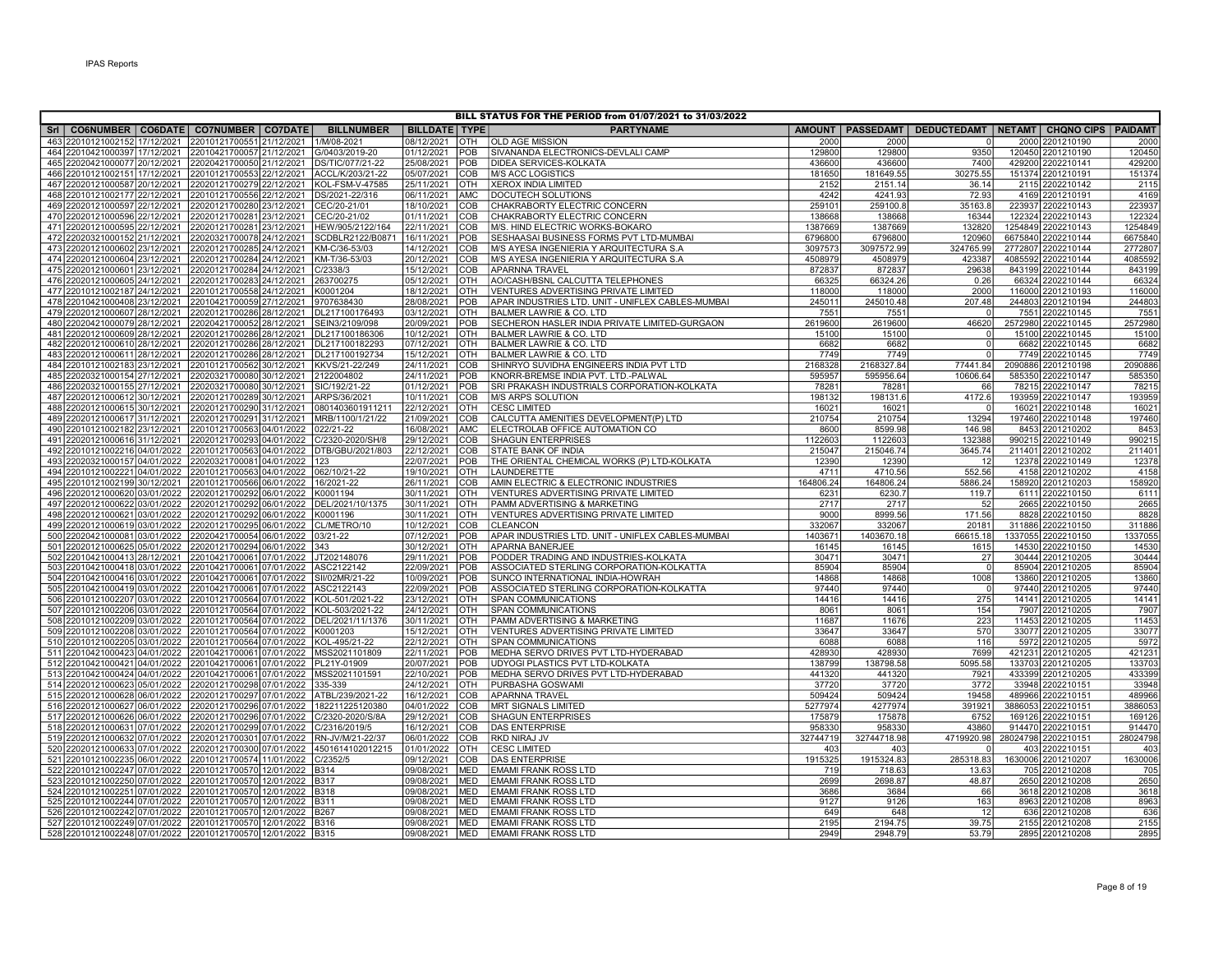|                                                                                                                    |                                                        |                              |                          |                          | BILL STATUS FOR THE PERIOD from 01/07/2021 to 31/03/2022           |                   |                    |                                                                  |                                      |                    |
|--------------------------------------------------------------------------------------------------------------------|--------------------------------------------------------|------------------------------|--------------------------|--------------------------|--------------------------------------------------------------------|-------------------|--------------------|------------------------------------------------------------------|--------------------------------------|--------------------|
| Sri   CO6NUMBER   CO6DATE   CO7NUMBER   CO7DATE                                                                    |                                                        | <b>BILLNUMBER</b>            | <b>BILLDATE TYPE</b>     |                          | <b>PARTYNAME</b>                                                   |                   |                    | AMOUNT   PASSEDAMT   DEDUCTEDAMT   NETAMT   CHQNO CIPS   PAIDAMT |                                      |                    |
| 529 22010121002245 07/01/2022                                                                                      | 22010121700570 12/01/2022                              | <b>B312</b>                  | 09/08/2021               | <b>MED</b>               | <b>EMAMI FRANK ROSS LTD</b>                                        | 5192              | 5191               | 93                                                               | 5098 2201210208                      | 5098               |
| 530 22010121002246 07/01/2022 22010121700570 12/01/2022 B313                                                       |                                                        |                              | 09/08/2021               | <b>MED</b>               | <b>EMAMI FRANK ROSS LTD</b>                                        | 9869              | 9868.6             | 176.6                                                            | 9692 2201210208                      | 9692               |
| 531 22010121002240 07/01/2022 22010121700570 12/01/2022 B268                                                       |                                                        |                              | 09/08/2021               | <b>MED</b>               | <b>EMAMI FRANK ROSS LTD</b>                                        | 6703.44           | 6703.43            | 120.43                                                           | 6583 2201210208                      | 6583               |
| 532 22010121002252 07/01/2022                                                                                      | 22010121700570 12/01/2022                              | <b>B319</b>                  | 09/08/2021               | <b>MED</b>               | <b>EMAMI FRANK ROSS LTD</b>                                        | 10036             | 10035              | 179                                                              | 9856 2201210208                      | 9856               |
| 533 22020121000629 06/01/2022                                                                                      | 22020121700306 13/01/2022                              | C/2321/9                     | 22/12/2021               | <b>COB</b>               | <b>ID.G.M. CONSTRUCTION</b>                                        | 6241120           | 6241120            | 285359                                                           | 5955761 2202210154                   | 595576             |
| 534 22010121002243 07/01/2022                                                                                      | 22010121700583 13/01/2022                              | NMW/63/NMW/64                | 24/09/2021               | COB                      | <b>M/S NANDY MOTOR WORKS</b>                                       | 813660            | 813658.92          | 29530.92                                                         | 784128 2201210209                    | 784128             |
| 535 22010421000441 07/01/2022                                                                                      | 22010421700063 13/01/2022                              | MS/21-22/01409               | 09/08/2021               | POB                      | MEDISURG-KOLKATA                                                   | 826628            | 826627.76          | 20137.76                                                         | 806490 2201210209                    | 806490             |
| 536 22010121002274 07/01/2022                                                                                      | 22010121700584 13/01/2022                              | NMW-912021-22                | 22/11/2021               | COB                      | NANDY MOTOR WORKS                                                  | 795977            | 795976.66          | 30323.66                                                         | 765653 2201210209                    | 765653             |
| 537 22010121002295 10/01/2022 22010121700576 13/01/2022                                                            |                                                        | 0464/SP                      | 16/08/2021               | <b>MED</b>               | SOUTHEND PHARMA PRIVATE LIMITED                                    | 50400             | 50400              | 48                                                               | 50352 2201210209                     | 50352              |
| 538 22010121002301 10/01/2022 22010121700576 13/01/2022                                                            |                                                        | 147                          | 01/01/2022               | <b>OTH</b>               | <b>IMD. SHAUKAT ALI</b>                                            | 2623              | 2623               | $\Omega$                                                         | 2623 2201210209                      | 2623               |
| 539 22020321000158 10/01/2022 22020321700082 13/01/2022                                                            |                                                        | BE21-22/100                  | 14/12/2021               | POB                      | <b>BALAJI ENTERPRISES-BHOPAL</b>                                   | 1767285           | 1767284.82         | 31452.82                                                         | 1735832 2202210154                   | 1735832            |
| 540 22010121002296 10/01/2022                                                                                      | 22010121700576 13/01/2022                              | 0463/SP                      | 16/08/2021               | <b>MED</b><br><b>MED</b> | SOUTHEND PHARMA PRIVATE LIMITED<br>SOUTHEND PHARMA PRIVATE LIMITED | 50400<br>18884.25 | 50400<br>18884.2   | 1248<br>18.2                                                     | 49152 2201210209                     | 49152              |
| 541 22010121002297 10/01/2022 22010121700576 13/01/2022<br>542 22010121002293 10/01/2022 22010121700576 13/01/2022 |                                                        | 0465/SP<br>BSH/21-22/11703   | 16/08/2021<br>29/11/2021 | <b>MED</b>               | <b>BHARAT SCIENTIFIC HOUSE</b>                                     | 83160             | 83160              | 1584                                                             | 18866 2201210209<br>81576 2201210209 | 18866<br>81576     |
| 543 22010121002300 10/01/2022                                                                                      | 22010121700576 13/01/2022                              | 176                          | 01/01/2022               | <b>OTH</b>               | MD. SHAUKAT ALI                                                    | 1687              | 1687               | $\Omega$                                                         | 1687 2201210209                      | 1687               |
| 544 22020321000159 10/01/2022                                                                                      | 22020321700082 13/01/2022                              | BE21-22/099                  | 11/12/2021               | POB                      | <b>BALAJI ENTERPRISES-BHOPAL</b>                                   | 174911            | 174910.22          | 148.22                                                           | 174762 2202210154                    | 174762             |
| 545 22020321000160 11/01/2022                                                                                      | 22020321700083 13/01/2022                              | 2122004913                   | 26/11/2021               | POB                      | KNORR-BREMSE INDIA PVT. LTD.-PALWAL                                | 796925            | 796924.8           | 14182.8                                                          | 782742 2202210154                    | 782742             |
| 546 22010121002348 12/01/2022                                                                                      | 22010121700575 13/01/2022                              | CCA-501-016/0169             | 05/01/2022               | OTH                      | <b>CESC LIMITED</b>                                                | 192808            | 192808             | $\Omega$                                                         | 192808 2201210209                    | 192808             |
| 547 22010121002349 12/01/2022                                                                                      | 22010121700575 13/01/2022                              | CCA-501-016/0620             | 05/01/2022               | IOTH                     | <b>CESC LIMITED</b>                                                | 472260            | 472260             | $\Omega$                                                         | 472260 2201210209                    | 472260             |
| 548 22010121002346 12/01/2022                                                                                      | 22010121700575 13/01/2022                              | CCA-501-016/0189             | 05/01/2022               | <b>OTH</b>               | <b>CESC LIMITED</b>                                                | 10827978          | 10827978           | $\overline{0}$                                                   | 10827978 2201210209                  | 10827978           |
| 549 22010121002353 12/01/2022 22010121700577 13/01/2022 DTB/GBU/2021/804                                           |                                                        |                              | 22/12/2021               | <b>COB</b>               | <b>STATE BANK OF INDIA</b>                                         | 324448            | 324447.5           | 5499.5                                                           | 318948 2201210209                    | 318948             |
| 550 22010121002344 12/01/2022 22010121700575 13/01/2022                                                            |                                                        | CCA-501-016/0902             | 05/01/2022               | Іотн                     | <b>CESC LIMITED</b>                                                | 17558404          | 17558404           |                                                                  | 0 17558404 2201210209                | 17558404           |
| 551 22020121000658 12/01/2022                                                                                      | 22020121700311 13/01/2022                              | C/2257/12                    | 06/01/2022               | COB                      | M/S DYNASOURE CONCRETE TREATMENT PVT. LTD.                         | 15000000          | 15000000           | 685766                                                           | 14314234 2202210154                  | 14314234           |
| 552 22010121002345 12/01/2022 22010121700575 13/01/2022                                                            |                                                        | CCA-501-016/0482             | 05/01/2022               | <b>OTH</b>               | <b>CESC LIMITED</b>                                                | 16007041          | 16007041           | $\overline{0}$                                                   | 16007041 2201210209                  | 1600704            |
| 553 22020121000653 12/01/2022 22020121700308 13/01/2022                                                            |                                                        | 1603722600212217             | 04/01/2022               | Іотн                     | <b>CESC LIMITED</b>                                                | 3016              | 3016               | $\Omega$                                                         | 3016 2202210154                      | 3016               |
| 554 22010121002347 12/01/2022                                                                                      | 22010121700575 13/01/2022                              | CCA-501-016/0137             | 05/01/2022               | Іотн                     | <b>CESC LIMITED</b>                                                | 2936246           | 2936246            | $\Omega$                                                         | 2936246 2201210209                   | 2936246            |
| 555 22020121000661 13/01/2022                                                                                      | 22020121700312 13/01/2022                              | DSIPL/NOA/21/6               | 28/10/2021               | COB                      | M/S DURGA SIGNAL INFRA PVT LTD                                     | 2057441           | 2057441            | 94106                                                            | 1963335 2202210154                   | 196333             |
| 556 22010121002194 29/12/2021 22010121700589 14/01/2022 BE/20-21/PUMP/01                                           |                                                        |                              | 15/09/2021               | ICOB                     | M/S BIDYUT ELECTRICAL CONSTRUCTOR                                  | 678004            | 678003.69          | 105002.69                                                        | 573001 2201210210                    | 57300 <sup>-</sup> |
| 557 22010121002214 04/01/2022                                                                                      | 22010121700585 14/01/2022                              | SER/21-22/037                | 03/07/2021               | COB                      | M/S STATCON ELECTRONICS INDIA LTD.                                 | 116000            | 115999.99          | 4383.99                                                          | 111616 2201210210                    | 111616             |
| 558 22010421000434 07/01/2022                                                                                      | 22010421700064 14/01/2022                              | <b>REB3259</b>               | 16/08/2021               | POB                      | <b>ROY ENTERPRISE-HOWRAH</b>                                       | 2268              | 2268               | $\overline{2}$                                                   | 2266 2201210210                      | 2266               |
| 559 22010421000435 07/01/2022 22010421700064 14/01/2022                                                            |                                                        | <b>REB3363</b>               | 18/08/2021               | POB                      | <b>ROY ENTERPRISE-HOWRAH</b>                                       | 15904             | 15904              | 7690                                                             | 8214 2201210210                      | 8214               |
| 560 22010421000432 07/01/2022 22010421700064 14/01/2022                                                            |                                                        | <b>RCB2027</b>               | 24/08/2021               | POB                      | <b>RELIEF CENTER-HOWRAH</b>                                        | 15524             | 15518.16           | 9751.16                                                          | 5767 2201210210                      | 5767               |
| 561 22010421000431 07/01/2022 22010421700064 14/01/2022                                                            |                                                        | <b>RCB1957</b>               | 18/08/2021               | <b>POB</b>               | RELIEF CENTER-HOWRAH                                               | 2408              | 2408               | 191                                                              | 2217 2201210210                      | 2217               |
| 562 22010421000442 07/01/2022<br>563 22010421000436 07/01/2022 22010421700064 14/01/2022 REB3524                   | 22010421700064 14/01/2022                              | MS/21-22/01503               | 17/08/2021<br>24/08/2021 | POB<br>POB               | MEDISURG-KOLKATA                                                   | 4340<br>26976     | 4339.44<br>26975.2 | 3.44<br>24.2                                                     | 4336 2201210210<br>26951 2201210210  | 4336<br>26951      |
| 564 22010421000438 07/01/2022 22010421700064 14/01/2022 BI/21-22/0454                                              |                                                        |                              | 29/07/2021               | POB                      | <b>ROY ENTERPRISE-HOWRAH</b><br>BAJRANG PHARMACEUTICALS-KOLKATA    | 13832             | 13832              | 2427                                                             | 11405 2201210210                     | 11405              |
| 565 22010421000433 07/01/2022 22010421700064 14/01/2022 RCB2030                                                    |                                                        |                              | 24/08/2021               | <b>POB</b>               | RELIEF CENTER-HOWRAH                                               | 16055             | 16054.08           | 14.08                                                            | 16040 2201210210                     | 16040              |
| 566 22010421000440 07/01/2022                                                                                      | 22010421700064 14/01/2022 BI/21-22/0455                |                              | 29/07/2021               | <b>POB</b>               | <b>BAJRANG PHARMACEUTICALS-KOLKATA</b>                             | 12701             | 12700.8            | 11.8                                                             | 12689 2201210210                     | 12689              |
| 567 22010421000439 07/01/2022 22010421700064 14/01/2022 BI/21-22/0471                                              |                                                        |                              | 03/08/2021               | POB                      | BAJRANG PHARMACEUTICALS-KOLKATA                                    | 12063             | 12062.4            | 736.4                                                            | 11326 2201210210                     | 11326              |
| 568 22010121002314 10/01/2022                                                                                      | 22010121700580 14/01/2022                              | 70 to 85                     | 20/07/2021               | OTH                      | <b>ANGSHUMAN MUKHERJEE</b>                                         | 4800              | 4800               | 480                                                              | 4320 2201210210                      | 4320               |
| 569 22010121002306 10/01/2022 22010121700580 14/01/2022                                                            |                                                        | 108 to 150                   | 20/07/2021               | <b>OTH</b>               | <b>DR.DINESH PATEL</b>                                             | 11000             | 11000              | 1100                                                             | 9900 2201210210                      | 9900               |
| 570 22010121002309 10/01/2022                                                                                      | 22010121700580 14/01/2022                              | 01 to 09                     | 20/07/2021               | <b>OTH</b>               | <b>DR.DINESH PATEL</b>                                             | 3400              | 3400               | 340                                                              | 3060 2201210210                      | 3060               |
| 571 22010121002303 10/01/2022 22010121700581 14/01/2022                                                            |                                                        | 16 to 30                     | 20/07/2021               | <b>OTH</b>               | DR. JAYDEB RAY                                                     | 5400              | 5400               | 540                                                              | 4860 2201210210                      | 4860               |
| 572 22010121002313 10/01/2022 22010121700580 14/01/2022                                                            |                                                        | 53 to 69                     | 20/07/2021               | OTH                      | ANGSHUMAN MUKHERJEE                                                | 5800              | 5800               | 580                                                              | 5220 2201210210                      | 5220               |
| 573 22010121002318 10/01/2022                                                                                      | 22010121700580 14/01/2022                              | 134 to 143                   | 20/07/2021               | OTH                      | <b>ANGSHUMAN MUKHERJEE</b>                                         | 5600              | 5600               | 560                                                              | 5040 2201210210                      | 5040               |
| 574 22010121002316 10/01/2022                                                                                      | 22010121700580 14/01/2022                              | 86 to 107                    | 20/07/2021               | <b>OTH</b>               | ANGSHUMAN MUKHERJEE                                                | 6000              | 6000               | 600                                                              | 5400 2201210210                      | 5400               |
| 575 22010121002312 10/01/2022 22010121700580 14/01/2022                                                            |                                                        | 38 to 52                     | 20/07/2021               | OTH                      | ANGSHUMAN MUKHERJEE                                                | 4600              | 4600               | 460                                                              | 4140 2201210210                      | 4140               |
| 576 22010121002311 10/01/2022 22010121700580 14/01/2022                                                            |                                                        | 07 to 19                     | 20/07/2021               | OTH                      | ANGSHUMAN MUKHERJEE                                                | 4200              | 4200               | 420                                                              | 3780 2201210210                      | 3780               |
| 577 22010121002305 10/01/2022                                                                                      | 22010121700581 14/01/2022                              | 01                           | 20/07/2021               | OTH                      | DR. JAYDEB RAY                                                     | 2000              | 2000               | 200                                                              | 1800 2201210210                      | 1800               |
| 578 22010121002304 10/01/2022                                                                                      | 22010121700581 14/01/2022 31 to 41                     |                              | 20/07/2021               | Іотн                     | DR. JAYDEB RAY                                                     | 4600              | 4600               | 460                                                              | 4140 2201210210                      | 4140               |
| 579 22010121002317 10/01/2022                                                                                      | 22010121700580 14/01/2022                              | 108 to 133                   | 20/07/2021<br>20/07/2021 | Іотн                     | ANGSHUMAN MUKHERJEE                                                | 6800<br>5800      | 6800<br>5800       | 680<br>580                                                       | 6120 2201210210                      | 6120<br>5220       |
| 580 22010121002329 11/01/2022<br>581 22010121002332 11/01/2022                                                     | 22010121700581 14/01/2022<br>22010121700578 14/01/2022 | 64 to 79<br>TTC-ER-264/21-22 | 10/08/2021               | OTH<br><b>MED</b>        | DR.DHRUBAJYOTI MUKHOPADHYAY<br><b>TAPASH TRADING CO</b>            | 18076             | 18075.54           | 336.54                                                           | 5220 2201210210<br>17739 2201210210  | 17739              |
| 582 22010121002335 11/01/2022                                                                                      | 22010121700578 14/01/2022                              | TTC-ER-267/21-22             | 10/08/2021               | <b>MED</b>               | <b>TAPASH TRADING CO</b>                                           | 2251              | 2250               | 40                                                               | 2210 2201210210                      | 2210               |
| 583 22010121002325 11/01/2022                                                                                      | 22010121700581 14/01/2022 17 to 31                     |                              | 20/07/2021               | OTH                      | DR.DHRUBAJYOTI MUKHOPADHYAY                                        | 5400              | 5400               | 540                                                              | 4860 2201210210                      | 4860               |
| 584 22010121002334 11/01/2022                                                                                      | 22010121700578 14/01/2022                              | TTC-ER-266/21-22             | 10/08/2021               | <b>MED</b>               | <b>TAPASH TRADING CO</b>                                           | 13865             | 13863.4            | 248.4                                                            | 13615 2201210210                     | 13615              |
| 585 22010121002324 11/01/2022 22010121700581 14/01/2022                                                            |                                                        | 09 to 16                     | 20/07/2021               | OTH                      | <b>DR.DHRUBAJYOTI MUKHOPADHYAY</b>                                 | 4800              | 4800               | 480                                                              | 4320 2201210210                      | 4320               |
| 586 22010121002340 11/01/2022 22010121700578 14/01/2022                                                            |                                                        | TTC-ER-181/21-22             | 10/08/2021               | <b>MED</b>               | <b>TAPASH TRADING CO</b>                                           | 43454             | 43453              | 821                                                              | 42632 2201210210                     | 42632              |
| 587 22010121002328 11/01/2022                                                                                      | 22010121700581 14/01/2022                              | 39 to 63                     | 20/07/2021               | Іотн                     | DR.DHRUBAJYOTI MUKHOPADHYAY                                        | 8200              | 8200               | 820                                                              | 7380 2201210210                      | 7380               |
| 588 22010121002339<br>11/01/2022                                                                                   | 22010121700578 14/01/2022                              | TTC-ER-238/21-22             | 10/08/2021               | <b>MED</b>               | <b>TAPASH TRADING CO</b>                                           | 9852              | 9851               | 176                                                              | 9675 2201210210                      | 9675               |
| 589 22010121002326 11/01/2022                                                                                      | 22010121700581 14/01/2022                              | 32 to 36                     | 20/07/2021               | OTH                      | DR.DHRUBAJYOTI MUKHOPADHYAY                                        | 2600              | 2600               | 260                                                              | 2340 2201210210                      | 2340               |
| 590 22010121002337 11/01/2022                                                                                      | 22010121700578 14/01/2022                              | TTC-ER-116/21-22             | 10/08/2021               | <b>MED</b>               | <b>TAPASH TRADING CO</b>                                           | 10604             | 10603.22           | 189.22                                                           | 10414 2201210210                     | 10414              |
| 591 22010121002343 11/01/2022                                                                                      | 22010121700578 14/01/2022                              | TTC-ER-261                   | 10/08/2021               | <b>MED</b>               | <b>TAPASH TRADING CO</b>                                           | 14100             | 14099.84           | 268.84                                                           | 13831 2201210210                     | 13831              |
| 592 22010121002338 11/01/2022 22010121700578 14/01/2022                                                            |                                                        | TTC-ER-160/21-22             | 10/08/2021               | <b>MED</b>               | <b>TAPASH TRADING CO</b>                                           | 24595             | 24594.9            | 444.9                                                            | 24150 2201210210                     | 24150              |
| 593 22010121002341 11/01/2022 22010121700578 14/01/2022 TTC-ER-262/21-22                                           |                                                        |                              | 10/08/2021               | MED                      | <b>TAPASH TRADING CO</b>                                           | 17318             | 17317              | 315                                                              | 17002 2201210210                     | 17002              |
| 594 22010121002342 11/01/2022 22010121700578 14/01/2022 TTC-ER-263/21-22                                           |                                                        |                              | 10/08/2021               | MED                      | <b>TAPASH TRADING CO</b>                                           | 10637             | 10637              | 190                                                              | 10447 2201210210                     | 10447              |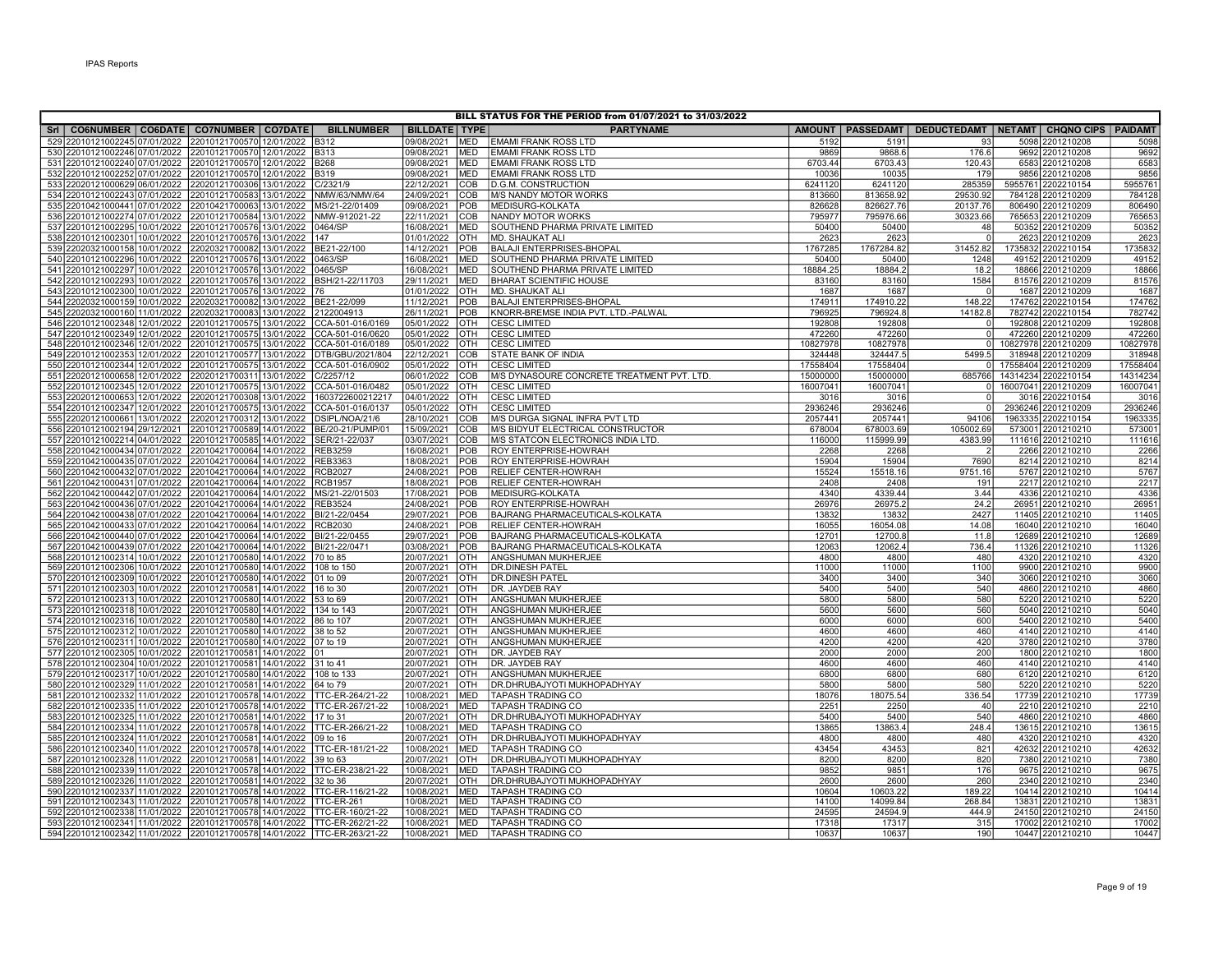| BILL STATUS FOR THE PERIOD from 01/07/2021 to 31/03/2022                                                           |  |                           |            |                            |                          |            |                                             |           |                 |                                                                  |  |                     |                    |
|--------------------------------------------------------------------------------------------------------------------|--|---------------------------|------------|----------------------------|--------------------------|------------|---------------------------------------------|-----------|-----------------|------------------------------------------------------------------|--|---------------------|--------------------|
| SrI   CO6NUMBER   CO6DATE   CO7NUMBER   CO7DATE                                                                    |  |                           |            | <b>BILLNUMBER</b>          | <b>BILLDATE   TYPE</b>   |            | <b>PARTYNAME</b>                            |           |                 | AMOUNT   PASSEDAMT   DEDUCTEDAMT   NETAMT   CHQNO CIPS   PAIDAMT |  |                     |                    |
| 595 22010121002336 11/01/2022 22010121700578 14/01/2022                                                            |  |                           |            | TTC-ER-268/21-22           | 10/08/2021               | <b>MED</b> | <b>TAPASH TRADING CO</b>                    | 7886      | 7884            | 148                                                              |  | 7736 2201210210     | 7736               |
| 596 22010121002333 11/01/2022 22010121700578 14/01/2022 TTC-ER-265/21-22                                           |  |                           |            |                            | 10/08/2021               | <b>MED</b> | <b>TAPASH TRADING CO</b>                    | 7041      | 7040            | 126                                                              |  | 6914 2201210210     | 6914               |
| 597 22010121002368 14/01/2022 22010121700588 14/01/2022 K0001216                                                   |  |                           |            |                            | 05/01/2022               | <b>OTH</b> | VENTURES ADVERTISING PRIVATE LIMITED        | 9550      | 9549            | 182                                                              |  | 9367 2201210210     | 9367               |
| 598 22010121002370 14/01/2022 22010121700588 14/01/2022 DEL/2021/12/1608                                           |  |                           |            |                            | 30/12/2021               | <b>OTH</b> | <b>PAMM ADVERTISING &amp; MARKETING</b>     | 6336      | 6336            | 121                                                              |  | 6215 2201210210     | 6215               |
| 599 22020121000663 14/01/2022 22020121700314 14/01/2022                                                            |  |                           |            | SS/KOL/21-22/019           | 12/01/2022               | COB        | IM/S SSSS CONSTRUCTIONS PVT. LTD.           | 21223353  | 21223353        | 2243664                                                          |  | 18979689 2202210155 | 18979689           |
| 600 22010121002369 14/01/2022 22010121700588 14/01/2022                                                            |  |                           |            | DEL/2021/12/1609           | 30/12/2021               | <b>OTH</b> | PAMM ADVERTISING & MARKETING                | 7729      | 7729            | 147                                                              |  | 7582 2201210210     | 7582               |
| 601 22010121002371 14/01/2022 22010121700588 14/01/2022                                                            |  |                           |            | KOL-544/2021-22            | 29/12/2021               | OTH        | <b>SPAN COMMUNICATIONS</b>                  | 4520      | 4520            | 86                                                               |  | 4434 2201210210     | 4434               |
| 602 22010121002372 14/01/2022 22010121700588                                                                       |  |                           |            | 14/01/2022 KOL-543/2021-22 | 29/12/2021               | OTH        | <b>SPAN COMMUNICATIONS</b>                  | 13494     | 13493           | 257                                                              |  | 13236 2201210210    | 13236              |
| 603 22010121002373 14/01/2022 22010121700588 14/01/2022 KOL-542/2021-22                                            |  |                           |            |                            | 29/12/2021               | <b>OTH</b> | <b>SPAN COMMUNICATIONS</b>                  | 4332      | 4332            | 83                                                               |  | 4249 2201210210     | 4249               |
| 604 22010121002254 07/01/2022 22010121700591 17/01/2022 ATBL/0118/MR/RPF                                           |  |                           |            |                            | 12/08/2021               | COB        | <b>APARNNA TRAVEL</b>                       | 196566    | 196564.2        | 12724.2                                                          |  | 183840 2201210211   | 183840             |
| 605 22010121002379 14/01/2022 22010121700592 17/01/2022 DG/MRK/AMC/21/1Q                                           |  |                           |            |                            | 23/08/2021               | COB        | M/S SIDWAL REFRIGERATION INDUSTRIES PVT LTD | 4170132.9 | 4170132.87      | 391569.87                                                        |  | 3778563 2201210211  | 3778563            |
| 606 22010421000437 07/01/2022 22010421700065 18/01/2022                                                            |  |                           |            | BKS/L/183/21-22            | 28/08/2021               | POB        | <b>B K SURGICINES-KOLKATA</b>               | 62401     | 62400.7         | 0.7                                                              |  | 62400 2201210212    | 62400              |
| 607 22010421000460 14/01/2022 22010421700065 18/01/2022 BKS/L/451/21-22                                            |  |                           |            |                            | 06/09/2021               | POB        | <b>B K SURGICINES-KOLKATA</b>               | 15999     | 15999           | $\overline{0}$                                                   |  | 15999 2201210212    | 15999              |
| 608 22010421000461 14/01/2022 22010421700065 18/01/2022 BKS/L/267/21-22                                            |  |                           |            |                            | 28/09/2021               | POB        | <b>B K SURGICINES-KOLKATA</b>               | 6743      | 6742.4          | 0.4                                                              |  | 6742 2201210212     | 6742               |
| 609 22010421000462 14/01/2022 22010421700065 18/01/2022 BKS/L/278/21-22                                            |  |                           |            |                            | 05/10/2021               | POB        | <b>B K SURGICINES-KOLKATA</b>               | 25081     | 25080.9         | 0.9                                                              |  | 25080 2201210212    | 25080              |
| 610 22020121000669 17/01/2022 22020121700315 18/01/2022 HBL/TMS/METRO/02                                           |  |                           |            |                            | 14/12/2021               | COB        | <b>HBL POWER SYSTEMS LTD</b>                | 21925997  | 21925997        | 2317942                                                          |  | 19608055 2202210156 | 19608055           |
| 611 22010121002267 07/01/2022 22010121700595 19/01/2022                                                            |  |                           |            | 368/MET/21/22              | 04/10/2021               | <b>OTH</b> | <b>NIHAR ENTERPRISE</b>                     | 125691    | 125691          | 4790                                                             |  | 120901 2201210213   | 12090              |
| 612 22010121002362 13/01/2022 22010121700597 19/01/2022                                                            |  |                           |            | NMW-111-2021-22            | 10/01/2022               | COB        | NANDY MOTOR WORKS                           | 530928    | 530927.98       | 20225.98                                                         |  | 510702 2201210213   | 510702             |
| 613 22020121000662 14/01/2022 22020121700317 19/01/2022                                                            |  |                           |            | SCC/C/2281/12              | 21/12/2021               | COB        | <b>SUPER CONSTRUCTION COMPANY</b>           | 2207785   | 2203584         | 100786                                                           |  | 2102798 2202210157  | 2102798            |
| 614 22010121002382 17/01/2022 22010121700599 19/01/2022                                                            |  |                           |            | 554500085777               | 01/01/2022               | OTH        | RELIANCE JIO INFOCOMM LIMITED               | 67175.39  | 67175.39        | 0.39                                                             |  | 67175 2201210213    | 67175              |
| 615 22010121002383 17/01/2022 22010121700594 19/01/2022                                                            |  |                           |            | BM2219I003827739           | 27/12/2021               | OTH        | <b>BHARTI AIRTEL LTD</b>                    | 19040.05  | 19040.05        | 0.05                                                             |  | 19040 2201210213    | 19040              |
| 616 22010121002398 18/01/2022 22010121700598 19/01/2022                                                            |  |                           |            | MS/19-20/1081              | 01/12/2021               | <b>MED</b> | <b>MEDISURG</b>                             | 19824     | 19824           | 18                                                               |  | 19806 2201210213    | 19806              |
| 617 22010121002399 18/01/2022 22010121700598 19/01/2022 MS/19-20/3100                                              |  |                           |            |                            | 01/12/2021               | <b>MED</b> | <b>MEDISURG</b>                             | 19796     | 19796           | 18                                                               |  | 19778 2201210213    | 19778              |
| 618 22010121002396 18/01/2022 22010121700598 19/01/2022 MS/19-20/3101                                              |  |                           |            |                            | 01/12/2021               | <b>MED</b> | <b>MEDISURG</b>                             | 142240    | 142240          | 127                                                              |  | 142113 2201210213   | 142113             |
| 619 22010121002393 18/01/2022 22010121700596 19/01/2022 GST/115/2021-22                                            |  |                           |            |                            | 23/12/2021               | OTH        | <b>BARKHA &amp; ASSOCIATES</b>              | 28701     | 28701           | 3356                                                             |  | 25345 2201210213    | 25345              |
| 620 22010121002394 18/01/2022 22010121700596 19/01/2022 GST/118/2021-22                                            |  |                           |            |                            | 24/12/2021               | <b>OTH</b> | <b>BARKHA &amp; ASSOCIATES</b>              | 25559     | 25558.8         | 2989.8                                                           |  | 22569 2201210213    | 22569              |
| 621 22010121002395 18/01/2022 22010121700598 19/01/2022 MS/19-20/2420                                              |  |                           |            |                            | 01/12/2021               | <b>MED</b> | <b>MEDISURG</b>                             | 56045     | 56044           | 50                                                               |  | 55994 2201210213    | 55994              |
| 622 22010121002397 18/01/2022 22010121700598 19/01/2022 MS/19-20/0695                                              |  |                           |            |                            | 01/12/2021               | <b>MED</b> | <b>MEDISURG</b>                             | 44053     | 44052           | 39                                                               |  | 44013 2201210213    | 44013              |
|                                                                                                                    |  |                           |            |                            |                          | <b>MED</b> | <b>MEDISURG</b>                             | 14202     | 14201           | 13                                                               |  | 14188 2201210213    | 14188              |
| 623 22010121002400 18/01/2022 22010121700598 19/01/2022 MS/19-20/3098                                              |  |                           |            |                            | 01/12/2021<br>10/01/2022 | <b>COB</b> | <b>IMS BALAJI CONSTRUCTIONS</b>             | 278232    | 278231.66       | 12769.66                                                         |  | 265462 2201210214   | 265462             |
| 624 22010121002377 14/01/2022 22010121700602 20/01/2022                                                            |  |                           |            | C/2285/BC/7<br>ARB/637     | 05/01/2022               | <b>OTH</b> | <b>AJAY SEN, STENOGRAPHER</b>               | 15000     | 15000           | 1500                                                             |  | 13500 2202210159    |                    |
| 625 22020121000672 17/01/2022 22020121700321 21/01/2022<br>626 22020121000671 17/01/2022 22020121700321 21/01/2022 |  |                           |            | HT2219l000110812           | 18/12/2021               | OTH        | <b>BHARTI AIRTEL LTD</b>                    | 706.82    |                 | 0.82                                                             |  |                     | 13500<br>706       |
|                                                                                                                    |  |                           |            | ARB/637                    |                          | OTH        | GOUTAM HALDAR.CLERK                         |           | 706.82<br>12500 | 1250                                                             |  | 706 2202210159      | 11250              |
| 627 22020121000683 19/01/2022 22020121700321 21/01/2022                                                            |  |                           |            |                            | 05/01/2022               |            |                                             | 12500     |                 |                                                                  |  | 11250 2202210159    |                    |
| 628 22010121002409 19/01/2022 22010121700604 21/01/2022                                                            |  |                           |            | 341-342                    | 28/12/2021               | OTH        | DEBJANI DAS BANERJEE ADVOCATE               | 12675     | 12675           | 1268                                                             |  | 11407 2201210215    | 11407              |
| 629 22010121002406 19/01/2022 22010121700605 21/01/2022 C/2328/4                                                   |  |                           |            |                            | 17/01/2022               | COB        | <b>ISHAW ENTERPRISE</b>                     | 526595    | 526594.88       | 24123.88                                                         |  | 502471 2201210215   | 50247              |
| 630 22020321000163 19/01/2022 22020321700086 21/01/2022                                                            |  |                           |            | 26/21-22                   | 10/08/2021               | <b>POB</b> | MAHALAKSHMI ENGINEERING WORKS-HOWRAH        | 90231     | 90230.8         | 0.8                                                              |  | 90230 2202210159    | 90230              |
| 631 22010121002407 19/01/2022 22010121700603 21/01/2022 ACCLM/019/21-22                                            |  |                           |            |                            | 12/08/2021               | COB        | <b>M/S ACC LOGISTICS</b>                    | 852428    | 852427.84       | 107567.84                                                        |  | 744860 2201210215   | 744860             |
| 632 22020121000684 19/01/2022 22020121700321 21/01/2022 344                                                        |  |                           |            |                            | 06/01/2022               | <b>OTH</b> | <b>ARUP KUMAR ROY ADVOCATE</b>              | 6580      | 6580            | 658                                                              |  | 5922 2202210159     | 5922               |
| 633 22010121002411 19/01/2022 22010121700604 21/01/2022                                                            |  |                           |            | 345                        | 11/01/2022               | <b>OTH</b> | <b>ANIRBAN DATTA</b>                        | 4325      | 4325            | 433                                                              |  | 3892 2201210215     | 3892               |
| 634 22010121002410 19/01/2022 22010121700604 21/01/2022                                                            |  |                           |            | 346                        | 12/01/2022               | <b>OTH</b> | <b>ANIRBAN DATTA</b>                        | 23550     | 23550           | 2355                                                             |  | 21195 2201210215    | 21195              |
| 635 22020121000690 20/01/2022 22020121700322 21/01/2022                                                            |  |                           |            | SEL/2301/CC-08             | 20/01/2022               | Iсов       | <b>SENBO ENGINEERING LIMITED</b>            | 6262392   | 6262392         | 1573175                                                          |  | 4689217 2202210159  | 4689217            |
| 636 22020121000685 20/01/2022 22020121700319 21/01/2022                                                            |  |                           |            | KOL-540/2021-22            | 28/12/2021               | OTH        | SPAN COMMUNICATIONS                         | 10366     | 10366           | 197                                                              |  | 10169 2202210159    | 10169              |
| 637 22020121000686 20/01/2022 22020121700319 21/01/2022                                                            |  |                           |            | KOL-541/2021-22            | 29/12/2021               | OTH        | <b>SPAN COMMUNICATIONS</b>                  | 6720      | 6720            | 128                                                              |  | 6592 2202210159     | 6592               |
| 638 22020121000688 20/01/2022 22020121700319 21/01/2022                                                            |  |                           |            | K0001219                   | 14/01/2022               | <b>OTH</b> | <b>VENTURES ADVERTISING PRIVATE LIMITED</b> | 2397      | 2397            | 46                                                               |  | 2351 2202210159     | 2351               |
| 639 22020121000687 20/01/2022 22020121700319 21/01/2022                                                            |  |                           |            | K0001213                   | 31/12/2021               | OTH        | VENTURES ADVERTISING PRIVATE LIMITED        | 5620      | 5620            | 107                                                              |  | 5513 2202210159     | 5513               |
| 640 22020121000678 19/01/2022 22020121700320 24/01/2022 KOL-FSM-V-47586                                            |  |                           |            |                            | 25/11/2021               | <b>OTH</b> | XEROX INDIA LIMITED                         | 8791      | 8790.82         | 149.82                                                           |  | 8641 2202210160     | 8641               |
| 641 22020121000677 19/01/2022 22020121700320 24/01/2022 KOL-FSM-V-47712                                            |  |                           |            |                            | 28/12/2021               | <b>OTH</b> | XEROX INDIA LIMITED                         | 5615      | 5614.58         | 95.58                                                            |  | 5519 2202210160     | 5519               |
| 642 22020121000704 24/01/2022 22020121700323 24/01/2022 4603400100112215                                           |  |                           |            |                            | 14/01/2022               | <b>OTH</b> | <b>CESC LIMITED</b>                         | 219       | 219             | $\overline{0}$                                                   |  | 219 2202210160      | 219                |
| 643 22010121002414 20/01/2022 22010121700601 25/01/2022                                                            |  |                           |            | K0001221                   | 13/01/2022               | <b>OTH</b> | VENTURES ADVERTISING PRIVATE LIMITED        | 1480      | 1480            | 25                                                               |  | 1455 2201210216     | 1455               |
| 644 22010121002417 20/01/2022                                                                                      |  | 22010121700601            | 25/01/2022 | K0001208                   | 29/12/2021               | OTH        | VENTURES ADVERTISING PRIVATE LIMITED        | 9752      | 9752            | 186                                                              |  | 9566 2201210216     | 9566               |
| 645 22010121002415 20/01/2022                                                                                      |  | 22010121700601 25/01/2022 |            | K0001222                   | 13/01/2022               | OTH        | VENTURES ADVERTISING PRIVATE LIMITED        | 2421      | 2421            | 41                                                               |  | 2380 2201210216     | 2380               |
| 646 22010121002413 20/01/2022 22010121700601 25/01/2022                                                            |  |                           |            | K0001223                   | 14/01/2022               | <b>OTH</b> | VENTURES ADVERTISING PRIVATE LIMITED        | 118000    | 118000          | 2000                                                             |  | 116000 2201210216   | 116000             |
| 647 22010121002416 20/01/2022 22010121700601 25/01/2022                                                            |  |                           |            | K0001220                   | 14/01/2022               | OTH        | VENTURES ADVERTISING PRIVATE LIMITED        | 12714     | 12714           | 242                                                              |  | 12472 2201210216    | 12472              |
| 648 22020121000699 21/01/2022 22020121700324 25/01/2022                                                            |  |                           |            | DL217100200558             | 21/12/2021               | <b>OTH</b> | <b>BALMER LAWRIE &amp; CO. LTD</b>          | 7435      | 7435            | $\overline{0}$                                                   |  | 7435 2202210161     | 7435               |
| 649 22020121000700 21/01/2022 22020121700324 25/01/2022                                                            |  |                           |            | ARB/638                    | 14/01/2022               | OTH        | <b>APARNA BANERJEE</b>                      | 20100     | 20100           | 2010                                                             |  | 18090 2202210161    | 18090              |
| 650 22010121002427 21/01/2022 22010121700606 25/01/2022 AL/DB/GST/06426                                            |  |                           |            |                            | 24/08/2021               | <b>AMC</b> | ALLENGERS MEDICAL SYSTEMS LTD               | 205556    | 205556          | 24040                                                            |  | 181516 2201210218   | 181516             |
| 651 22020121000697 21/01/2022 22020121700324 25/01/2022 264574199                                                  |  |                           |            |                            | 05/01/2022               | IOTH       | AO/CASH/BSNL CALCUTTA TELEPHONES            | 66379     | 66375           | $\Omega$                                                         |  | 66375 2202210161    | 66375              |
| 652 22020121000698 21/01/2022 22020121700324 25/01/2022                                                            |  |                           |            | DL217100200557             | 21/12/2021               | <b>OTH</b> | <b>BALMER LAWRIE &amp; CO. LTD</b>          | 5580      | 5580            | $\Omega$                                                         |  | 5580 2202210161     | 5580               |
| 653 22010121002408 19/01/2022 22010121700610 27/01/2022                                                            |  |                           |            | C/2332/4                   | 01/12/2021               | COB        | DASCON                                      | 1647507   | 1647506.56      | 101807.56                                                        |  | 1545699 2201210219  | 1545699            |
| 654 22020121000689 20/01/2022 22020121700325 27/01/2022                                                            |  |                           |            | ARPS/38/2021               | 22/12/2021               | COB        | <b>M/S ARPS SOLUTION</b>                    | 724576    | 724576          | 26475                                                            |  | 698101 2202210162   | 69810 <sup>-</sup> |
| 655 22020121000703 21/01/2022 22020121700325 27/01/2022                                                            |  |                           |            | 8280047865                 | 27/12/2021               | COB        | KONE ELEVATOR INDIA PRIVATE LIMITED         | 1688052   | 1688052         | 98213                                                            |  | 1589839 2202210162  | 1589839            |
| 656 22020121000702 21/01/2022                                                                                      |  | 22020121700328            | 28/01/2022 | DPPL/M/TI-172              | 18/01/2022               | COB        | M/S. DYNAMIC PROJECTS PVT.LTD               | 126720    | 126720          | 5613                                                             |  | 121107 2202210163   | 121107             |
| 657 22010121002468 25/01/2022 22010121700612 28/01/2022                                                            |  |                           |            | 37 to 67                   | 20/07/2021               | OTH        | <b>DR.DINESH PATEL</b>                      | 8600      | 8600            | 860                                                              |  | 7740 2201210221     | 7740               |
| 658 22020121000706 25/01/2022 22020121700327 28/01/2022                                                            |  |                           |            | IC/MRSWAY/PC/06R           | 14/12/2021               | COB        | INDUS CONSULTRANS PVT. LTD.                 | 499328    | 499328          | 16978                                                            |  | 482350 2202210163   | 482350             |
| 659 22020121000707 27/01/2022 22020121700330 28/01/2022 WB2120000384                                               |  |                           |            |                            | 21/01/2022               | <b>COB</b> | <b>ITD CEMENTATION INDIA LIMITED</b>        | 179175320 | 179175319.9     | 25032329.9                                                       |  | 1.54E+08 2202210163 | 154142990          |
| 660 22020121000709 27/01/2022 22020121700329 28/01/2022 WB2120000372                                               |  |                           |            |                            | 19/01/2022               | COB        | <b>ITD CEMENTATION INDIA LIMITED</b>        | 4114681   | 4114681         | 188151                                                           |  | 3926530 2202210163  | 3926530            |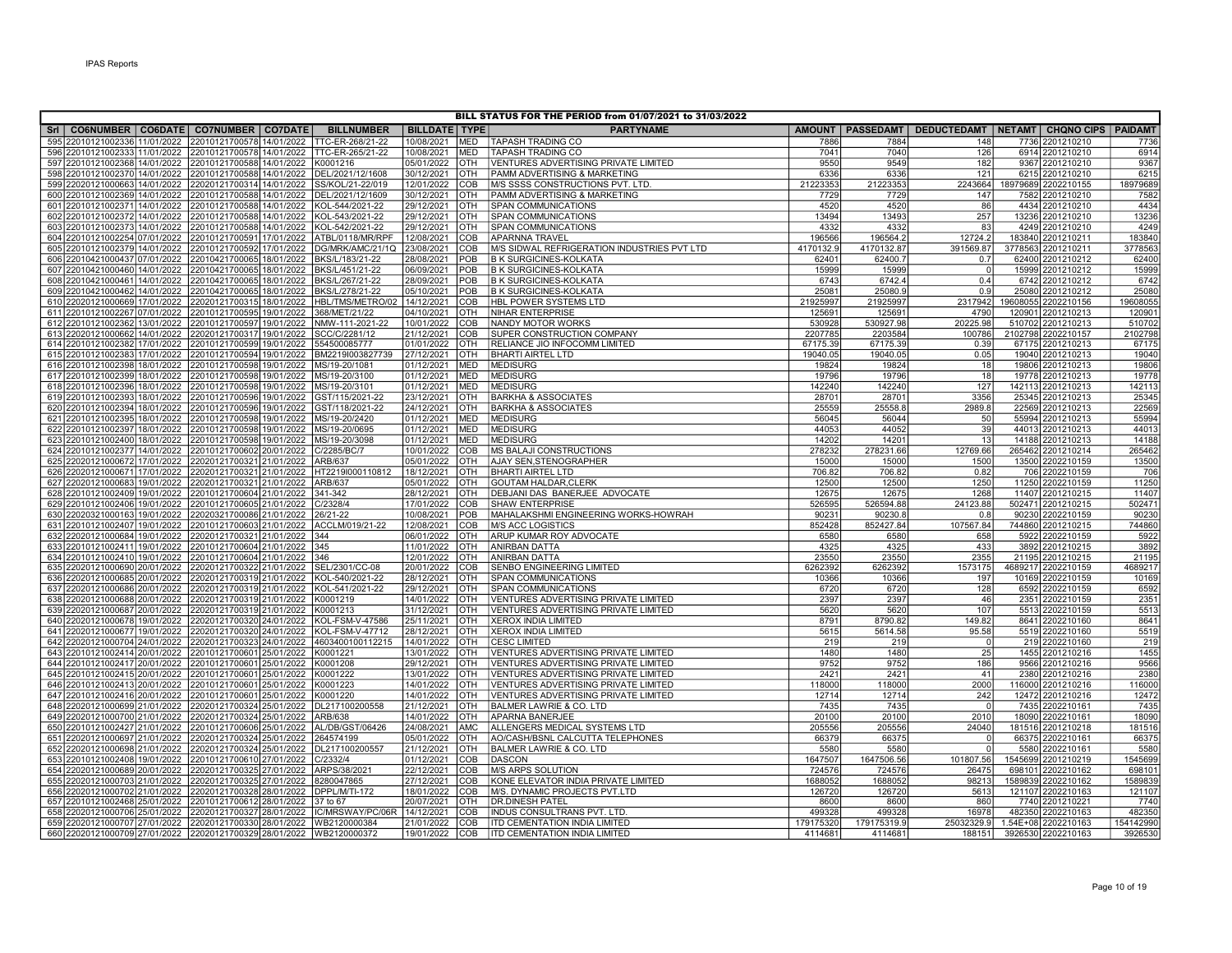|                                                                                          |                                                        |                                        |                          |                          | BILL STATUS FOR THE PERIOD from 01/07/2021 to 31/03/2022  |               |                   |                                                                  |          |                                    |                   |
|------------------------------------------------------------------------------------------|--------------------------------------------------------|----------------------------------------|--------------------------|--------------------------|-----------------------------------------------------------|---------------|-------------------|------------------------------------------------------------------|----------|------------------------------------|-------------------|
| Sri   CO6NUMBER   CO6DATE   CO7NUMBER   CO7DATE                                          |                                                        | <b>BILLNUMBER</b>                      | <b>BILLDATE TYPE</b>     |                          | <b>PARTYNAME</b>                                          |               |                   | AMOUNT   PASSEDAMT   DEDUCTEDAMT   NETAMT   CHQNO CIPS   PAIDAMT |          |                                    |                   |
| 661 22020121000708 27/01/2022                                                            | 22020121700329 28/01/2022                              | WB2120000380                           | 20/01/2022               | COB                      | <b>ITD CEMENTATION INDIA LIMITED</b>                      | 12020747      | 12020747          | 708425                                                           | 11312322 | 2202210163                         | 11312322          |
| 662 22020321000167 28/01/2022 22020321700088 28/01/2022 SCDBLR2122/B0645                 |                                                        |                                        | 30/09/2021               | <b>POB</b>               | SESHAASAI BUSINESS FORMS PVT LTD-MUMBAI                   | 7080000       | 7080000           | 126000                                                           |          | 6954000 2202210163                 | 6954000           |
| 663 22020321000168 28/01/2022                                                            | 22020321700088 28/01/2022                              | SCDBLR2122/B0695                       | 07/10/2021               | <b>POB</b>               | SESHAASAI BUSINESS FORMS PVT LTD-MUMBAI                   | 2832000       | 2832000           | 50400                                                            |          | 2781600 2202210163                 | 2781600           |
| 664 22020321000165 21/01/2022 22020321700090 31/01/2022 211037020124                     |                                                        |                                        | 18/09/2021               | POB                      | AMARA RAJA BATTERIES LTD-TIRUPATI                         | 459360        | 459360            | 7537                                                             |          | 451823 2202210164                  | 451823            |
| 665 22010121002420 21/01/2022                                                            | 22010121700613 31/01/2022 ATBL/279/21/22               |                                        | 17/01/2022               | Ісов                     | <b>APARNNA TRAVEL</b>                                     | 412063        | 412062.52         | 29413.52                                                         |          | 382649 2201210222                  | 382649            |
| 666 22010421000493<br>25/01/2022                                                         | 22010421700070 31/01/2022                              | BI/21-22/0549                          | 24/08/2021               | POB                      | <b>BAJRANG PHARMACEUTICALS-KOLKATA</b>                    | 10416         | 10416             | <b>q</b>                                                         |          | 10407 2201210222                   | 10407             |
| 667 22010421000499 25/01/2022                                                            | 22010421700070 31/01/2022                              | <b>REB3909</b>                         | 08/09/2021               | POB                      | <b>ROY ENTERPRISE-HOWRAH</b>                              | 1456          | 1455.3            | 2.3                                                              |          | 1453 2201210222                    | 1453              |
| 668 22010421000490 25/01/2022                                                            | 22010421700070 31/01/2022                              | BI/21-22/0472                          | 23/09/2021               | <b>POB</b>               | BAJRANG PHARMACEUTICALS-KOLKATA                           | 9677          | 9676.8            | 8.8                                                              |          | 9668 2201210222                    | 9668              |
| 669 22010421000491 25/01/2022                                                            | 22010421700070 31/01/2022                              | BI/21-22/0607                          | 03/09/2021               | POB                      | BAJRANG PHARMACEUTICALS-KOLKATA                           | 7728          | 7728              | $\overline{7}$                                                   |          | 7721 2201210222                    | 772'              |
| 670 22010421000496 25/01/2022                                                            | 22010421700070 31/01/2022 B/21-22/0677                 |                                        | 16/09/2021               | <b>POB</b>               | BAJRANG PHARMACEUTICALS-KOLKATA                           | 9744          | 9744              | 9                                                                |          | 9735 2201210222                    | 9735              |
| 671 22010421000498 25/01/2022 22010421700070 31/01/2022 REB4383                          |                                                        |                                        | 28/09/2021               | <b>POB</b>               | <b>ROY ENTERPRISE-HOWRAH</b>                              | 26976         | 26975.2           | 24.2                                                             |          | 26951 2201210222                   | 26951             |
| 672 22010421000492 25/01/2022 22010421700070 31/01/2022                                  |                                                        | BI/21-22/0438                          | 31/07/2021               | POB                      | <b>BAJRANG PHARMACEUTICALS-KOLKATA</b>                    | 7728          | 7728              | $\overline{7}$                                                   |          | 7721 2201210222                    | 7721              |
| 673 22010421000494 25/01/2022 22010421700070 31/01/2022 BI/21-22/0506                    |                                                        |                                        | 16/08/2021               | POB                      | BAJRANG PHARMACEUTICALS-KOLKATA                           | 5880          | 5880              | 5                                                                |          | 5875 2201210222                    | 5875              |
| 674 22010421000497 25/01/2022 22010421700070 31/01/2022 REB3908                          |                                                        |                                        | 08/09/2021               | <b>POB</b>               | <b>ROY ENTERPRISE-HOWRAH</b>                              | 19936         | 19936             | 18                                                               |          | 19918 2201210222                   | 19918             |
| 675 22010421000495 25/01/2022 22010421700070 31/01/2022 BI/21-22/0676                    |                                                        |                                        | 16/09/2021               | <b>POB</b>               | <b>BAJRANG PHARMACEUTICALS-KOLKATA</b>                    | 72452         | 72451.02          | 66.02                                                            |          | 72385 2201210222                   | 72385             |
| 676 22020321000166 27/01/2022 22020321700089 31/01/2022 AEW/017/21-22                    |                                                        |                                        | 24/09/2021               | <b>POB</b>               | ANJALI ENGINEERING WORKS-HOOGHLY                          | 172418        | 172418            | 15395                                                            |          | 157023 2202210164                  | 157023            |
| 677 22010421000500 27/01/2022                                                            | 22010421700070 31/01/2022                              | BI/21-22/0678                          | 16/09/2021               | POB                      | BAJRANG PHARMACEUTICALS-KOLKATA                           | 3912          | 3911.04           | 3.04                                                             |          | 3908 2201210222                    | 3908              |
| 678 22020121000711 31/01/2022                                                            | 22020121700331 31/01/2022                              | 0801403601912214                       | 20/01/2022               | OTH                      | <b>CESC LIMITED</b>                                       | 12752         | 12752             | $\Omega$                                                         |          | 12752 2202210164                   | 12752             |
| 679 22020121000717 31/01/2022                                                            | 22020121700332 31/01/2022                              | SS/KOL/21-22/021                       | 28/01/2022               | <b>COB</b>               | M/S SSSS CONSTRUCTIONS PVT. LTD.                          | 6571539       | 6571539           | 300463                                                           |          | 6271076 2202210164                 | 6271076           |
| 680 22020121000712 31/01/2022                                                            | 22020121700333 31/01/2022<br>22010121700619 01/02/2022 | WB2120000381<br><b>ITTC-ER-302</b>     | 20/01/2022<br>02/09/2021 | COB<br><b>MED</b>        | ITD CEMENTATION INDIA LIMITED<br><b>TAPASH TRADING CO</b> | 134265919     | 134265919         | 29013920.98                                                      |          | 1.05E+08 2202210164                | 105251998<br>9904 |
| 681 22010121002442 24/01/2022<br>682 22010121002436 24/01/2022 22010121700619 01/02/2022 |                                                        | TTC-ER-304                             | 02/09/2021               | <b>MED</b>               | <b>TAPASH TRADING CO</b>                                  | 10083<br>7777 | 10082.4<br>7776.2 | 178.4<br>145.2                                                   |          | 9904 2201210225<br>7631 2201210225 | 7631              |
| 683 22010121002437 24/01/2022                                                            | 22010121700619 01/02/2022                              | TTC-ER-353                             | 30/09/2021               | <b>MED</b>               | <b>TAPASH TRADING CO</b>                                  | 8217          | 8216              | 147                                                              |          | 8069 2201210225                    | 8069              |
| 684 22010121002447 24/01/2022 22010121700619 01/02/2022 TTC-ER-301                       |                                                        |                                        | 02/09/2021               | <b>MED</b>               | <b>TAPASH TRADING CO</b>                                  | 5418          | 5417              | 97                                                               |          | 5320 2201210225                    | 5320              |
| 685 22010121002449 24/01/2022                                                            | 22010121700619101/02/2022                              | TTC-ER-303                             | 02/09/2021               | <b>MED</b>               | <b>TAPASH TRADING CO</b>                                  | 12027         | 12025             | 226                                                              |          | 11799 2201210225                   | 11799             |
| 686 22010121002438 24/01/2022 22010121700619 01/02/2022                                  |                                                        | TTC-ER-294                             | 02/09/2021               | <b>MED</b>               | <b>TAPASH TRADING CO</b>                                  | 11370         | 11368             | 214                                                              |          | 11154 2201210225                   | 11154             |
| 687 22010121002439 24/01/2022                                                            | 22010121700619 01/02/2022                              | TTC-ER-298                             | 02/09/2021               | <b>MED</b>               | <b>TAPASH TRADING CO</b>                                  | 7741          | 7740              | 138                                                              |          | 7602 2201210225                    | 7602              |
| 688 22010121002444 24/01/2022                                                            | 22010121700619 01/02/2022                              | TTC-ER-300                             | 02/09/2021               | <b>MED</b>               | <b>TAPASH TRADING CO</b>                                  | 10262         | 10260             | 183                                                              |          | 10077 2201210225                   | 10077             |
| 689 22010121002443 24/01/2022                                                            | 22010121700619 01/02/2022                              | TTC-ER-297                             | 02/09/2021               | <b>MED</b>               | <b>TAPASH TRADING CO</b>                                  | 8000          | 7999              | 143                                                              |          | 7856 2201210225                    | 7856              |
| 690 22010121002441 24/01/2022                                                            | 22010121700619l01/02/2022                              | TTC-ER-293                             | 20/09/2021               | <b>MED</b>               | <b>TAPASH TRADING CO</b>                                  | 1483          | 1482              | 26                                                               |          | 1456 2201210225                    | 1456              |
| 691 22010121002440 24/01/2022                                                            | 22010121700619 01/02/2022                              | TTC-ER-317                             | 02/09/2021               | <b>MED</b>               | <b>TAPASH TRADING CO</b>                                  | 14321         | 14321             | 256                                                              |          | 14065 2201210225                   | 14065             |
| 692 22010121002482 27/01/2022                                                            | 22010121700617 01/02/2022                              | B328                                   | 27/10/2021               | <b>MED</b>               | <b>EMAMI FRANK ROSS LTD</b>                               | 6490          | 6489              | 116                                                              |          | 6373 2201210225                    | 6373              |
| 693 22010121002485 27/01/2022                                                            | 22010121700617 01/02/2022                              | <b>B</b> 330                           | 27/10/2021               | <b>MED</b>               | <b>EMAMI FRANK ROSS LTD</b>                               | 2770          | 2768              | 49                                                               |          | 2719 2201210225                    | 2719              |
| 694 22010121002475 27/01/2022                                                            | 22010121700617 01/02/2022                              | <b>B320</b>                            | 27/10/2021               | <b>MED</b>               | <b>EMAMI FRANK ROSS LTD</b>                               | 8562          | 8561              | 153                                                              |          | 8408 2201210225                    | 8408              |
| 695 22010121002476 27/01/2022 22010121700617 01/02/2022                                  |                                                        | <b>B</b> /322                          | 27/10/2021               | <b>MED</b>               | <b>EMAMI FRANK ROSS LTD</b>                               | 12265         | 12264             | 219                                                              |          | 12045 2201210225                   | 12045             |
| 696 22010121002481 27/01/2022 22010121700617 01/02/2022 B327                             |                                                        |                                        | 27/10/2021               | <b>MED</b>               | <b>EMAMI FRANK ROSS LTD</b>                               | 2002          | 2002              | 36                                                               |          | 1966 2201210225                    | 1966              |
| 697 22010121002483 27/01/2022 22010121700617 01/02/2022 B329                             |                                                        |                                        | 27/10/2021               | <b>MED</b>               | <b>EMAMI FRANK ROSS LTD</b>                               | 2682          | 2681              | 48                                                               |          | 2633 2201210225                    | 2633              |
| 698 22010121002478 27/01/2022                                                            | 22010121700617 01/02/2022 B324                         |                                        | 27/10/2021               | <b>MED</b>               | <b>EMAMI FRANK ROSS LTD</b>                               | 9680          | 9680              | 173                                                              |          | 9507 2201210225                    | 9507              |
| 699 22010121002477 27/01/2022                                                            | 22010121700617 01/02/2022                              | <b>B323</b>                            | 27/10/2021               | <b>MED</b>               | <b>EMAMI FRANK ROSS LTD</b>                               | 587           | 586               | 10                                                               |          | 576 2201210225                     | 576               |
| 700 22010121002479 27/01/2022                                                            | 22010121700617 01/02/2022                              | <b>B325</b>                            | 27/10/2021               | <b>MED</b>               | <b>EMAMI FRANK ROSS LTD</b>                               | 687           | 686               | 12                                                               |          | 674 2201210225                     | 674               |
| 701 22010121002474 27/01/2022                                                            | 22010121700617101/02/2022                              | <b>B321</b>                            | 27/10/2021               | <b>MED</b><br><b>MED</b> | <b>LEMAMI FRANK ROSS LTD</b>                              | 4086<br>7584  | 4085              | 73                                                               |          | 4012 2201210225                    | 4012              |
| 702 22010121002480 27/01/2022<br>703 22010121002517 31/01/2022                           | 22010121700617 01/02/2022<br>22010121700616 01/02/2022 | <b>B326</b><br>TTC-ER-462/21-22        | 27/10/2021<br>17/11/2021 | <b>MED</b>               | <b>EMAMI FRANK ROSS LTD</b><br><b>TAPASH TRADING CO</b>   | 5179          | 7583<br>5178.91   | 135<br>91.91                                                     |          | 7448 2201210225<br>5087 2201210225 | 7448<br>5087      |
| 704 22010121002512 31/01/2022                                                            | 22010121700616 01/02/2022                              | TTC-ER-500/21-22                       | 17/11/2021               | <b>MED</b>               | <b>TAPASH TRADING CO</b>                                  | 3301          | 3300              | 59                                                               |          | 3241 2201210225                    | 324 <sup>1</sup>  |
| 705 22010121002510 31/01/2022                                                            | 22010121700616 01/02/2022                              | TTC-ER-499/21-22                       | 17/11/2021               | <b>MED</b>               | <b>TAPASH TRADING CO</b>                                  | 10230         | 10226             | 185                                                              |          | 10041 2201210225                   | 1004              |
| 706 22010121002516 31/01/2022                                                            | 22010121700618 01/02/2022                              | DTB/GBU/2021/805                       | 22/12/2021               | COB                      | STATE BANK OF INDIA                                       | 393220        | 393219.66         | 6665.66                                                          |          | 386554 2201210225                  | 386554            |
| 707 22010121002514 31/01/2022 22010121700616 01/02/2022                                  |                                                        | KOL-611/2021-22                        | 27/01/2022               | Іотн                     | SPAN COMMUNICATIONS                                       | 7208          | 7208              | 137                                                              |          | 7071 2201210225                    | 7071              |
| 708 22010121002511 31/01/2022 22010121700616 01/02/2022                                  |                                                        | TTC-ER-506/21-22                       | 14/12/2021               | <b>MED</b>               | <b>TAPASH TRADING CO</b>                                  | 10283         | 10280             | 190                                                              |          | 10090 2201210225                   | 10090             |
| 709 22010121002515 31/01/2022                                                            | 22010121700616 01/02/2022                              | KOL-590/2021-22                        | 18/01/2022               | OTH                      | SPAN COMMUNICATIONS                                       | 2911          | 2910              | 55                                                               |          | 2855 2201210225                    | 2855              |
| 710 22020121000718 31/01/2022                                                            | 22020121700337 01/02/2022                              | RN-JV/M/21-22/38                       | 31/01/2022               | COB                      | <b>RKD NIRAJ JV</b>                                       | 35922346      | 35922346          | 5170144                                                          |          | 30752202 2202210166                | 30752202          |
| 711 22010121002509 31/01/2022                                                            | 22010121700616 01/02/2022                              | TTC-ER-299                             | 02/09/2021               | <b>MED</b>               | <b>TAPASH TRADING CO</b>                                  | 2874          | 2874              | 51                                                               |          | 2823 2201210225                    | 2823              |
| 712 22020121000714 31/01/2022                                                            | 22020121700337 01/02/2022                              | DT/Metro/21-22/0                       | 01/11/2021               | <b>COB</b>               | <b>DOTTECH</b>                                            | 608017        | 608017            | 36460                                                            |          | 571557 2202210166                  | 571557            |
| 713 22010121002513 31/01/2022                                                            | 22010121700616 01/02/2022                              | KOL-609/2021-22                        | 25/01/2022               | OTH                      | SPAN COMMUNICATIONS                                       | 4734          | 4734              | 90                                                               |          | 4644 2201210225                    | 4644              |
| 714 22010121002484 27/01/2022                                                            | 22010121700621 02/02/2022                              | C/2347/5                               | 26/10/2021               | COB                      | SPA CONSTRUCTION-KOLKATA                                  | 722766        | 722765.67         | 105368.67                                                        |          | 617397 2201210226                  | 617397            |
| 715 22020121000719 31/01/2022                                                            |                                                        | 22020121700338102/02/2022 WB2120000371 | 19/01/2022               | <b>COB</b>               | <b>ITD CEMENTATION INDIA LIMITED</b>                      | 53550363      | 53550363          | 3704068                                                          |          | 49846295 2202210167                | 49846295          |
| 716 22010121002424 21/01/2022                                                            | 22010121700624 03/02/2022                              | DKS/0530/21-22                         | 13/11/2021               | <b>COB</b>               | <b>DKS</b> Logistics Private Limited                      | 294181        | 294180.81         | 27733.81                                                         |          | 266447 2201210227                  | 266447            |
| 717 22010121002495 27/01/2022 22010121700622 03/02/2022                                  |                                                        | 010                                    | 20/01/2022               | COB                      | <b>BALLAV ENTERPRISE</b>                                  | 646800        | 646799.99         | 86605.99                                                         |          | 560194 2201210227                  | 560194            |
| 718 22010121002504 28/01/2022 22010121700628 04/02/2022                                  |                                                        | 200/MET/21/22                          | 14/07/2021               | Iсов                     | NIHAR ENTERPRISE                                          | 2991256       | 2991255.99        | 403655.99                                                        |          | 2587600 2201210228                 | 2587600           |
| 719 22010421000507 01/02/2022                                                            | 22010421700071 04/02/2022                              | 2503                                   | 03/12/2021               | <b>POB</b>               | GARIMA ENTERPRISE- SOUTH TWENTY FOUR PARGANAS             | 13114         | 13111.81          | 0.81                                                             |          | 13111 2201210228                   | 1311'             |
| 720 22010421000511 01/02/2022                                                            | 22010421700071 04/02/2022   1907                       |                                        | 02/11/2021               | <b>POB</b>               | GARIMA ENTERPRISE- SOUTH TWENTY FOUR PARGANAS             | 1512          | 1512              | - 0                                                              |          | 1512 2201210228                    | 1512              |
| 721 22010421000509<br>01/02/2022                                                         | 22010421700071 04/02/2022                              | 2500                                   | 03/12/2021               | <b>POB</b>               | GARIMA ENTERPRISE- SOUTH TWENTY FOUR PARGANAS             | 1865          | 1864.14           | 0.14                                                             |          | 1864 2201210228                    | 1864              |
| 722 22020121000724 01/02/2022                                                            | 22020121700341 04/02/2022                              | INS/MR/21-22/005                       | 03/01/2022               | COB                      | <b>INSCON</b>                                             | 902234        | 902234            | 58647                                                            |          | 843587 2202210168                  | 843587            |
| 723 22010421000510 01/02/2022                                                            | 22010421700071 04/02/2022                              | 2501                                   | 03/12/2021               | POB                      | GARIMA ENTERPRISE- SOUTH TWENTY FOUR PARGANAS             | 3599          | 3598.41           | 0.41                                                             |          | 3598 2201210228                    | 3598              |
| 724 22020121000737 03/02/2022 22020121700342 04/02/2022                                  |                                                        | JKE/21-22/M-002                        | 11/10/2021               | COB                      | <b>J.K.ENTERPRISES</b>                                    | 563088        | 563087.61         | 21329.61                                                         |          | 541758 2202210168                  | 541758            |
| 725 22020121000739 04/02/2022 22020121700341 04/02/2022 WB2120000407                     |                                                        |                                        | 02/02/2022               | <b>COB</b>               | ITD CEMENTATION INDIA LIMITED                             | 221262888     | 221262888         | 21332091                                                         |          | 2E+08 2202210168                   | 199930797         |
| 726 22010121002505 28/01/2022 22010121700633 07/02/2022 ATBL/131/2021/22                 |                                                        |                                        | 01/09/2021               | <b>COB</b>               | <b>APARNNA TRAVEL</b>                                     | 637599        | 637599            | 22752                                                            |          | 614847 2201210229                  | 614847            |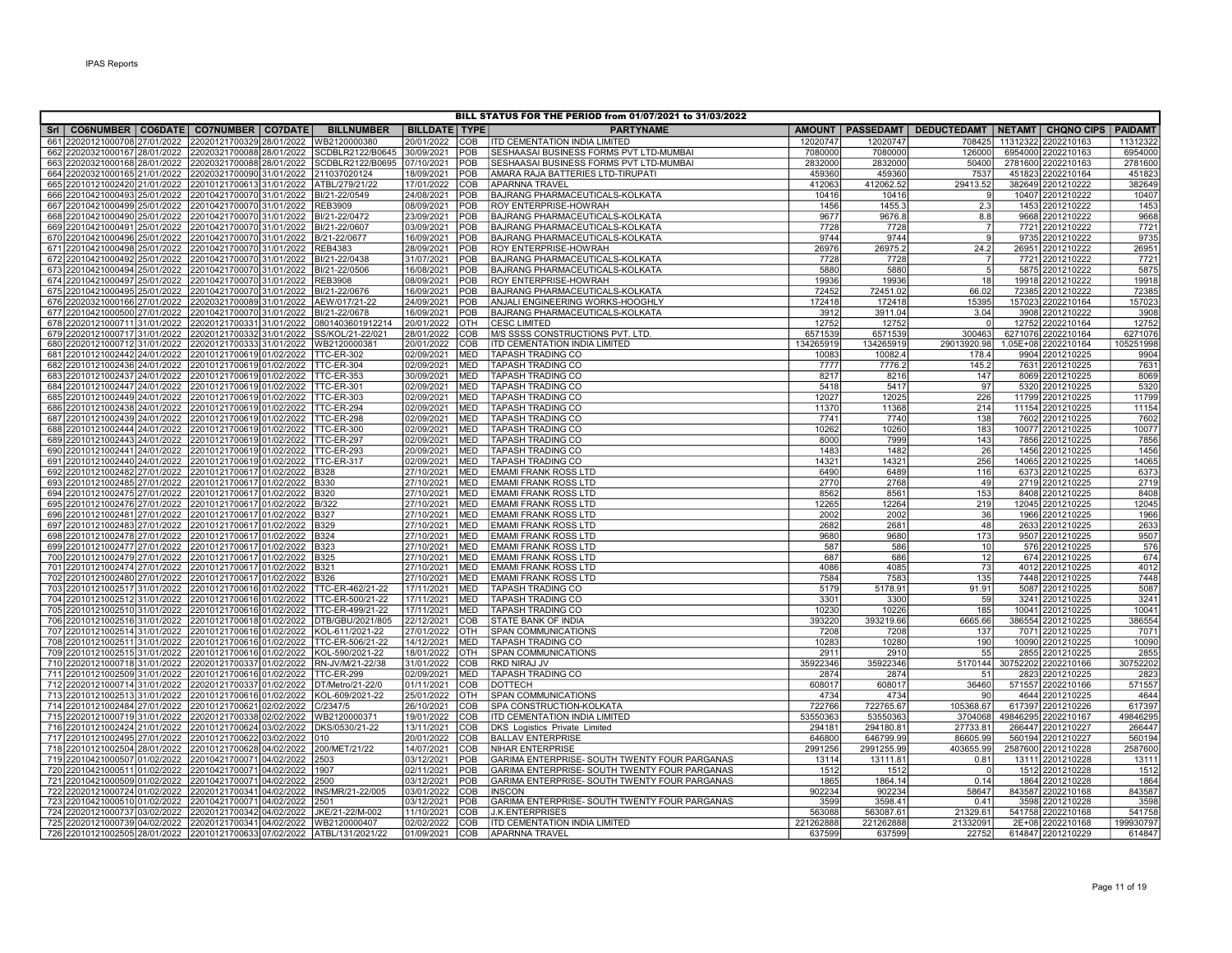| BILL STATUS FOR THE PERIOD from 01/07/2021 to 31/03/2022 |                                                                |            |                                                                                                                                     |                                      |                          |                          |                                                         |                 |                  |                                  |                                                                  |                 |
|----------------------------------------------------------|----------------------------------------------------------------|------------|-------------------------------------------------------------------------------------------------------------------------------------|--------------------------------------|--------------------------|--------------------------|---------------------------------------------------------|-----------------|------------------|----------------------------------|------------------------------------------------------------------|-----------------|
|                                                          |                                                                |            | Sri   CO6NUMBER   CO6DATE   CO7NUMBER   CO7DATE                                                                                     | <b>BILLNUMBER</b>                    | <b>BILLDATE TYPE</b>     |                          | <b>PARTYNAME</b>                                        |                 |                  |                                  | AMOUNT   PASSEDAMT   DEDUCTEDAMT   NETAMT   CHQNO CIPS   PAIDAMT |                 |
|                                                          | 727 22010121002507 28/01/2022                                  |            | 22010121700635 07/02/2022                                                                                                           | 458/MET/21/22                        | 18/11/2021               | COB                      | <b>NIHAR ENTERPRISE</b>                                 | 2013345.7       | 2013345.67       | 68249.67                         | 1945096 2201210229                                               | 1945096         |
|                                                          |                                                                |            | 728 22010121002506 28/01/2022 22010121700634 07/02/2022 486/MET/21-22                                                               |                                      | 23/11/2021               | OTH                      | <b>NIHAR ENTERPRISE</b>                                 | 194245          | 194244.63        | 7400.63                          | 186844 2201210229                                                | 186844          |
|                                                          |                                                                |            | 729 22010121002528 01/02/2022 22010121700625 07/02/2022 B333                                                                        |                                      | 27/10/2021               | <b>MED</b>               | <b>EMAMI FRANK ROSS LTD</b>                             | 4872            | 4871             | 87                               | 4784 2201210229                                                  | 4784            |
|                                                          |                                                                |            | 730 22010121002525 01/02/2022 22010121700625 07/02/2022 B332                                                                        |                                      | 27/10/2021               | <b>MED</b>               | <b>EMAMI FRANK ROSS LTD</b>                             | 3891            | 3890             | 69                               | 3821 2201210229                                                  | 3821            |
|                                                          |                                                                |            | 731 22010121002536 01/02/2022 22010121700625 07/02/2022                                                                             | KOL-623/2021-22                      | 31/01/2022               | <b>OTH</b>               | <b>SPAN COMMUNICATIONS</b>                              | 6346            | 6346             | 121                              | 6225 2201210229                                                  | 6225            |
|                                                          |                                                                |            | 732 22010121002532 01/02/2022 22010121700625 07/02/2022                                                                             | B335                                 | 10/01/2022               | <b>MED</b>               | <b>EMAMI FRANK ROSS LTD</b>                             | 3408            | 3407             | 61                               | 3346 2201210229                                                  | 3346            |
|                                                          |                                                                |            | 733 22010121002531 01/02/2022 22010121700625 07/02/2022                                                                             | B333/1                               | 10/01/2022               | <b>MED</b>               | <b>EMAMI FRANK ROSS LTD</b>                             | 6830            | 6828             | 122                              | 6706 2201210229                                                  | 6706            |
|                                                          |                                                                |            | 734 22010121002529 01/02/2022 22010121700625 07/02/2022                                                                             | 334                                  | 10/01/2022               | <b>MED</b>               | <b>EMAMI FRANK ROSS LTD</b>                             | 5442            | 5440             | 97                               | 5343 2201210229                                                  | 5343            |
|                                                          |                                                                |            | 735 22010121002526 01/02/2022 22010121700625 07/02/2022                                                                             | B331                                 | 27/10/2021               | <b>MED</b>               | EMAMI FRANK ROSS LTD                                    | 912             | 911              | 16                               | 895 2201210229                                                   | 895             |
|                                                          |                                                                |            | 736 22010121002534 01/02/2022 22010121700625 07/02/2022                                                                             | SP015/21-22                          | 17/01/2022               | <b>OTH</b>               | SAPTADHA                                                | 1000            | 1000             | $\overline{0}$<br>$\overline{2}$ | 1000 2201210229                                                  | 1000            |
|                                                          |                                                                |            | 737 22010121002549 02/02/2022 22010121700629 07/02/2022<br>738 22010121002553 02/02/2022 22010121700629 07/02/2022                  | 1200546<br>1200550                   | 16/12/2021<br>16/12/2021 | <b>MED</b><br><b>MED</b> | ESKAG SANJEEVANI PVT. LTD.<br>ESKAG SANJEEVANI PVT. LTD | 90<br>90        | 90<br>90         | $\mathcal{P}$                    | 88 2201210229<br>88 2201210229                                   | 88<br>88        |
|                                                          |                                                                |            | 739 22010121002561 02/02/2022 22010121700631 07/02/2022                                                                             | C/2329/5                             | 14/01/2022               | COB                      | <b>GROUTECH ENGINEERS PVT.LTD</b>                       | 800000          | 799999.99        | 116621.99                        | 683378 2201210229                                                | 683378          |
|                                                          |                                                                |            | 740 22010121002554 02/02/2022 22010121700629 07/02/2022                                                                             | 1200551                              | 16/12/2021               | <b>MED</b>               | ESKAG SANJEEVANI PVT. LTD.                              | 90 <sub>1</sub> | 90               |                                  | 88 2201210229                                                    | 88              |
|                                                          |                                                                |            | 741 22010121002550 02/02/2022 22010121700629 07/02/2022                                                                             | 1200547                              | 16/12/2021               | <b>MED</b>               | ESKAG SANJEEVANI PVT. LTD                               | 90              | 90               | $\overline{2}$                   | 88 2201210229                                                    | 88              |
|                                                          |                                                                |            | 742 22010121002546 02/02/2022 22010121700629 07/02/2022                                                                             | 1200543                              | 16/12/2021               | <b>MED</b>               | ESKAG SANJEEVANI PVT. LTD                               | 90              | 90               | $\overline{2}$                   | 88 2201210229                                                    | 88              |
|                                                          | 743 22010121002552                                             | 02/02/2022 | 22010121700629 07/02/2022                                                                                                           | 1200549                              | 16/12/2021               | <b>MED</b>               | ESKAG SANJEEVANI PVT. LTD                               | 90              | 90 <sup>1</sup>  | $\mathcal{P}$                    | 88 2201210229                                                    | 88              |
|                                                          |                                                                |            | 744 22010121002551 02/02/2022 22010121700629 07/02/2022                                                                             | 1200548                              | 16/12/2021               | <b>MED</b>               | ESKAG SANJEEVANI PVT. LTD.                              | 90              | 90               | $\mathfrak{p}$                   | 88 2201210229                                                    | 88              |
|                                                          |                                                                |            | 745 22010121002547 02/02/2022 22010121700629 07/02/2022                                                                             | 1200544                              | 16/12/2021               | <b>MED</b>               | ESKAG SANJEEVANI PVT. LTD.                              | 90              | 90               | $\overline{2}$                   | 88 2201210229                                                    | 88              |
|                                                          |                                                                |            | 746 22010121002548 02/02/2022 22010121700629 07/02/2022                                                                             | 1200545                              | 16/12/2021               | <b>MED</b>               | ESKAG SANJEEVANI PVT. LTD.                              | 90              | 90               | $\overline{2}$                   | 88 2201210229                                                    | 88              |
|                                                          |                                                                |            | 747 22010121002567 03/02/2022 22010121700630 07/02/2022                                                                             | TTC-ER-504/21-22                     | 14/12/2021               | MED                      | <b>TAPASH TRADING CO</b>                                | 3916            | 3914             | 73                               | 3841 2201210229                                                  | 3841            |
|                                                          |                                                                |            | 748 22010121002565 03/02/2022 22010121700630 07/02/2022                                                                             | TTC-ER-459/21-22                     | 17/11/2021               | <b>MED</b>               | <b>TAPASH TRADING CO</b>                                | 8370            | 8369.91          | 149.91                           | 8220 2201210229                                                  | 8220            |
|                                                          |                                                                |            | 749 22010121002566 03/02/2022 22010121700630 07/02/2022 TTC-ER-460/21-22                                                            |                                      | 17/11/2021               | MED                      | <b>TAPASH TRADING CO</b>                                | 10610           | 10609            | 189                              | 10420 2201210229                                                 | 10420           |
|                                                          |                                                                |            | 750 22010121002570 03/02/2022 22010121700630 07/02/2022 TTC-ER-461/21-22                                                            |                                      | 17/11/2021               | <b>MED</b>               | <b>TAPASH TRADING CO</b>                                | 10583           | 10582            | 189                              | 10393 2201210229                                                 | 10393           |
|                                                          |                                                                |            | 751 22010121002563 03/02/2022 22010121700630 07/02/2022 TTC-ER-360/21-22<br>752 22010121002572 03/02/2022 22010121700630 07/02/2022 | TTC-ER-414/21-22                     | 17/11/2021<br>17/11/2021 | MED<br><b>MED</b>        | <b>TAPASH TRADING CO</b><br><b>TAPASH TRADING CO</b>    | 16126<br>2460   | 16125.67<br>2459 | 299.67<br>44                     | 15826 2201210229<br>2415 2201210229                              | 15826<br>2415   |
|                                                          |                                                                |            | 753 22010121002569 03/02/2022 22010121700630 07/02/2022                                                                             | TTC-ER-508/21-22                     | 14/12/2021               | <b>MED</b>               | <b>TAPASH TRADING CO</b>                                | 15408           | 15406            | 278                              | 15128 2201210229                                                 | 15128           |
|                                                          | 754 22010121002571 03/02/2022                                  |            | 22010121700630 07/02/2022                                                                                                           | TTC-ER-496/21-22                     | 17/11/2021               | <b>MED</b>               | <b>TAPASH TRADING CO</b>                                | 12522           | 12520            | 223                              | 12297 2201210229                                                 | 12297           |
|                                                          | 755 22010121002568 03/02/2022                                  |            | 22010121700630 07/02/2022                                                                                                           | TTC-ER-503/21-22                     | 14/12/2021               | MED                      | <b>TAPASH TRADING CO</b>                                | 14309           | 14309            | 256                              | 14053 2201210229                                                 | 14053           |
|                                                          |                                                                |            | 756 22010121002562 03/02/2022 22010121700630 07/02/2022 TTC-ER-507/21-22                                                            |                                      | 14/12/2021               | <b>MED</b>               | <b>TAPASH TRADING CO</b>                                | 4254            | 4253.99          | 77.99                            | 4176 2201210229                                                  | 4176            |
|                                                          | 757 22010121002564 03/02/2022                                  |            | 22010121700630 07/02/2022                                                                                                           | TTC-ER-497/21-22                     | 17/11/2021               | MED                      | <b>TAPASH TRADING CO</b>                                | 13086           | 13085.55         | 234.55                           | 12851 2201210229                                                 | 1285            |
|                                                          |                                                                |            | 758 22020121000744 07/02/2022 22020121700344 07/02/2022                                                                             | DB/21-22/0041                        | 13/12/2021               | OTH                      | DB SYSTEMS                                              | 282322          | 282320.9         | 17547.9                          | 264773 2202210169                                                | 264773          |
|                                                          |                                                                |            | 759 22020121000745 07/02/2022 22020121700345 07/02/2022                                                                             | ATBL/260/2021-22                     | 04/01/2022               | COB                      | <b>APARNNA TRAVEL</b>                                   | 1584729         | 1584729          | 79034                            | 1505695 2202210169                                               | 1505695         |
|                                                          |                                                                |            | 760 22010421000489 25/01/2022 22010421700072 08/02/2022                                                                             | ISIPL-KMS-21-11                      | 29/09/2021               | POB                      | INDRA SISTEMAS INDIA PRIVATE LIMITED-NEW DELHI          | 11281219        | 11281219         | 191208                           | 11090011 2201210230                                              | 11090011        |
|                                                          |                                                                |            | 761 22010421000508 01/02/2022 22010421700072 08/02/2022                                                                             | 2504                                 | 03/12/2021               | POB                      | GARIMA ENTERPRISE- SOUTH TWENTY FOUR PARGANAS           | 26040           | 26040            | $\Omega$                         | 26040 2201210230                                                 | 26040           |
|                                                          |                                                                |            | 762 22010421000506 01/02/2022 22010421700072 08/02/2022 1906                                                                        |                                      | 02/11/2021               | POB                      | GARIMA ENTERPRISE- SOUTH TWENTY FOUR PARGANAS           | 34892           | 34891.92         | 0.92                             | 34891 2201210230                                                 | 34891           |
|                                                          |                                                                |            | 763 22020321000169 02/02/2022 22020321700091 08/02/2022                                                                             | S2021220382                          | 03/01/2022               | POB                      | G.B. SPRINGS PRIVATE LIMITED-DEHRADUN                   | 1079322         | 1079322          | 19209                            | 1060113 2202210170                                               | 1060113         |
|                                                          |                                                                |            | 764 22020321000170 03/02/2022 22020321700091 08/02/2022<br>22020121700346 08/02/2022                                                | 0916/HU/21-22<br>352-357             | 01/12/2021<br>14/01/2022 | POB<br><b>OTH</b>        | HARI OM UDYOG-KOLKATA<br><b>BANI BRATA GUPTA</b>        | 163371<br>30660 | 163371<br>30660  | 2077<br>3066                     | 161294 2202210170                                                | 161294<br>27594 |
|                                                          | 765 22020121000746 07/02/2022<br>766 22010121002580 07/02/2022 |            | 22010121700638 08/02/2022                                                                                                           | FSA/0921/6007                        | 20/09/2021               | <b>AMC</b>               | <b>MEGA TRADE CENTRE</b>                                | 78              | 78               | -2                               | 27594 2202210170<br>76 2201210230                                | 76              |
|                                                          | 767 22010121002581 07/02/2022                                  |            | 22010121700638 08/02/2022                                                                                                           | FSA/0921/6431                        | 20/09/2021               | OTH                      | <b>MEGA TRADE CENTRE</b>                                | 255             | 254.88           | 5.88                             | 249 2201210230                                                   | 249             |
|                                                          | 768 22020121000747 07/02/2022                                  |            | 22020121700346 08/02/2022                                                                                                           | 347-351                              | 13/01/2022               | OTH                      | SANJAY GANGOPADHYAY RLY ADVOCATE                        | 42040           | 42040            | 4204                             | 37836 2202210170                                                 | 37836           |
|                                                          |                                                                |            | 769 22020121000751 08/02/2022 22020121700347 08/02/2022                                                                             | KOL-FSM-V-47872                      | 28/01/2022               | <b>OTH</b>               | XEROX INDIA LIMITED                                     | 2607            | 2607             | 44                               | 2563 2202210170                                                  | 2563            |
|                                                          |                                                                |            | 770 22020121000748 08/02/2022 22020121700349 08/02/2022                                                                             | 182211318422612                      | 02/02/2022               | <b>COB</b>               | <b>MRT SIGNALS LIMITED</b>                              | 5839593         | 5839593          | 267004                           | 5572589 2202210170                                               | 5572589         |
|                                                          |                                                                |            | 771 22020121000752 08/02/2022 22020121700347 08/02/2022                                                                             | KOL-FSM-V-47871                      | 28/01/2022               | OTH                      | <b>XEROX INDIA LIMITED</b>                              | 2932            | 2931.72          | 50.72                            | 2881 2202210170                                                  | 288'            |
|                                                          |                                                                |            | 772 22020121000743 04/02/2022 22020121700351 09/02/2022                                                                             | INS/MR/21-22/006                     | 13/01/2022               | COB                      | <b>INSCON</b>                                           | 492129          | 492129           | 23936                            | 468193 2202210171                                                | 468193          |
|                                                          |                                                                |            | 773 22020121000749 08/02/2022 22020121700350 09/02/2022                                                                             | M2349/21-22/R-03                     | 01/02/2022               | COB                      | THE FREYSSINET PRESTRESSED CONCRETE CO. LTD             | 2750438         | 2750438          | 290812                           | 2459626 2202210171                                               | 2459626         |
|                                                          |                                                                |            | 774 22010121002582 07/02/2022 22010121700640 10/02/2022 TTC-ER-355/21-22                                                            |                                      | 20/09/2021               | <b>MED</b>               | <b>TAPASH TRADING CO</b>                                | 15231           | 15229            | 272                              | 14957 2201210232                                                 | 14957           |
|                                                          |                                                                |            | 775 22010121002604 07/02/2022 22010121700640 10/02/2022                                                                             | TTC-ER-393/21-22                     | 30/09/2021               | <b>MED</b>               | <b>TAPASH TRADING CO</b>                                | 7152            | 7149             | 127                              | 7022 2201210232                                                  | 7022            |
|                                                          | 776 22010121002583                                             | 07/02/2022 | 22010121700640 10/02/2022                                                                                                           | TTC-ER-354/21-22                     | 20/09/2021               | <b>MED</b>               | <b>TAPASH TRADING CO</b>                                | 5164            | 5163             | 92                               | 5071 2201210232                                                  | 5071            |
|                                                          | 777 22010121002585 07/02/2022                                  |            | 22010121700640 10/02/2022 TTC-ER-359/21-22                                                                                          |                                      | 20/09/2021               | <b>MED</b>               | <b>TAPASH TRADING CO</b>                                | 8432            | 8431             | 151                              | 8280 2201210232                                                  | 8280            |
|                                                          | 778 22010121002599 07/02/2022<br>779 22010121002600 07/02/2022 |            | 22010121700640 10/02/2022<br>22010121700640 10/02/2022                                                                              | TTC-ER-352/21-22<br>TTC-ER-396/21-22 | 30/09/2021<br>30/09/2021 | <b>MED</b><br>MED        | <b>TAPASH TRADING CO</b><br>TAPASH TRADING CO           | 3189<br>5109    | 3186<br>5109     | 57<br>91                         | 3129 2201210232<br>5018 2201210232                               | 3129<br>5018    |
|                                                          | 780 22010121002584 07/02/2022                                  |            | 22010121700640 10/02/2022                                                                                                           | TTC-ER-356/21-22                     | 20/09/2021               | <b>MED</b>               | <b>TAPASH TRADING CO</b>                                | 3599            | 3598             | 64                               | 3534 2201210232                                                  | 3534            |
|                                                          |                                                                |            | 781 22010121002602 07/02/2022 22010121700640 10/02/2022                                                                             | TTC-ER-358/21-22                     | 20/09/2021               | MED                      | <b>TAPASH TRADING CO</b>                                | 9671            | 9669             | 173                              | 9496 2201210232                                                  | 9496            |
|                                                          | 782 22010121002596 07/02/2022                                  |            | 22010121700640 10/02/2022                                                                                                           | TTC-ER-368/21-22                     | 30/09/2021               | <b>MED</b>               | TAPASH TRADING CO                                       | 13605           | 13602            | 243                              | 13359 2201210232                                                 | 13359           |
|                                                          |                                                                |            | 783 22010121002603 07/02/2022 22010121700640 10/02/2022 TTC-ER-357/21-22                                                            |                                      | 30/09/2021               | MED                      | <b>TAPASH TRADING CO</b>                                | 3561            | 3559             | 62                               | 3497 2201210232                                                  | 3497            |
|                                                          | 784 22010121002605 07/02/2022                                  |            | 22010121700640 10/02/2022                                                                                                           | TTC-ER-394/21-22                     | 30/09/2021               | <b>MED</b>               | TAPASH TRADING CO                                       | 7272            | 7270             | 132                              | 7138 2201210232                                                  | 7138            |
|                                                          |                                                                |            | 785 22010121002601 07/02/2022 22010121700640 10/02/2022                                                                             | TTC-ER-379/21-22                     | 30/09/2021               | MED                      | <b>TAPASH TRADING CO</b>                                | 2027            | 2026             | 36                               | 1990 2201210232                                                  | 1990            |
|                                                          |                                                                |            | 786 22010121002586 07/02/2022 22010121700640 10/02/2022                                                                             | TTC-ER-392/21-22                     | 30/09/2021               | MED                      | <b>TAPASH TRADING CO</b>                                | 13842           | 13842            | 247                              | 13595 2201210232                                                 | 13595           |
|                                                          | 787 22010121002659 08/02/2022                                  |            | 22010121700647 10/02/2022                                                                                                           | ELD/AS/2122/48                       | 17/01/2022               | COB                      | ELDYNE ELECTRO SYSTEMS PVT LTD                          | 2543656         | 2543655.68       | 162786.68                        | 2380869 2201210233                                               | 2380869         |
|                                                          | 788 22010121002647 08/02/2022                                  |            | 22010121700642 10/02/2022                                                                                                           | adl-34993                            | 23/02/2022               | <b>MED</b>               | <b>ATULYA DIAGNOSTICS LLP</b>                           | 173             | 173              |                                  | 171 2201210232                                                   | 171             |
|                                                          | 789 22010121002712 09/02/2022                                  |            | 22010121700648 10/02/2022                                                                                                           | 367-369                              | 28/01/2022               | OTH                      | SUJATA CHOUDHURY ADVOCATE                               | 22325           | 22325            | 2233                             | 20092 2201210233                                                 | 20092           |
|                                                          |                                                                |            | 790 22010121002713 09/02/2022 22010121700648 10/02/2022                                                                             | 371                                  | 28/01/2022               | <b>OTH</b>               | SUJATA CHOUDHURY ADVOCATE                               | 20550           | 20550            | 2055                             | 18495 2201210233                                                 | 18495           |
|                                                          |                                                                |            | 791 22010121002670 09/02/2022 22010121700648 10/02/2022 152 to 192                                                                  |                                      | 20/07/2021               | <b>OTH</b>               | <b>DR.DINESH PATEL</b>                                  | 10800           | 10800            | 1080                             | 9720 2201210233                                                  | 9720            |
|                                                          |                                                                |            | 792 22010121002673 09/02/2022 22010121700648 10/02/2022 71-98 01-18                                                                 |                                      | 02/02/2022               | <b>OTH</b>               | DR. ARKAJYOTI MUKHERJEE                                 | 14800           | 14800            | 1480                             | 13320 2201210233                                                 | 13320           |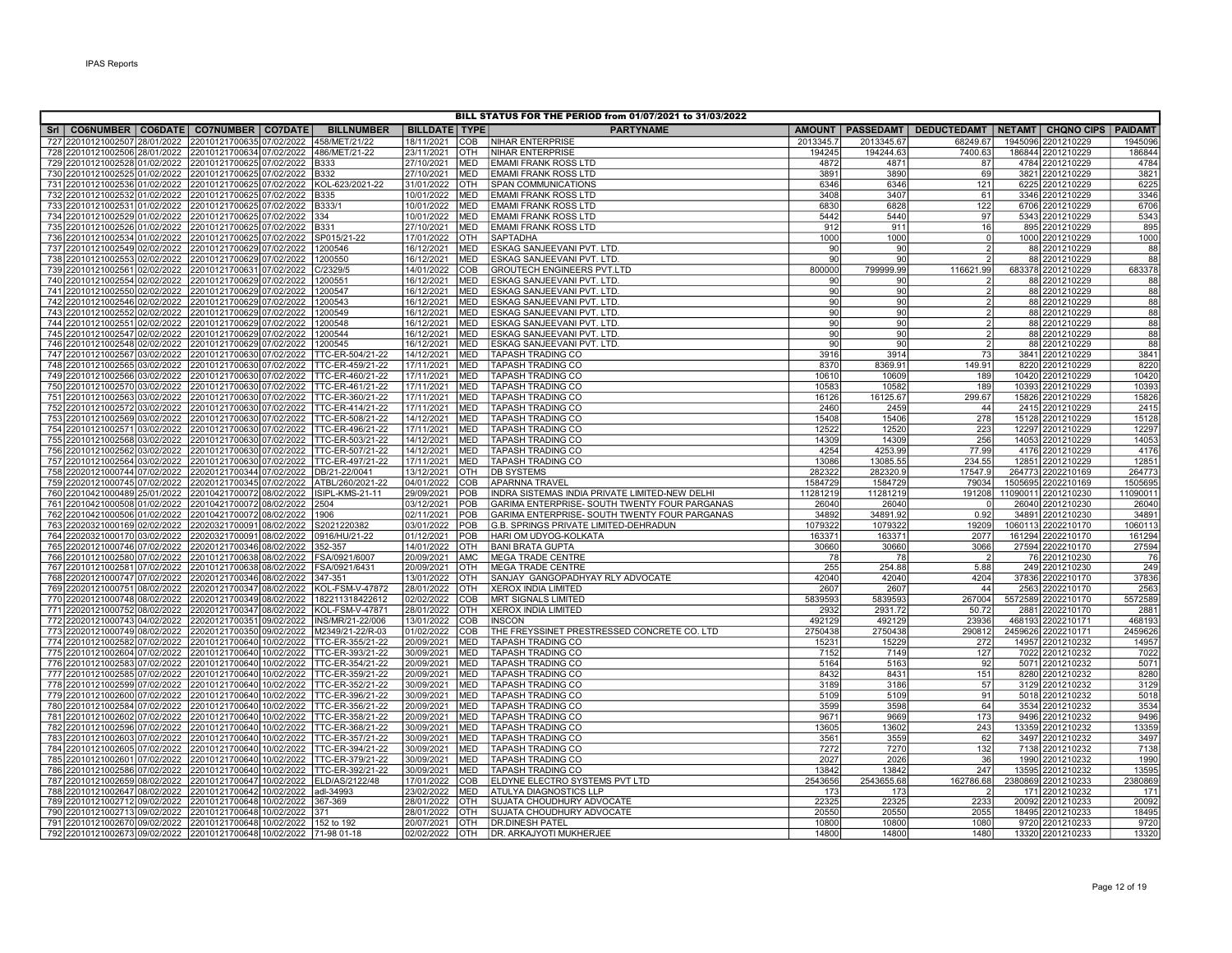| BILL STATUS FOR THE PERIOD from 01/07/2021 to 31/03/2022                                                                        |                                                                                    |                   |                          |                   |                                                             |                    |                       |                                                                  |  |                                       |                 |  |
|---------------------------------------------------------------------------------------------------------------------------------|------------------------------------------------------------------------------------|-------------------|--------------------------|-------------------|-------------------------------------------------------------|--------------------|-----------------------|------------------------------------------------------------------|--|---------------------------------------|-----------------|--|
| Sri   CO6NUMBER   CO6DATE   CO7NUMBER   CO7DATE                                                                                 |                                                                                    | <b>BILLNUMBER</b> | <b>BILLDATE TYPE</b>     |                   | <b>PARTYNAME</b>                                            |                    |                       | AMOUNT   PASSEDAMT   DEDUCTEDAMT   NETAMT   CHQNO CIPS   PAIDAMT |  |                                       |                 |  |
| 793 22020321000171 09/02/2022                                                                                                   | 22020321700092 10/02/2022                                                          | 9438              | 11/09/2021               | POB               | SAMEER ENGINEERING INDUSTRIES-BHOPAL                        | 12774              | 12773.6               | 1140.6                                                           |  | 11633 2202210172                      | 1163            |  |
| 794 22010121002672 09/02/2022 22010121700648 10/02/2022 1-21                                                                    |                                                                                    |                   | 02/02/2022               | OTH               | <b>DR.DHRUBAJYOTI MUKHOPADHYAY</b>                          | 7400               | 7400                  | 740                                                              |  | 6660 2201210233                       | 6660            |  |
| 795 22010121002725 10/02/2022 22010121700648 10/02/2022 68 to 107                                                               |                                                                                    |                   | 20/07/2021               | <b>OTH</b>        | <b>DR.DINESH PATEL</b>                                      | 10400              | 10400                 | 1040                                                             |  | 9360 2201210233                       | 9360            |  |
| 796 22020121000766 10/02/2022 22020121700352 10/02/2022 1603722600201221                                                        |                                                                                    |                   | 03/02/2022               | <b>OTH</b>        | <b>CESC LIMITED</b>                                         | 2244               | 2244                  | - 0                                                              |  | 2244 2202210172                       | 2244            |  |
| 797 22020321000173 10/02/2022 22020321700093 10/02/2022 068                                                                     |                                                                                    |                   | 04/08/2021               | POB               | POWER TECHNOLOGIES CORPORATION-DEHRADUN                     | 49678              | 49678                 | 42                                                               |  | 49636 2202210173                      | 49636           |  |
| 798 22010421000523<br>08/02/2022                                                                                                | 22010421700073 11/02/2022 FI/21/22/13                                              |                   | 03/01/2022               | POB               | FORTUNA IMPEX-KOLKATA                                       | 203631             | 203631                | $\Omega$                                                         |  | 203631 2201210234                     | 20363           |  |
| 799 22010121002709 09/02/2022                                                                                                   | 22010121700649 11/02/2022                                                          | 0022189           | 27/10/2021               | <b>MED</b>        | CALCUTTA HEART RESEARCH CENTRE, UNIT OF ALOKA MEDICARE PV   | 460                | 460                   | 9                                                                |  | 451 2201210234                        | 451             |  |
| 800 22010121002710 09/02/2022                                                                                                   | 22010121700649 11/02/2022                                                          | 0022190           | 27/10/2021               | MED               | CALCUTTA HEART RESEARCH CENTRE, UNIT OF ALOKA MEDICARE PV   | 460                | 460                   | $\mathbf{q}$                                                     |  | 451 2201210234                        | 451             |  |
| 801 22010121002678 09/02/2022 22010121700650 11/02/2022                                                                         |                                                                                    | K0001231          | 31/01/2022               | OTH               | VENTURES ADVERTISING PRIVATE LIMITED                        | 3540               | 3540                  | 60                                                               |  | 3480 2201210234                       | 3480            |  |
| 802 22010121002701 09/02/2022 22010121700649 11/02/2022                                                                         |                                                                                    | 0022645           | 30/10/2021               | MED               | CALCUTTA HEART RESEARCH CENTRE, UNIT OF ALOKA MEDICARE PV   | 850                | 850                   | 17                                                               |  | 833 2201210234                        | 833             |  |
| 803 22020121000758                                                                                                              | 09/02/2022 22020121700355 11/02/2022 ATBL/287/2021-22                              |                   | 24/01/2022               | <b>COB</b>        | <b>APARNNA TRAVEL</b>                                       | 553663             | 553663                | 21142                                                            |  | 532521 2202210174                     | 532521          |  |
| 804 22010121002708 09/02/2022                                                                                                   | 22010121700649 11/02/2022 0022188                                                  |                   | 27/10/2021               | MED               | CALCUTTA HEART RESEARCH CENTRE, UNIT OF ALOKA MEDICARE PV   | 460                | 460                   | $\mathbf{Q}$                                                     |  | 451 2201210234                        | 451             |  |
| 805 22010121002711 09/02/2022                                                                                                   | 22010121700649 11/02/2022 0022191                                                  |                   | 27/10/2021               | MED               | CALCUTTA HEART RESEARCH CENTRE, UNIT OF ALOKA MEDICARE PV   | 460                | 460                   | 9                                                                |  | 451 2201210234                        | 451             |  |
| 806 22010121002676 09/02/2022 22010121700650 11/02/2022                                                                         |                                                                                    | K0001228          | 31/01/2022               | OTH               | VENTURES ADVERTISING PRIVATE LIMITED                        | 3125               | 3124                  | 60<br>$\Omega$                                                   |  | 3064 2201210234                       | 3064            |  |
| 807 22010121002680 09/02/2022 22010121700650 11/02/2022 148                                                                     |                                                                                    |                   | 01/02/2022<br>01/02/2022 | <b>OTH</b>        | MD. SHAUKAT ALI                                             | 2570               | 2570                  | $\Omega$                                                         |  | 2570 2201210234                       | 2570            |  |
| 808 22010121002679<br>809 22020121000755 09/02/2022                                                                             | 09/02/2022 22010121700650 11/02/2022 77<br>22020121700355 11/02/2022 SCC/C/2281/13 |                   | 07/02/2022               | <b>OTH</b><br>COB | MD. SHAUKAT ALI<br>SUPER CONSTRUCTION COMPANY               | 1690<br>1081368    | 1690<br>1081368       | 49486                                                            |  | 1690 2201210234<br>1031882 2202210174 | 1690<br>1031882 |  |
| 810 22010121002677 09/02/2022                                                                                                   | 22010121700650 11/02/2022 K0001230                                                 |                   | 31/01/2022               | <b>OTH</b>        | VENTURES ADVERTISING PRIVATE LIMITED                        | 4062               | 4062                  | 77                                                               |  | 3985 2201210234                       | 3985            |  |
| 811 22010121002702 09/02/2022                                                                                                   | 22010121700649 11/02/2022                                                          | 0019734           | 07/10/2021               | <b>MED</b>        | CALCUTTA HEART RESEARCH CENTRE, UNIT OF ALOKA MEDICARE PV   | 425                | 425                   | $\mathbf{q}$                                                     |  | 416 2201210234                        | 416             |  |
| 812 22010121002707 09/02/2022 22010121700649 11/02/2022                                                                         |                                                                                    | 0021824           | 25/10/2021               | <b>MED</b>        | CALCUTTA HEART RESEARCH CENTRE, UNIT OF ALOKA MEDICARE PV   | 575                | 575                   | 12                                                               |  | 563 2201210234                        | 563             |  |
| 813 22010121002719 10/02/2022 22010121700649 11/02/2022                                                                         |                                                                                    | 0019703           | 07/10/2021               | <b>MED</b>        | CALCUTTA HEART RESEARCH CENTRE, UNIT OF ALOKA MEDICARE PV   | 1000               | 1000                  | 20                                                               |  | 980 2201210234                        | 980             |  |
| 814 22020121000761 10/02/2022                                                                                                   | 22020121700354 11/02/2022                                                          | 366               | 25/01/2022               | <b>OTH</b>        | JAYANTA BANERJEE                                            | 9900               | 9900                  | 990                                                              |  | 8910 2202210174                       | 8910            |  |
| 815 22020121000762 10/02/2022                                                                                                   | 22020121700354 11/02/2022                                                          | 359-363           | 25/01/2022               | OTH               | SATYENDRA AGARWAL ADVOCATE                                  | 43050              | 43050                 | 4305                                                             |  | 38745 2202210174                      | 38745           |  |
| 816 22010121002726 10/02/2022 22010121700649 11/02/2022                                                                         |                                                                                    | 0020957           | 19/10/2021               | <b>MED</b>        | CALCUTTA HEART RESEARCH CENTRE, UNIT OF ALOKA MEDICARE PV   | 414                | 414                   | 8                                                                |  | 406 2201210234                        | 406             |  |
| 817 22020121000764 10/02/2022 22020121700354 11/02/2022                                                                         |                                                                                    | 364-365           | 25/01/2022               | OTH               | SATYENDRA AGARWAL ADVOCATE                                  | 26975              | 26975                 | 2698                                                             |  | 24277 2202210174                      | 24277           |  |
| 818 22010121002729 10/02/2022                                                                                                   | 22010121700649 11/02/2022                                                          | 0021520           | 23/10/2021               | <b>MED</b>        | CALCUTTA HEART RESEARCH CENTRE, UNIT OF ALOKA MEDICARE PV   | 460                | 460                   |                                                                  |  | 451 2201210234                        | 451             |  |
| 819 22020121000768                                                                                                              | 10/02/2022 22020121700355 11/02/2022                                               | MRK/RA/0          | 04/02/2022               | <b>COB</b>        | NIRAJ CEMENT STRUCTURALS LTD.                               | 9938287            | 9938287               | 1050671                                                          |  | 8887616 2202210174                    | 8887616         |  |
| 820 22010121002728 10/02/2022 22010121700649 11/02/2022                                                                         |                                                                                    | 0021278           | 22/10/2021               | MED               | CALCUTTA HEART RESEARCH CENTRE, UNIT OF ALOKA MEDICARE PV   | 783                | 783                   | 16                                                               |  | 767 2201210234                        | 767             |  |
| 821 22020121000763 10/02/2022                                                                                                   | 22020121700354 11/02/2022                                                          | 370               | 28/01/2022               | Іотн              | RABINDRA NATH BAG, SPECIAL COUNSEL                          | 46800              | 46800                 | 4680                                                             |  | 42120 2202210174                      | 42120           |  |
| 822 22010121002727 10/02/2022                                                                                                   | 22010121700649 11/02/2022                                                          | 0021244           | 21/10/2021               | MED               | CALCUTTA HEART RESEARCH CENTRE, UNIT OF ALOKA MEDICARE PV   | 150                | 150                   |                                                                  |  | 147 2201210234                        | 147             |  |
| 823 22010121002521 01/02/2022 22010121700656 14/02/2022                                                                         |                                                                                    | 285/MET/21-22     | 18/08/2021               | OTH               | <b>NIHAR ENTERPRISE</b>                                     | 159151             | 159150.94             | 6063.94                                                          |  | 153087 2201210235                     | 153087          |  |
| 824 22010121002715 09/02/2022 22010121700653 14/02/2022                                                                         |                                                                                    | EF2014            | 06/09/2021               | <b>COB</b>        | M/S KEF ENGINEERING (P) LTD                                 | 810341             | 810340.88             | 54606.88                                                         |  | 755734 2201210235                     | 755734          |  |
| 825 22010121002724 10/02/2022                                                                                                   | 22010121700654 14/02/2022                                                          | CCA-501-016/0619  | 04/02/2022               | OTH               | <b>CESC LIMITED</b>                                         | 287467             | 287467                |                                                                  |  | 287467 2201210235                     | 287467          |  |
| 826 22010121002723 10/02/2022                                                                                                   | 22010121700654 14/02/2022                                                          | CCA-501-016/0169  | 04/02/2022               | <b>OTH</b>        | <b>CESC LIMITED</b>                                         | 191959             | 191959                | $\Omega$                                                         |  | 191959 2201210235                     | 191959          |  |
| 827 22010121002721 10/02/2022                                                                                                   | 22010121700654 14/02/2022 CCA-501-016/0189                                         |                   | 04/02/2022               | <b>OTH</b>        | <b>CESC LIMITED</b>                                         | 9026057            | 9026057               |                                                                  |  | 9026057 2201210235                    | 902605          |  |
| 828 22010121002720 10/02/2022 22010121700654 14/02/2022 CCA-501-016/0483                                                        |                                                                                    |                   | 04/02/2022               | <b>OTH</b>        | <b>CESC LIMITED</b>                                         | 14630864           | 14630864              | $\Omega$                                                         |  | 14630864 2201210235                   | 14630864        |  |
| 829 22010121002722                                                                                                              | 10/02/2022 22010121700654 14/02/2022 CCA-501-016/0137                              |                   | 04/02/2022               | Іотн              | <b>CESC LIMITED</b>                                         | 2650349            | 2650349               | $\Omega$                                                         |  | 2650349 2201210235                    | 2650349         |  |
| 830 22010121002718 10/02/2022                                                                                                   | 22010121700654 14/02/2022                                                          | CCA-501-016/0901  | 04/02/2022               | <b>OTH</b>        | <b>CESC LIMITED</b>                                         | 15464090           | 15464090              |                                                                  |  | 15464090 2201210235                   | 15464090        |  |
| 831 22020321000172 09/02/2022                                                                                                   | 22020321700095 15/02/2022                                                          | 039               | 28/10/2021               | POB               | ARVEE ENTERPRISES-BHOPAL                                    | 174720             | 174720                | 15756                                                            |  | 158964 2202210175                     | 158964          |  |
| 832 22020121000760 10/02/2022                                                                                                   | 22020121700357 15/02/2022 C/2320-2020/SH/9                                         |                   | 09/02/2022               | COB               | <b>SHAGUN ENTERPRISES</b>                                   | 1229664            | 1229664               | 46896                                                            |  | 1182768 2202210175                    | 1182768         |  |
| 833 22020321000174 11/02/2022                                                                                                   | 22020321700094 15/02/2022                                                          | BP210510196       | 30/09/2021               | POB               | <b>BHEL-BHOPAL</b>                                          | 2184416            | 2184416               | 38875                                                            |  | 2145541 2202210175                    | 214554          |  |
| 834 22010121002757 14/02/2022 22010121700657 15/02/2022<br>835 22010121002626 08/02/2022 22010121700661 17/02/2022 Civil/2327/5 |                                                                                    | 554500087756      | 01/02/2022<br>14/01/2022 | OTH<br><b>COB</b> | RELIANCE JIO INFOCOMM LIMITED<br>RKD INFRASTRUCTURE PVT LTD | 67884.11<br>800000 | 67884.11<br>799999.99 | 0.11<br>116621.99                                                |  | 67884 2201210236<br>683378 2201210237 | 67884<br>683378 |  |
| 836 22010121002765 14/02/2022 22010121700662 17/02/2022 1100135                                                                 |                                                                                    |                   | 03/11/2021               | <b>MED</b>        | ESKAG SANJEEVANI PVT. LTD                                   | 154                | 154                   |                                                                  |  | 151 2201210237                        | 151             |  |
| 837 22010121002758 14/02/2022 22010121700662 17/02/2022 1100133                                                                 |                                                                                    |                   | 03/11/2021               | <b>MED</b>        | ESKAG SANJEEVANI PVT. LTD.                                  | 90                 | 90                    |                                                                  |  | 88 2201210237                         | 88              |  |
| 838 22010121002759 14/02/2022 22010121700662 17/02/2022 1100134                                                                 |                                                                                    |                   | 03/11/2021               | <b>MED</b>        | ESKAG SANJEEVANI PVT. LTD                                   | 196                | 196                   | $\overline{4}$                                                   |  | 192 2201210237                        | 192             |  |
| 839 22010121002743 14/02/2022 22010121700662 17/02/2022                                                                         |                                                                                    | 1100123           | 03/11/2021               | <b>MED</b>        | ESKAG SANJEEVANI PVT. LTD.                                  | 90                 | 90                    |                                                                  |  | 88 2201210237                         | 88              |  |
| 840 22010121002741 14/02/2022 22010121700662 17/02/2022                                                                         |                                                                                    | 1100122           | 03/11/2021               | <b>MED</b>        | ESKAG SANJEEVANI PVT. LTD.                                  | 90                 | 90                    | $\overline{2}$                                                   |  | 88 2201210237                         | 88              |  |
| 841 22020121000770 14/02/2022                                                                                                   | 22020121700359 17/02/2022                                                          | KOL-633/2021-22   | 08/02/2022               | OTH               | SPAN COMMUNICATIONS                                         | 26536              | 26536                 | 505                                                              |  | 26031 2202210176                      | 26031           |  |
| 842 22010121002761 14/02/2022                                                                                                   | 22010121700659 17/02/2022                                                          | KOL-634/2021-22   | 08/02/2022               | OTH               | SPAN COMMUNICATIONS                                         | 2519               | 2519                  | 48                                                               |  | 2471 2201210237                       | 2471            |  |
| 843 22010121002760 14/02/2022                                                                                                   | 22010121700659 17/02/2022                                                          | KOL-632/2021-22   | 08/02/2022               | OTH               | <b>SPAN COMMUNICATIONS</b>                                  | 12206              | 12206                 | 233                                                              |  | 11973 2201210237                      | 11973           |  |
| 844 22010121002762 14/02/2022 22010121700659 17/02/2022                                                                         |                                                                                    | KOL-635/2021-22   | 08/02/2022               | OTH               | SPAN COMMUNICATIONS                                         | 6869               | 6869                  | 131                                                              |  | 6738 2201210237                       | 6738            |  |
| 845 22010121002749 14/02/2022 22010121700662 17/02/2022 1100118                                                                 |                                                                                    |                   | 03/11/2021               | <b>MED</b>        | ESKAG SANJEEVANI PVT. LTD.                                  | 154                | 154                   | 3                                                                |  | 151 2201210237                        | 151             |  |
| 846 22010121002739 14/02/2022                                                                                                   | 22010121700658 17/02/2022                                                          | DTB/GBU/2021/806  | 22/12/2021               | COB               | STATE BANK OF INDIA                                         | 452958             | 452957.7              | 7677.7                                                           |  | 445280 2201210237                     | 445280          |  |
| 847 22020121000769 14/02/2022                                                                                                   | 22020121700359 17/02/2022                                                          | K0001229          | 31/01/2022               | <b>OTH</b>        | VENTURES ADVERTISING PRIVATE LIMITED                        | 3458               | 3457.62               | 66.62                                                            |  | 3391 2202210176                       | 3391            |  |
| 848 22010121002746 14/02/2022 22010121700662 17/02/2022 1100124                                                                 |                                                                                    |                   | 03/11/2021               | MED               | ESKAG SANJEEVANI PVT. LTD.                                  | 200                | 200                   | $\overline{4}$                                                   |  | 196 2201210237                        | 196             |  |
| 849 22010121002753 14/02/2022                                                                                                   | 22010121700662 17/02/2022 1100129                                                  |                   | 03/11/2021               | <b>MED</b>        | ESKAG SANJEEVANI PVT. LTD                                   | 154                | 154                   |                                                                  |  | 151 2201210237                        | 151             |  |
| 850 22010121002751 14/02/2022 22010121700662 17/02/2022                                                                         |                                                                                    | 1100119           | 03/11/2021               | <b>MED</b>        | ESKAG SANJEEVANI PVT. LTD                                   | 154                | 154                   |                                                                  |  | 151 2201210237                        | 151             |  |
| 851 22010121002748 14/02/2022                                                                                                   | 22010121700662 17/02/2022                                                          | 1100126           | 03/11/2021               | <b>MED</b>        | ESKAG SANJEEVANI PVT. LTD                                   | 154                | 154                   |                                                                  |  | 151 2201210237                        | 151             |  |
| 852 22010121002755 14/02/2022                                                                                                   | 22010121700662 17/02/2022                                                          | 1100131           | 03/11/2021               | <b>MED</b>        | ESKAG SANJEEVANI PVT. LTD                                   | 302                | 302                   | 6                                                                |  | 296 2201210237                        | 296             |  |
| 853 22010121002740 14/02/2022                                                                                                   | 22010121700662 17/02/2022 1100121                                                  |                   | 03/11/2021               | <b>MED</b>        | ESKAG SANJEEVANI PVT. LTD.                                  | 90                 | 90                    |                                                                  |  | 88 2201210237                         | 88              |  |
| 854 22010121002771 15/02/2022                                                                                                   | 22010121700658 17/02/2022                                                          | FSA/1221/6406     | 14/12/2021               | Іотн              | <b>MEGA TRADE CENTRE</b>                                    | 1123               | 1123                  | 19                                                               |  | 1104 2201210237                       | 1104            |  |
| 855 22020121000777 15/02/2022 22020121700360 17/02/2022                                                                         |                                                                                    | 383               | 14/02/2022               | <b>OTH</b>        | <b>APARNA BANERJEE</b>                                      | 9900               | 9900                  | 900                                                              |  | 9000 2202210176                       | 9000            |  |
| 856 22010121002788 15/02/2022 22010121700662 17/02/2022 1100132                                                                 |                                                                                    |                   | 03/11/2021               | MED               | ESKAG SANJEEVANI PVT. LTD.                                  | 90                 | 90                    | $\overline{2}$                                                   |  | 88 2201210237                         | 88              |  |
| 857 22010121002789 15/02/2022 22010121700662 17/02/2022 BI/21-22/1278                                                           |                                                                                    |                   | 06/01/2022               | MED               | <b>BAJRANG PHARMACEUTICALS</b>                              | 4704               | 4704                  | 84                                                               |  | 4620 2201210237                       | 4620            |  |
| 858 22020121000775 15/02/2022 22020121700360 17/02/2022 C105891                                                                 |                                                                                    |                   | 08/02/2022               | <b>OTH</b>        | <b>BIDYUT CHAKRABORTY</b>                                   | 9420               | 9420                  | 942                                                              |  | 8478 2202210176                       | 8478            |  |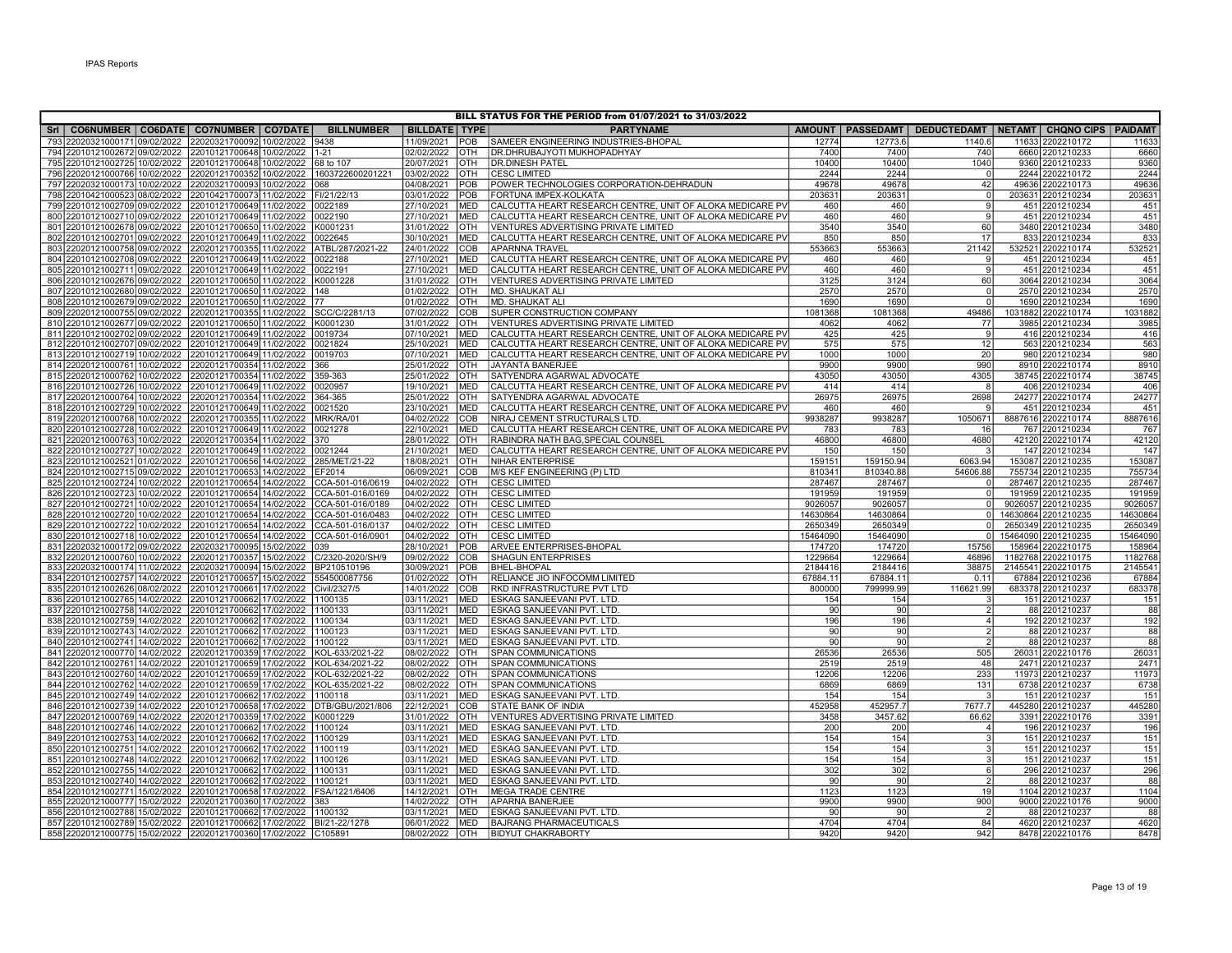| BILL STATUS FOR THE PERIOD from 01/07/2021 to 31/03/2022                                         |                                                           |                       |                          |                          |                                                                           |                 |                    |                                                                  |  |                                       |                 |  |
|--------------------------------------------------------------------------------------------------|-----------------------------------------------------------|-----------------------|--------------------------|--------------------------|---------------------------------------------------------------------------|-----------------|--------------------|------------------------------------------------------------------|--|---------------------------------------|-----------------|--|
| Sri   CO6NUMBER   CO6DATE   CO7NUMBER   CO7DATE                                                  |                                                           | <b>BILLNUMBER</b>     | <b>BILLDATE   TYPE  </b> |                          | <b>PARTYNAME</b>                                                          |                 |                    | AMOUNT   PASSEDAMT   DEDUCTEDAMT   NETAMT   CHQNO CIPS   PAIDAMT |  |                                       |                 |  |
| 859 22020121000774 15/02/2022                                                                    | 22020121700360 17/02/2022                                 | A198994               | 09/02/2022               | Іотн                     | PATHIK BANDHU BANERJEE                                                    | 2000            | 2000               | 200                                                              |  | 1800 2202210176                       | 1800            |  |
| 860 22010121002770 15/02/2022 22010121700658 17/02/2022 FSA/1221/6007                            |                                                           |                       | 14/12/2021               | OTH                      | <b>MEGA TRADE CENTRE</b>                                                  | 128             | 128                | $\overline{3}$                                                   |  | 125 2201210237                        | 125             |  |
| 861 22020121000780 15/02/2022 22020121700358 17/02/2022 4501614102001229                         |                                                           |                       | 03/02/2022               | <b>OTH</b>               | <b>CESC LIMITED</b>                                                       | 200             | 200                | $\overline{0}$                                                   |  | 200 2202210176                        | 200             |  |
| 862 22020121000783 16/02/2022 22020121700359 17/02/2022                                          |                                                           | K0001225              | 31/01/2022               | OTH                      | VENTURES ADVERTISING PRIVATE LIMITED                                      | 13692           | 13692              | 261                                                              |  | 13431 2202210176                      | 13431           |  |
| 863 22020121000784 16/02/2022                                                                    | 22020121700359 17/02/2022                                 | DEL/2022/02/1864      | 10/02/2022               | <b>OTH</b>               | PAMM ADVERTISING & MARKETING                                              | 11380           | 11380              | 217                                                              |  | 11163 2202210176                      | 11163           |  |
| 864 22010421000547 08/02/2022 22010421700075 18/02/2022 BI/21-22/1146                            |                                                           |                       | 14/12/2021               | POB                      | BAJRANG PHARMACEUTICALS-KOLKATA                                           | 12656           | 12656              | 11                                                               |  | 12645 2201210239                      | 12645           |  |
| 865 22010421000529 08/02/2022                                                                    | 22010421700074 18/02/2022 HT/2021-2022/531                |                       | 22/12/2021               | POB                      | HARI TRADERS-HOWRAH                                                       | 23555           | 23554.72           | 21.72                                                            |  | 23533 2201210239                      | 23533           |  |
| 866 22010421000543 08/02/2022                                                                    | 22010421700075 18/02/2022 REB6385                         |                       | 30/12/2021               | POB                      | <b>ROY ENTERPRISE-HOWRAH</b>                                              | 8960            | 8960               | 8                                                                |  | 8952 2201210239                       | 8952            |  |
| 867 22010421000530 08/02/2022                                                                    | 22010421700074 18/02/2022                                 | BI/21-22/00908        | 08/11/2021               | POB                      | <b>BAJRANG PHARMACEUTICALS-KOLKATA</b>                                    | 7829            | 7828.8             | 4.8                                                              |  | 7824 2201210239                       | 7824            |  |
| 868 22010421000541 08/02/2022 22010421700075 18/02/2022                                          |                                                           | <b>REB6390</b>        | 30/12/2021               | POB                      | <b>ROY ENTERPRISE-HOWRAH</b>                                              | 19690           | 19689.6            | 896.6                                                            |  | 18793 2201210239                      | 18793           |  |
| 869 22010421000542 08/02/2022 22010421700075 18/02/2022                                          |                                                           | <b>REB6394</b>        | 30/12/2021               | POB                      | <b>ROY ENTERPRISE-HOWRAH</b>                                              | 40598           | 40597.2            | 36.2                                                             |  | 40561 2201210239                      | 40561           |  |
| 870 22010421000537 08/02/2022                                                                    | 22010421700074 18/02/2022                                 | REB6393               | 30/12/2021               | POB                      | <b>ROY ENTERPRISE-HOWRAH</b>                                              | 3696            | 3696               | $\overline{3}$                                                   |  | 3693 2201210239                       | 3693            |  |
| 871 22010421000533 08/02/2022                                                                    | 22010421700074 18/02/2022 RCB2308                         |                       | 08/09/2021               | POB                      | <b>RELIEF CENTER-HOWRAH</b>                                               | 11991           | 11990.72           | 10.72                                                            |  | 11980 2201210239                      | 11980           |  |
| 872 22010421000528 08/02/2022                                                                    | 22010421700074 18/02/2022 SST/279                         |                       | 26/10/2021               | POB                      | SHREE SATI TRADERS-KOLKATA                                                | 117573          | 117572.85          | 2803.85                                                          |  | 114769 2201210239                     | 114769          |  |
| 873 22010421000550 08/02/2022                                                                    | 22010421700076 18/02/2022                                 | BI/21-22/1312         | 06/01/2022               | POB                      | BAJRANG PHARMACEUTICALS-KOLKATA                                           | 29969           | 29968.96           | 26.96                                                            |  | 29942 2201210239                      | 29942           |  |
| 874 22010421000535 08/02/2022 22010421700074 18/02/2022                                          |                                                           | <b>RCB2977</b>        | 28/10/2021               | POB                      | <b>RELIEF CENTER-HOWRAH</b>                                               | 1736            | 1736               |                                                                  |  | 1735 2201210239                       | 1735            |  |
| 875 22010421000532 08/02/2022                                                                    | 22010421700074 18/02/2022                                 | BI/21-22/0867         | 08/11/2021               | POB                      | <b>BAJRANG PHARMACEUTICALS-KOLKATA</b>                                    | 22120           | 22120              | 20                                                               |  | 22100 2201210239                      | 22100           |  |
| 876 22010421000546 08/02/2022                                                                    | 22010421700075 18/02/2022 BI/21-22/1186                   |                       | 30/12/2021               | POB                      | BAJRANG PHARMACEUTICALS-KOLKATA                                           | 40235           | 40234.1            | 36.1                                                             |  | 40198 2201210239                      | 40198           |  |
| 877 22010421000551 08/02/2022                                                                    | 22010421700076 18/02/2022 BI/21-22/1277                   |                       | 06/01/2022               | POB                      | BAJRANG PHARMACEUTICALS-KOLKATA                                           | 5444            | 5443.2             | 5.2                                                              |  | 5438 2201210239                       | 5438            |  |
| 878 22010421000540 08/02/2022                                                                    | 22010421700075 18/02/2022                                 | <b>REB4946</b>        | 28/10/2021               | POB                      | <b>ROY ENTERPRISE-HOWRAH</b>                                              | 4791            | 4790.24            | 4.24                                                             |  | 4786 2201210239                       | 4786            |  |
| 879 22010421000538 08/02/2022 22010421700074 18/02/2022                                          |                                                           | <b>REB4945</b>        | 28/10/2021               | POB                      | <b>ROY ENTERPRISE-HOWRAH</b>                                              | 12096           | 12096              | 11                                                               |  | 12085 2201210239                      | 12085           |  |
| 880 22010421000539 08/02/2022 22010421700075 18/02/2022                                          |                                                           | <b>REB4944</b>        | 28/10/2021               | POB                      | <b>ROY ENTERPRISE-HOWRAH</b>                                              | 3472            | 3472               | $\overline{3}$                                                   |  | 3469 2201210239                       | 3469            |  |
| 881 22010421000544 08/02/2022                                                                    | 22010421700075 18/02/2022                                 | <b>REB5124</b>        | 09/11/2021               | POB                      | <b>ROY ENTERPRISE-HOWRAH</b>                                              | 27097           | 27096.89           | 24.89                                                            |  | 27072 2201210239                      | 27072           |  |
| 882 22010421000549 08/02/2022                                                                    | 22010421700076 18/02/2022 BI/21-22/1311                   |                       | 06/01/2022               | POB                      | BAJRANG PHARMACEUTICALS-KOLKATA                                           | 10013           | 10011.46           | 9.46                                                             |  | 10002 2201210239                      | 10002           |  |
| 883 22010421000548 08/02/2022 22010421700075 18/02/2022 BI/21-22/1313                            |                                                           |                       | 06/01/2022               | <b>POB</b>               | BAJRANG PHARMACEUTICALS-KOLKATA                                           | 12373           | 12372.37           | 11.37                                                            |  | 12361 2201210239                      | 12361           |  |
| 884 22010421000531 08/02/2022                                                                    | 22010421700074 18/02/2022                                 | BI/21-22/0958         | 03/11/2021               | POB                      | BAJRANG PHARMACEUTICALS-KOLKATA                                           | 18077           | 18076.8            | 16.8                                                             |  | 18060 2201210239                      | 18060           |  |
| 885 22010421000536 08/02/2022 22010421700074 18/02/2022                                          |                                                           | <b>REB6388</b>        | 30/12/2021               | POB                      | <b>ROY ENTERPRISE-HOWRAH</b>                                              | 952             | 952                | $\overline{1}$                                                   |  | 951 2201210239                        | 95 <sup>′</sup> |  |
| 886 22010421000534 08/02/2022 22010421700074 18/02/2022 RCB2625                                  |                                                           |                       | 28/09/2021               | POB                      | <b>RELIEF CENTER-HOWRAH</b>                                               | 15053           | 15052.8            | 13.8                                                             |  | 15039 2201210239                      | 15039           |  |
| 887 22010421000545 08/02/2022                                                                    | 22010421700075 18/02/2022                                 | BI/21-22/1147         | 14/12/2021               | POB                      | BAJRANG PHARMACEUTICALS-KOLKATA                                           | 17010           | 17010              | 15                                                               |  | 16995 2201210239                      | 16995           |  |
| 888 22010121002667 09/02/2022                                                                    | 22010121700664 18/02/2022 RRE/M/26/19-20                  |                       | 18/10/2021               | <b>COB</b>               | R.R.ELECTRONICS, KOLKATA                                                  | 257245.71       | 257245.38          | 34446.38                                                         |  | 222799 2201210239                     | 222799          |  |
| 889 22020121000757 09/02/2022                                                                    | 22020121700363 18/02/2022                                 | 82800249127           | 29/01/2022               | <b>COB</b>               | KONE ELEVATOR INDIA PRIVATE LIMITED                                       | 2158294.3       | 2158294            | 119709                                                           |  | 2038585 2202210177                    | 2038585         |  |
| 890 22010421000555 11/02/2022 22010421700076 18/02/2022                                          |                                                           | 122290033032          | 30/07/2021               | POB                      | EUREKA FORBES LIMITED-BENGALURU                                           | 90000           | 90000              | $\Omega$                                                         |  | 90000 2201210239                      | 90000           |  |
| 891 22010121002737 11/02/2022 22010121700663 18/02/2022                                          |                                                           | DT/Metro/002          | 28/12/2021               | COB                      | <b>DOTTECH</b>                                                            | 989430          | 989430             | 43485                                                            |  | 945945 2201210239                     | 945945          |  |
| 892 22010121002756 14/02/2022                                                                    | 22010121700666 18/02/2022                                 | SC/22/21-22           | 06/09/2021               | COB                      | M/S. SUBHA CHAKRABORTY                                                    | 1016094         | 1016093.85         | 34444.85                                                         |  | 981649 2201210239                     | 981649          |  |
| 893 22010421000560 16/02/2022                                                                    | 22010421700076 18/02/2022                                 | BI/21-22/0959         | 03/11/2021               | POB                      | <b>BAJRANG PHARMACEUTICALS-KOLKATA</b>                                    | 4489            | 4488.96            | 4.96                                                             |  | 4484 2201210239                       | 4484            |  |
| 894 22010121002802 17/02/2022                                                                    | 22010121700672 18/02/2022 DTB/GBU/2021/913                |                       | 04/02/2022               | <b>COB</b>               | STATE BANK OF INDIA                                                       | 447926          | 447925.64          | 7592.64                                                          |  | 440333 2201210239                     | 440333          |  |
| 895 22020121000793 18/02/2022                                                                    | 22020121700362 18/02/2022                                 | 265411084             | 05/02/2022               | OTH                      | AO/CASH/BSNL CALCUTTA TELEPHONES                                          | 66320           | 66319.54           | 0.54                                                             |  | 66319 2202210177                      | 66319           |  |
| 896 22020121000794 18/02/2022 22020121700365 18/02/2022 C2320-2020/SHA9A                         |                                                           |                       | 09/02/2022               | COB                      | <b>SHAGUN ENTERPRISES</b>                                                 | 166714          | 166714             | 6403                                                             |  | 160311 2202210177                     | 16031           |  |
| 897 22010121002668 09/02/2022 22010121700673 21/02/2022 MSS2021101574                            |                                                           |                       | 21/10/2021               | <b>COB</b>               | MEDHA SERVO DRIVES PVT.LTD                                                | 1015946         | 1015945.78         | 34439.78                                                         |  | 981506 2201210240                     | 981506          |  |
| 898 22010121002764 14/02/2022                                                                    | 22010121700674 21/02/2022                                 | SC/28/37/21-22        | 06/09/2021               | COB                      | M/S. SUBHA CHAKRABORTY                                                    | 1034093.8       | 1034093.74         | 35501.74                                                         |  | 998592 2201210240                     | 998592          |  |
| 899 22020121000778 15/02/2022                                                                    | 22020121700367 21/02/2022 PRPL/KOL/21-22/2                |                       | 14/02/2022               | <b>COB</b>               | M/S. PARAS RAILTECH PRIVATE LIMITED                                       | 16022704        | 16022704           | 1693879                                                          |  | 14328825 2202210178                   | 1432882         |  |
| 900 22020121000791 17/02/2022                                                                    | 22020121700368 21/02/2022                                 | S/E/04                | 08/02/2022               | <b>COB</b>               | SINGH ENTERPRISE                                                          | 350165          | 350165             | 16008                                                            |  | 334157 2202210178                     | 334157          |  |
| 901 22010121002821 18/02/2022 22010121700671 21/02/2022                                          |                                                           | GEM/SC/2122/4596      | 01/01/2022               | <b>OTH</b>               | GREENTECH ENVIRON MANAGEMENT PVT LTD                                      | 13020           | 13020              | 7005                                                             |  | 6015 2201210240                       | 601             |  |
| 902 22010121002815 18/02/2022 22010121700671 21/02/2022                                          |                                                           | GEM/SC/2122/4016      | 01/12/2021               | <b>OTH</b>               | GREENTECH ENVIRON MANAGEMENT PVT LTD                                      | 12600           | 12600              | 6963                                                             |  | 5637 2201210240                       | 5637            |  |
| 903 22010121002822 18/02/2022                                                                    | 22010121700671 21/02/2022                                 | GEM/SC/2122/5187      | 01/02/2022               | OTH                      | <b>GREENTECH ENVIRON MANAGEMENT PVT LTD</b>                               | 13020           | 13020              | 7005                                                             |  | 6015 2201210240                       | 6015            |  |
| 904 22010121002820 18/02/2022                                                                    | 22010121700671 21/02/2022                                 | GEM/SC/2122/3568      | 01/11/2021               | <b>OTH</b>               | GREENTECH ENVIRON MANAGEMENT PVT LTD                                      | 13020           | 13020              | 7005                                                             |  | 6015 2201210240                       | 6015            |  |
| 905 22010121002816 18/02/2022                                                                    | 22010121700671 21/02/2022 GEM/SC/2122/3059                |                       | 01/10/2021               | <b>OTH</b>               | <b>GREENTECH ENVIRON MANAGEMENT PVT LTD</b>                               | 12600           | 12600              | 6963                                                             |  | 5637 2201210240                       | 5637            |  |
| 906 22020121000797 21/02/2022                                                                    | 22020121700366 21/02/2022 4603400100101229                |                       | 12/02/2022               | <b>OTH</b>               | <b>CESC LIMITED</b>                                                       | 381             | 381                | $\overline{0}$                                                   |  | 381 2202210178                        | 381             |  |
| 907 22010121002767 14/02/2022 22010121700676 22/02/2022 ATBL/280/2021-22                         |                                                           |                       | 19/01/2022               | COB                      | <b>APARNNA TRAVEL</b>                                                     | 955564          | 955563.74          | 19112.74                                                         |  | 936451 2201210241                     | 93645           |  |
| 908 22010121002792 16/02/2022 22010121700679 22/02/2022                                          |                                                           | IEA/INV/MR/01/21      | 01/12/2021               | <b>COB</b>               | M/S INDUSTRIAL ENGINEERING ASSOCIATES                                     | 51882           | 51881.99           | 6068.99                                                          |  | 45813 2201210241                      | 45813           |  |
| 909 22010121002823<br>18/02/2022                                                                 | 22010121700677 22/02/2022                                 | GEM/21-22/643         | 23/11/2021               | OTH                      | GREENTECH ENVIRON MANAGEMENT PVT LTD                                      | 3540<br>673     | 3540               | 354<br>12.6                                                      |  | 3186 2201210241                       | 3186            |  |
| 910 22010121002840 21/02/2022                                                                    | 22010121700678 22/02/2022 FSA/0122/6390                   |                       | 24/01/2022               | OTH                      | <b>MEGA TRADE CENTRE</b>                                                  |                 | 672.6<br>97.94     | 2.94                                                             |  | 660 2201210241                        | 660<br>95       |  |
| 911 22010121002838 21/02/2022                                                                    | 22010121700678 22/02/2022                                 | FSA/0122/6006         | 24/01/2022               | <b>OTH</b>               | <b>MEGA TRADE CENTRE</b>                                                  | 98              |                    |                                                                  |  | 95 2201210241                         |                 |  |
| 912 22010121002854 21/02/2022                                                                    | 22010121700678 22/02/2022                                 | 056                   | 24/01/2022               | <b>MED</b>               | ELECTROLAB OFFICE AUTOMATION CO                                           | 2660            | 2659.99            | 45.99                                                            |  | 2614 2201210241                       | 2614<br>1931160 |  |
| 913 22010121002844 21/02/2022 22010121700678 22/02/2022                                          |                                                           | 2021000000000114      | 02/02/2022<br>16/12/2021 | <b>OTH</b><br><b>MED</b> | CENTRE FOR RAILWAY INFORMATION SYSTEMS<br>ELECTROLAB OFFICE AUTOMATION CO | 1998920<br>6599 | 1998920<br>6598.98 | 67760<br>112.98                                                  |  | 1931160 2201210241<br>6486 2201210241 |                 |  |
| 914 22010121002852 21/02/2022 22010121700678 22/02/2022<br>915 22010121002880 22/02/2022         | 22010121700680 22/02/2022                                 | 048/21-22<br>DGC/01-5 | 03/01/2022               | OTH                      | D GARODIA & CO                                                            | 46250           | 46249.97           | 1167.97                                                          |  | 45082 2201210241                      | 6486<br>45082   |  |
|                                                                                                  |                                                           |                       |                          |                          |                                                                           |                 |                    |                                                                  |  |                                       |                 |  |
| 916 22010421000527 08/02/2022                                                                    | 22010421700077 23/02/2022 PMBK0137A                       |                       | 03/09/2021<br>08/01/2022 | POB<br>COB               | MODERN BEARING AGENCIES-KOLKATA                                           | 17687           | 17686.68           | 300.68<br>43869.83                                               |  | 17386 2201210242<br>479027 2201210242 | 17386           |  |
| 917 22010121002766 14/02/2022<br>918 22010121002861 21/02/2022 22010121700682 23/02/2022 0005254 | 22010121700683 23/02/2022                                 | SC/53/21-22           | 28/07/2021               | MED                      | M/S. SUBHA CHAKRABORTY<br><b>DIAGNOSTICS</b>                              | 522897<br>104   | 522896.83<br>104   | $\overline{2}$                                                   |  | 102 2201210242                        | 479027<br>102   |  |
| 919 22010121002845 21/02/2022                                                                    | 22010121700682 23/02/2022                                 | 0005245               | 28/07/2021               | <b>MED</b>               | DIAGNOSTICS                                                               | 104             | 104                | $\overline{2}$                                                   |  | 102 2201210242                        | 102             |  |
|                                                                                                  |                                                           |                       |                          | <b>MED</b>               |                                                                           | 104             | 104                | 2                                                                |  |                                       | 102             |  |
| 920 22010121002857<br>21/02/2022<br>21/02/2022<br>921 22010121002851                             | 22010121700682<br>23/02/2022<br>22010121700682 23/02/2022 | 0005250<br>0005248    | 28/07/2021<br>28/07/2021 | MED                      | <b>DIAGNOSTICS</b>                                                        | 208             | 208                | 4 <sup>1</sup>                                                   |  | 102 2201210242<br>204 2201210242      | 204             |  |
| 922 22010121002872 21/02/2022                                                                    | 22010121700684 23/02/2022                                 | 0005257               | 28/07/2021               | MED                      | <b>DIAGNOSTICS</b><br><b>DIAGNOSTICS</b>                                  | 104             | 104                | 2 <sup>1</sup>                                                   |  | 102 2201210242                        | 102             |  |
| 923 22010121002863 21/02/2022 22010121700684 23/02/2022                                          |                                                           | 0005256               | 28/07/2021               | <b>MED</b>               | <b>DIAGNOSTICS</b>                                                        | 104             | 104                | $\overline{2}$                                                   |  | 102 2201210242                        | 102             |  |
| 924 22010121002846 21/02/2022 22010121700682 23/02/2022 0005246                                  |                                                           |                       |                          | MED                      |                                                                           | 104             | 104                | 2 <sup>1</sup>                                                   |  |                                       | 102             |  |
|                                                                                                  |                                                           |                       | 28/07/2021               |                          | <b>DIAGNOSTICS</b>                                                        |                 |                    |                                                                  |  | 102 2201210242                        |                 |  |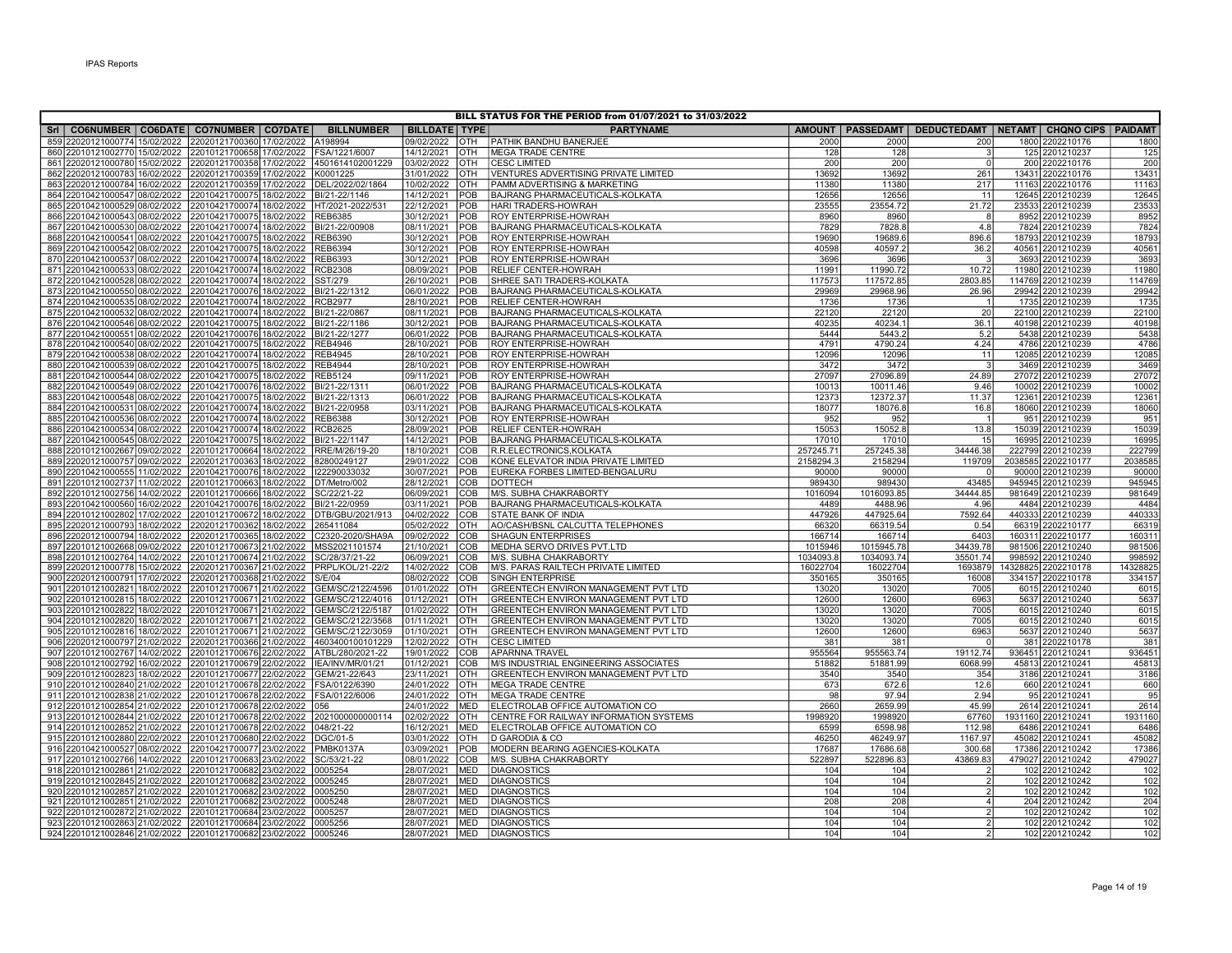| BILL STATUS FOR THE PERIOD from 01/07/2021 to 31/03/2022                 |                                                        |  |                               |                          |                          |                                                                                                                        |                |                |                                                                  |  |                                      |                      |
|--------------------------------------------------------------------------|--------------------------------------------------------|--|-------------------------------|--------------------------|--------------------------|------------------------------------------------------------------------------------------------------------------------|----------------|----------------|------------------------------------------------------------------|--|--------------------------------------|----------------------|
| Sri   CO6NUMBER   CO6DATE   CO7NUMBER   CO7DATE                          |                                                        |  | <b>BILLNUMBER</b>             | <b>BILLDATE TYPE</b>     |                          | <b>PARTYNAME</b>                                                                                                       |                |                | AMOUNT   PASSEDAMT   DEDUCTEDAMT   NETAMT   CHQNO CIPS   PAIDAMT |  |                                      |                      |
| 925 22010121002859 21/02/2022                                            | 22010121700682 23/02/2022                              |  | 0005252                       | 28/07/2021               | <b>MED</b>               | <b>DIAGNOSTICS</b>                                                                                                     | 104            | 104            |                                                                  |  | 102 2201210242                       | 102                  |
| 926 22010121002853 21/02/2022 22010121700682 23/02/2022                  |                                                        |  | 0005249                       | 28/07/2021               | <b>MED</b>               | <b>DIAGNOSTICS</b>                                                                                                     | 104            | 104            | $\overline{2}$                                                   |  | 102 2201210242                       | 102                  |
| 927 22010121002862 21/02/2022 22010121700684 23/02/2022                  |                                                        |  | 0005255                       | 28/07/2021               | <b>MED</b>               | <b>DIAGNOSTICS</b>                                                                                                     | 104            | 104            | $\overline{2}$                                                   |  | 102 2201210242                       | 102                  |
| 928 22010121002860 21/02/2022                                            | 22010121700682 23/02/2022                              |  | 0005253                       | 28/07/2021               | <b>MED</b>               | <b>DIAGNOSTICS</b>                                                                                                     | 104            | 104            | $\overline{2}$                                                   |  | 102 2201210242                       | 102                  |
| 929 22010121002858<br>21/02/2022                                         | 22010121700682 23/02/2022                              |  | 0005251                       | 28/07/2021               | <b>MED</b>               | DIAGNOSTICS                                                                                                            | 208            | 208            | $4 \overline{ }$                                                 |  | 204 2201210242                       | 204                  |
| 930 22010121002849<br>21/02/2022                                         | 22010121700682 23/02/2022                              |  | 0005247                       | 28/07/2021               | <b>MED</b>               | <b>DIAGNOSTICS</b>                                                                                                     | 208            | 208            | 4 <sup>1</sup>                                                   |  | 204 2201210242                       | 204                  |
| 931 22010121002877 22/02/2022                                            | 22010121700684 23/02/2022                              |  | 0005262                       | 28/07/2021               | <b>MED</b>               | <b>DIAGNOSTICS</b>                                                                                                     | 208            | 208            | $\overline{4}$                                                   |  | 204 2201210242                       | 204                  |
| 932 22010121002887<br>22/02/2022                                         | 22010121700685 23/02/2022                              |  | 0005272                       | 28/07/2021               | <b>MED</b>               | <b>DIAGNOSTICS</b>                                                                                                     | 178            | 178            | 4 <sup>1</sup>                                                   |  | 174 2201210242                       | 174                  |
| 933 22010121002882 22/02/2022                                            | 22010121700685 23/02/2022                              |  | 0005267                       | 28/07/2021               | <b>MED</b>               | <b>DIAGNOSTICS</b>                                                                                                     | 104            | 104            | $\overline{2}$                                                   |  | 102 2201210242                       | 102                  |
| 934 22010121002879 22/02/2022                                            | 22010121700685 23/02/2022                              |  | 0005264                       | 28/07/2021               | <b>MED</b>               | <b>DIAGNOSTICS</b>                                                                                                     | 354            | 354            | $\overline{7}$                                                   |  | 347 2201210242                       | 347                  |
| 935 22010121002876 22/02/2022                                            | 22010121700684 23/02/2022                              |  | 0005261                       | 28/07/2021               | <b>MED</b>               | <b>DIAGNOSTICS</b>                                                                                                     | 208            | 208            | 4 <sup>1</sup>                                                   |  | 204 2201210242                       | 204                  |
| 936 22010121002888 22/02/2022                                            | 22010121700685 23/02/2022                              |  | 0005273                       | 28/07/2021               | <b>MED</b>               | <b>DIAGNOSTICS</b>                                                                                                     | 178            | 178            | 4 <sup>1</sup>                                                   |  | 174 2201210242                       | 174                  |
| 937 22010121002884 22/02/2022                                            | 22010121700685 23/02/2022                              |  | 0005269                       | 28/07/2021               | <b>MED</b>               | <b>DIAGNOSTICS</b>                                                                                                     | 178            | 178            | 4 <sup>1</sup>                                                   |  | 174 2201210242                       | 174                  |
| 938 22010121002885 22/02/2022                                            | 22010121700685 23/02/2022                              |  | 0005270                       | 28/07/2021               | <b>MED</b><br><b>MED</b> | <b>DIAGNOSTICS</b>                                                                                                     | 208<br>104     | 208<br>104     | 4 <sup>1</sup><br>$\overline{2}$                                 |  | 204 2201210242<br>102 2201210242     | 204                  |
| 939 22010121002873 22/02/2022<br>22/02/2022                              | 22010121700684 23/02/2022                              |  | 0005258<br>0005266            | 28/07/2021<br>28/07/2021 | <b>MED</b>               | <b>DIAGNOSTICS</b>                                                                                                     | 178            | 178            | $4 \overline{ }$                                                 |  | 174 2201210242                       | 102<br>174           |
| 940 22010121002881<br>941 22010121002875<br>22/02/2022                   | 22010121700685 23/02/2022<br>22010121700684 23/02/2022 |  | 0005260                       | 28/07/2021               | <b>MED</b>               | <b>DIAGNOSTICS</b><br><b>DIAGNOSTICS</b>                                                                               | 104            | 104            | $\overline{2}$                                                   |  | 102 2201210242                       | 102                  |
| 942 22020121000805 22/02/2022                                            | 22020121700369 23/02/2022                              |  | A-198995                      | 10/02/2022               | OTH                      | RABIN CHATTERJEE ADVOCATE.                                                                                             | 7500           | 7500           | 750                                                              |  | 6750 2202210180                      | 6750                 |
| 943 22010121002878 22/02/2022                                            | 22010121700685 23/02/2022                              |  | 0005263                       | 28/07/2021               | <b>MED</b>               | <b>DIAGNOSTICS</b>                                                                                                     | 104            | 104            | $\overline{2}$                                                   |  | 102 2201210242                       | 102                  |
| 944 22010121002874 22/02/2022                                            | 22010121700684 23/02/2022                              |  | 0005259                       | 28/07/2021               | <b>MED</b>               | <b>DIAGNOSTICS</b>                                                                                                     | 178            | 178            | $\overline{4}$                                                   |  | 174 2201210242                       | 174                  |
| 945 22010121002886 22/02/2022                                            | 22010121700685 23/02/2022                              |  | 0005271                       | 28/07/2021               | <b>MED</b>               | <b>DIAGNOSTICS</b>                                                                                                     | 178            | 178            | $\overline{4}$                                                   |  | 174 2201210242                       | 174                  |
| 946 22010121002883 22/02/2022                                            | 22010121700685 23/02/2022                              |  | 0005268                       | 28/07/2021               | <b>MED</b>               | <b>DIAGNOSTICS</b>                                                                                                     | 104            | 104            | $\mathcal{D}$                                                    |  | 102 2201210242                       | 102                  |
| 947 22020121000782 15/02/2022                                            | 22020121700371 24/02/2022                              |  | C/2321/PV/1                   | 09/02/2022               | COB                      | <b>D.G.M. CONSTRUCTION</b>                                                                                             | 1132096        | 1132096        | 51803                                                            |  | 1080293 2202210181                   | 1080293              |
| 948 22010121002797 17/02/2022                                            | 22010121700687 24/02/2022                              |  | Civil/2342/4                  | 29/01/2022               | COB                      | SANJAY KUMAR UPADHYAY                                                                                                  | 800000         | 799999.99      | 40331.99                                                         |  | 759668 2201210243                    | 759668               |
| 949 22020121000801 21/02/2022                                            | 22020121700372 24/02/2022                              |  | WB2120000428                  | 17/02/2022               | COB                      | <b>ITD CEMENTATION INDIA LIMITED</b>                                                                                   | 70077162       | 70077162       | 3203578                                                          |  | 66873584 2202210181                  | 66873584             |
| 950 22020421000103<br>22/02/2022                                         | 22020421700060 24/02/2022                              |  | 20/21-22                      | 08/12/2021               | <b>POB</b>               | BURHANI ENTERPRISES-KOLKATA                                                                                            | 199511         | 199510.92      | 178.92                                                           |  | 199332 2202210181                    | 199332               |
| 951 22020421000098<br>22/02/2022                                         | 22020421700060 24/02/2022                              |  | DE/03                         | 24/11/2021               | <b>POB</b>               | <b>DEY ENGINEERING-KOLKATA</b>                                                                                         | 151066         | 151065.6       | 0.6                                                              |  | 151065 220221018                     | 15106                |
| 952 22020121000814 24/02/2022                                            | 22020121700373 24/02/2022                              |  | SS/KOL/21-22/24               | 17/02/2022               | COB                      | M/S SSSS CONSTRUCTIONS PVT. LTD.                                                                                       | 9476417        | 9476417        | 1001843                                                          |  | 8474574 2202210181                   | 8474574              |
| 953 22020421000105 22/02/2022                                            | 22020421700062 25/02/2022                              |  | VTTPL/21-22/161               | 10/11/2021               | POB                      | VEERA TECHNO TREC PRIVATE LIMITED-SAMPLA                                                                               | 823357         | 823356.8       | 84429.8                                                          |  | 738927 2202210182                    | 738927               |
| 954 22020421000099 22/02/2022                                            | 22020421700061 25/02/2022                              |  | BME/21-22/009                 | 31/08/2021               | <b>POB</b>               | <b>BLUEMAX ENTERPRISE-KOLKATA</b>                                                                                      | 12432          | 12432          |                                                                  |  | 12432 2202210182                     | 12432                |
| 955 22020121000807 22/02/2022                                            | 22020121700378 25/02/2022                              |  | WB1019009539                  | 17/02/2022               | <b>COB</b>               | TK ELEVATOR INDIA PRIVATE LIMITED                                                                                      | 36734068       | 36734068       | 3883317                                                          |  | 32850751 2202210182                  | 3285075 <sup>-</sup> |
| 956 22020121000808 22/02/2022                                            | 22020121700379 25/02/2022                              |  | C/2320-2020/10                | 21/02/2022               | COB                      | <b>SHAGUN ENTERPRISES</b>                                                                                              | 1213590.6      | 1213590.64     | 46283.64                                                         |  | 1167307 2202210182                   | 1167307              |
| 957 22020421000102 22/02/2022                                            | 22020421700063 25/02/2022                              |  | GST/1542/21-22                | 23/11/2021               | POB                      | SHREE HANUMAN ELECTRIC AND TRADING CO-KOLKATA                                                                          | 35789          | 35777.6        | 0.6                                                              |  | 35777 2202210182                     | 35777                |
| 958 22020121000819 24/02/2022                                            | 22020121700379 25/02/2022 AE/20/2021-22                |  |                               | 28/01/2022               | COB                      | AMIN ELECTRIC & ELECTRONIC INDUSTRIES                                                                                  | 493468         | 493468         | 41199                                                            |  | 452269 2202210182                    | 452269               |
| 959 22020121000822 25/02/2022                                            | 22020121700379 25/02/2022                              |  | JEC/DDC/05                    | 02/02/2022               | COB                      | JADOB ELECTRIC CO                                                                                                      | 1655150        | 1655150        | 150263                                                           |  | 1504887 2202210182                   | 1504887              |
| 960 22020121000832 25/02/2022 22020121700378 25/02/2022 ATBL/318/2021/15 |                                                        |  |                               | 21/02/2022               | ICOB                     | <b>APARNNA TRAVEL</b>                                                                                                  | 401338         | 401338         | 15340                                                            |  | 385998 2202210182                    | 385998               |
| 961 22010121002796 16/02/2022 22010121700698 28/02/2022                  |                                                        |  | C/2345/4                      | 23/08/2021               | COB                      | <b>D.G.M. CONSTRUCTION</b>                                                                                             | 800000         | 799999.99      | 116621.99                                                        |  | 683378 2201210248                    | 683378               |
| 18/02/2022<br>962 22010121002825                                         | 22010121700695 28/02/2022 N-7/20-21/II                 |  |                               | 17/02/2022               | COB                      | <b>GOEL AND ASSOCIATES</b>                                                                                             | 130978         | 130977.93      | 5800.93                                                          |  | 125177 2201210248                    | 125177               |
| 963 22020121000815 24/02/2022<br>964 22020121000816 24/02/2022           | 22020121700377 28/02/2022                              |  | KOL-645/2021-22               | 14/02/2022<br>16/02/2022 | OTH<br>OTH               | SPAN COMMUNICATIONS                                                                                                    | 10404<br>14745 | 10404<br>14745 | 198<br>281                                                       |  | 10206 2202210183<br>14464 2202210183 | 10206<br>14464       |
| 25/02/2022<br>965 22010121002955                                         | 22020121700377 28/02/2022<br>22010121700694 28/02/2022 |  | DEL/2022/02/1899<br>ADL-39853 | 28/10/2021               | <b>MED</b>               | PAMM ADVERTISING & MARKETING<br><b>ATULYA DIAGNOSTICS LLP</b>                                                          | 127            | 127            | $\overline{3}$                                                   |  | 124 2201210248                       | 124                  |
| 966 22010121002956<br>25/02/2022                                         | 22010121700694 28/02/2022                              |  | ADL-42100                     | 29/12/2021               | <b>MED</b>               | <b>ATULYA DIAGNOSTICS LLP</b>                                                                                          | 277            | 277            | 6                                                                |  | 271 2201210248                       | 271                  |
| 967 22020121000829<br>25/02/2022                                         | 22020121700376 28/02/2022                              |  | 372-375                       | 07/01/2022               | <b>OTH</b>               | <b>SUBRATA DAS</b>                                                                                                     | 48840          | 48840          | 4884                                                             |  | 43956 2202210183                     | 43956                |
| 968 22020121000831 25/02/2022                                            | 22020121700376 28/02/2022                              |  | 384-387                       | 16/02/2022               | <b>OTH</b>               | <b>BANI BRATA GUPTA</b>                                                                                                | 72540          | 72540          | 7254                                                             |  | 65286 2202210183                     | 65286                |
| 969 22010121002953 25/02/2022                                            | 22010121700694 28/02/2022                              |  | ADL-41598                     | 30/11/2021               | <b>MED</b>               | <b>ATULYA DIAGNOSTICS LLP</b>                                                                                          | 371            | 371            | $\overline{7}$                                                   |  | 364 2201210248                       | 364                  |
| 970 22020121000826 25/02/2022                                            | 22020121700376 28/02/2022                              |  | DL217100231005                | 31/01/2022               | <b>OTH</b>               | <b>BALMER LAWRIE &amp; CO. LTD</b>                                                                                     | 5315           | 5315           | $\Omega$                                                         |  | 5315 2202210183                      | 5315                 |
| 971 22020121000790 17/02/2022                                            | 22020121700381 01/03/2022                              |  | SIC/MR2021/22/10              | 02/02/2022               | <b>COB</b>               | SHREEJEE INFRASTRUCTURE CO                                                                                             | 831729         | 831729         | 38074                                                            |  | 793655 2202210184                    | 79365                |
| 972 22020121000810 23/02/2022                                            | 22020121700382 01/03/2022                              |  | C/2248/9                      | 19/02/2022               | <b>COB</b>               | MODERN CONSTRUCTION CO                                                                                                 | 2374318        | 2374318        | 117947                                                           |  | 2256371 2202210184                   | 225637               |
| 973 22020121000811 23/02/2022                                            | 22020121700381 01/03/2022                              |  | ARPS/55/2022                  | 11/01/2022               | <b>COB</b>               | <b>IM/S ARPS SOLUTION</b>                                                                                              | 41772          | 41772          | 1176                                                             |  | 40596 2202210184                     | 40596                |
| 974 22020121000836<br>28/02/2022                                         | 22020121700383 01/03/2022                              |  | 18211120755284                | 30/12/2021               | COB                      | HBL POWER SYSTEMS LTD                                                                                                  | 4495314        | 4495314        | 475270                                                           |  | 4020044 2202210184                   | 4020044              |
| 975 22010121002962 25/02/2022                                            | 22010121700700 02/03/2022                              |  | CJC/SANG/41/08                | 21/02/2022               | OTH                      | CALCUTTA JOURNALISTS CLUB                                                                                              | 3000           | 3000           |                                                                  |  | 3000 2201210250                      | 3000                 |
| 976 22010421000579 25/02/2022                                            | 22010421700079102/03/2022                              |  | PFML/DL/2122/029              | 21/12/2021               | POB                      | PIONEER FIL-MED PVT LTD-NEW DELHI                                                                                      | 475776         | 475776         | 8467                                                             |  | 467309 2201210250                    | 467309               |
| 977 22010121002997 28/02/2022                                            | 22010121700701 02/03/2022                              |  | DEL/2022/02/1942              | 23/02/2022               | OTH                      | PAMM ADVERTISING & MARKETING                                                                                           | 3875           | 3875           | 74                                                               |  | 3801 2201210250                      | 380 <sup>4</sup>     |
| 978 22020121000835 28/02/2022                                            | 22020121700385 02/03/2022                              |  | C/2321/10                     | 25/02/2022               | COB                      | <b>D.G.M. CONSTRUCTION</b>                                                                                             | 4068513        | 4068513        | 186041                                                           |  | 3882472 2202210185                   | 3882472              |
| 979 22010121002996 28/02/2022                                            | 22010121700703 02/03/2022                              |  | K0001252                      | 15/02/2022               | Іотн                     | VENTURES ADVERTISING PRIVATE LIMITED                                                                                   | 118000         | 118000         | 2000                                                             |  | 116000 2201210250                    | 116000               |
| 980 22010121003009 01/03/2022                                            | 22010121700704 02/03/2022                              |  | 0016714                       | 14/09/2021               | <b>MED</b>               | CALCUTTA HEART RESEARCH CENTRE, UNIT OF ALOKA MEDICARE PV                                                              | 323            | 323            | $\,$ 6                                                           |  | 317 2201210250                       | 317                  |
| 981 22010121003011 01/03/2022                                            | 22010121700704 02/03/2022                              |  | 0015287                       | 03/09/2021               | <b>MED</b>               | CALCUTTA HEART RESEARCH CENTRE, UNIT OF ALOKA MEDICARE PV                                                              | 104            | 104            | $\overline{2}$                                                   |  | 102 2201210250                       | 102                  |
| 982 22010121003010<br>01/03/2022                                         | 22010121700704 02/03/2022                              |  | 0016715                       | 14/09/2021               | <b>MED</b>               | CALCUTTA HEART RESEARCH CENTRE, UNIT OF ALOKA MEDICARE PV                                                              | 323            | 323            | $6 \overline{6}$                                                 |  | 317 2201210250                       | 317                  |
| 983 22010121003006<br>01/03/2022                                         | 22010121700704 02/03/2022                              |  | 0016526                       | 12/09/2021               | <b>MED</b>               | CALCUTTA HEART RESEARCH CENTRE, UNIT OF ALOKA MEDICARE PV                                                              | 1998           | 1998           | 40                                                               |  | 1958 2201210250                      | 1958                 |
| 984 22010121003007 01/03/2022                                            | 22010121700704 02/03/2022                              |  | 0016530                       | 12/09/2021               | <b>MED</b>               | CALCUTTA HEART RESEARCH CENTRE, UNIT OF ALOKA MEDICARE PV                                                              | 1998           | 1998           | 40                                                               |  | 1958 2201210250                      | 1958                 |
| 985 22010121003012<br>01/03/2022                                         | 22010121700704 02/03/2022                              |  | 0016843                       | 14/09/2021               | <b>MED</b>               | CALCUTTA HEART RESEARCH CENTRE, UNIT OF ALOKA MEDICARE PV                                                              | 277            | 277            | -61                                                              |  | 271 2201210250                       | 271                  |
| 986 22010121003008 01/03/2022                                            | 22010121700704 02/03/2022                              |  | 0016712<br>0015443            | 14/09/2021<br>04/09/2021 | <b>MED</b><br><b>MED</b> | CALCUTTA HEART RESEARCH CENTRE, UNIT OF ALOKA MEDICARE PV<br>CALCUTTA HEART RESEARCH CENTRE, UNIT OF ALOKA MEDICARE PV | 473<br>622     | 473<br>622     | 9<br>12                                                          |  | 464 2201210250                       | 464<br>610           |
| 987 22010121003004 01/03/2022<br>988 22010121003002 01/03/2022           | 22010121700704 02/03/2022<br>22010121700702 02/03/2022 |  | GST/231/21-22                 | 13/09/2021               | COB                      | NVJ ELECTRONICS & SERVICES                                                                                             | 23600          | 23600          | 400                                                              |  | 610 2201210250<br>23200 2201210250   | 23200                |
| 989 22010121003033 02/03/2022 22010121700707 02/03/2022 DTB/GBU/2021/914 |                                                        |  |                               | 04/02/2022               | <b>COB</b>               | <b>STATE BANK OF INDIA</b>                                                                                             | 501180         | 501179.64      | 8494.64                                                          |  | 492685 2201210250                    | 492685               |
| 990 22010121003028 01/03/2022 22010121700708 03/03/2022 C/2351/3         |                                                        |  |                               | 25/02/2022               | COB                      | SUNIRMAN PRIVATE LIMITED                                                                                               | 400000         | 400000         | 42336                                                            |  | 357664 2201210251                    | 357664               |
|                                                                          |                                                        |  |                               |                          |                          |                                                                                                                        |                |                |                                                                  |  |                                      |                      |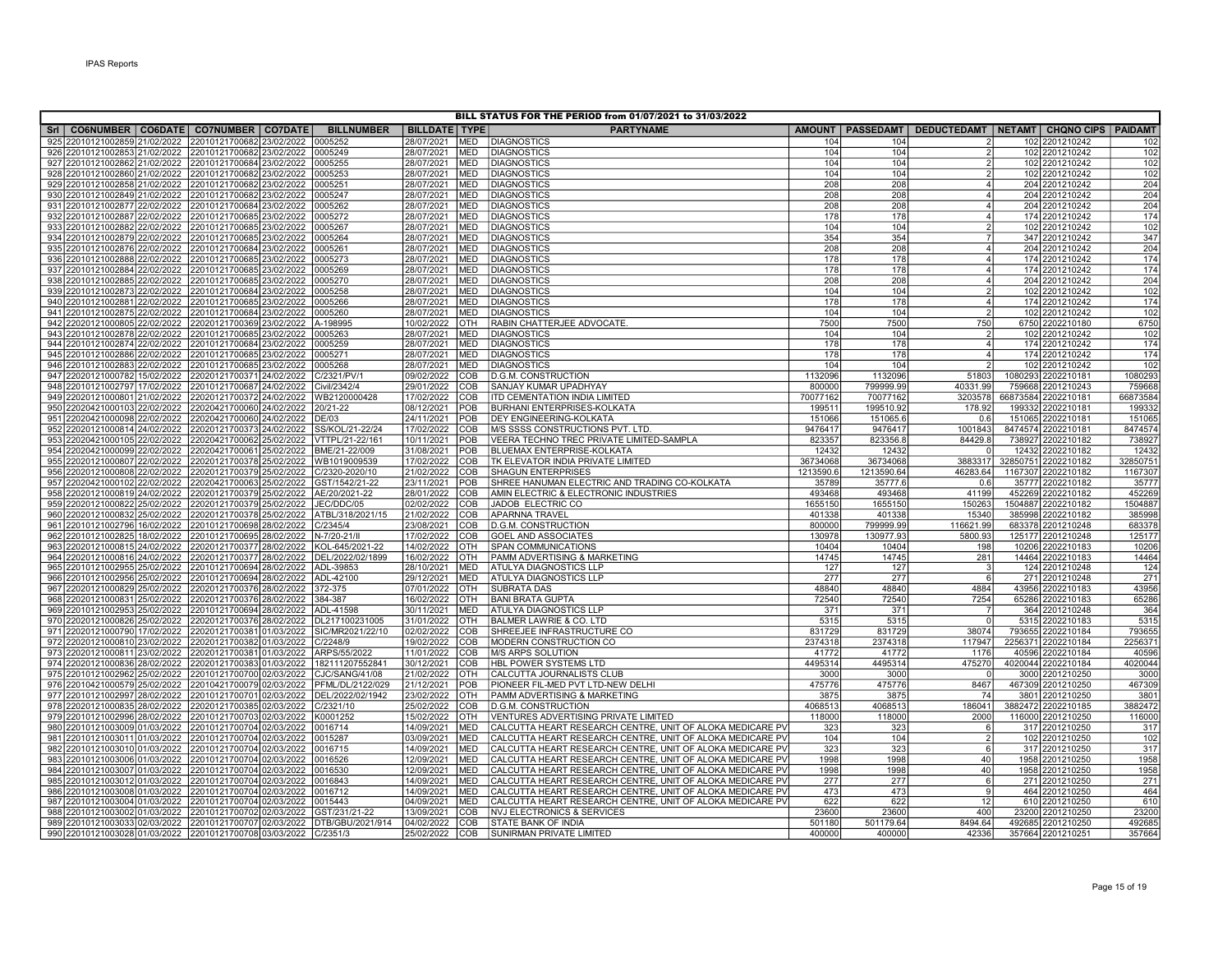|                                                                                                       |                                          |                                            |                          |                   | BILL STATUS FOR THE PERIOD from 01/07/2021 to 31/03/2022              |                |                |                 |                                                                  |              |
|-------------------------------------------------------------------------------------------------------|------------------------------------------|--------------------------------------------|--------------------------|-------------------|-----------------------------------------------------------------------|----------------|----------------|-----------------|------------------------------------------------------------------|--------------|
| SrI   CO6NUMBER   CO6DATE   CO7NUMBER   CO7DATE                                                       |                                          | <b>BILLNUMBER</b>                          | <b>BILLDATE TYPE</b>     |                   | <b>PARTYNAME</b>                                                      |                |                |                 | AMOUNT   PASSEDAMT   DEDUCTEDAMT   NETAMT   CHQNO CIPS   PAIDAMT |              |
| 991 22020121000840 02/03/2022                                                                         | 22020121700386 03/03/2022                | 398                                        | 02/03/2022               | <b>OTH</b>        | SATYENDRA AGARWAL ADVOCATE                                            | 9880           | 9880           |                 | 9880 2202210186                                                  | 9880         |
| 992 22010121003036 03/03/2022 22010121700709 03/03/2022 FSA/0222/6388                                 |                                          |                                            | 22/02/2022               | OTH               | <b>MEGA TRADE CENTRE</b>                                              | 318            | 318            | 6               | 312 2201210251                                                   | 312          |
| 993 22010121003035 03/03/2022 22010121700709 03/03/2022 FSA/0222/6006                                 |                                          |                                            | 22/02/2022               | OTH               | MEGA TRADE CENTRE                                                     | 53             | 53             |                 | 52 2201210251                                                    | 52           |
| 994 22010121002819 18/02/2022 22010121700712 04/03/2022                                               |                                          | ATBL/284/2021-22                           | 20/01/2022               | COB               | <b>APARNNA TRAVEL</b>                                                 | 175338         | 175337.99      | 6679.99         | 168658 2201210252                                                | 168658       |
| 995 22020121000809 23/02/2022                                                                         | 22020121700388 04/03/2022                | 182211375498177                            | 21/02/2022               | COB               | M/S THAKUR ENTERPRISES CUTTACK                                        | 19198264       | 19198264       | 2029583         | 17168681 2202210187                                              | 1716868      |
| 996 22010121002959 25/02/2022                                                                         | 22010121700714 04/03/2022                | 622/MET/21-22                              | 17/01/2022               | COB               | NIHAR ENTERPRISE                                                      | 517717.47      | 517717.45      | 17550.45        | 500167 2201210252                                                | 500167       |
| 997 22020121000841 03/03/2022 22020121700390 04/03/2022                                               |                                          | 182211405395537                            | 01/03/2022               | COB               | <b>M/S THAKUR ENTERPRISES CUTTACK</b>                                 | 44432311       | 44432310.98    | 4697181.98      | 39735129 2202210187                                              | 39735129     |
| 998 22010121003043 03/03/2022                                                                         | 22010121700716 04/03/2022                | C/2327/6                                   | 25/02/2022               | COB               | RKD INFRASTRUCTURE PVT LTD                                            | 557163         | 557163         | 81238           | 475925 2201210252                                                | 475925       |
| 999 22020121000842 04/03/2022                                                                         | 22020121700392 08/03/2022                | ARPS/60/2022                               | 10/02/2022               | COB               | M/S ARPS SOLUTION                                                     | 971457         | 971457         | 42697           | 928760 2202210188                                                | 928760       |
| 1000 22020121000844 04/03/2022 22020121700391 08/03/2022                                              |                                          | SEL/2301/CC-09                             | 07/02/2022               | COB               | <b>SENBO ENGINEERING LIMITED</b>                                      | 66997393       | 66997393       | 7360220         | 59637173 2202210188                                              | 59637173     |
| 1001 22020121000845 07/03/2022                                                                        | 22020121700392 08/03/2022                | C/2320-20/SH/11A                           | 24/02/2022               | COB               | <b>SHAGUN ENTERPRISES</b>                                             | 161788         | 161787.99      | 6213.99         | 155574 2202210188                                                | 15557        |
| 1002 22020321000175 15/02/2022                                                                        | 22020321700096 09/03/2022                | MEG/GN/21-22/127                           | 29/12/2021               | POB               | MEGMA RFID AND LABELS PVT LTD-GAUTAM BUDDHA NAGAR                     | 1850240        | 1850240        | 40768           | 1809472 2202210189                                               | 1809472      |
| 1003 22010121003070 04/03/2022                                                                        | 22010121700719 09/03/2022                | wrc2122v4232                               | 09/08/2021               | <b>MED</b>        | TRANSASIA BIOMEDICALS LIMITED                                         | 10788          | 10788          |                 | 10788 2201210256                                                 | 10788        |
| 1004 22020321000178 07/03/2022                                                                        |                                          | 22020321700096 09/03/2022 meg/gn/21-22/147 | 25/01/2022               | POB               | MEGMA RFID AND LABELS PVT LTD-GAUTAM BUDDHA NAGAR                     | 2220288        | 2220288        | 39513           | 2180775 2202210189                                               | 2180775      |
| 1005 22020321000180 07/03/2022                                                                        | 22020321700096 09/03/2022                | GST/2021-22/131                            | 22/02/2022               | POB               | SWASTIK TEXTILES-KOLKATA                                              | 70980          | 70980          | 68              | 70912 2202210189                                                 | 70912        |
| 1006 22010121003084 07/03/2022                                                                        | 22010121700718 09/03/2022                | BM2219I004656089                           | 27/02/2022               | OTH               | <b>BHARTI AIRTEL LTD</b>                                              | 14950.94       | 14950.94       | 0.94            | 14950 2201210256                                                 | 14950        |
| 1007 22020321000179 07/03/2022                                                                        | 22020321700096109/03/2022                | 025/21-22                                  | 05/01/2022               | POB               | RAY INDUSTRIES-HOWRAH                                                 | 23465          | 22960          |                 | 22960 2202210189                                                 | 22960        |
| 1008 22020321000177 07/03/2022                                                                        | 22020321700096 09/03/2022                | meg/gn/21-22/143                           | 21/01/2022               | POB               | MEGMA RFID AND LABELS PVT LTD-GAUTAM BUDDHA NAGAR                     | 695690         | 695689.14      | 14740.14        | 680949 2202210189                                                | 680949       |
| 1009 22020321000181 07/03/2022                                                                        |                                          | 22020321700096 09/03/2022 TGST-2122-00071  | 30/10/2021               | POB               | POLYSET PLASTICS PVT. LTD.-MUMBAI                                     | 44604          | 42336          | 38              | 42298 2202210189                                                 | 42298        |
| 1010 22010121003083 07/03/2022                                                                        | 22010121700718 09/03/2022                | BM2219I004250639                           | 27/01/2022               | <b>OTH</b>        | <b>BHARTI AIRTEL LTD</b>                                              | 10140          | 10140          | $\mathbf 0$     | 10140 2201210256                                                 | 10140        |
| 1011 22010121003093 08/03/2022  22010121700719 09/03/2022                                             |                                          | 149                                        | 01/03/2022               | OTH               | MD. SHAUKAT ALI                                                       | 2404           | 2404           | $\overline{0}$  | 2404 2201210256                                                  | 2404         |
| 1012 22010121003092 08/03/2022  22010121700719 09/03/2022                                             |                                          | 178                                        | 01/03/2022               | <b>OTH</b>        | MD. SHAUKAT ALI                                                       | 1674           | 1674           | $\Omega$        | 1674 2201210256                                                  | 1674         |
| 1013 22020121000853 09/03/2022 22020121700393 09/03/2022                                              |                                          | 0801403601901228                           | 20/02/2022               | <b>OTH</b>        | <b>CESC LIMITED</b>                                                   | 10307          | 10307          | $\Omega$        | 10307 2202210189                                                 | 10307        |
| 1014 22020121000848 09/03/2022 22020121700394 09/03/2022                                              |                                          | RN-JV/M/21-22/39                           | 07/03/2022               | <b>COB</b>        | <b>RKD NIRAJ JV</b>                                                   | 36666762       | 36666762       |                 | 5315091 31351671 2202210190                                      | 3135167      |
| 1015 22020121000847 09/03/2022                                                                        | 22020121700395 09/03/2022 WB2120000475   |                                            | 07/03/2022               | COB               | <b>ITD CEMENTATION INDIA LIMITED</b>                                  | 246803721      | 246803720.9    | 12988407.92     | 2.34E+08 2202210190                                              | 23381531     |
| 1016 22010121003113 09/03/2022                                                                        | 22010121700721 10/03/2022                | CCA-501-016/0615                           | 04/03/2022               | <b>OTH</b>        | <b>CESC LIMITED</b>                                                   | 302425         | 302425         | $\circ$         | 302425 2201210257                                                | 302425       |
| 1017 22010121003110 09/03/2022 22010121700721 10/03/2022                                              |                                          | CCA-501-016/0134                           | 04/03/2022               | OTH               | <b>CESC LIMITED</b>                                                   | 2775581        | 2775581        | $\overline{0}$  | 2775581 2201210257                                               | 277558       |
| 1018 22010121003108 09/03/2022                                                                        | 22010121700721 10/03/2022                | CCA-501-016/0477                           | 04/03/2022               | <b>OTH</b>        | <b>CESC LIMITED</b>                                                   | 11746815       | 11746815       |                 | 0 11746815 2201210257                                            | 1174681      |
| 1019 22010121003109 09/03/2022                                                                        | 22010121700721 10/03/2022                | CCA-501-016/0182                           | 04/03/2022               | OTH               | <b>CESC LIMITED</b>                                                   | 11930089       | 11930089       | 0               | 11930089 2201210257                                              | 1193008      |
| 1020 22010121003112 09/03/2022                                                                        | 22010121700721 10/03/2022                | CCA-501-016/1726                           | 07/03/2022               | OTH               | <b>CESC LIMITED</b>                                                   | 165273         | 165273         | $\Omega$        | 165273 2201210257                                                | 16527        |
| 1021 22010121003106 09/03/2022                                                                        | 22010121700721 10/03/2022                | CCA-501-016/0895                           | 04/03/2022               | OTH               | <b>CESC LIMITED</b>                                                   | 13603520       | 13603520       | $\overline{0}$  | 13603520 2201210257                                              | 13603520     |
| 1022 22020121000855 09/03/2022                                                                        | 22020121700396 10/03/2022                | ATBL/319/2021-22                           | 21/02/2022               | COB               | <b>APARNNA TRAVEL</b>                                                 | 1484270        | 1484270        | 56594           | 1427676 2202210191                                               | 1427676      |
| 1023 22020121000856 09/03/2022                                                                        | 22020121700398 10/03/2022                | HEW/905/2122/227                           | 04/03/2022               | COB               | M/S. HIND ELECTRIC WORKS-BOKARO                                       | 484374         | 484374         | 51206           | 433168 2202210191                                                | 433168       |
| 1024 22010121003050 03/03/2022                                                                        | 22010121700720 11/03/2022                | 0017545                                    | 21/09/2021               | <b>MED</b>        | İCALCUTTA HEART RESEARCH CENTRE. UNIT OF ALOKA MEDICARE PVİ           | 323            | 323            | 6               | 317 2201210258                                                   | 317          |
| 1025 22010121003061 03/03/2022 22010121700720 11/03/2022                                              |                                          | 0018472                                    | 27/09/2021               | <b>MED</b>        | CALCUTTA HEART RESEARCH CENTRE, UNIT OF ALOKA MEDICARE PV             | 460            | 460            | 9               | 451 2201210258                                                   | 451          |
| 1026 22010121003059 03/03/2022                                                                        | 22010121700720 11/03/2022 0018318        |                                            | 27/09/2021               | <b>MED</b>        | CALCUTTA HEART RESEARCH CENTRE, UNIT OF ALOKA MEDICARE PV             | 635            | 635            | 12              | 623 2201210258                                                   | 623          |
| 1027 22010121003058 03/03/2022                                                                        | 22010121700720 11/03/2022                | 0018313                                    | 27/09/2021               | <b>MED</b>        | CALCUTTA HEART RESEARCH CENTRE, UNIT OF ALOKA MEDICARE PV             | 323            | 323            | $6\overline{6}$ | 317 2201210258                                                   | 317          |
| 1028 22010121003046 03/03/2022 22010121700720 11/03/2022                                              |                                          | 0017037                                    | 16/09/2021               | <b>MED</b>        | CALCUTTA HEART RESEARCH CENTRE, UNIT OF ALOKA MEDICARE PV             | 323            | 323            | 6               | 317 2201210258                                                   | 317          |
| 1029 22010121003048 03/03/2022 22010121700720 11/03/2022                                              |                                          | 0017267                                    | 17/09/2021               | <b>MED</b>        | CALCUTTA HEART RESEARCH CENTRE, UNIT OF ALOKA MEDICARE PV             | 150            | 150            | $\mathbf{3}$    | 147 2201210258                                                   | 147          |
| 1030 22010121003044 03/03/2022                                                                        | 22010121700720 11/03/2022                | 0016865                                    | 15/09/2021               | <b>MED</b>        | CALCUTTA HEART RESEARCH CENTRE, UNIT OF ALOKA MEDICARE PV             | 323            | 323            | $6 \mid$        | 317 2201210258                                                   | 317          |
| 1031 22010121003051 03/03/2022                                                                        | 22010121700720 11/03/2022                | 0017628                                    | 21/09/2021               | <b>MED</b>        | CALCUTTA HEART RESEARCH CENTRE, UNIT OF ALOKA MEDICARE PV             | 1998           | 1998           | 40              | 1958 2201210258                                                  | 1958         |
| 1032 22010121003052 03/03/2022 22010121700720 11/03/2022                                              |                                          | 0017647                                    | 21/09/2021               | <b>MED</b>        | CALCUTTA HEART RESEARCH CENTRE, UNIT OF ALOKA MEDICARE PV             | 150            | 150            | $\overline{3}$  | 147 2201210258                                                   | 147          |
| 1033 22010121003054 03/03/2022  22010121700720 11/03/2022                                             |                                          | 0017970                                    | 24/09/2021               | <b>MED</b>        | CALCUTTA HEART RESEARCH CENTRE, UNIT OF ALOKA MEDICARE PV             | 633            | 633            | 13              | 620 2201210258                                                   | 620          |
| 1034 22010121003060 03/03/2022 22010121700720 11/03/2022                                              |                                          | 0018416                                    | 27/09/2021               | <b>MED</b>        | CALCUTTA HEART RESEARCH CENTRE, UNIT OF ALOKA MEDICARE PV             | 2125           | 2125           | 43              | 2082 2201210258                                                  | 2082         |
| 1035 22010121003082 07/03/2022  22010121700724 11/03/2022                                             |                                          | 548000329801                               | 01/03/2022               | OTH               | RELIANCE JIO INFOCOMM LIMITED                                         | 72577.08       | 72577.08       | 0.08            | 72577 2201210258                                                 | 72577        |
| 1036 22010121003091 08/03/2022 22010121700722 11/03/2022 MI/JB2816/1/21                               |                                          |                                            | 08/12/2021               | <b>MED</b>        | MED IMAGE SERVICES PVT LTD                                            | 17110          | 17110          | 290             | 16820 2201210258                                                 | 16820        |
| 1037 22010121003090 08/03/2022 22010121700722 11/03/2022 1930038850<br>1038 22010121003104 09/03/2022 |                                          |                                            | 05/01/2022<br>01/03/2022 | AMC<br><b>OTH</b> | PHILIPS INDIA LIMITED<br>DIANA GHOSH DASTIDAR ADVOCATE.               | 780570<br>4225 | 780570<br>4225 | 104520<br>423   | 676050 2201210258<br>3802 2201210258                             | 676050       |
| 1039 22010121003111 09/03/2022  22010121700723 11/03/2022                                             | 22010121700724 11/03/2022                | 1397<br>CHRC/314/21-22                     | 04/01/2022               | <b>MED</b>        | CALCUTTA HEART RESEARCH CENTRE, UNIT OF ALOKA MEDICARE PV             | 2676           | 2676           | 54              | 2622 2201210258                                                  | 3802<br>2622 |
| 1040 22010121003097 09/03/2022                                                                        | 22010121700725 11/03/2022                |                                            | 26/02/2022               | <b>COB</b>        | M/S GENERAL SECURITY AND INFORMATION SERVICES INDIA PRIVATE 359463.26 |                | 359462.82      | 12185.82        | 347277 2201210258                                                | 347277       |
| 1041 22020121000851 09/03/2022                                                                        | 22020121700399 11/03/2022                | PL/21-22/00681<br>HT22191000309098         | 18/02/2022               | OTH               | <b>BHARTI AIRTEL LTD</b>                                              | 706.82         | 706.82         | 0.82            | 706 2202210192                                                   | 706          |
| 1042 22020121000849 09/03/2022                                                                        | 22020121700399 11/03/2022                | 388-395                                    | 23/02/2022               | OTH               | <b>AMITAVA DAS</b>                                                    | 45060          | 45060          | 4506            | 40554 2202210192                                                 | 40554        |
| 1043 22020121000850 09/03/2022                                                                        | 22020121700399 11/03/2022                | 396                                        | 01/03/2022               | OTH               | LABANI PAN ADVOXCATE                                                  | 3540           | 3540           | 354             | 3186 2202210192                                                  | 3186         |
| 1044 22020121000857 10/03/2022                                                                        | 22020121700397 11/03/2022                | 1603722600202224                           | 04/03/2022               | <b>OTH</b>        | <b>CESC LIMITED</b>                                                   | 1733           | 1733           | $\Omega$        | 1733 2202210192                                                  | 1733         |
| 1045 22010121003116 10/03/2022 22010121700726 11/03/2022                                              |                                          | C/2329/6                                   | 07/03/2022               | COB               | <b>GROUTECH ENGINEERS PVT.LTD</b>                                     | 645215         | 645214.87      | 94067.87        | 551147 2201210258                                                | 551147       |
| 1046 22020121000858 10/03/2022                                                                        | 22020121700397 11/03/2022                | 4501614102002222                           | 04/03/2022               | <b>OTH</b>        | <b>CESC LIMITED</b>                                                   | 201            | 201            |                 | 201 2202210192                                                   | 201          |
| 1047 22020121000859 10/03/2022                                                                        | 22020121700401 11/03/2022                | KM-C/36-53/04                              | 07/03/2022               | COB               | M/S AYESA INGENIERIA Y ARQUITECTURA S.A                               | 7129005        | 7129004        | 924816          | 6204188 2202210192                                               | 6204188      |
| 1048 22020121000864 11/03/2022                                                                        | 22020121700402 11/03/2022                | SS/KOL/21-22/025                           | 10/03/2022               | COB               | M/S SSSS CONSTRUCTIONS PVT. LTD                                       | 6016037        | 6016036.94     | 275069.94       | 5740967 2202210192                                               | 5740967      |
| 1049 22020121000860 10/03/2022                                                                        | 22020121700404 14/03/2022 JEC/MR/3/PH/42 |                                            | 24/02/2022               | <b>COB</b>        | <b>JADOB ELECTRIC CO</b>                                              | 6650152        | 6650152        | 743178          | 5906974 2202210193                                               | 5906974      |
| 1050 22010121003143 11/03/2022 22010121700731 14/03/2022                                              |                                          | K0001224                                   | 31/01/2022               | OTH               | VENTURES ADVERTISING PRIVATE LIMITED                                  | 7635           | 7635           | 145             | 7490 2201210259                                                  | 7490         |
| 1051 22010121003145 11/03/2022  22010121700731 14/03/2022                                             |                                          | Chrc/296                                   | 04/02/2022               | <b>MED</b>        | CALCUTTA HEART RESEARCH CENTRE, UNIT OF ALOKA MEDICARE PV             | 8000           | 8000           | 160             | 7840 2201210259                                                  | 7840         |
| 1052 22010121003147 11/03/2022                                                                        | 2201012170073114/03/2022                 | 219                                        | 12/11/2021               | <b>MED</b>        | CALCUTTA HEART RESEARCH CENTRE, UNIT OF ALOKA MEDICARE PV             | 1791           | 1791           | 36              | 1755 2201210259                                                  | 1755         |
| 1053 22010121003153 14/03/2022                                                                        | 22010121700732 14/03/2022                | DTB/GBU/2022/985                           | 24/02/2022               | COB               | <b>STATE BANK OF INDIA</b>                                            | 373041         | 373040.72      | 6322.72         | 366718 2201210259                                                | 366718       |
| 1054   22010121003152   14/03/2022                                                                    |                                          | 22010121700732 14/03/2022 RG/ISO/JAN22/13  | 13/01/2022               | <b>OTH</b>        | <b>REINO GROUP</b>                                                    | 607370         | 607369.6       | 36030.6         | 571339 2201210259                                                | 571339       |
| 1055 22010121003150 11/03/2022 22010121700738 15/03/2022 Civil/2347/6                                 |                                          |                                            | 11/01/2022               | COB               | SPA CONSTRUCTION-KOLKATA                                              | 450000         | 449999.99      | 65621.99        | 384378 2201210260                                                | 384378       |
| 1056 22010121003146 11/03/2022 22010121700736 15/03/2022 DKS/0448/21-22                               |                                          |                                            | 08/10/2021               | <b>COB</b>        | DKS Logistics Private Limited                                         | 146955         | 146955         | 4982            | 141973 2201210260                                                | 141973       |
|                                                                                                       |                                          |                                            |                          |                   |                                                                       |                |                |                 |                                                                  |              |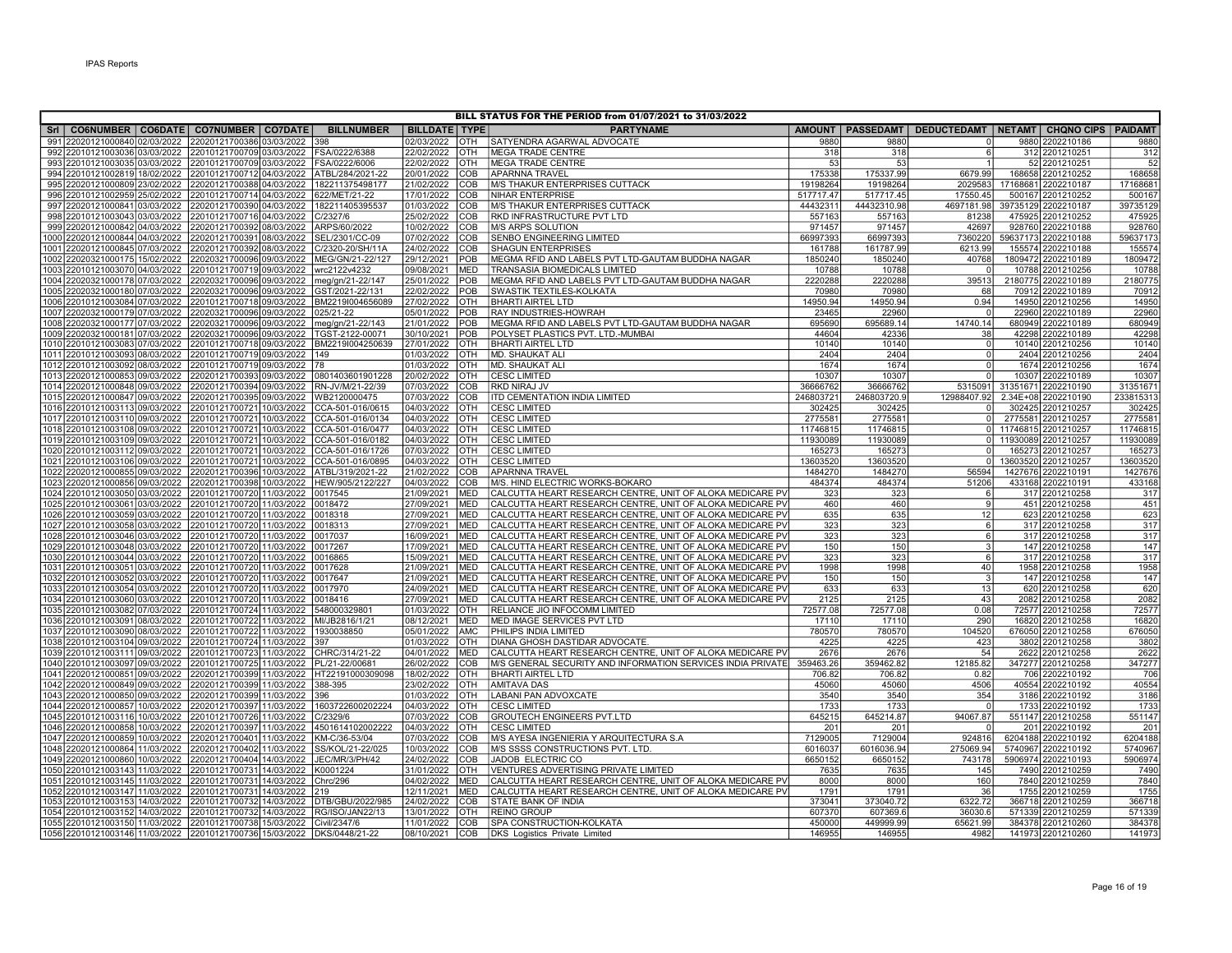|                                                                             |                                                        |                                          | BILL STATUS FOR THE PERIOD from 01/07/2021 to 31/03/2022<br>AMOUNT   PASSEDAMT   DEDUCTEDAMT   NETAMT   CHQNO CIPS   PAIDAMT<br>SrI   CO6NUMBER   CO6DATE   CO7NUMBER   CO7DATE |                          |                                                                                           |                |                   |                |                                      |                |  |  |  |  |  |  |
|-----------------------------------------------------------------------------|--------------------------------------------------------|------------------------------------------|---------------------------------------------------------------------------------------------------------------------------------------------------------------------------------|--------------------------|-------------------------------------------------------------------------------------------|----------------|-------------------|----------------|--------------------------------------|----------------|--|--|--|--|--|--|
|                                                                             |                                                        | <b>BILLNUMBER</b>                        | <b>BILLDATE TYPE</b>                                                                                                                                                            |                          | <b>PARTYNAME</b>                                                                          |                |                   |                |                                      |                |  |  |  |  |  |  |
| 1057 22010121003159 14/03/2022                                              | 22010121700733 15/03/2022                              | 018312                                   | 27/09/2021                                                                                                                                                                      | <b>MED</b>               | CALCUTTA HEART RESEARCH CENTRE, UNIT OF ALOKA MEDICARE PV                                 | 115            | 115               |                | 113 2201210260                       | 113            |  |  |  |  |  |  |
| 1058 22020121000866 14/03/2022  22020121700405 15/03/2022  DL217100253846   |                                                        |                                          | 17/02/2022                                                                                                                                                                      | OTH                      | <b>BALMER LAWRIE &amp; CO. LTD</b>                                                        | 7364           | 7364              | $\overline{0}$ | 7364 2202210194                      | 7364           |  |  |  |  |  |  |
| 1059 22020121000869 14/03/2022  22020121700405 15/03/2022  DL217100253849   |                                                        |                                          | 17/02/2022                                                                                                                                                                      | OTH                      | <b>BALMER LAWRIE &amp; CO. LTD</b>                                                        | 7364           | 7364              | $\overline{0}$ | 7364 2202210194                      | 7364           |  |  |  |  |  |  |
| 1060 22020121000870 14/03/2022  22020121700405 15/03/2022  DL217100255088   |                                                        |                                          | 17/02/2022                                                                                                                                                                      | <b>OTH</b>               | <b>BALMER LAWRIE &amp; CO. LTD</b>                                                        | 9406           | 9406              | $\mathbf{0}$   | 9406 2202210194                      | 9406           |  |  |  |  |  |  |
| 1061   22010121003156   14/03/2022                                          | 22010121700733 15/03/2022  14                          |                                          | 02/09/2021                                                                                                                                                                      | <b>MED</b>               | ESKAG SANJEEVANI PVT. LTD                                                                 | 1152           | 1152              | 23             | 1129 2201210260                      | 1129           |  |  |  |  |  |  |
| 1062 22020121000868 14/03/2022 22020121700405 15/03/2022 DL217100253848     |                                                        |                                          | 17/02/2022                                                                                                                                                                      | OTH                      | <b>BALMER LAWRIE &amp; CO. LTD</b>                                                        | 7364           | 7364              | $\mathbf{0}$   | 7364 2202210194                      | 7364           |  |  |  |  |  |  |
| 1063 22020121000873 14/03/2022 22020121700405 15/03/2022 DL217100257002     |                                                        |                                          | 18/02/2022                                                                                                                                                                      | OTH                      | BALMER LAWRIE & CO. LTD                                                                   | 6830           | 6830              | $\Omega$       | 6830 2202210194                      | 6830           |  |  |  |  |  |  |
| 1064 22020121000875 14/03/2022 22020121700407 15/03/2022 JEC/MR/06/DDC      |                                                        |                                          | 04/03/2022                                                                                                                                                                      | <b>COB</b>               | JADOB ELECTRIC CO                                                                         | 3983257        | 3983257           | 182093         | 3801164 2202210194                   | 3801164        |  |  |  |  |  |  |
| 1065 22020121000871 14/03/2022  22020121700405 15/03/2022  DL217100254766   |                                                        |                                          | 17/02/2022                                                                                                                                                                      | <b>OTH</b>               | <b>BALMER LAWRIE &amp; CO. LTD</b>                                                        | 7125           | 7125              | $\Omega$       | 7125 2202210194                      | 7125           |  |  |  |  |  |  |
| 1066 22020121000874 14/03/2022  22020121700405 15/03/2022  DL217100258320   |                                                        |                                          | 19/02/2022                                                                                                                                                                      | OTH                      | <b>BALMER LAWRIE &amp; CO. LTD</b>                                                        | 7302           | 7302              | $\overline{0}$ | 7302 2202210194                      | 7302           |  |  |  |  |  |  |
| 1067 22010121003155 14/03/2022 22010121700733 15/03/2022 13A                |                                                        |                                          | 05/08/2021                                                                                                                                                                      | <b>MED</b>               | <b>ESKAG SANJEEVANI PVT. LTD</b>                                                          | 2256           | 2256              | 45             | 2211 2201210260                      | 2211           |  |  |  |  |  |  |
| 1068 22020121000865 14/03/2022                                              |                                                        | 22020121700405 15/03/2022 DL217100253799 | 17/02/2022                                                                                                                                                                      | OTH                      | BALMER LAWRIE & CO. LTD                                                                   | 26113          | 26113             | $\Omega$       | 26113 2202210194                     | 26113          |  |  |  |  |  |  |
| 1069 22020121000867 14/03/2022                                              |                                                        | 22020121700405 15/03/2022 DL217100253847 | 17/02/2022                                                                                                                                                                      | <b>OTH</b>               | <b>BALMER LAWRIE &amp; CO. LTD</b>                                                        | 7364           | 7364              | $\overline{0}$ | 7364 2202210194                      | 7364           |  |  |  |  |  |  |
| 1070 22010121003170 15/03/2022                                              | 22010121700737 15/03/2022 DGC/03-15                    |                                          | 01/03/2022                                                                                                                                                                      | OTH                      | I D GARODIA & CO                                                                          | 46250          | 46250             | 1168           | 45082 2201210260                     | 45082          |  |  |  |  |  |  |
| 1071 22010121003169 15/03/2022 22010121700737 15/03/2022 A199586            |                                                        |                                          | 14/03/2022                                                                                                                                                                      | <b>MED</b>               | <b>RAJAT SUBHRA GHOSE</b>                                                                 | 52000          | 52000             | 5200           | 46800 2201210260                     | 46800          |  |  |  |  |  |  |
| 1072 22010121003117 10/03/2022 22010121700742 16/03/2022                    |                                                        | C/2346/4                                 | 12/01/2022                                                                                                                                                                      | <b>COB</b>               | <b>SUNIRMAN PRIVATE LIMITED</b>                                                           | 450000         | 449999.99         | 47621.99       | 402378 2201210261                    | 402378         |  |  |  |  |  |  |
| 1073 22020121000883 15/03/2022                                              | 22020121700408 16/03/2022                              | Super2255/2017/5                         | 14/03/2022                                                                                                                                                                      | COB                      | SUPER CONSTRUCTION COMPANY                                                                | 1800332        | 1800332           | 262384         | 1537948 2202210195                   | 1537948        |  |  |  |  |  |  |
| 1074 22010121003172 15/03/2022                                              | 22010121700739 16/03/2022 13                           |                                          | 05/08/2021                                                                                                                                                                      | <b>MED</b>               | <b>ESKAG SANJEEVANI PVT. LTD</b>                                                          | 1790           | 1790              | 36             | 1754 2201210261                      | 1754           |  |  |  |  |  |  |
| 1075 22020421000114 10/03/2022                                              | 22020421700065 17/03/2022 0743/HU/21-22                |                                          | 02/03/2022                                                                                                                                                                      | POB                      | HARI OM UDYOG-KOLKATA                                                                     | 27435          | 27435             | $\overline{0}$ | 27435 2202210196                     | 27435          |  |  |  |  |  |  |
| 1076 22020421000110 10/03/2022                                              | 22020421700065 17/03/2022                              | 06/21-22                                 | 20/09/2021                                                                                                                                                                      | POB                      | GANGA INDUSTRIES-JODHPUR                                                                  | 140155         | 140154.5          | 0.5            | 140154 2202210196                    | 140154         |  |  |  |  |  |  |
| 1077 22020421000113 10/03/2022                                              | 22020421700065 17/03/2022 FI/21-22/12                  |                                          | 07/01/2022                                                                                                                                                                      | POB                      | FORTUNA IMPEX-KOLKATA                                                                     | 79792          | 79792             | $\Omega$       | 79792 2202210196                     | 79792          |  |  |  |  |  |  |
| 1078 22010121003148 11/03/2022  22010121700745 17/03/2022  DKS/0533/21-22   |                                                        |                                          | 15/11/2021                                                                                                                                                                      | <b>COB</b>               | DKS Logistics Private Limited                                                             | 146733         | 146733            | 4975           | 141758 2201210262                    | 141758         |  |  |  |  |  |  |
| 1079 22020421000116 11/03/2022  22020421700065 17/03/2022  1302105331       |                                                        |                                          | 31/01/2022                                                                                                                                                                      | POB                      | VINDHYA TELELINKS LIMITED-REWA                                                            | 2078377        | 2078376.48        | 36988.48       | 2041388 2202210196                   | 2041388        |  |  |  |  |  |  |
| 1080 22010121003193 15/03/2022                                              | 22010121700744 17/03/2022 2122005973                   |                                          | 25/01/2022                                                                                                                                                                      | COB                      | KNORR BREMSE INDIA PVT LTD-PALWAL                                                         | 1955249        | 1955249.03        | 66280.03       | 1888969 2201210262                   | 1888969        |  |  |  |  |  |  |
| 1081 22020121000881 15/03/2022                                              | 22020121700409 17/03/2022 ATBL/281/21/22               |                                          | 19/01/2022                                                                                                                                                                      | COB<br>COB               | <b>APARNNA TRAVEL</b>                                                                     | 240261         | 240260            | 9204           | 231056 2202210196                    | 231056         |  |  |  |  |  |  |
| 1082 22020121000885 16/03/2022  22020121700411 17/03/2022  MR/AN/21-22/01   |                                                        |                                          | 28/02/2022                                                                                                                                                                      | <b>MED</b>               | <b>AVENDU NANDI</b>                                                                       | 317819         | 317819            | 63363          | 254456 2202210196                    | 254456<br>1441 |  |  |  |  |  |  |
| 1083 22010121003208 17/03/2022 22010121700746 17/03/2022                    |                                                        | 169/2021-22<br>GT/21-22/005              | 03/10/2021<br>23/09/2021                                                                                                                                                        | COB                      | CALCUTTA HEART RESEARCH CENTRE, UNIT OF ALOKA MEDICARE PV<br>M/S GLOBAL TECHNO            | 1470<br>132000 | 1470<br>131999.82 | 29<br>16808.82 | 1441 2201210262                      | 115191         |  |  |  |  |  |  |
| 1084 22020121000894 17/03/2022<br>1085 22010121003211 17/03/2022            | 22020121700412 17/03/2022<br>22010121700746 17/03/2022 | DEL/2022/03/2103                         | 11/03/2022                                                                                                                                                                      | OTH                      |                                                                                           | 5100           | 5099.85           | 97.85          | 115191 2202210196<br>5002 2201210262 | 5002           |  |  |  |  |  |  |
| 1086 22010121003209 17/03/2022                                              | 22010121700746117/03/2022 1chrc/164A/21-22             |                                          | 04/12/2021                                                                                                                                                                      | <b>MED</b>               | PAMM ADVERTISING & MARKETING<br>CALCUTTA HEART RESEARCH CENTRE. UNIT OF ALOKA MEDICARE PV | 9682           | 9682              | 194            | 9488 2201210262                      | 9488           |  |  |  |  |  |  |
| 1087 22010121003210 17/03/2022 22010121700746 17/03/2022                    |                                                        | chrc/296A/21-22                          | 04/02/2022                                                                                                                                                                      | <b>MED</b>               | CALCUTTA HEART RESEARCH CENTRE, UNIT OF ALOKA MEDICARE PV                                 | 1265           | 1265              | 25             | 1240 2201210262                      | 1240           |  |  |  |  |  |  |
| 1088 22020121000892 17/03/2022 22020121700410 17/03/2022                    |                                                        | kOL-FSM-V-47947                          | 24/02/2022                                                                                                                                                                      | OTH                      | <b>XEROX INDIA LIMITED</b>                                                                | 2585           | 2584.9            | 44.9           | 2540 2202210196                      | 2540           |  |  |  |  |  |  |
| 1089 22010121003212 17/03/2022 22010121700746 17/03/2022                    |                                                        | K0001249                                 | 28/02/2022                                                                                                                                                                      | OTH                      | VENTURES ADVERTISING PRIVATE LIMITED                                                      | 3306           | 3306              | 63             | 3243 2201210262                      | 3243           |  |  |  |  |  |  |
| 1090 22020121000893 17/03/2022 22020121700410 17/03/2022                    |                                                        | kOL-FSM-V-47950                          | 24/02/2022                                                                                                                                                                      | OTH                      | <b>XEROX INDIA LIMITED</b>                                                                | 4919           | 4918.24           | 83.24          | 4835 2202210196                      | 4835           |  |  |  |  |  |  |
| 1091 22010121003207 17/03/2022                                              | 22010121700746 17/03/2022 168A/21-22                   |                                          | 03/10/2021                                                                                                                                                                      | <b>MED</b>               | CALCUTTA HEART RESEARCH CENTRE, UNIT OF ALOKA MEDICARE PV                                 | 3846           | 3846              | 77             | 3769 2201210262                      | 3769           |  |  |  |  |  |  |
| 1092 22020121000876 14/03/2022  22020121700413 21/03/2022  DEL/2022/03/2038 |                                                        |                                          | 07/03/2022                                                                                                                                                                      | OTH                      | PAMM ADVERTISING & MARKETING                                                              | 164826         | 162457            | 3094           | 159363 2202210197                    | 159363         |  |  |  |  |  |  |
| 1093 22010121003194 15/03/2022 22010121700749 21/03/2022                    |                                                        | C/2332/5                                 | 15/02/2022                                                                                                                                                                      | COB                      | <b>DASCON</b>                                                                             | 788903         | 788902.8          | 36114.8        | 752788 2201210263                    | 752788         |  |  |  |  |  |  |
| 1094 22020121000895 17/03/2022 22020121700415 21/03/2022                    |                                                        | C/2321/11                                | 10/03/2022                                                                                                                                                                      | <b>COB</b>               | <b>D.G.M. CONSTRUCTION</b>                                                                | 4975446.7      | 4975446.6         | 227499.6       | 4747947 2202210197                   | 4747947        |  |  |  |  |  |  |
| 1095 22010121003218 21/03/2022  22010121700751 21/03/2022                   |                                                        | DKS/0166A/21-22                          | 02/09/2021                                                                                                                                                                      | COB                      | <b>DKS</b> Logistics Private Limited                                                      | 582974         | 582973.76         | 39941.76       | 543032 2201210263                    | 543032         |  |  |  |  |  |  |
| 1096 22020121000891 16/03/2022                                              | 22020121700417 22/03/2022                              | AKLC220921-22/17                         | 15/03/2022                                                                                                                                                                      | COB                      | A.K.L. INFRACON PRIVATE LIMITED                                                           | 4208408        | 4208408           | 192436         | 4015972 2202210198                   | 4015972        |  |  |  |  |  |  |
| 1097 22010121003224 21/03/2022 22010121700750 22/03/2022 18                 |                                                        |                                          | 08/02/2022                                                                                                                                                                      | <b>MED</b>               | <b>ESKAG SANJEEVANI PVT. LTD</b>                                                          | 2075           | 2075              | 42             | 2033 2201210264                      | 2033           |  |  |  |  |  |  |
| 1098 22010121003226 21/03/2022 22010121700750 22/03/2022 14A                |                                                        |                                          | 02/09/2021                                                                                                                                                                      | <b>MED</b>               | ESKAG SANJEEVANI PVT. LTD                                                                 | 1432           | 1432              | 29             | 1403 2201210264                      | 1403           |  |  |  |  |  |  |
| 1099 22010121003227 21/03/2022  22010121700750 22/03/2022                   |                                                        | 15A                                      | 03/11/2021                                                                                                                                                                      | <b>MED</b>               | <b>ESKAG SANJEEVANI PVT. LTD</b>                                                          | 1646           | 1646              | 33             | 1613 2201210264                      | 1613           |  |  |  |  |  |  |
| 1100 22010121003228 21/03/2022 22010121700750 22/03/2022 15                 |                                                        |                                          | 03/11/2021                                                                                                                                                                      | <b>MED</b>               | <b>ESKAG SANJEEVANI PVT. LTD</b>                                                          | 1132           | 1132              | 23             | 1109 2201210264                      | 1109           |  |  |  |  |  |  |
| 1101 22010121003220 21/03/2022 22010121700753 22/03/2022                    |                                                        | 34-76                                    | 27/12/2021                                                                                                                                                                      | <b>MED</b>               | <b>SUJOY KUMAR BALA</b>                                                                   | 13400          | 13400             | 1340           | 12060 2201210264                     | 12060          |  |  |  |  |  |  |
| 1102 22010121003221 21/03/2022                                              | 22010121700753 22/03/2022 217-226                      |                                          | 21/02/2022                                                                                                                                                                      | <b>MED</b>               | <b>SUJOY KUMAR BALA</b>                                                                   | 18000          | 18000             | 1800           | 16200 2201210264                     | 16200          |  |  |  |  |  |  |
| 1103 22010121003230 22/03/2022  22010121700755 22/03/2022  FSA/0322/6006    |                                                        |                                          | 16/03/2022                                                                                                                                                                      | <b>OTH</b>               | MEGA TRADE CENTRE                                                                         | 43             | 43                | $\mathbf{1}$   | 42 2201210264                        | 42             |  |  |  |  |  |  |
| 1104 22010121003231 22/03/2022  22010121700755 22/03/2022  FSA/0322/6377    |                                                        |                                          | 16/03/2022                                                                                                                                                                      | <b>OTH</b>               | MEGA TRADE CENTRE                                                                         | 83             | 83                | $\overline{2}$ | 81 2201210264                        | 81             |  |  |  |  |  |  |
| 1105 22020421000100 22/02/2022                                              | 22020421700066 23/03/2022                              | RI/IR/129                                | 17/11/2021                                                                                                                                                                      | POB                      | RANNSHAAN INTERNATIONAL-GURGAON                                                           | 93800          | 93800             | 84             | 93716 2202210200                     | 93716          |  |  |  |  |  |  |
| 1106 22020421000112 10/03/2022                                              | 22020421700066 23/03/2022                              | SEW/10/MR/21-22                          | 20/11/2021                                                                                                                                                                      | POB                      | SIKHA ENGINEERING WORKS-HOWRAH                                                            | 453592         | 453592            | 15376          | 438216 2202210200                    | 438216         |  |  |  |  |  |  |
| 1107 22020321000183 15/03/2022                                              | 22020321700097 23/03/2022                              | BR/26/21-22                              | 21/02/2022                                                                                                                                                                      | POB                      | <b>BIJALI ENTERPRISE-HOWRAH</b>                                                           | 299739         | 299738.43         | 8890.43        | 290848 2202210199                    | 290848         |  |  |  |  |  |  |
| 1108 22020321000182 15/03/2022                                              | 22020321700097 23/03/2022 BE/24/21-22                  |                                          | 14/02/2022                                                                                                                                                                      | <b>POB</b>               | BIJALI ENTERPRISE-HOWRAH                                                                  | 106200         | 106200            |                | 106200 2202210199                    | 106200         |  |  |  |  |  |  |
| 1109 22010421000600 16/03/2022 22010421700084 23/03/2022                    |                                                        | <b>PMBK1513</b>                          | 18/01/2022                                                                                                                                                                      | POB                      | MODERN BEARING AGENCIES-KOLKATA                                                           | 76280          | 76279.22          | 0.22           | 76279 2201210265                     | 76279          |  |  |  |  |  |  |
| 1110 22010421000602 16/03/2022 22010421700084 23/03/2022                    |                                                        | 7210462                                  | 02/02/2022                                                                                                                                                                      | POB                      | ASSOCIATED ENGINEERS-KOLKATA                                                              | 61655          | 61655             |                | 61655 2201210265                     | 61655          |  |  |  |  |  |  |
| 1111 22020121000900 22/03/2022 22020121700418 23/03/2022                    |                                                        | IC/MRSWAY/PC/07R 14/03/2022              |                                                                                                                                                                                 | COB                      | INDUS CONSULTRANS PVT. LTD                                                                | 330855         | 330855            | 11266          | 319589 2202210200                    | 319589         |  |  |  |  |  |  |
| 1112 22010121003222 21/03/2022 22010121700761 24/03/2022                    |                                                        | $1 - 33$                                 | 23/08/2021                                                                                                                                                                      | <b>MED</b>               | SUJOY KUMAR BALA                                                                          | 10600          | 10600             | 1060           | 9540 2201210268                      | 9540           |  |  |  |  |  |  |
| 1113 22010121003235 22/03/2022                                              | 22010121700757 24/03/2022 JMD/05                       |                                          | 01/07/2021                                                                                                                                                                      | <b>MED</b>               | JMD DIAGNOSTICS PRIVATE LIMITED                                                           | 8048           | 8048              | 161            | 7887 2201210268                      | 7887           |  |  |  |  |  |  |
| 1114 22010121003240 22/03/2022 22010121700758 24/03/2022                    |                                                        | 0017111                                  | 16/09/2021                                                                                                                                                                      | <b>MED</b>               | CALCUTTA HEART RESEARCH CENTRE, UNIT OF ALOKA MEDICARE PV                                 | 150            | 150               | 3              | 147 2201210268                       | 147            |  |  |  |  |  |  |
| 1115 22010121003232 22/03/2022 22010121700757 24/03/2022                    |                                                        | JMD/10                                   | 01/08/2021                                                                                                                                                                      | <b>MED</b>               | JMD DIAGNOSTICS PRIVATE LIMITED                                                           | 8800           | 8800              | 176            | 8624 2201210268                      | 8624           |  |  |  |  |  |  |
| 1116 22010121003241 22/03/2022 22010121700758 24/03/2022                    |                                                        | 0016976                                  | 15/09/2021                                                                                                                                                                      | <b>MED</b><br><b>MED</b> | CALCUTTA HEART RESEARCH CENTRE, UNIT OF ALOKA MEDICARE PV                                 | 460            | 460<br>4888       | 9<br>98        | 451 2201210268                       | 451            |  |  |  |  |  |  |
| 1117 22010121003237 22/03/2022                                              | 22010121700757 24/03/2022                              | JMD/03                                   | 30/01/2022                                                                                                                                                                      | <b>MED</b>               | JMD DIAGNOSTICS PRIVATE LIMITED                                                           | 4888<br>10474  | 10474             | 209            | 4790 2201210268<br>10265 2201210268  | 4790<br>10265  |  |  |  |  |  |  |
| 1118 22010121003238 22/03/2022<br>1119 22020121000902 23/03/2022            | 22010121700757 24/03/2022<br>22020121700419 24/03/2022 | JMD/08<br>401-403                        | 29/08/2021<br>09/03/2022                                                                                                                                                        | <b>OTH</b>               | JMD DIAGNOSTICS PRIVATE LIMITED<br>SATYENDRA AGARWAL ADVOCATE                             | 20175          | 20175             | 2018           | 18157 2202210201                     | 18157          |  |  |  |  |  |  |
| 1120 22020121000910 23/03/2022  22020121700420 24/03/2022  182211459918924  |                                                        |                                          | 17/03/2022                                                                                                                                                                      | COB                      | HBL POWER SYSTEMS LTD                                                                     | 11284780       | 11284780          | 1193013        | 10091767 2202210201                  | 10091767       |  |  |  |  |  |  |
| 1121 22020121000903 23/03/2022 22020121700419 24/03/2022 399                |                                                        |                                          | 07/03/2022                                                                                                                                                                      | <b>OTH</b>               | ISUBRATA DAS                                                                              | 2000           | 2000              | 200            | 1800 2202210201                      | 1800           |  |  |  |  |  |  |
| 1122 22010121003253 23/03/2022 22010121700761 24/03/2022 400                |                                                        |                                          | 09/03/2022                                                                                                                                                                      | <b>OTH</b>               | SUJATA CHOUDHURY ADVOCATE                                                                 | 25800          | 25800             | 2580           | 23220 2201210268                     | 23220          |  |  |  |  |  |  |
|                                                                             |                                                        |                                          |                                                                                                                                                                                 |                          |                                                                                           |                |                   |                |                                      |                |  |  |  |  |  |  |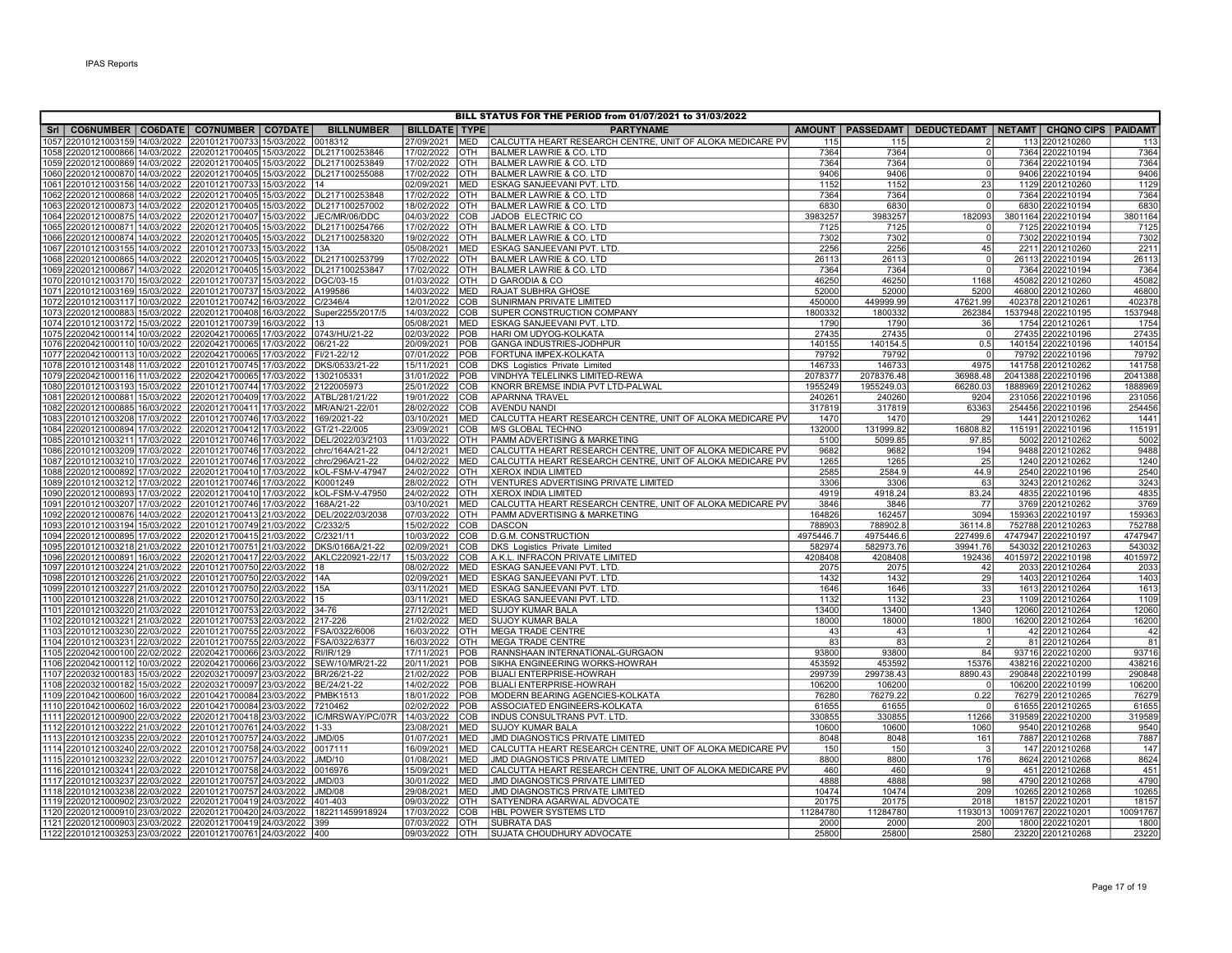| BILL STATUS FOR THE PERIOD from 01/07/2021 to 31/03/2022 |                                |  |                                                                           |                   |                      |            |                                                 |           |           |                                                                  |        |                             |                    |
|----------------------------------------------------------|--------------------------------|--|---------------------------------------------------------------------------|-------------------|----------------------|------------|-------------------------------------------------|-----------|-----------|------------------------------------------------------------------|--------|-----------------------------|--------------------|
|                                                          |                                |  | Sri   CO6NUMBER   CO6DATE   CO7NUMBER   CO7DATE                           | <b>BILLNUMBER</b> | <b>BILLDATE TYPE</b> |            | <b>PARTYNAME</b>                                |           |           | AMOUNT   PASSEDAMT   DEDUCTEDAMT   NETAMT   CHQNO CIPS   PAIDAMT |        |                             |                    |
|                                                          | 1123 22020121000912 24/03/2022 |  | 22020121700421 24/03/2022                                                 | RN-JV/M/21-22/40  | 23/03/2022           | COB        | RKD NIRAJ JV                                    | 31909635  | 31909635  | 3080355                                                          |        | 28829280 2202210201         | 28829280           |
|                                                          |                                |  | 1124 22010121003259 24/03/2022 22010121700762 24/03/2022                  | SI2122602-00070   | 27/11/2021           | COB        | M/S SIDWAL REFRIGERATION INDUSTRIES PVT LTD     | 7648760   | 7648760   | 718206                                                           |        | 6930554 2201210268          | 6930554            |
|                                                          |                                |  | 1125 22020121000914 24/03/2022 22020121700422 24/03/2022                  | OS0113000835      | 06/03/2022           | <b>OTH</b> | STEEL AUTHORITY OF INDIA LTD                    | 175957470 | 175957470 | 3131447                                                          |        | 1.73E+08 2202210201         | 172826023          |
|                                                          |                                |  | 1126 22020121000907 23/03/2022 22020121700426 25/03/2022                  | ATBL/345/21-22    | 08/03/2022           | COB        | <b>APARNNA TRAVEL</b>                           | 553534    | 553534    | 21138                                                            |        | 532396 2202210202           | 532396             |
|                                                          | 1127 22010121003265 24/03/2022 |  | 22010121700763 25/03/2022                                                 | OT/MJ/26          | 21/02/2022           | <b>MED</b> | <b>SUJOY KUMAR BALA</b>                         | 5000      | 5000      | 500                                                              |        | 4500 2201210269             | 4500               |
|                                                          | 1128 22020121000916 24/03/2022 |  | 22020121700425 25/03/2022                                                 | AE/21/2021-22     | 16/03/2022           | COB        | AMIN ELECTRIC & ELECTRONIC INDUSTRIES           | 380016    | 380016    | 55374                                                            |        | 324642 2202210202           | 324642             |
|                                                          |                                |  | 1129 22020121000913 24/03/2022 22020121700424 25/03/2022                  | 266459061         | 05/03/2022           | OTH        | AO/CASH/BSNL CALCUTTA TELEPHONES                | 65177.3   | 65177.3   | 0.3                                                              |        | 65177 2202210202            | 65177              |
|                                                          |                                |  | 1130 22010121003258 24/03/2022 22010121700764 25/03/2022                  | C/2328/5          | 21/03/2022           | COB        | SHAW ENTERPRISE                                 | 364676    | 364675.99 | 18821.99                                                         |        | 345854 2201210269           | 345854             |
|                                                          | 1131 22020421000121 23/03/2022 |  | 22020421700067 28/03/2022                                                 | MH1127275595      | 09/03/2022           | <b>POB</b> | SIEMENS LTD-NAVI MUMBAI                         | 708000    | 708000    | 12600                                                            |        | 695400 2202210203           | 695400             |
|                                                          |                                |  | 1132 22020121000911 23/03/2022 22020121700429 28/03/2022                  | WB1119002402      | 16/03/2022           | COB        | <b>SIEMENS LIMITED</b>                          | 14945532  | 14945532  | 1579957                                                          |        | 13365575 2202210203         | 1336557            |
|                                                          |                                |  | 1133 22020321000185 24/03/2022 22020321700098 28/03/2022                  | SOC/1348/2122     | 10/02/2022           | POB        | SUN OIL COMPANY PVT. LTD.-KOLKATA               | 102218    | 102217.5  | 86.5                                                             |        | 102131 2202210203           | 10213              |
|                                                          | 1134 22020121000915 24/03/2022 |  | 22020121700427 28/03/2022                                                 | ARB/639           | 22/03/2022           | <b>OTH</b> | SATYENDRA AGARWAL ADVOCATE                      | 21750     | 21750     | 2175                                                             |        | 19575 2202210203            | 1957               |
|                                                          |                                |  | 1135 22020321000189 24/03/2022 22020321700098 28/03/2022                  | 2122006300        | 11/02/2022           | POB        | KNORR-BREMSE INDIA PVT. LTD.-PALWAL             | 1784160   | 1784160   | 31752                                                            |        | 1752408 2202210203          | 1752408            |
|                                                          | 1136 22020321000188 24/03/2022 |  | 22020321700098 28/03/2022                                                 | 21-22/0019        | 16/03/2022           | <b>POB</b> | S CO-KOLKATA                                    | 154580    | 154580    | $\Omega$                                                         |        | 154580 2202210203           | 154580             |
|                                                          | 1137 22020321000186 24/03/2022 |  | 22020321700098 28/03/2022                                                 | SI/2122/41        | 16/12/2021           | <b>POB</b> | SUGO INDUSTRIES-BHOPAL                          | 271600    | 271600    | 29100                                                            |        | 242500 2202210203           | 242500             |
|                                                          | 1138 22020121000920 25/03/2022 |  | 22020121700427 28/03/2022                                                 | 405               | 15/03/2022           | OTH        | MADHAVI DIVAN ASG                               | 15000     | 15000     | 1500                                                             |        | 13500 2202210203            | 13500              |
|                                                          | 1139 22020121000922 25/03/2022 |  | 22020121700427 28/03/2022                                                 | 411-415           | 23/03/2022           | <b>OTH</b> | <b>SUBRATA DAS</b>                              | 33000     | 33000     | 3300                                                             |        | 29700 2202210203            | 29700              |
|                                                          | 1140 22020121000919 25/03/2022 |  | 22020121700427 28/03/2022                                                 | 406-407           | 15/03/2022           | <b>OTH</b> | SATYENDRA AGARWAL ADVOCATE                      | 7500      | 7500      | 750                                                              |        | 6750 2202210203             | 6750               |
|                                                          | 1141 22020121000921 25/03/2022 |  | 22020121700427 28/03/2022                                                 | 408-410           | 15/03/2022           | <b>OTH</b> | SATYENDRA AGARWAL ADVOCATE                      | 21375     | 21375     | 2138                                                             |        | 19237 2202210203            | 19237              |
|                                                          | 1142 22010121003276 26/03/2022 |  | 22010121700766 28/03/2022                                                 | AMC/9615          | 19/09/2021           | <b>OTH</b> | <b>INFORMETIC INTERNATIONAL</b>                 | 62423.18  | 62422.8   | 1059.8                                                           |        | 61363 2201210270            | 61363              |
|                                                          |                                |  | 1143 22010121003278 26/03/2022 22010121700766 28/03/2022                  | BKS/L/649/21-22   | 15/03/2022           | AMC        | <b>B K SURGICINES-KOLKATA</b>                   | 88500     | 88500     | 10350                                                            |        | 78150 2201210270            | 78150              |
|                                                          |                                |  | 1144 22010121003281 26/03/2022 22010121700768 28/03/2022                  | CJC/S/B.F/22/01   | 21/03/2022           | Іотн       | CALCUTTA JOURNALISTS CLUB                       | 6000      | 6000      | $\circ$                                                          |        | 6000 2201210270             | 6000               |
|                                                          |                                |  | 1145 22020121000923 26/03/2022 22020121700429 28/03/2022                  | MRK/RA/02         | 23/03/2022           | <b>COB</b> | NIRAJ CEMENT STRUCTURALS LTD                    | 10016340  | 10016340  | 1058923                                                          |        | 8957417 2202210203          | 8957417            |
|                                                          |                                |  | 1146 22010121003277 26/03/2022 22010121700768 28/03/2022                  | DEL/2022/03/2137  | 15/03/2022           | OTH        | PAMM ADVERTISING & MARKETING                    | 4120      | 4120      | 78                                                               |        | 4042 2201210270             | 4042               |
|                                                          |                                |  | 1147 22020121000928 26/03/2022 22020121700428 28/03/2022                  | 182211475419380   | 23/03/2022           | Ісов       | HBL POWER SYSTEMS LTD                           | 2824640   | 2824640   | 198569                                                           |        | 2626071 2202210203          | 262607             |
|                                                          |                                |  | 1148 22010121003282 26/03/2022 22010121700768 28/03/2022                  | CJC/SANG/40/15    | 05/10/2021           | Іотн       | CALCUTTA JOURNALISTS CLUB                       | 3000      | 3000      | $\Omega$                                                         |        | 3000 2201210270             | 3000               |
|                                                          | 1149 22020121000930 26/03/2022 |  | 22020121700428 28/03/2022                                                 | S/E/08            | 11/03/2022           | COB        | SINGH ENTERPRISE                                | 133150    | 133150    | 15329                                                            |        | 117821 2202210203           | 11782              |
|                                                          |                                |  | 1150 22010121003284 26/03/2022 22010121700769 28/03/2022                  | <b>TC/MR/11</b>   | 07/01/2022           | <b>OTH</b> | <b>TULIP CORPORATION</b>                        | 202766.66 | 202766.66 | 8594.66                                                          |        | 194172 2201210270           | 194172             |
|                                                          | 1151 22010121003279 26/03/2022 |  | 22010121700768 28/03/2022                                                 | KOL-753/2021-22   | 21/03/2022           | OTH        | SPAN COMMUNICATIONS                             | 3789      | 3789      | 72                                                               |        | 3717 2201210270             | 3717               |
|                                                          | 1152 22020121000934 28/03/2022 |  | 22020121700428 28/03/2022                                                 | JEC/MR/5/RAKE     | 14/03/2022           | <b>COB</b> | M/S JADOB ELECTRIC CO                           | 984356    | 984356    | 45000                                                            | 939356 | 2202210203                  | 939356             |
|                                                          | 1153 22020421000128 26/03/2022 |  | 22020421700068 29/03/2022                                                 | K1136             | 25/12/2021           | POB        | KIRTI TELNET PVT. LTD.-AHMEDABAD.               | 538052    | 538051.68 | 18239.68                                                         |        | 519812 2202210204           | 519812             |
|                                                          |                                |  | 1154 22020121000932 26/03/2022 22020121700431 29/03/2022                  | BDCON/2199/22     | 25/03/2022           | COB        | BDCON & SPML (JV)                               | 10063477  | 10063477  | 460095                                                           |        | 9603382 2202210204          | 9603382            |
|                                                          |                                |  | 1155 22020121000935 28/03/2022 22020121700430 29/03/2022                  | C/2321/12         | 24/03/2022           | Iсов       | D.G.M. CONSTRUCTION                             | 7217689   | 7217689   | 330003                                                           |        | 6887686 2202210204          | 6887686            |
|                                                          |                                |  | 1156 22020421000129 28/03/2022 22020421700068 29/03/2022                  | 212701020106      | 11/03/2022           | POB        | ABB INDIA LIMITED-BANGALORE                     | 2700031   | 2700031   | 48052                                                            |        | 2651979 2202210204          | 2651979            |
|                                                          |                                |  | 1157 22020421000131 28/03/2022 22020421700068 29/03/2022                  | 212701020100      | 11/03/2022           | POB        | ABB INDIA LIMITED-BANGALORE                     | 5523280   | 5523280   | 98296                                                            |        | 5424984 2202210204          | 5424984            |
|                                                          |                                |  | 1158 22020421000130 28/03/2022 22020421700068 29/03/2022                  | 212701020084      | 11/03/2022           | POB        | ABB INDIA LIMITED-BANGALORE                     | 6871074   | 6871074   | 122282                                                           |        | 6748792 2202210204          | 6748792            |
|                                                          |                                |  | 1159 22020121000936 28/03/2022 22020121700431 29/03/2022                  | SSS/061           | 17/03/2022           | Iсов       | SYSTEM SERVICE STATION                          | 607638    | 607638    | 29437                                                            |        | 578201 2202210204           | 57820 <sup>-</sup> |
|                                                          | 1160 22020421000135 28/03/2022 |  | 22020421700068 29/03/2022                                                 | ASC/21-22/156     | 21/03/2022           | <b>POB</b> | ASSOCIATED STERLING CORPORATION-KOLKATTA        | 2474598   | 2383694.4 | 42786.4                                                          |        | 2340908 2202210204          | 2340908            |
|                                                          | 1161 22020421000133 28/03/2022 |  | 22020421700068 29/03/2022                                                 | 212701020096      | 11/03/2022           | POB        | ABB INDIA LIMITED-BANGALORE                     | 5611872   | 5611872   | 99873                                                            |        | 5511999 2202210204          | 5511999            |
|                                                          | 1162 22020421000139 29/03/2022 |  | 22020421700068 29/03/2022                                                 | 212701020071      | 11/03/2022           | POB        | ABB INDIA LIMITED-BANGALORE                     | 7495738   | 7495737.6 | 133398.6                                                         |        | 7362339 2202210204          | 7362339            |
|                                                          |                                |  | 1163 22020421000138 29/03/2022 22020421700068 29/03/2022                  | 212701020105      | 11/03/2022           | POB        | ABB INDIA LIMITED-BANGALORE                     | 7479565   | 7479565   | 5275334                                                          |        | 2204231 2202210204          | 220423             |
|                                                          |                                |  | 1164 22010121003268 25/03/2022 22010121700765 30/03/2022                  | DB/004            | 26/08/2021           | MED        | DAFODIL HOSPITALS PVT. LTD.                     | 30600     | 30600     | 612                                                              |        | 29988 2201210271            | 29988              |
|                                                          |                                |  | 1165 22010121003269 25/03/2022 22010121700765 30/03/2022                  | DB/003            | 25/08/2021           | MED        | DAFODIL HOSPITALS PVT. LTD.                     | 29325     | 29325     | 587                                                              |        | 28738 2201210271            | 28738              |
|                                                          |                                |  | 1166 22010121003272 25/03/2022 22010121700765 30/03/2022                  | <b>DB/004</b>     | 25/10/2021           | <b>MED</b> | DAFODIL HOSPITALS PVT. LTD.                     | 33150     | 33150     | 663                                                              |        | 32487 2201210271            | 32487              |
|                                                          | 1167 22010121003273 25/03/2022 |  | 22010121700765 30/03/2022                                                 | DB/007            | 18/12/2021           | <b>MED</b> | DAFODIL HOSPITALS PVT. LTD.                     | 33150     | 33150     | 663                                                              |        | 32487 2201210271            | 32487              |
|                                                          |                                |  | 1168 22010121003274 25/03/2022 22010121700765 30/03/2022                  | JMD/21            | 28/09/2021           | <b>MED</b> | JMD DIAGNOSTICS PRIVATE LIMITED                 | 10474     | 10474     | 209                                                              |        | 10265 2201210271            | 10265              |
|                                                          |                                |  | 1169 22020121000925 26/03/2022 22020121700435 30/03/2022                  | WB2120000512      | 24/03/2022           | <b>COB</b> | ITD CEMENTATION INDIA LIMITED                   | 58350464  | 58350464  |                                                                  |        | 6606012 51744452 2202210205 | 5174445            |
|                                                          | 1170 22020121000926 26/03/2022 |  | 22020121700436 30/03/2022                                                 | SEL/2301/CC-10    | 24/03/2022           | <b>COB</b> | SENBO ENGINEERING LIMITED                       | 35146191  | 35146191  |                                                                  |        | 3967774 31178417 2202210205 | 31178417           |
|                                                          |                                |  | 1171 22020121000933 26/03/2022 22020121700437 30/03/2022                  | SCC/C/2281/14     | 25/03/2022           | COB        | SUPER CONSTRUCTION COMPANY                      | 2046140   | 2046140   | 93589                                                            |        | 1952551 2202210205          | 195255             |
|                                                          | 1172 22010121003287 28/03/2022 |  | 22010121700774 30/03/2022                                                 | 487/MET/21-22     | 23/11/2021           | <b>OTH</b> | <b>NIHAR ENTERPRISE</b>                         | 246312    | 246311.1  | 9384.1                                                           |        | 236927 2201210271           | 236927             |
|                                                          | 1173 22010121003294 28/03/2022 |  | 22010121700770 30/03/2022                                                 | <b>JMD/04</b>     | 29/09/2021           | <b>MED</b> | JMD DIAGNOSTICS PRIVATE LIMITED                 | 1966      | 1966      | 39                                                               |        | 1927 2201210271             | 1927               |
|                                                          | 1174 22010121003293 28/03/2022 |  | 22010121700770 30/03/2022                                                 | <b>JMD/02</b>     | 28/10/2021           | MED        | JMD DIAGNOSTICS PRIVATE LIMITED                 | 2444      | 2444      | 49                                                               |        | 2395 2201210271             | 2395               |
|                                                          | 1175 22010121003297 28/03/2022 |  | 22010121700770 30/03/2022                                                 | <b>JMD/09</b>     | 24/12/2021           | <b>MED</b> | JMD DIAGNOSTICS PRIVATE LIMITED                 | 2444      | 2444      | 49                                                               |        | 2395 2201210271             | 2395               |
|                                                          |                                |  | 1176 22010121003296 28/03/2022 22010121700770 30/03/2022                  | <b>JMD/01</b>     | 30/11/2021           | MED        | JMD DIAGNOSTICS PRIVATE LIMITED                 | 4888      | 4888      | 98                                                               |        | 4790 2201210271             | 4790               |
|                                                          |                                |  | 1177 22010121003300 28/03/2022 22010121700775 30/03/2022                  | 569/MET/21-22     | 29/12/2021           | <b>OTH</b> | <b>NIHAR ENTERPRISE</b>                         | 138691.57 | 138691.57 | 5284.57                                                          |        | 133407 2201210271           | 133407             |
|                                                          |                                |  | 1178 22020121000938 29/03/2022 22020121700437 30/03/2022                  | JJ/10/2022        | 23/03/2022           | COB        | M/S J J COMPUTER                                | 497000    | 497000    | 21868                                                            |        | 475132 2202210205           | 475132             |
|                                                          |                                |  | 1179 22010121003306 29/03/2022 22010121700771 30/03/2022                  | 2021-22/01        | 12/11/2021           | OTH        | SG RENEW ENERGY KOLKATTA PRIVATE LTD. (KOLKATA) | 662725    | 662725    | $\overline{0}$                                                   |        | 662725 2201210271           | 66272              |
|                                                          |                                |  | 1180 22010121003304 29/03/2022 22010121700771 30/03/2022                  | 2021-22/03        | 20/01/2022           | Іотн       | SG RENEW ENERGY KOLKATTA PRIVATE LTD. (KOLKATA) | 312543    | 312543    | $\overline{0}$                                                   |        | 312543 2201210271           | 312543             |
|                                                          |                                |  | 1181 22010121003302 29/03/2022 22010121700771 30/03/2022                  | 2021-22/05        | 03/03/2022           | <b>OTH</b> | SG RENEW ENERGY KOLKATTA PRIVATE LTD. (KOLKATA) | 409570    | 409570    | $\Omega$                                                         |        | 409570 2201210271           | 40957              |
|                                                          | 1182 22020121000945 29/03/2022 |  | 22020121700435 30/03/2022                                                 | SS/KOL/21-22/30   | 28/03/2022           | COB        | M/S SSSS CONSTRUCTIONS PVT. LTD                 | 17000019  | 17000019  | 1797197                                                          |        | 15202822 2202210205         | 15202822           |
|                                                          |                                |  | 1183 22010121003303 29/03/2022 22010121700771 30/03/2022                  | 2021-22/04        | 04/02/2022           | <b>OTH</b> | SG RENEW ENERGY KOLKATTA PRIVATE LTD. (KOLKATA) | 367425    | 367425    | $\Omega$                                                         |        | 367425 2201210271           | 367425             |
|                                                          | 1184 22010121003305 29/03/2022 |  | 22010121700771 30/03/2022                                                 | 2021-22/02        | 12/12/2021           | OTH        | SG RENEW ENERGY KOLKATTA PRIVATE LTD. (KOLKATA) | 339329    | 339329    | $\Omega$                                                         |        | 339329 2201210271           | 339329             |
|                                                          | 1185 22020121000952 30/03/2022 |  | 22020121700435 30/03/2022                                                 | SIC/MR/21-22/13   | 23/03/2022           | COB        | SHREEJEE INFRASTRUCTURE CO                      | 1322902   | 1322902   | 126889                                                           |        | 1196013 2202210205          | 119601             |
|                                                          | 1186 22020121000949 30/03/2022 |  | 22020121700436 30/03/2022                                                 | SEL/2157/PVC-2    | 17/03/2022           | COB        | SENBO ENGINEERING LIMITED                       | 90185161  | 90185161  | 4122802                                                          |        | 86062359 2202210205         | 86062359           |
|                                                          |                                |  | 1187 22020121000950 30/03/2022 22020121700434 30/03/2022 0801403601902221 |                   | 23/03/2022           | <b>OTH</b> | <b>CESC LIMITED</b>                             | 15513     | 15513     | $\Omega$                                                         |        | 15513 2202210205            | 15513              |
|                                                          |                                |  | 1188 22020121000890 16/03/2022 22020121700438 31/03/2022 2021-22/765      |                   | 21/02/2022 COB       |            | CORONET ENGINEERS P LTD                         | 1163379   | 1163379   | 73184                                                            |        | 1090195 2202210206          |                    |